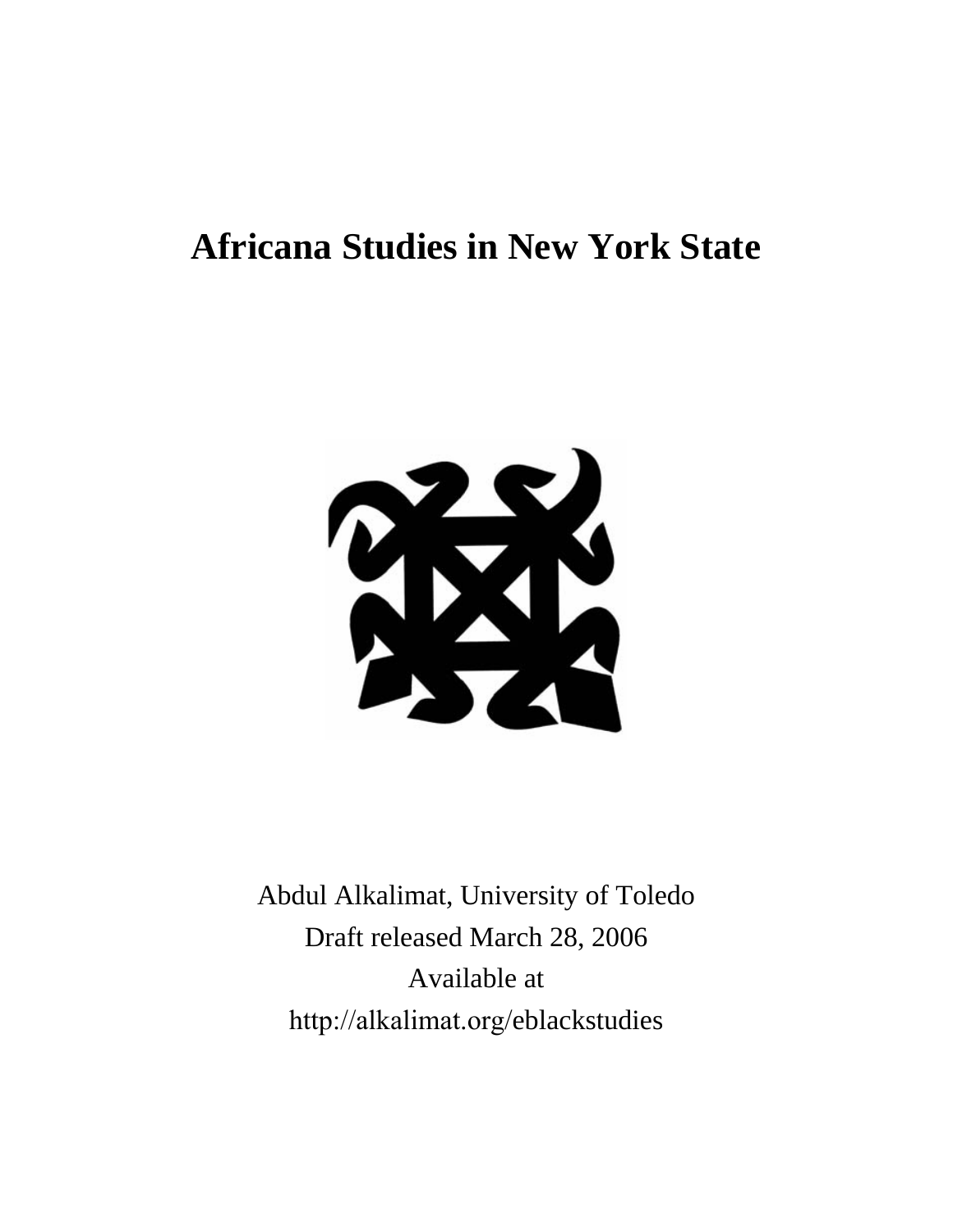# **Table of contents**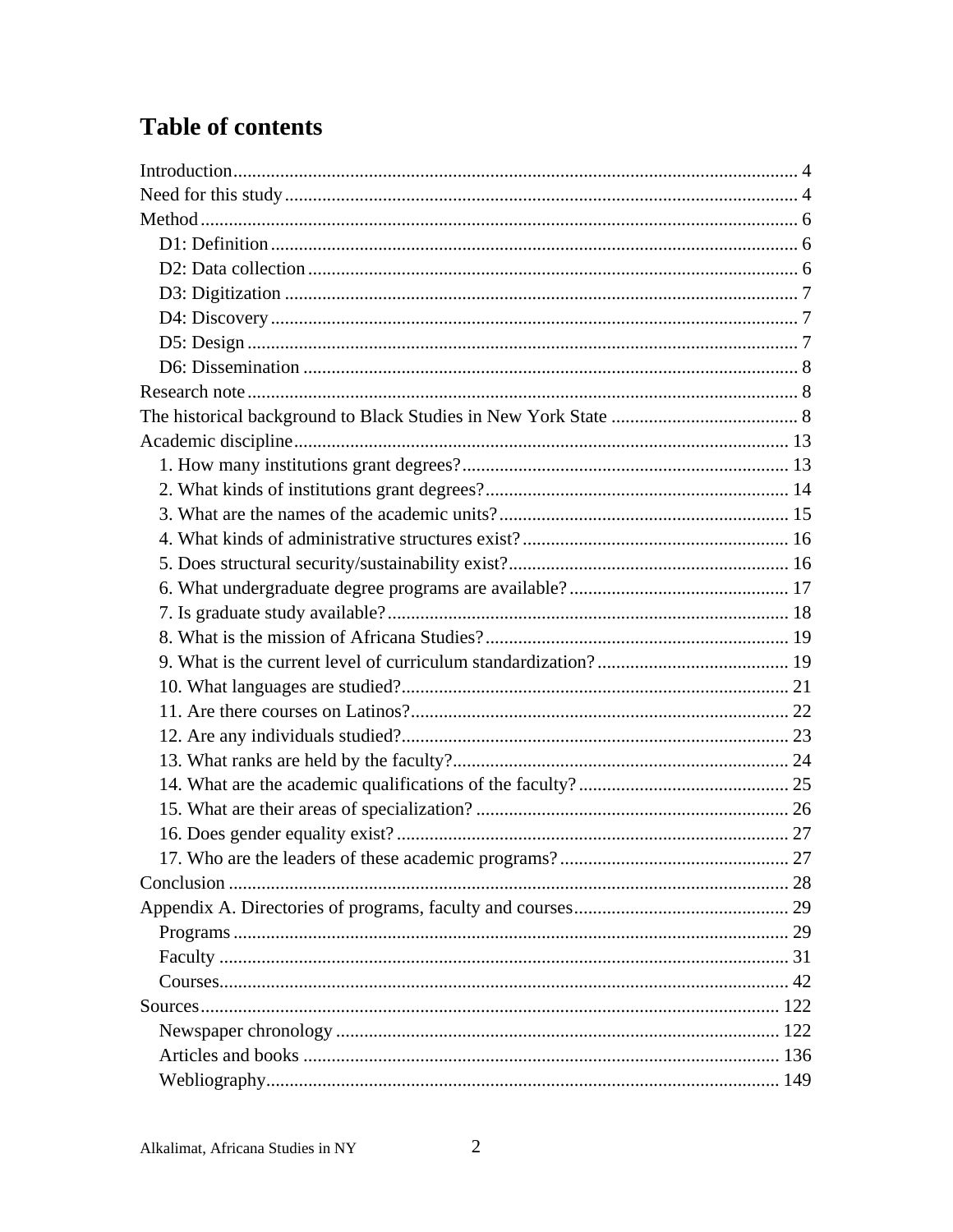## **List of tables**

| Table 1. States with largest number of institutions granting degrees in Africana Studies. 5 |  |
|---------------------------------------------------------------------------------------------|--|
|                                                                                             |  |
| Table 3. Innovations in New York Black political culture, 1920s-2000s  9                    |  |
| Table 4. New York institutions of higher education which grant academic degrees in          |  |
|                                                                                             |  |
| Table 5. Degree-granting academic units by institution and location  14                     |  |
|                                                                                             |  |
|                                                                                             |  |
| Table 8. Administrative structure of academic unit, by public and private institution 16    |  |
|                                                                                             |  |
| Table 10. Blacks earning ethnic studies undergraduate degrees, 2002-2003 18                 |  |
|                                                                                             |  |
|                                                                                             |  |
|                                                                                             |  |
|                                                                                             |  |
|                                                                                             |  |
|                                                                                             |  |
|                                                                                             |  |
|                                                                                             |  |
|                                                                                             |  |
|                                                                                             |  |
|                                                                                             |  |
|                                                                                             |  |

## **Note on the cover image**

The cover image is Funtumfunafu, an Adinkra symbol from Ghana. It has been variously defined as "a need for unity particularly where there is one destiny" and "democracy and oneness despite cultural differences." The image itself is borrowed with appreciation from Cornell University Library, http://www.library.cornell.edu/africana/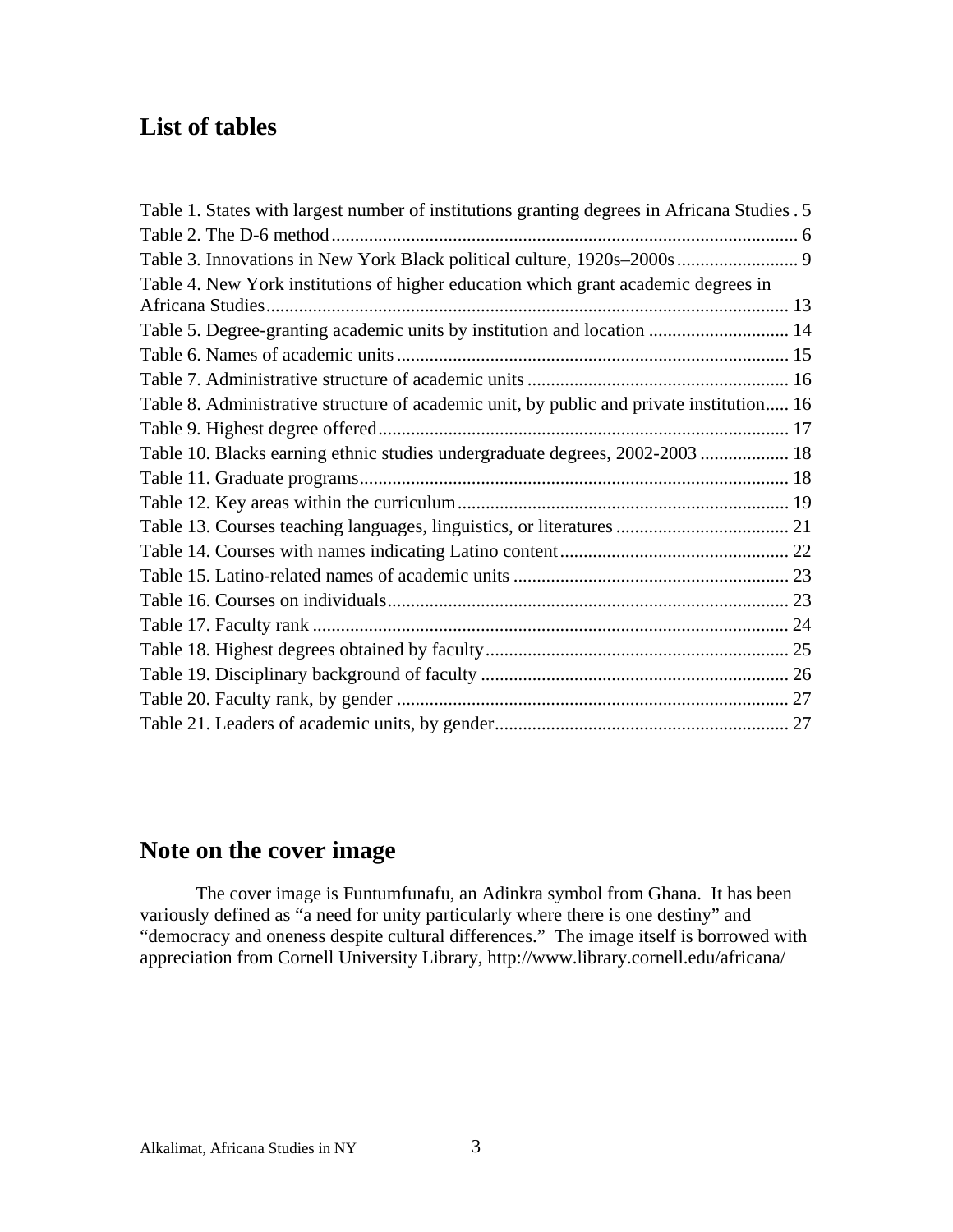## **Introduction**

This is a descriptive study of Africana Studies programs in the state of New York. Our findings are based on institutional information posted on campus Web sites during the academic years 2004/2005 and 2005/2006. It is the first report of a national study that will include every degree-granting program in Africana Studies in the entire United States. Future work will focus on various regions of the world.

This study will refer interchangeably to Black Studies and Africana Studies as the academic field that examines any or all people of African descent. Black Studies was the name used when the field originated, and, as the data here indicates, Africana Studies has become the consensus.

This is a draft report to be revised and finalized by September 2006. We need your help in correcting our data and guiding our analysis with your knowledge and understanding.

## **Need for this study**

There is a great need for reliable data on Africana Studies as an academic profession within institutions of higher education as formal degree-granting units. This does not include all of the institutions that offer courses dealing with Africana Studies, because this report is limited to a study of degree-granting academic programs. The impetus for this study arises from several specific important needs:

1) There are over 500 degree-granting programs in the United States. Some have been in existence for more than 35 years. This national and professional community can be **self-governing** only to the extent that it can be conscious of its actual existence, and in turn is able to set goals and standards in order to improve academic achievement and foster greater societal impact.

2) Today there are seven PhD and over 30 MA programs in Africana Studies. The kind of data presented in this report is essential for structuring a **job market** that can utilize the skills of the more than 600 graduate students currently in Africana Studies programs.

3) The faculty and administrators of Africana Studies are in need of reliable data in order **to compare this field with others** and be in a position to compete within the campus in general and a college in particular. This requires the ability to compare achievement and efficiency with other fields in the era of attracting budgets and changing priorities. In addition, faculty and administrators in Africana Studies need to become aware of their fellow institutions so that resources can be shared profitably, especially in the areas of targeting faculty, skills, and curriculum materials.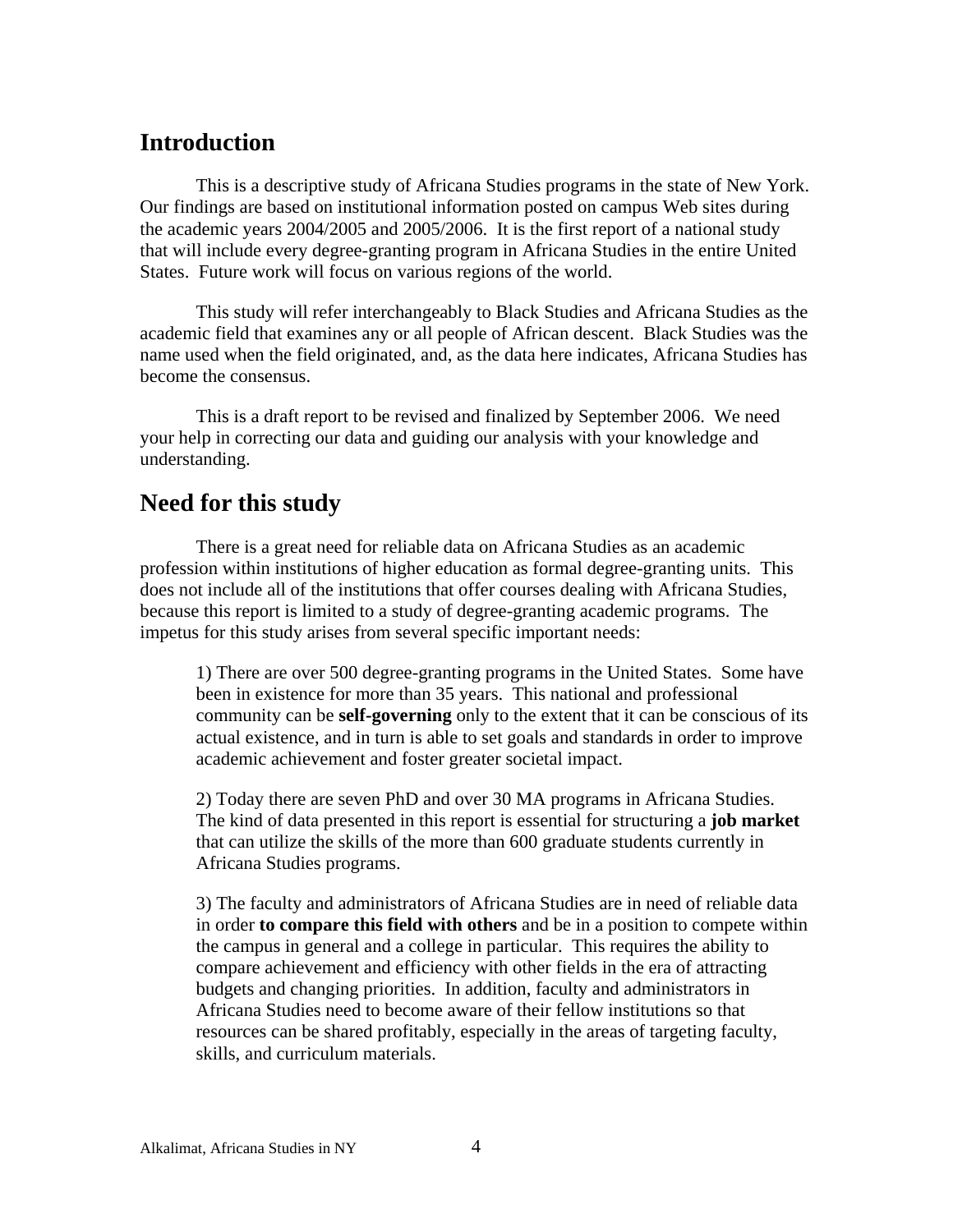4) There is need to report data on the diverse and dynamic growth and development of Africana Studies as an academic discipline **to encourage new investment** and support from everyone. This not only includes the campus structures of legitimacy and funding, but sources in society and the community at large as well.

5) The community deserves **transparency**, giving everyone structured accountability. The community has supported, and often led, struggles to create our programs so it seems reasonable to report on our situation as freely and openly as possible to our primary support base, the community.

This report is part of a general research program on the state of Black Studies as an academic discipline throughout the entire United States. This first interim report covers the state of New York. Our second report (on California) will soon follow.

The top ten states with the most institutions granting degrees in Black Studies by region are in table 1 below.

| East                   | <b>Midwest</b> | South    | West       |
|------------------------|----------------|----------|------------|
| New York               | Ohio           | Florida  | California |
| Massachusetts Illinois |                | Virginia |            |
| Pennsylvania Michigan  |                | Alabama  |            |

#### **Table 1. States with largest number of institutions granting degrees in Africana Studies**

The new age of information technology has greatly facilitated this study as the collection of self-reported data via the World Wide Web can be done quickly and at little cost. Furthermore, the study was carried out by first-generation undergraduate students enrolled in the University of Toledo's Africana Studies Program. We have a student work process that we call "becoming a spider." **A spider is a student or community activist working as a cyber organizer using the tools of information technology for research and community organizing**. In this case they have been employed via the Federal Work Study Program by which they can get paid for up to 20 hours a week of doing research and community service. This is a contemporary example of a program comparable to the WPA employment of intellectuals and artists and provides a vital resource for service learning in Africana Studies.

This research report is not an example of carrying out a research project based upon external funding for research, but reflects the reorganizing of curriculum development to incorporate research as an active part of normal student and faculty activities.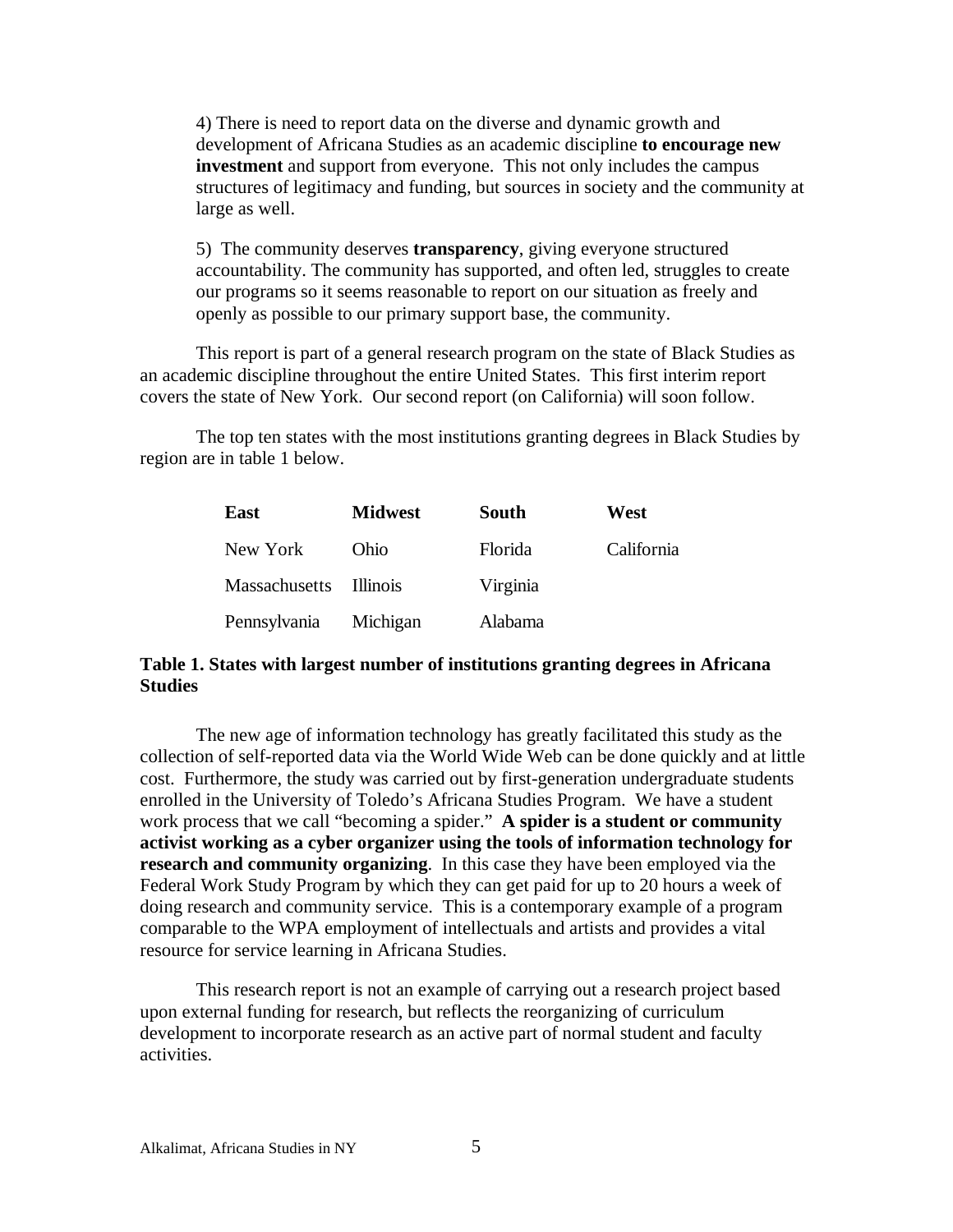## **Method**

Our general approach to this study is based on the D-6 method of research designed as part of the transition from Black Studies to eBlack Studies. This name change indicates that information technology is central to the new paradigm for the field. As the chart indicates, the D-6 method stands for Definition of the Research Problem, Data Collection, Digitization, Discovery, Design, and Dissemination.

| D1. Definition                   | Defining the problem, summing up the relevant literature,<br>and formulating the research question and/or hypothesis  |
|----------------------------------|-----------------------------------------------------------------------------------------------------------------------|
| D <sub>2</sub> . Data collection | Operationalizing the variables, drawing a population<br>sample, and collecting data regarding the variables           |
| D <sub>3</sub> . Digitization    | Inputting, scanning, otherwise putting the data on<br>computer, organized in a useful way                             |
| D <sub>4</sub> . Discovery       | Analyzing the data to test the hypothesis or answer the<br>research question                                          |
| D5. Design                       | Presenting the data and analysis in text, tables, and figures<br>in order to convey the findings to various audiences |
| D6. Dissemination                | Sharing the findings with the various audiences as widely<br>and effectively as possible.                             |

#### **Table 2. The D-6 method**

### *D1: Definition*

Our basic question is "What is Black Studies?" Our definition of the problem is simply the need to describe the basic features of academic degree programs that focus on the Black experience. The problem is that no one has constructed a solid empirical database on Black Studies. Our discourse has been ideological. This has been a focus in the field for some time, although there has never been an empirical data set that has been constructed for general use by scholars in the field. Our solution is not only to gather and report some basic data, but also to make it available to the research community for repeated use. In addition, we hope that this data set will be enhanced and expanded by subsequent research so that we can have adequate trend data for a more rigorous study of the history of the field.

#### *D2: Data collection*

Our New York data collection began with the list of postsecondary educational institutions provided online by the Board of Regents. A survey of the Web sites of these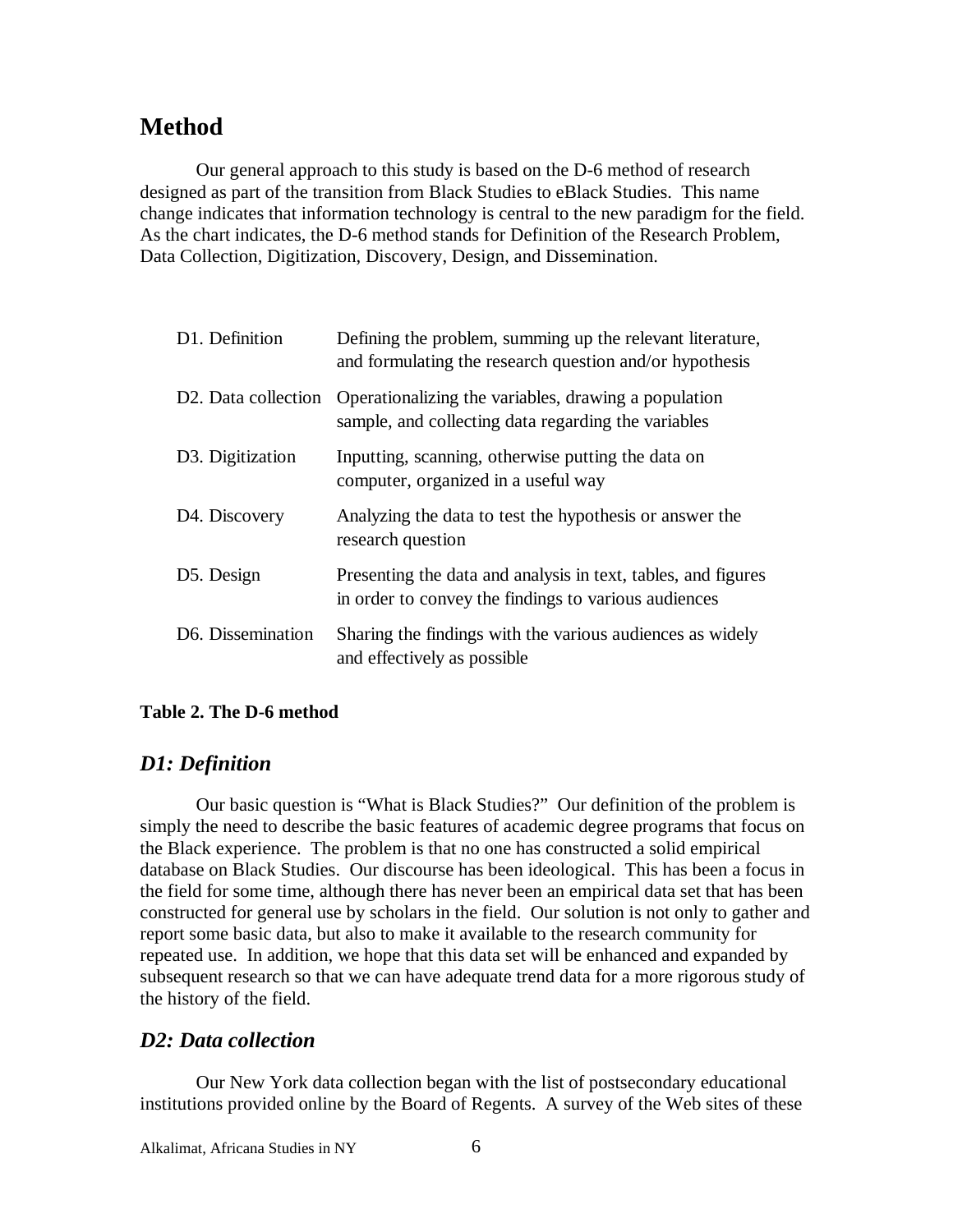institutions was done to find which ones offered degrees focusing on the Black experience–Africa, African Americans, and the entire African Diaspora. Once these were identified we had to conduct several additional searches to complete our data collection:

- 1. We downloaded and printed the Web site of the academic program.
- 2. We downloaded and printed every course listed as part of the curriculum of the program.
- 3. We identified every faculty member and did an Internet search for background information.
- 4. We used the Census Bureau Web site to find socioeconomic and demographic information about the communities in which the academic institutions were located (www.census.gov).
- 5. We obtained data from the Chronicle of Higher Education Web site relevant to New York institutions of higher education.
- 6. We used email to request help in building the data set.

### *D3: Digitization*

Our data sources were online so some of our work was a cut-and-paste operation, taking from one Web site and placing it into one of our worksheets. The data was coded and represented numerically allowing for statistical analysis. The data set is organized into three spreadsheets–institutions, curriculum, and faculty.

### *D4: Discovery*

This is a descriptive study that sets forth basic empirical parameters of Black Studies as an academic discipline. There are definite findings to be reported, but perhaps more important is that this report will serve as the base for future studies that can add additional variables to the data set, and measure the trends in variables concerning which we now have data over time. Toward that end everyone who reads this study is invited to contribute their criticisms and especially new data. This first report is merely a work in progress until it meets our collective standards for accuracy, clarity, and policy relevance.

#### *D5: Design*

This report on New York is part of a larger study, but will be prepared in two main formats. A monograph will present all of the analysis including the empirical tables. This monograph will be posted on the Web site http://alkalimat.org/eblackstudies and distributed via email to appropriate lists like H-Afro-Am. The second format will be a journal article that concentrates the findings and integrates them into the general literature.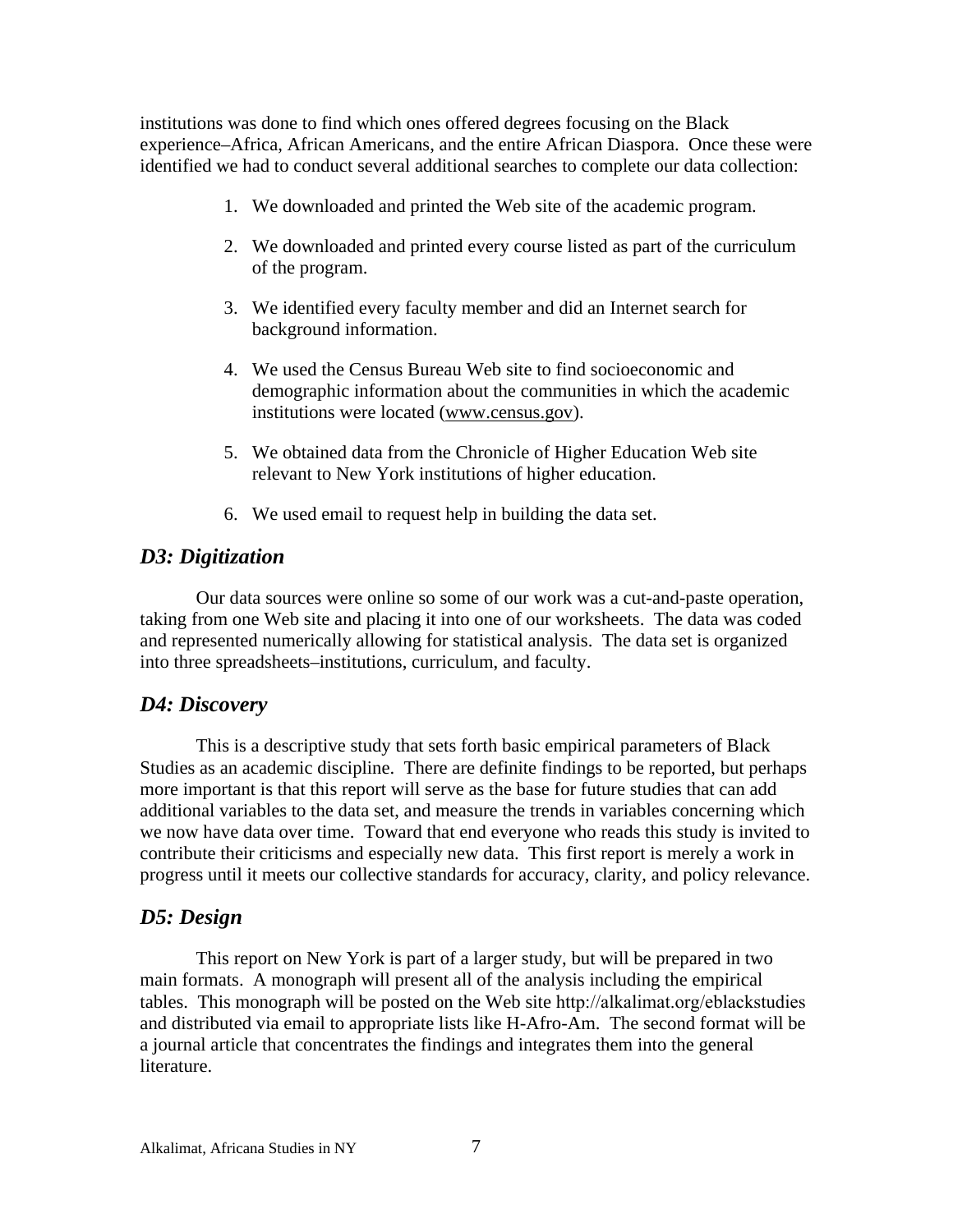#### *D6: Dissemination*

We will distribute the first draft to all faculty at institutions in New York State for corrections and additions as well as post it to the H-Afro-Am list. A final revised edition will be widely sent out via the Internet. The journal article will be submitted to a refereed journal in Black Studies.

We will also propose discussion of this report in all graduate studies-level programs in New York and throughout the country.

## **Research note**

It is important to contextualize this report. In the recent literature on Africana Studies several distinct research foci can be described.

- 1. Theoretical/ideological models (e.g. Asante, Karenga, Alkalimat)
- 2. Anecdotal historical narratives (e.g. Perry, James, Rooks)
- 3. Archive-based case studies (e.g. Small)
- 4. Anthologies (e.g. Norment, Azevedo, Aldridge & Young)
- 5. eBlack Studies Research (e.g. Rojas, Weissinger, Alkalimat)

All of these distinct approaches are making contributions in various ways. However, until now, none have laid a solid empirical foundation for research on the discipline. Our intention is to begin building this as the research data base we need.

Finally, it is important to clarify what is not in this report: (A) Social context– Community, (B) Institutional Context–Campus, (C) Course Enrollments, (D) Course Content, (E) Student Involvement, (F) Faculty Evaluations, (G) Black Cultural Centers, (H) Campus Connection to Africa and the African Diaspora, and (I) Campus Political Culture.

## **The historical background to Black Studies in New York State**

The historical origin of Black Studies in New York goes all the way back to 1796 when the African Free School was opened. Another major contribution was made by the Abolitionist Movement, especially by intellectual giants such as Frederick Douglas, Henry Hyland Garnett, John Brown, and Harriet Tubman. Two twentieth-century high points have been the Harlem Renaissance (1920s) and BeBop (1940s). Black Studies emerged in the 1960s revolution in Black ideology and culture. It was created by student activists acting in concert with community movements as a battlefront for Black power in New York higher education.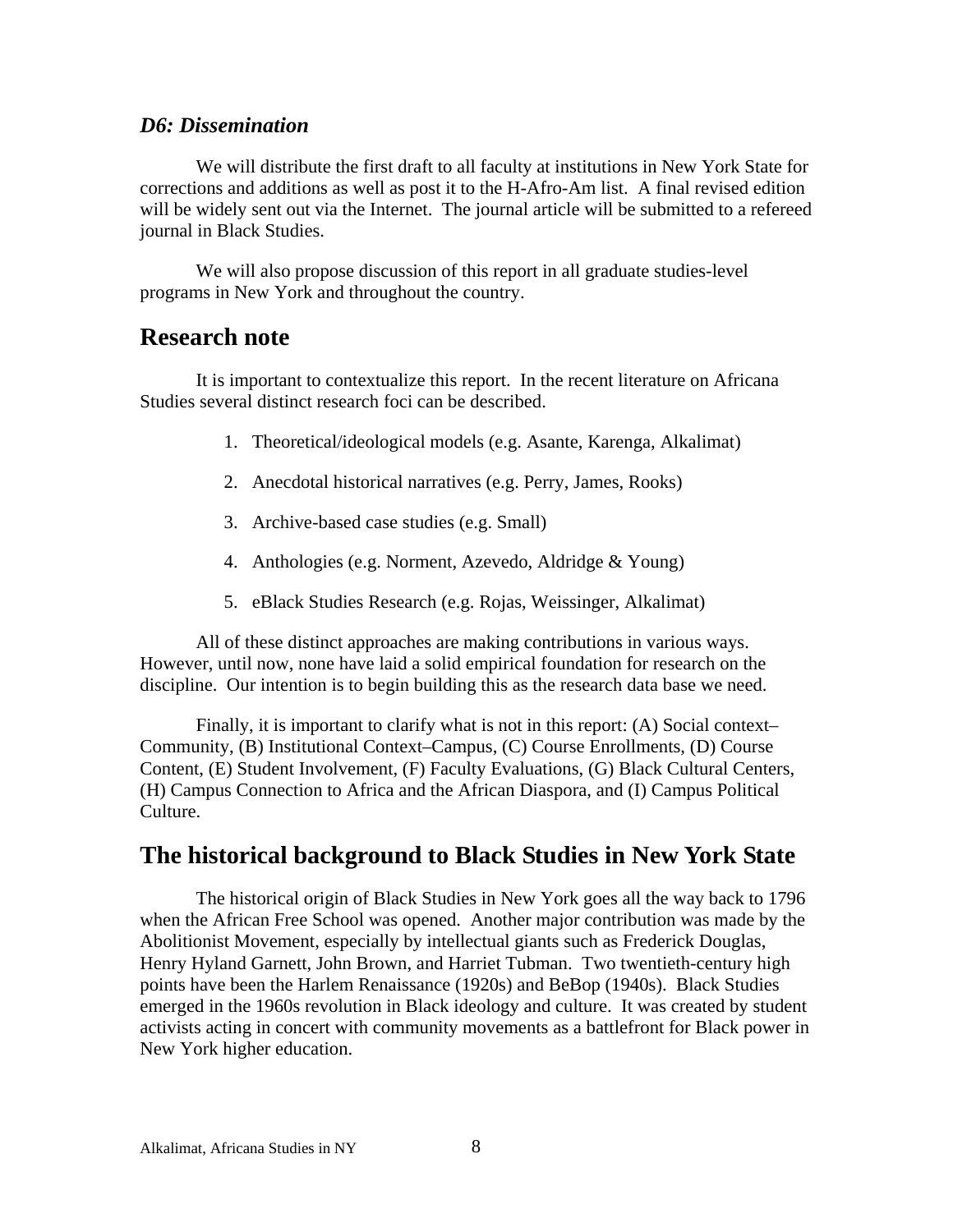Hip Hop emerged in the 1980s and became a global force manifested in multiple forms—Black youth and rap, Latinos and breakin', and White boys taggin'—though everybody really was doing everything. Hip Hop shot past analog into digital like everything else. Now in the twenty-first century new social forces are breakin' out as cyber organizers.

|       | Decade Name of generation | <b>Migrations</b>                           | <b>Main social forces</b> | <b>Innovations</b>                                                                    |
|-------|---------------------------|---------------------------------------------|---------------------------|---------------------------------------------------------------------------------------|
| 1920s | <b>Founders</b>           | from South                                  | and middle class          | WW II migration Black rural immigrants New Negro nationalism<br>of Harlem Renaissance |
| 1940s | Fighters                  | WW II migration Black workers<br>from South |                           | Class struggle, Civil<br>Rights, BeBop                                                |
| 1960s | Ideologues                | Urban born                                  | Black youth               | Black art, Black power,<br><b>Black studies</b>                                       |
| 1980s | Rappers, agitators        | Caribbean                                   | Urban youth               | Hiphop                                                                                |
| 2000s | Cyberorganizers           | Diaspora                                    | Everybody                 | eBlack                                                                                |

#### **Table 3. Innovations in New York Black political culture, 1920s–2000s**

A student of Black intellectual history, Harry Green, provides data on African American PhDs up until 1946 (when his study was published). New York has been the context for a great deal of the development of a Black professional elite.

Harlem developed into a Mecca of Black political culture, a public sphere for cultural creativity and political education. A base of operations for intellectual activity in Harlem was the Schomburg library and research center, named after the Afro-Puerto Rican bibliophile, Arturo Schomburg. This became and remains the world's greatest collection on the African and African American experience under the leadership of its current director, Howard Dodson.

All of the following people lived and worked in Harlem and used the Schomburg as their center of learning and culture about Black people, and in so doing laid the foundation for Black Studies in New York: T. Thomas Fortune (1856–1928), Madame C.J. Walker (1867–1919), W.B. DuBois (1868–1963), Arturo Schomburg (1874–1938), Hubert Harrison (1883–1927), Charles Johnson (1883–1956), J.A. Rogers (1883–1966), Oscar Micheaux (1884–1951), Marcus Garvey (1887–1940), Zora Neale Hurston (1891– 1960), Richard Moore (1893–1978), Paul Robeson (1896–1976), Duke Ellington (1899– 1974), Langston Hughes (1902–1967), Adam Clayton Powell (1908–1972), Chester Himes (1909–1984), Ollie Harrington (1912–1995), Romare Bearden (1914–1988), Billie Holiday (1915–1959), Charlie Parker (1920–1955), James Baldwin (1924–1987), and Louis Michaux.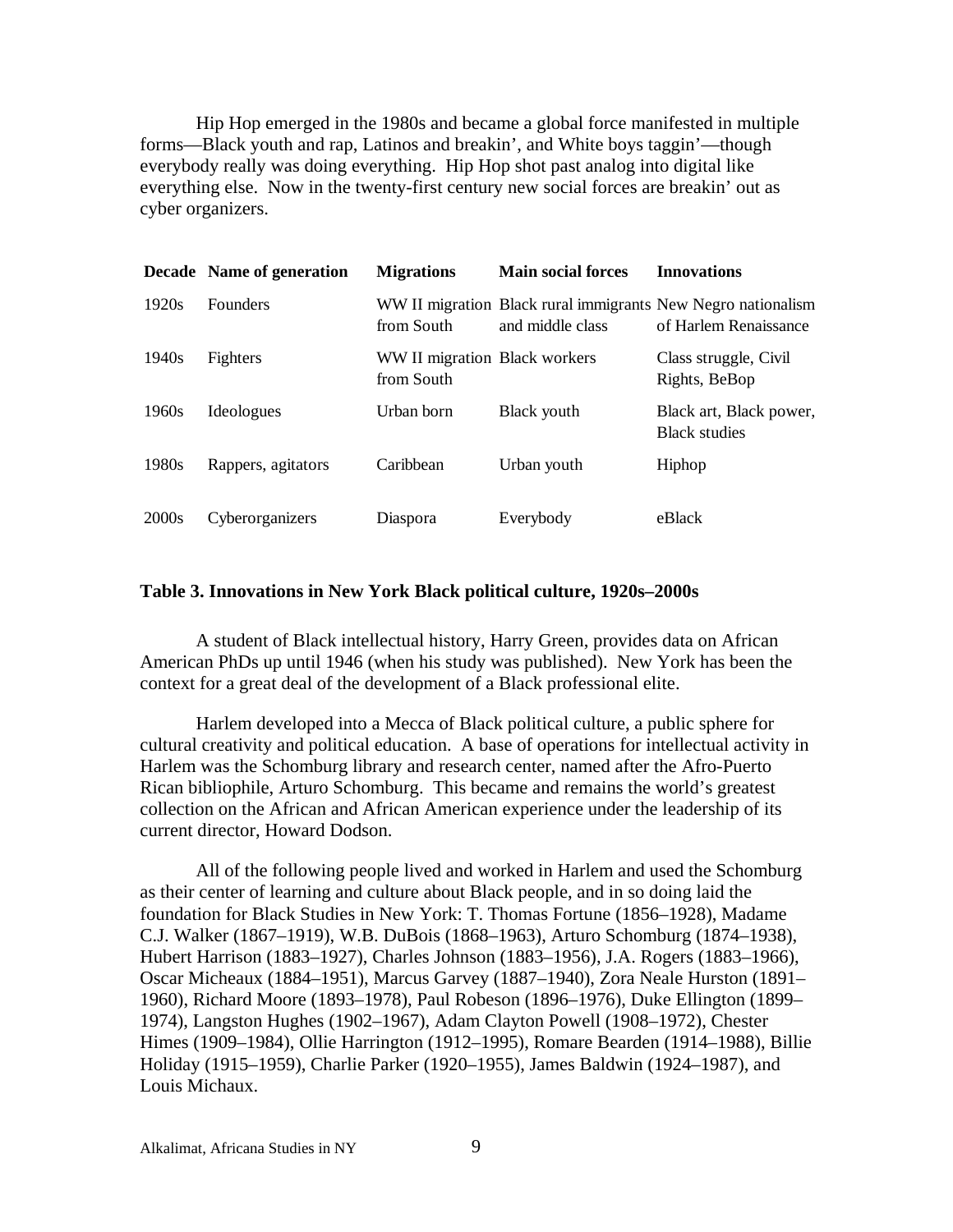During the 1940s, 50s, and 60s, key individuals in social movements emerged that helped to continue the development toward the Black Studies Revolution. Early academics included Kenneth Clark in Psychology (CCNY), John P. Davis in Political Science (CCNY), Hylan Lewis (1911–2000) in Sociology (Brooklyn College), and J. Saunders Redding (1906–1988) in Literature (Cornell University). Early forays into electoral politics included campaigns by Adam Clayton Powell.

One of the unique aspects of Black political culture, especially in New York, is the parallel development and interpenetration of the Black Nationalist Movement and the Communist Movement. The Black Nationalist Movement, rooted in the Garvey UNIA Movement, included key people like Carlos Cooks and the African Pioneer Movement, and a community faculty of street corner speakers representing the Harlem University of Common Sense. The nationalist intellectuals that remained as key figures in the Black Studies Movement included John Henry Clark and Yosef ben-Jochannon. Early spokespersons in the Communist Movement include Benjamin Davis, James Ford, Abner Berry, and Harry Haywood. Herbert Aptheker was a major writer on the African American experience for the Communist Party. The Left also was very active in the Black Arts & Culture projects sponsored by the Federal WPA.

 Commercial institutions like book stores were used for building personal book collections. Three of the main book stores were run by Louis Micheaux (National Memorial Bookstore), Richard Moore (Frederic Douglas Bookstore), and Una Mulzak (Liberation Bookstore).

Malcolm X became a prism through which both the nationalist and communist traditions found expression. The speeches of Malcolm X define the ideological moment at the birth of Black Studies. The spontaneous urban rebellions and the Black Community Control Movement define the social forces willing to act on the logic of Malcolm X. Rebellions emerged in the mid-1960s: 1964 Harlem, 1965 Watts, and 1967 Detroit and Newark. The Black Power slogan emerged as Malcolm's legacy. Key figures in New York community struggles included Milton Galamison, Jesse Gray, Bill Epton, Preston Wilcox, Sonny Carson, Al Vann and others. The Black Power militancy expressed itself in the sphere of education through grass roots militant action. In 1964 three militant school boycotts were organized: February, March, and September. Subsequent high points in the struggle for power in the community control of schools movement included the actions at IS201 in Harlem in 1966, and at Ocean-Hill, Brownsville in Brooklyn in 1968.

The rebellions and militant community action led to a new Black awakening, a new application of revolutionary ideas and Black culture. This radicalism had its origin outside of mainstream institutions as the traditions of the Black community became intertwined with radical socialist movements. In terms of culture, while the traditional venue of the Apollo Theatre continued to be utilized, new institutions were formed like the Black Arts Theatre in Harlem by Amiri Baraka and the East Cultural Center in Brooklyn under the leader of Jitu Weusi. Key individuals included Barbara Ann Tier, Larry Neal, Jayne Cortez, Audrey Lorde, Sonia Sanchez, and Harold Cruse. Union theological became a cauldron of Black liberation Theology with people like C.Eric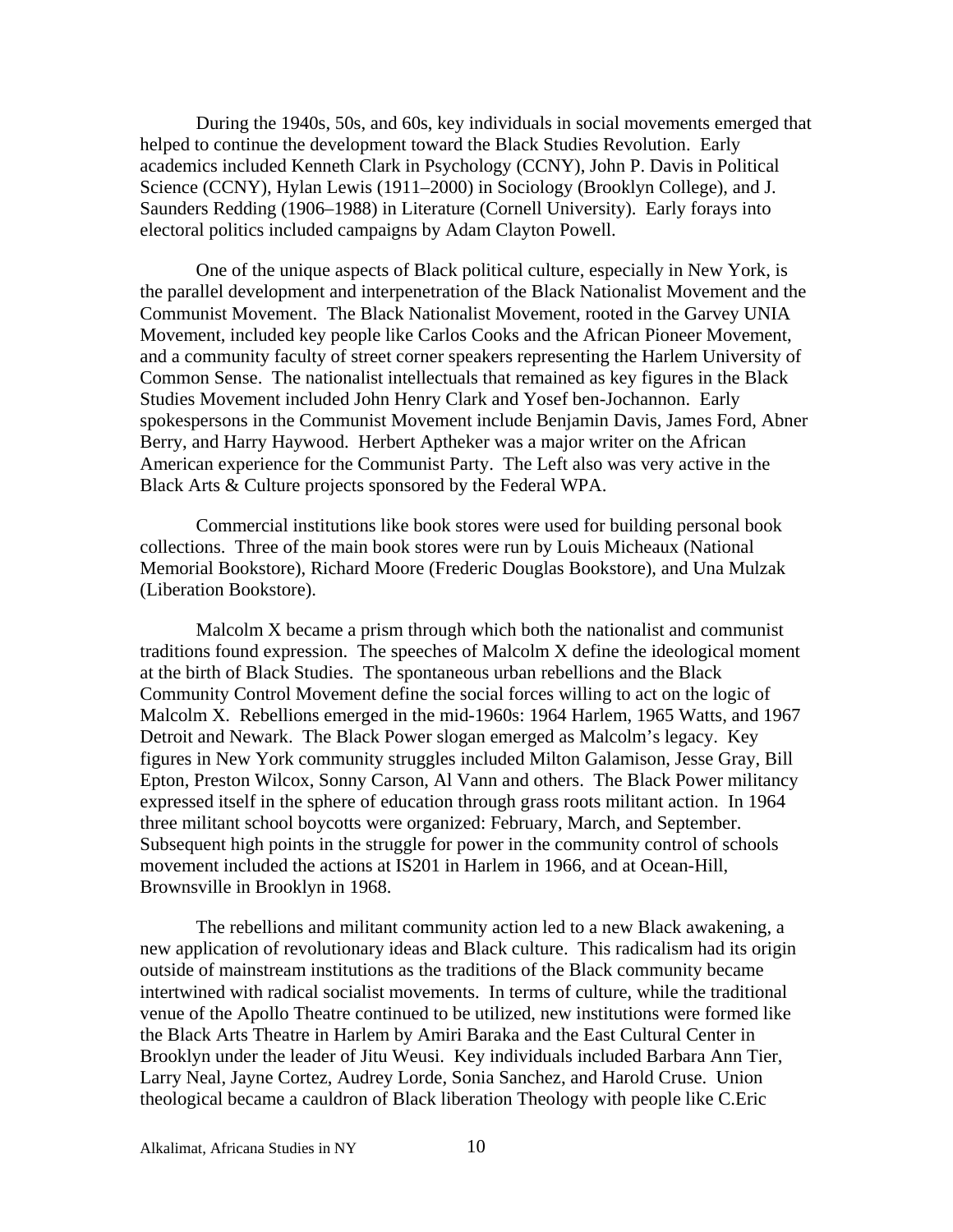Lincoln, James Cone, Gayraund Wilmore, Cornel West, and Dwight Hopkins. New institutions emerged including the Negro Ensemble Company, the Dance Theatre of Harlem, and the Studio Museum of Harlem, and the National Black Theatre. Preexisting institutions played a role as well.

On the political side, the emergence of Black Power that impacted New York included the Black Panther party, The Young Lords, the Newark Black Power Conference in 1967, and the Third World Women's Alliance under the leadership of Fran Beal and their newspaper *Triple Jeopardy*. This culminated in the African Liberation Support Committee, the greatest concentration of Black Radicals since the 1930s, drawing members from nationalist movements as well as the Left, including Elombe Brath, Same Anderson, and Bill Sales.

Political culture is reflected in the media. The left media was a great support to early developments, particularly newspapers (especially *The Guardian*, *The Daily World*, and *The Militant*) as well as magazines (*The Nation* and *The Monthly Review*). The two key Black publications were *Freedom Ways*, with its connections to the Left, and *The Liberator*, with its connections to the Nationalist Movement. Two key media activists have been Gil Noble ("Like it is" ABC TV) and Bob Law (WLIB radio). Three cartoonists were integral to the growth of visual political expression: Gerald 2X in *Mohammed Speaks*, Emory Douglas in the *Black Panther Party Newspaper*, and Ollie Harrington in *The Daily World*.

Students and youth publications included the Columbia University Journal of Black Students, *Mojo: Newspaper of the Black Student Congress*, *Black Dialogue*, and *Onyx*. Today this media presence is represented by *Souls* (edited by Manning Mirabel at Columbia University), *Black Renaissance* (edited at New York University by Manthia Diawara), and *Afro Americans in New York Life & History* (edited by Monroe Fordham at Buffalo State University).

The key turning points for the explosion in the 1960s were the assassinations of the two key leaders, Malcolm X and Martin Luther King. The assassination of Malcolm led to the concentration of his ideological legacy in the slogan "Black Power." Every autobiography written by people active in the 1960s makes some reference to Malcolm, and it is this very reference that locates them on a mapping of Black political culture by identifying them in relationship to the origins of Black Studies. The murder of King in 1968 gave rise to a new development. Because now there were two wounds, a polarity in the treatment of marginalized Black youth came into being. On the one hand the increase in the rate of incarceration and the drug war has destabilized and removed a portion of Black youth from any potential political involvement. On the other hand, society as a whole has embraced another portion of Black youth and brought them into the internal life of institutions, particularly those of higher education.

There was a massive enrollment in institutions of higher education by Blacks in the U.S. after the assassination of Martin Luther King. We began the 1960s with less than 200,000 African Americans in postsecondary education and by the 1970s there were over one million, more than a five-fold increase. The key years were 1968 and 1969,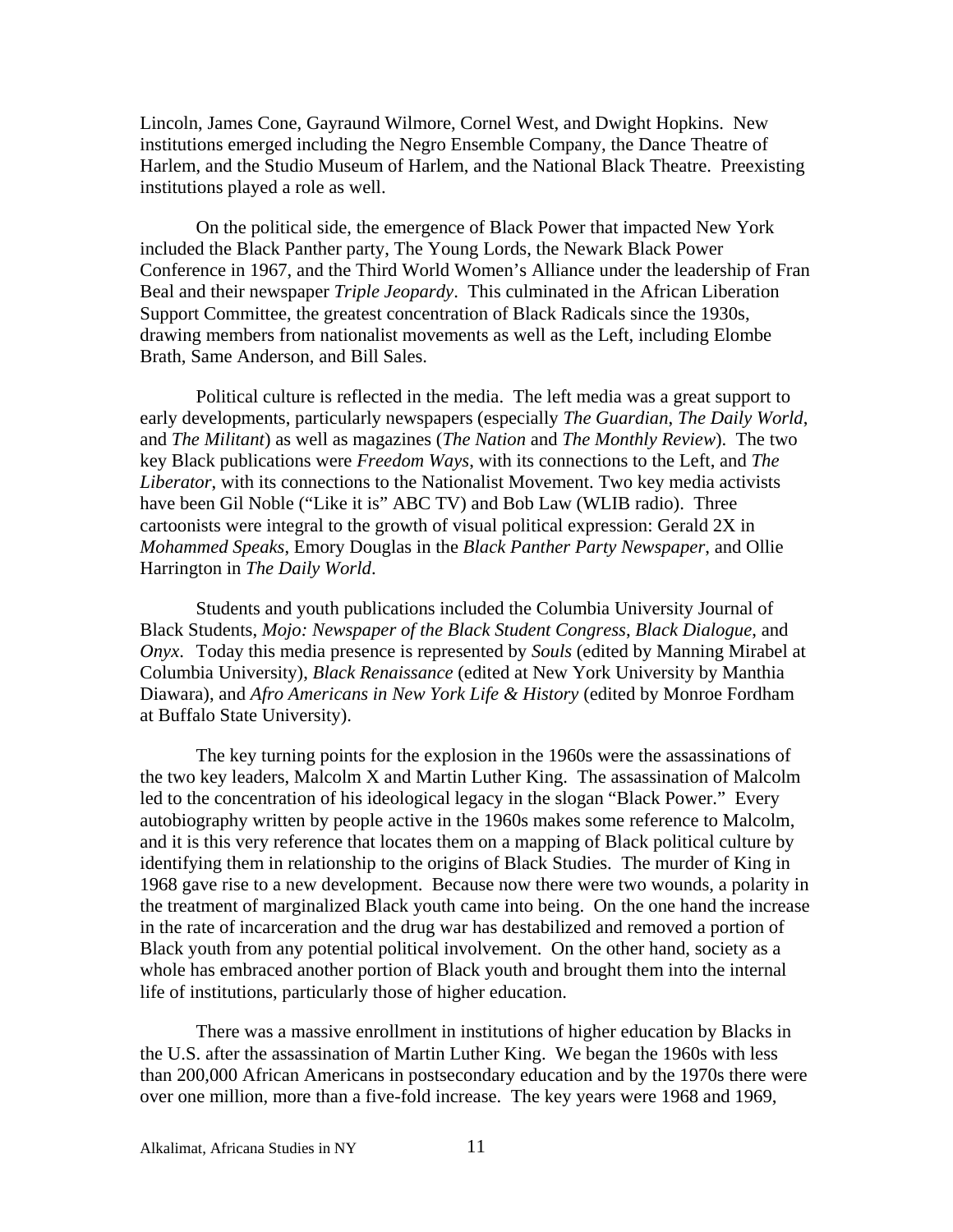chronicled for example in articles in the *New York Times*. Struggles were reported in 1968 (New York University, Cornell University, Fordham, Columbia, and CUNY), and in 1969 (Hunter, Stony Brook, CCNY, Vassar, Pratt, and Wells). Each of these campuses has a specific history, with key individuals who were active on those campuses. Altogether, they are part of the same diverse movement that was exploding in this late 1960s period.

There are many key individuals in the history of New York Africcana Studies (e.g., James Turner, Barbara Wheeler, Leonard Jeffries, Charshee McIntyre, and others) including people from throughout the African Diaspora (e.g., Alem Habtu, Kamau Braithwaite, Ngugi wa Thiongo, and Chinua Achebe). White scholars have contributed as well (e.g., Herbert Aptheker, Eric Foner, Martin Bernal, and Ron Eglish).

The two main campus struggles were at Columbia and Cornell. Columbia involved both SDS and militant Black students, each of whom seized control of a different part of the Columbia University campus. The Black students took over Hamilton Hall and were protesting the involvement of Columbia in a land takeover in Harlem in order to build a gym which Harlem youth would not be able to use. Cornell University emerged also as a scene of violent confrontation. Now it has the leading department in the state. The fight for Black studies at Cornell is well documented, and the spirit of that movement is kept alive in the research program and the library of the department.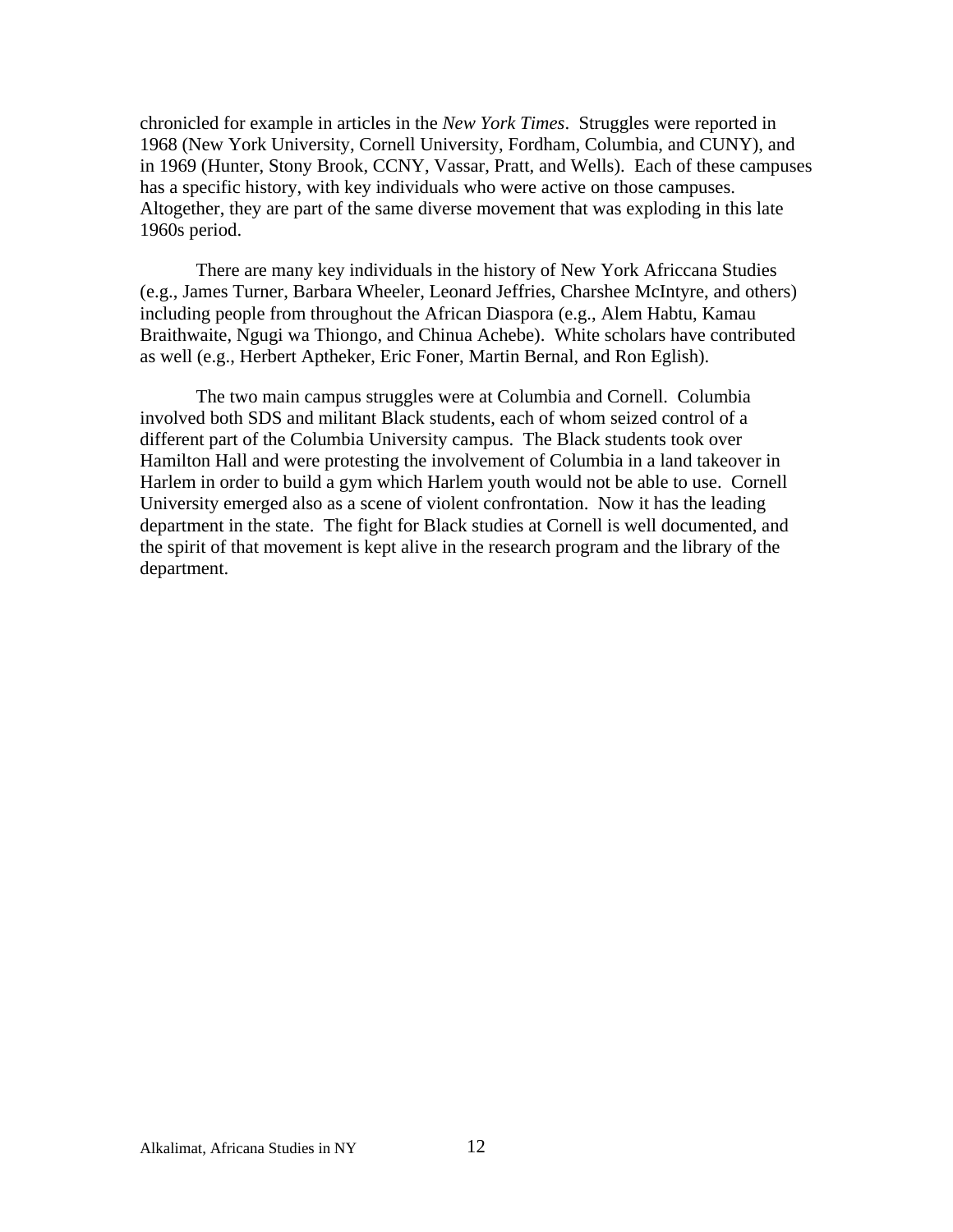## **Academic discipline**

## *1. How many institutions grant degrees?*

There are 58 institutions of higher education in the State of New York that grant degrees in Africana Studies. Thirty are private and 28 are public.

| Adelphi University                          | Ithaca College                           |
|---------------------------------------------|------------------------------------------|
| Albany SUNY                                 | John Jay College CUNY                    |
| <b>Bard College</b>                         | Lehman College CUNY                      |
| <b>Barnard College</b>                      | Manhattanville College                   |
| <b>Baruch College CUNY</b>                  | Medgar Evers College CUNY                |
| <b>Binghamton SUNY</b>                      | Nazareth College                         |
| Borough of Manhattan Community College CUNY | <b>New Paltz SUNY</b>                    |
| <b>Brockport SUNY</b>                       | New York City College of Technology CUNY |
| <b>Brooklyn College CUNY</b>                | New York University                      |
| <b>Buffalo State College SUNY</b>           | Niagara University                       |
| <b>Buffalo SUNY</b>                         | Oneonta SUNY                             |
| <b>City College CUNY</b>                    | Oswego SUNY                              |
| Colgate University                          | Pace University                          |
| College of Saint Rose                       | Plattsburgh SUNY                         |
| College of Staten Island CUNY               | Potsdam SUNY                             |
| Columbia University                         | Purchase SUNY                            |
| Cornell University                          | Queens College CUNY                      |
| <b>Cortland SUNY</b>                        | Sarah Lawrence College                   |
| Daemen College                              | Siena College                            |
| <b>Empire State College SUNY</b>            | St. John Fisher College                  |
| Fordham University                          | St. John's University                    |
| Fredonia SUNY                               | St. Lawrence University                  |
| <b>Graduate Center CUNY</b>                 | <b>Stony Brook SUNY</b>                  |
| <b>Hamilton College</b>                     | <b>Syracuse University</b>               |
| <b>Hartwick College</b>                     | <b>Union College</b>                     |
| Hobart and William Smith College            | University of Rochester                  |
| Hofstra University                          | Vassar College                           |
| Hostos Community College CUNY               | <b>Wells College</b>                     |
| Hunter College CUNY                         | <b>York College CUNY</b>                 |

### **Table 4. New York institutions of higher education which grant academic degrees in Africana Studies**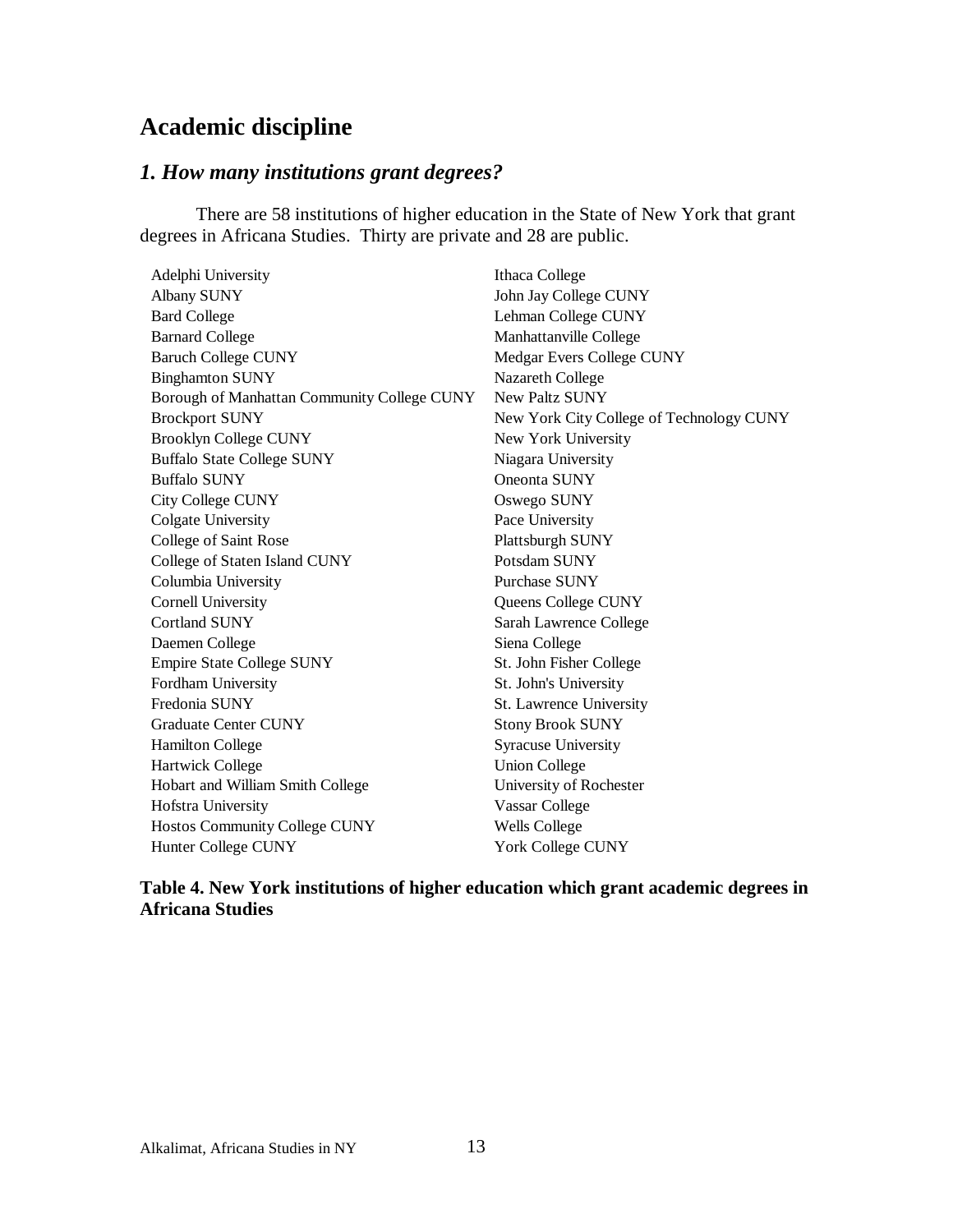## *2. What kinds of institutions grant degrees?*

|                                  |    | In New York City Elsewhere in state | Total |
|----------------------------------|----|-------------------------------------|-------|
| Public institutions (CUNY, SUNY) | 14 | 15                                  | 29    |
| Private institutions             |    | 22                                  | 29    |
| Total                            |    | 37                                  |       |

#### **Table 5. Degree-granting academic units by institution and location**

Programs in Africana Studies are offered by both public and private institutions. The greatest geographical concentration is in New York City, in public institutions.

We need a broader analysis of how widespread Africana Studies degree programs are relative to other degree programs throughout the state. Also, the programs in New York City, because of their close proximity to one another, provide an opportunity for intensive comparative case studies, as well as joint programming. There are many institutional and community variables that need to be investigated in order to better understand what social environment is associated with degree programs in Africana Studies. On the one hand there are objective factors: the demographic profile of all aspects of the institution (students, faculty, administration, and Board, as well as the local community), financial and general economic factors, political and other social factors, and historical patterns of institutional innovation. There are also subjective factors embodied in official policy and the consciousness of the key actors in each situation.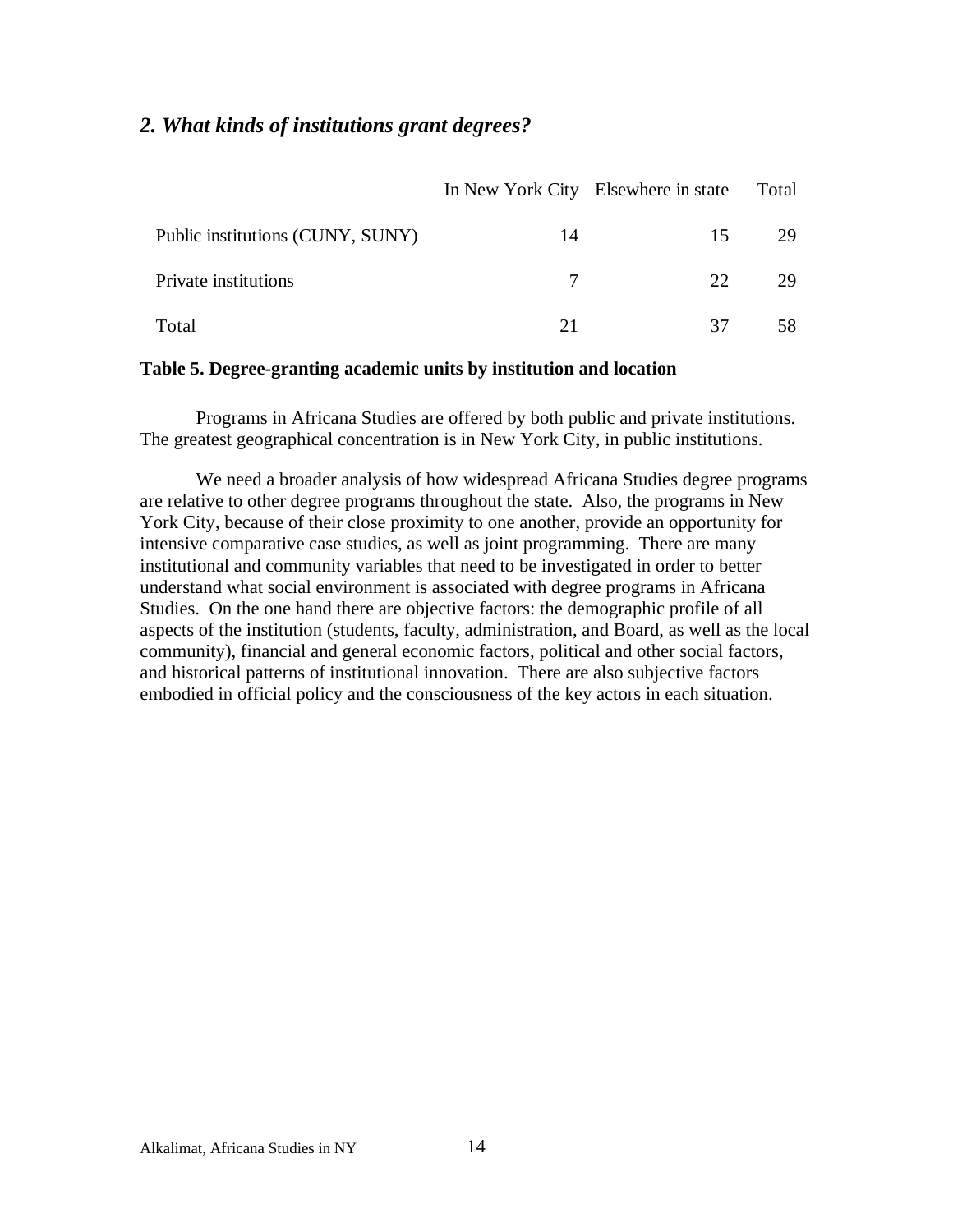## *3. What are the names of the academic units?*

| Diaspora-oriented            |                |      |
|------------------------------|----------------|------|
| Africana                     | 23             | 40%  |
| African American             | 12             | 21%  |
| <b>Black</b>                 | 5              | 9%   |
| African and African American | 7              | 12%  |
| African                      | 1              | 2%   |
| All Diaspora oriented        | 48             | 83%  |
| Other                        |                |      |
| Ethnic                       | 5              | 9%   |
| American                     | 2              | 3%   |
| Multicultural                | $\mathfrak{D}$ | 3%   |
| Interdisciplinary            | 1              | 2%   |
| All non-Diaspora oriented    | 10             | 17%  |
| Total                        | 58             | 100% |

#### **Table 6. Names of academic units**

The dominant tendency is the Diaspora model compared to the model that would locate the Black Experience as part of, and limited to, the American Experience. Within the Diaspora model the most popular name is Africana (used by over 40% of the programs). This appears to represent a growing consensus for the ideological/theoretical orientation of the academic discipline in New York.

In this age of globalization Africana Studies is uniquely conceived as a form of Diaspora Studies. Today this is mostly constructed as an additive process, forming a general pattern by aggregating specific building blocks like courses. The challenge is to construct a curriculum, student body, and faculty that reflect the Diaspora and connect the institutions throughout the African Diaspora in interinstitutional cooperation. The door is open to using Distance Learning Technology to unite educational activities throughout the Africana Diaspora–a common curriculum could be offered simultaneously in Africa, the Caribbean, and the Americas. This general orientation of Africana Studies can usefully be compared to the orientation of community institutions like local churches, media, and aspects of local political culture, both historically and currently.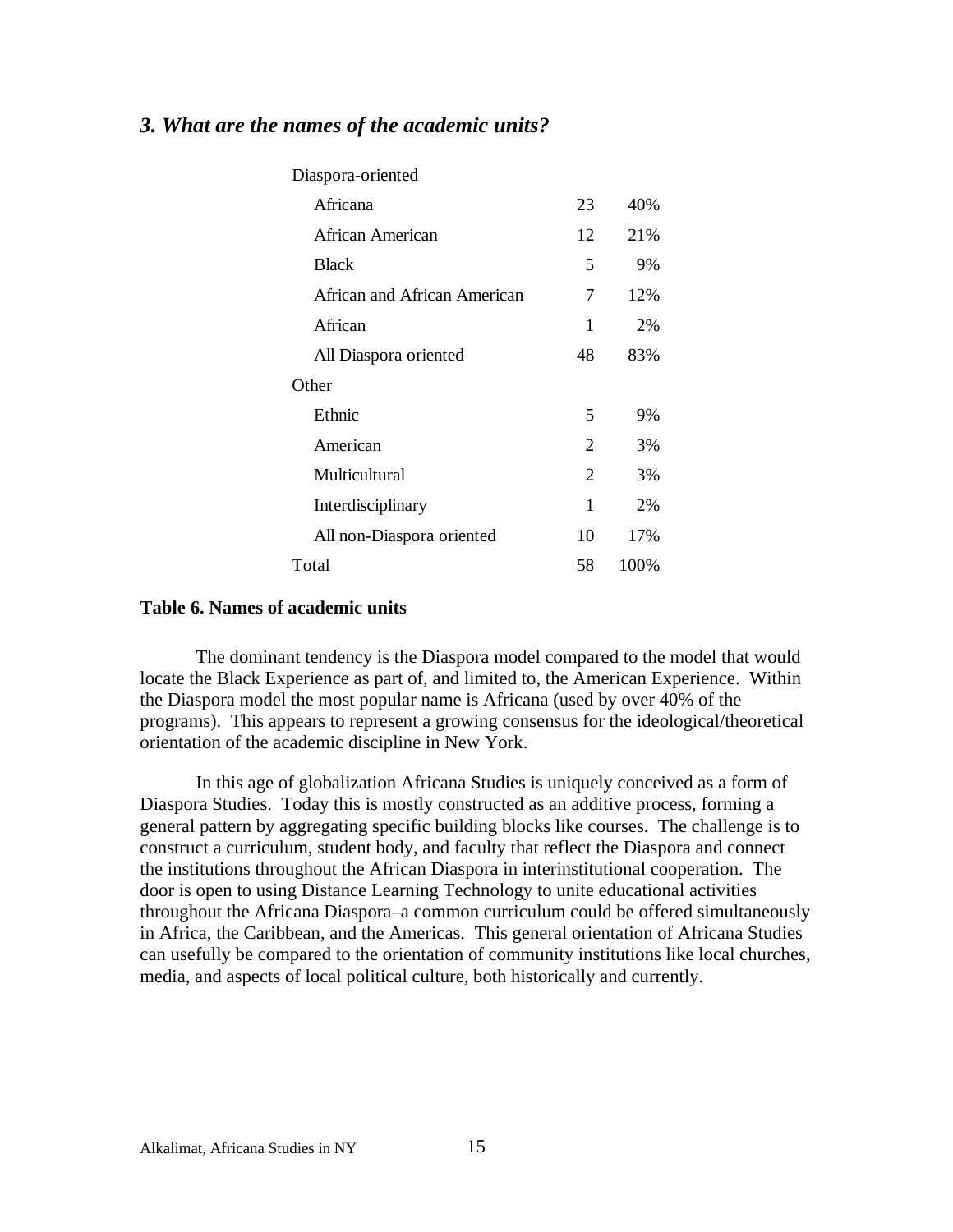#### *4. What kinds of administrative structures exist?*

| Department          | 17  | 29%   |
|---------------------|-----|-------|
| Program             | 24  | 41%   |
| Center or institute | 7   | 12%   |
| Other               | 10  | - 17% |
| Total               | 58. | 100%  |

#### **Table 7. Administrative structure of academic units**

The main two forms are the department and the program. The department structure suggests a formal, permanent, budgetary existence at the highest level or organization of an academic discipline. The program suggests a more peripheral program/unit more likely to be funded with soft money and existing more through policy decision than under statutory requirement.

Research needs to be done to model each of these administrative structures in relationship to their host institution so that we can have a better understanding of where departments need to be built and maintained, and where programs and/or centers and institutes might well be developed and maintained. This kind of modeling will enable us to know to what extent we are maximizing the administrative opportunities on each individual campus without ignoring the ways in which campuses are different. More intensive investigation is needed of the objective differences and similarities of these three types of structures. One aspect focuses on the legal–administrative structure, while another focuses on the functioning processes and programmatic outcomes. Another issue is status, perceived inside the institution by students, faculty, and administration, as well as in the community and throughout the Africana Studies professional network.

#### *5. Does structural security/sustainability exist?*

|                     | Public | Private | Total |
|---------------------|--------|---------|-------|
| Department          | 15     | 2       | 17    |
| Program             | 7      | 17      | 24    |
| Center or institute | 2      | 5       |       |
| Other               | 4      | 6       | 10    |
| Total               | 28     | 30      | 58    |

#### **Table 8. Administrative structure of academic unit, by public and private institution**

The key finding is that departments tend to be in public institutions and programs tend to be in private institutions. Africana Studies is on a more secure footing in public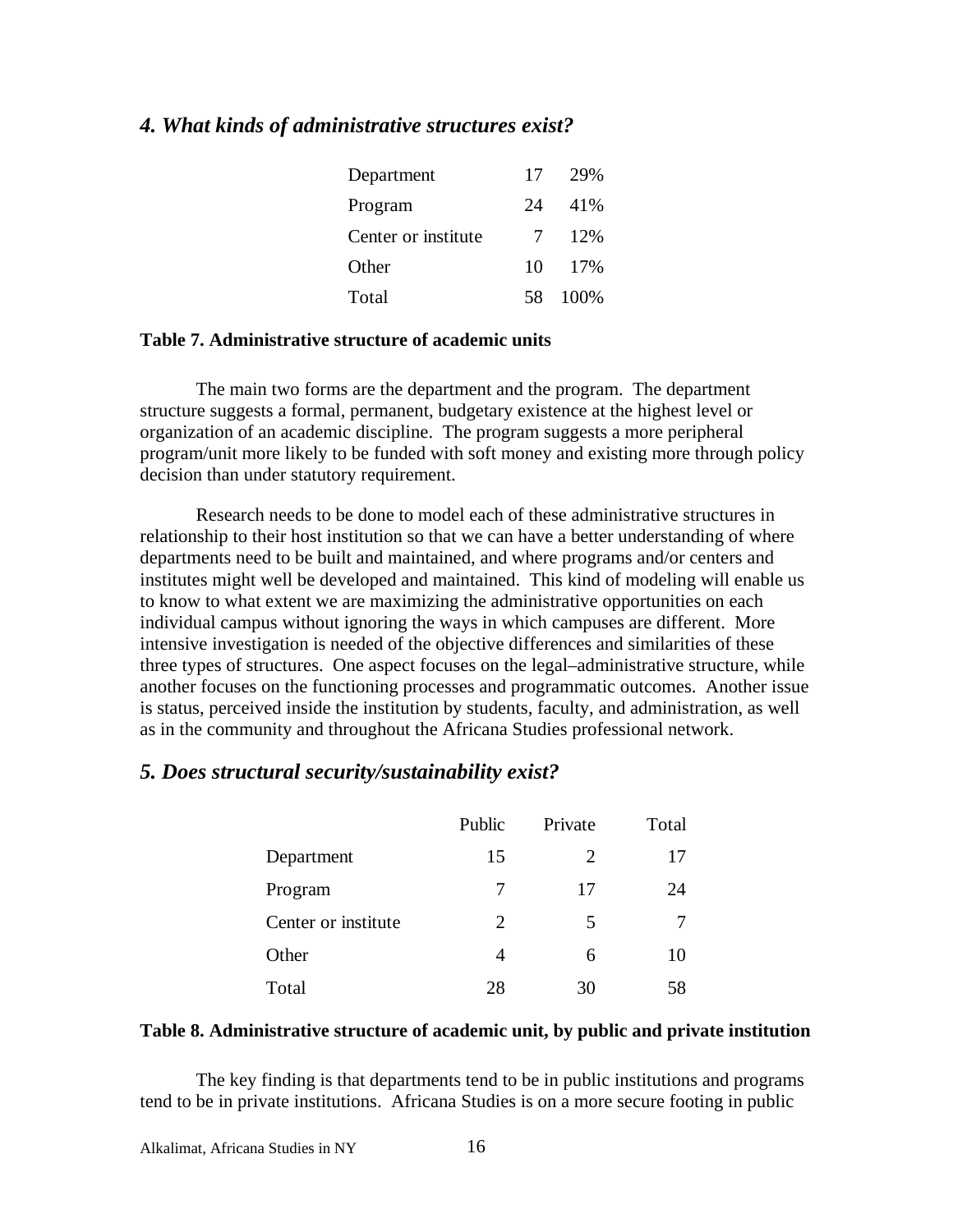institutions in part because they are sensitive to political pressure from the community. However, as programs, centers, and institutes are also likely to be more highly funded they tend to be most prevalent in private institutions.

The social movement phase created Black Studies. This origin has impacted the academic organization of Black Studies by making greater gains in the public arena. After a modeling that will enable us to understand which campuses might well have departments, it will be possible to begin the process of expanding and developing the discipline in this manner. As part of the comparative history of the field it is important to bring to light not only the pattern of the creation and dissolution of degree programs, but also to determine if there is a sequencing of the three forms in terms of growth and development, or decline. The simplistic pattern in the popular media of annually announcing a decline in the field without reliable data needs to be repudiated by continuing the research proposed in this report.

#### *6. What undergraduate degree programs are available?*

| Master's degree           |    | 10%  |
|---------------------------|----|------|
| Bachelor's degree (major) | 28 | 48%  |
| Bachelor's degree (minor) | 18 | 31%  |
| Other                     | 6  | 10%  |
| Total                     | 58 | 100% |

#### **Table 9. Highest degree offered**

The dominant tendency is to grant a full undergraduate major in Africana Studies. However, there are also opportunities to earn a minor in the subject as well as an associate of arts degree concentration at the community college level.

This typology of degree programs needs to be understood in relationship to the number of people coming through the degree-granting pipeline. The following table presents data from 2002-2003 on the number of Blacks earning degrees in Ethnic Studies in Africana Studies. It is interesting to note that six of the nine schools are in New York City.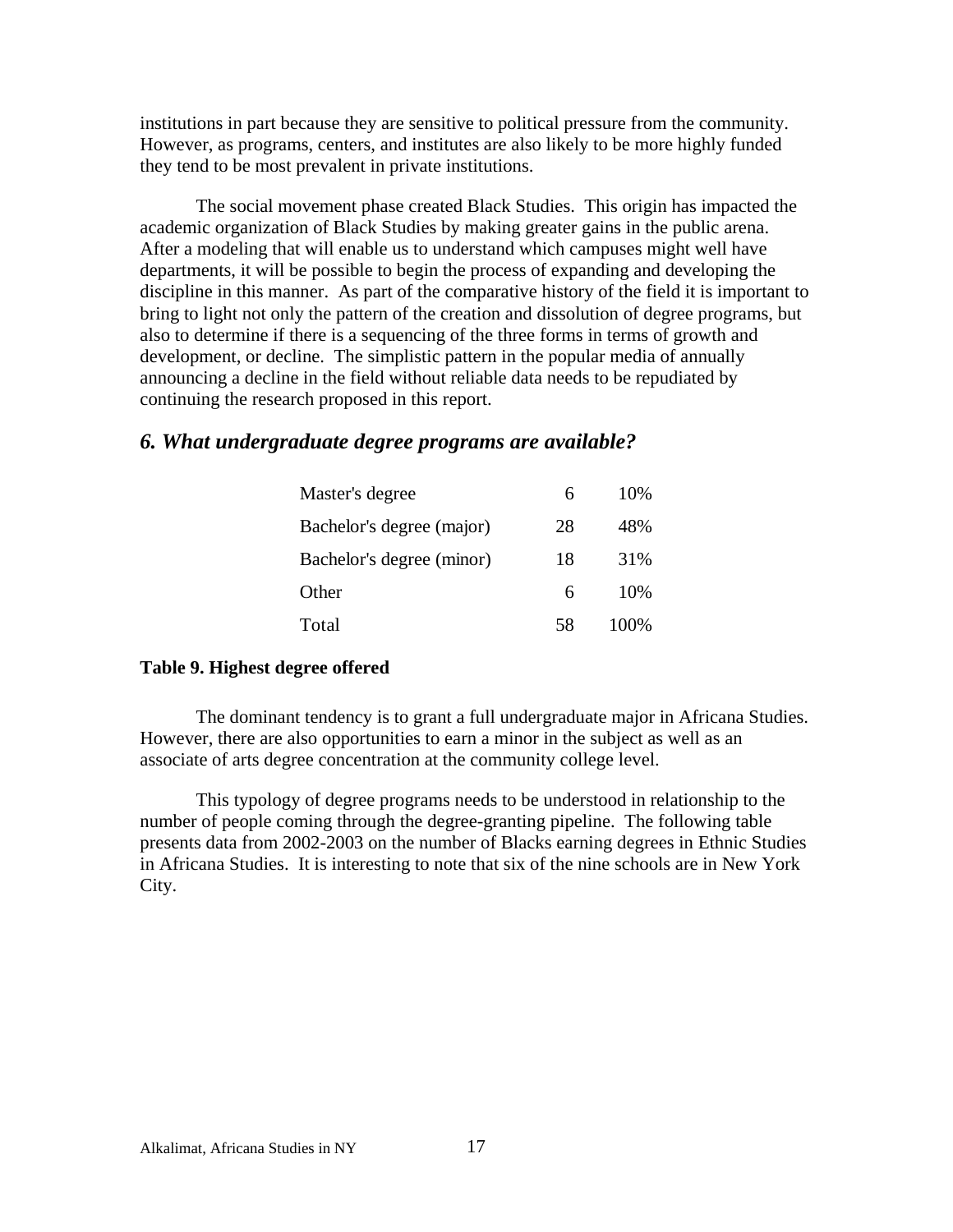| <b>Albany SUNY</b>     | 21 |
|------------------------|----|
| *Lehman College CUNY   | 16 |
| *Hunter College CUNY   | 15 |
| *Columbia University   | 8  |
| Cornell University     | 8  |
| Old Westbury SUNY      | 8  |
| *Brooklyn College CUNY | 5  |
| *Queens College CUNY   | 5  |
| *York College CUNY     | 5  |
|                        |    |

Note: Asterisk indicates New York City location. Source: *Black Issues in Higher Education* , June 2004, p. 51.

#### **Table 10. Blacks earning ethnic studies undergraduate degrees, 2002-2003**

## *7. Is graduate study available?*

| <b>Institution</b>         | <b>Type</b>    | <b>Degree</b>                            | <b>Thesis</b>  | Exam           |
|----------------------------|----------------|------------------------------------------|----------------|----------------|
| <b>Albany SUNY</b>         | <b>Public</b>  | MA in Africana Studies                   | N <sub>0</sub> | Yes            |
| Graduate Center CUNY       | Public         | PhD concentration in Africana Studies No |                | No.            |
| Columbia University        | <b>Private</b> | MA in African American Studies           | Yes            | N <sub>0</sub> |
| <b>Cornell University</b>  | <b>Private</b> | MA in Africana Studies                   | <b>Yes</b>     | Yes            |
| New York University        |                | Private MA in Africana Studies           | Optional No    |                |
| <b>Syracuse University</b> | <b>Private</b> | MA in Pan African Studies                | Yes            | Yes            |

#### **Table 11. Graduate programs**

It is possible to get a MA degree in Africana Studies and these programs are located in the main PhD-granting institutions in the state. Two institutions are public, and four are private. There is some variation in the requirements for each degree.

The existence of graduate programs provides an opportunity for careful examination of the nature of the discipline, as the training of professionals has some bearing on their subsequent career trajectories. So one of the great opportunities that exists in the state of New York is for the directors of graduate study in each instance to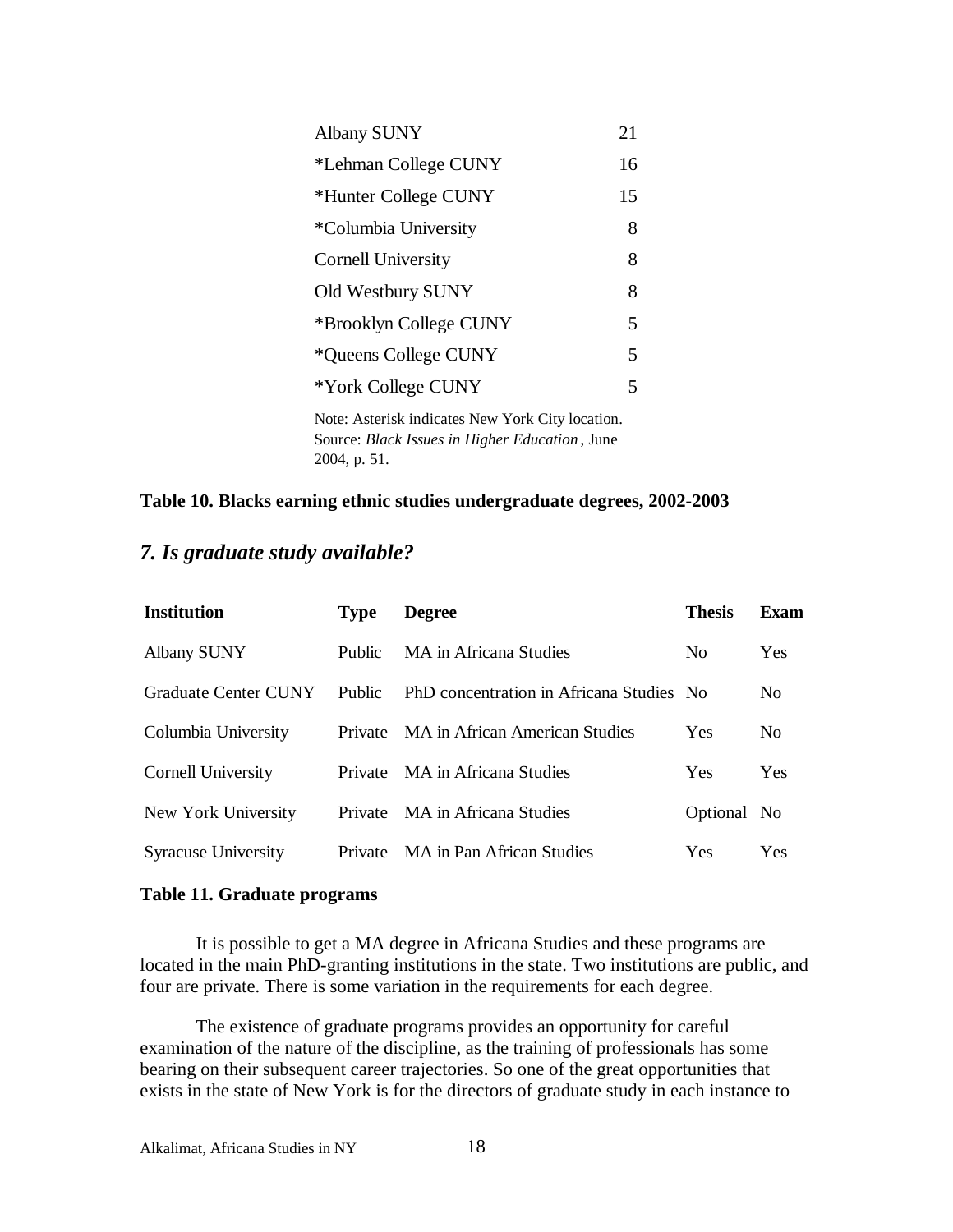engage in a common discourse both about the nature of the field as well as the potential job market for graduates. Such a discourse would include activities to foster legitimacy and networking possibilities on a statewide if not national basis. One major follow-up study could create a data base of all topics of MA theses, including title, and abstract if not a full text. Another aspect is to follow the careers of the graduates, as their experience is one way to measure the value of the degree.

#### *8. What is the mission of Africana Studies?*

A close reading of the available mission statements of the academic units confirms that the general mission of Africana Studies continues to be the dual values of academic excellence and social responsibility.

The mission of Africana Studies is a topic that requires constant dialogue and evaluation involving all of the major constituencies that include the campus and the community. It would be very interesting to not only have a discussion between the main campuses but with broader community involvement as well toward the possibility of having one mission statement adopted by the vast majority of schools in the state.

#### *9. What is the current level of curriculum standardization?*

|                           | Courses |    | Schools As percent of all schools |
|---------------------------|---------|----|-----------------------------------|
| Women                     | 127     | 46 | 79%                               |
| Activism or social change | 133     | 40 | 69%                               |
| Introductory courses      | 77      | 35 | 60%                               |
| Research                  | 31      | 20 | 34%                               |
| Theory                    | 19      | 12 | 21%                               |
| Senior seminar            | 15      | 12 | 21%                               |

#### **Table 12. Key areas within the curriculum**

Yes, there are three content areas that are present in the curriculum of the majority of the degree-granting programs. This study does not consider the content or quality of these courses, but is simply conducting an analysis of the names of the courses. Obviously this is but the first step toward understanding how these content areas are alive in the educational process of the programs. Indeed, one need also focus on the alliance between the Africana Studies Program and the Women and Gender Studies Program in each instance, as well as the linkage between the campus and the community, including not only courses in research but also projects involving work study and service learning. The activist/change content combines a focus on the general processes of change as well as the agency of the Black Liberation Movement. The subtext is that the major narrative of the Black experience is the march toward freedom.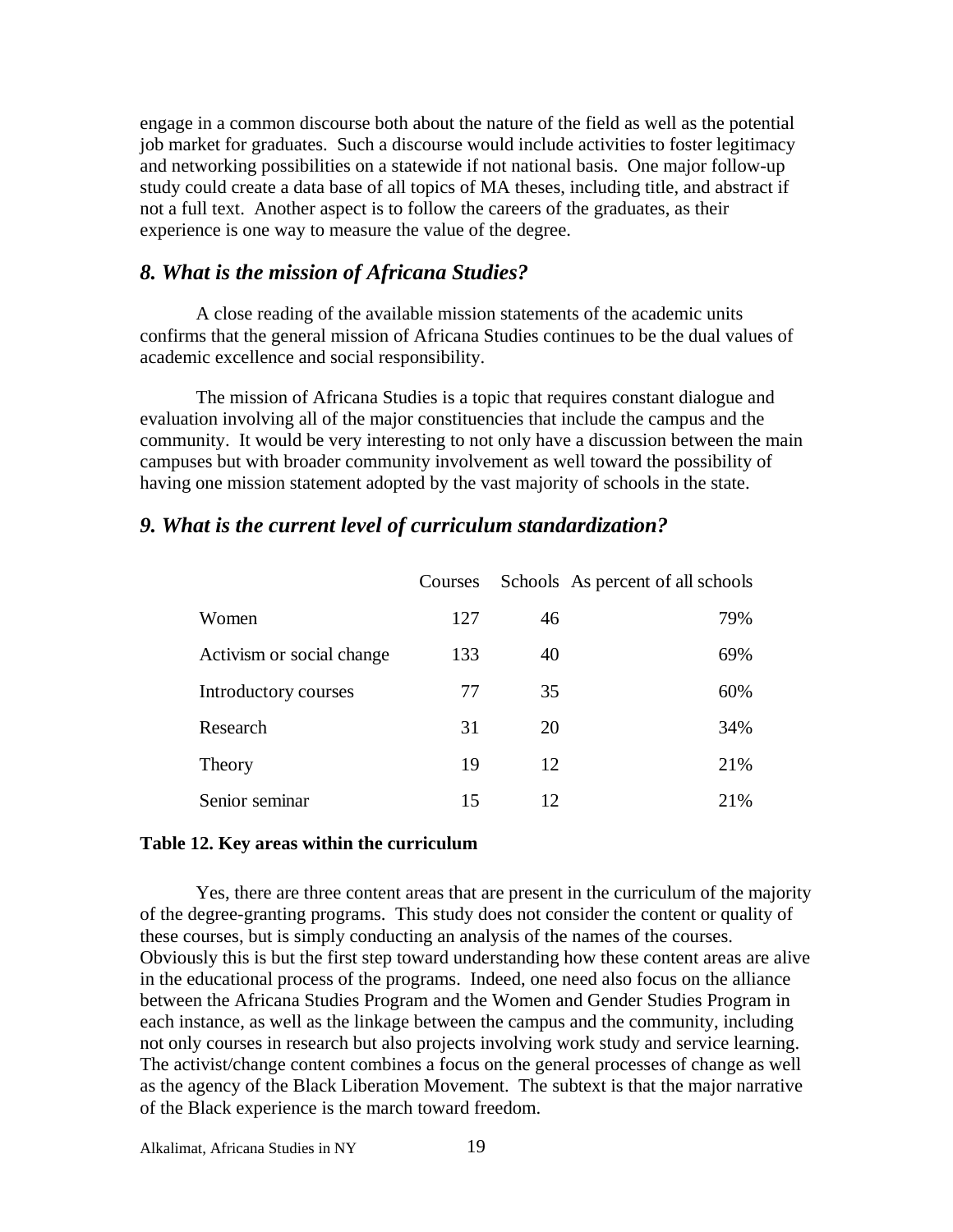The foundation of standardization is the introduction course to the discipline. If there is one aspect of Africana Studies that requires attention by all degree-granting programs, it is the introductory course. The coherence of the discipline requires a constant discussion to increase and maintain a consensus about what should be included in the introductory course.

Yes, there are three, explicitly academic areas, that only a minority of degreegranting programs include in their curriculums. While clearly this may be a matter of how courses are named and not one of actual course content, it does seem that a student examining the curriculum would think that these options do not seem to exist. Research methods are not only formal training for research but also provide students with a solid foundation for a life-long journey of gathering and analyzing data for all occupations as well as one's personal and community life. It guarantees an empirical basis for the discipline. Without it a democratic consensus cannot be built; moreover, in its absence ideology based on the assumptions of a few may come to serve as the discipline's foundation.

More rigorous work is needed both on Black intellectual history on the one hand, and on the development of clear theoretical thinking on the other. In other words we have to conceptualize a curriculum for teaching both the history of ideas as well as how to study and develop new abstract ideas in the context of the discipline. Also, it is important to have a clear, capstone course for advanced students in the field. All too often students take classes that are composed primarily of people who are interested in Africana Studies but who take those classes simply as electives. The senior seminar, or the capstone course, is at least one opportunity for students to sit with their fellow majors and minors and have more intense and focused discussions on a higher level.

On the other hand it is interesting that two schools require a senior thesis. This is important because all of these courses provide a link between an undergraduate degree and going to graduate school. The main point is that these three areas of concentration are necessary for academic excellence in our discipline.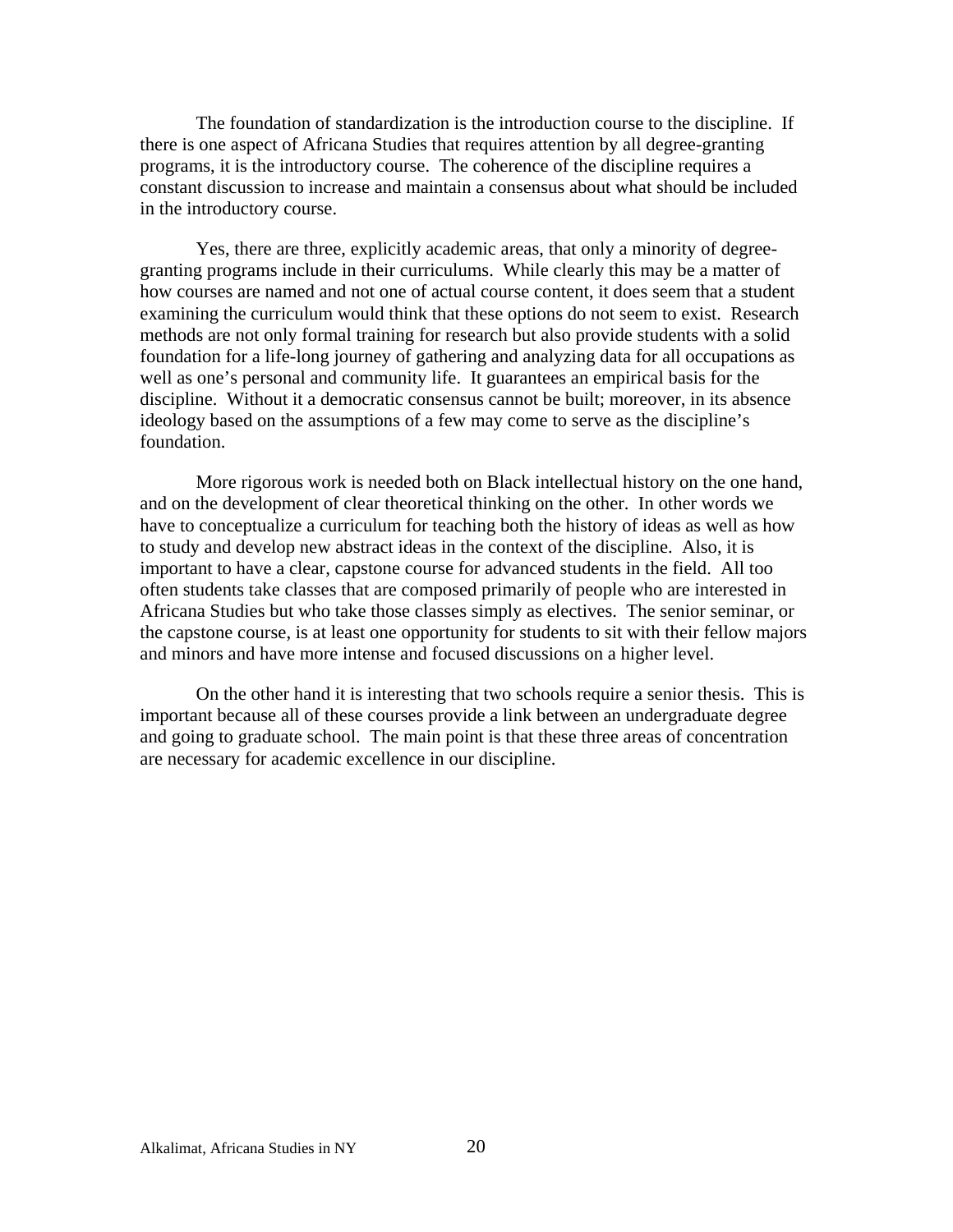### *10. What languages are studied?*

|                                         | Courses | Schools        | As percent of all schools |
|-----------------------------------------|---------|----------------|---------------------------|
| Kiswahili                               | 29      | 8              | 14%                       |
| Arabic                                  | 11      | 3              | 5%                        |
| Yoruba                                  | 9       | $\overline{2}$ | 3%                        |
| <b>Traditional languages</b>            | 49      | 10             | 17%                       |
| French                                  | 15      | 10             | 17%                       |
| Spanish                                 | 9       | 5              | 9%                        |
| English                                 | 6       | 5              | 9%                        |
| Colonial/diasporan languages            | 30      | 15             | 26%                       |
| Other linguistics or literature courses | 9       | 8              | 14%                       |
| Total                                   | 86      | 23             | 40%                       |

Note: Subtotals may not add because some schools teach multiple languages and some courses cover more than one language

#### **Table 13. Courses teaching languages, linguistics, or literatures**

There are two types of language study in the New York State Africana Studies curriculum. There are traditional African languages and languages of the African Diaspora. KiSwahili (East Africa) is taught most often as a traditional language, along with Arabic (North Africa) and Yoruba (West Africa). French and Spanish are the languages of the African Diaspora, specifically countries like Haiti, Dominican Republic, and Puerto Rico.

The non-English-speaking countries and regions mentioned in these courses include Puerto Rico, Senegal, the Caribbean, West Africa, Afro-Antillean, Asia, Latin America, and the Maghreb. One of the interesting questions in the academic study of language is the distinction between choosing a language to engage in discourse at the national level in these countries and in the global arena, and choosing a language to do specific research in specific countries. In this case, these languages, Arabic, Kiswahili, and Yoruba are widely spoken languages that enable one to engage in discourse over a wide range of Africa: North, East, and West, respectively. More research is needed to determine how much these are languages are taught for identity (cultural experience to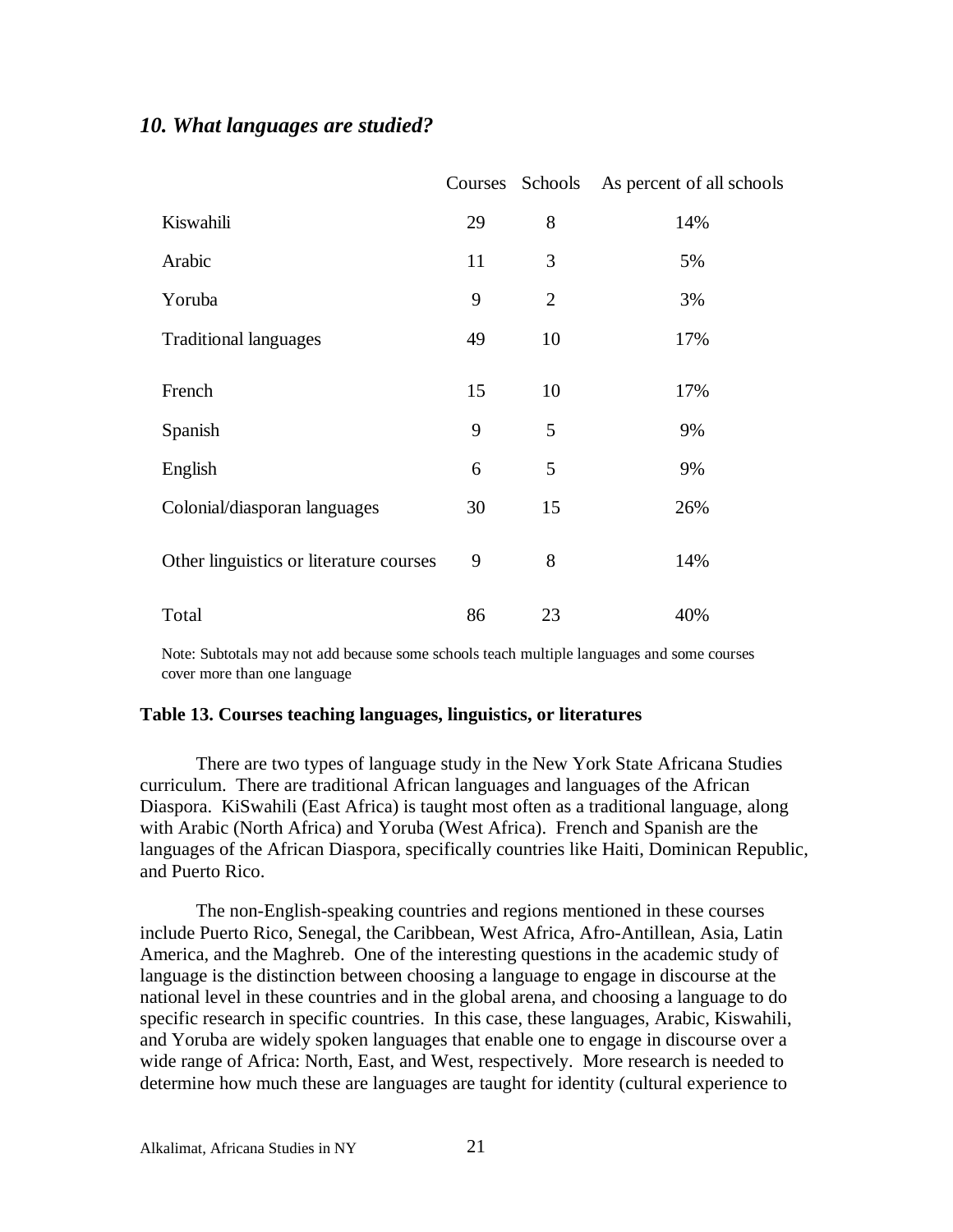ground one in an African context) or utility (using language for experimental purposes, research, or residence in that language community).

Based on digital forms of communications technology our students can be connected in real time to all of the language environments of the African Diaspora. It is important to experiment with multilingual virtual environments that can unite participants all over the world.

### *11. Are there courses on Latinos?*

|                       | Courses        | Schools        | As percent of all schools |
|-----------------------|----------------|----------------|---------------------------|
| Puerto Rico           | 29             | 3              | 5%                        |
| <b>Brazil</b>         | 6              | 4              | 7%                        |
| Dominican Republic    | 5              | 3              | 5%                        |
| <b>Country Names</b>  | 40             | 8              | 14%                       |
| Latino                | 15             | 5              | 9%                        |
| Latin America         | 11             | 10             | 17%                       |
| Hispanic              | $\overline{4}$ | 3              | 5%                        |
| The Americas          | $\overline{2}$ | $\overline{2}$ | 3%                        |
| <b>Regional Names</b> | 32             | 14             | 24%                       |
| Other                 | 6              | 4              | 7%                        |
| Total                 | 78             | 21             | 36%                       |

Note: Subtotals may not add because some schools teach in more than one category

#### **Table 14. Courses with names indicating Latino content**

Yes, there are 32 courses with titles that indicate a focus on Latino culture as a whole and 40 courses whose titles reference specific countries. These make up the vast majority of the 78 courses taught overall. These courses are offered at 21 schools, 36% of the total. It is worth noting that 82% of these courses are offered by public institutions.

The most common country of study is Puerto Rico; more general orientations to the discipline utilize terms that unite people from the Western hemisphere. The Latino focus has been achieved in public institutions more often than in private institutions.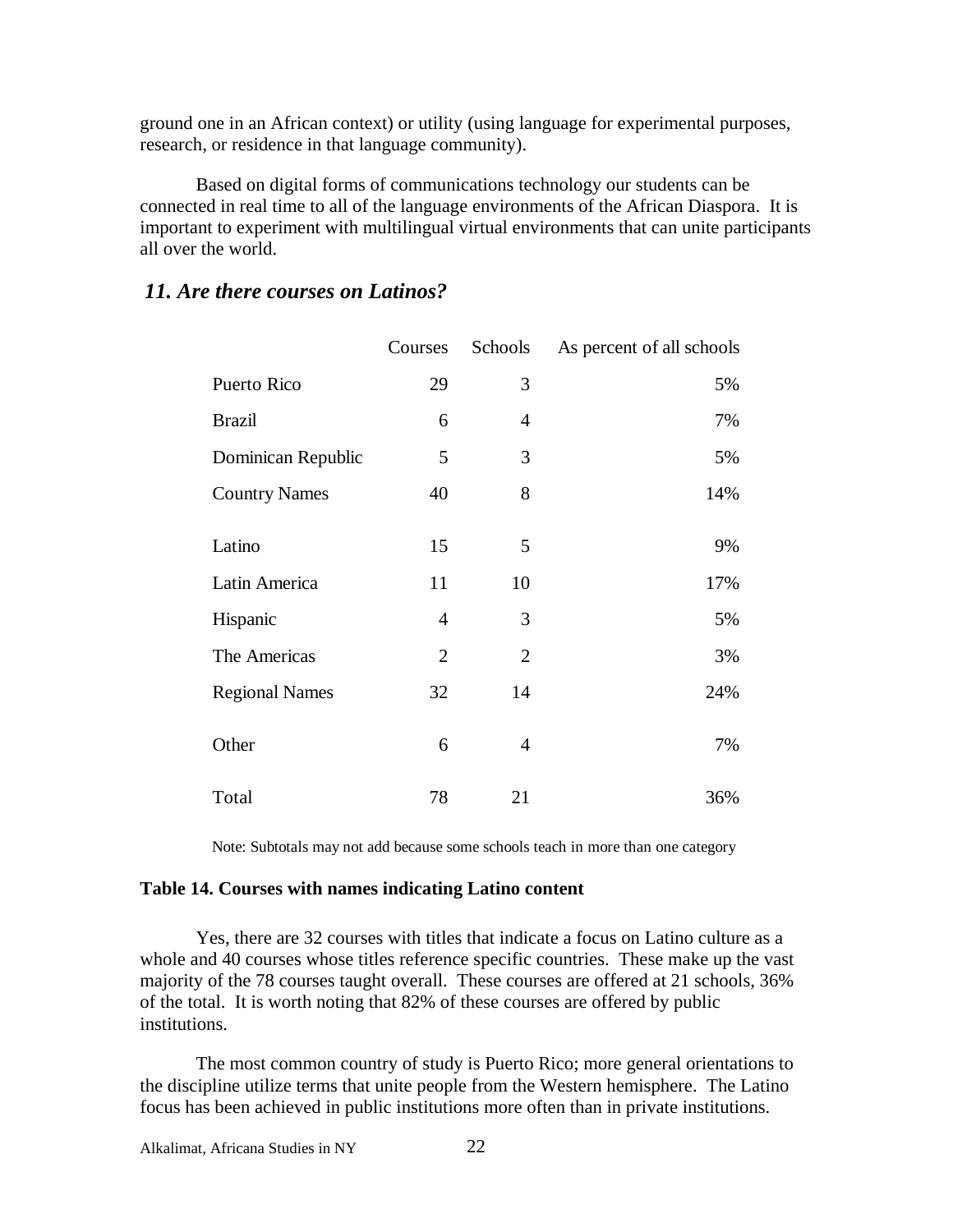Four programs have names that link them to the Latino Experience.

This is a critical issue as there are two dominant languages in North, Central, and South America, English and Spanish. The African Diaspora encompasses all of these regions. The teaching of Spanish from a Black perspective would be an interesting multicultural experiment.

Using the tools of distance learning technology it would be possible to work closely with colleagues at institutions in these countries and coordinate some curriculum efforts.

| Program                                                          | Institution                |
|------------------------------------------------------------------|----------------------------|
| <b>Black and Hispanic Studies</b>                                | <b>Baruch College CUNY</b> |
| Africana and Latin American Studies                              | Colgate University         |
| Department of Black and Puerto Rican Studies Hunter College CUNY |                            |
| Department of Africana and Latino Studies                        | Oneonta SUNY               |

#### **Table 15. Latino-related names of academic units**

The largest urban communities of color in the U.S. are African Americans and Latinos, and on the East Coast the Afro-Latino connection is strong, based on the Caribbean being part of the African Diaspora. Throughout the Americas, however, the language of the African Diaspora is more likely to be Spanish or Portuguese than English.

#### *12. Are any individuals studied?*

| Malcolm X                          |    |
|------------------------------------|----|
| Martin Luther King, Jr.            |    |
| Toni Morrison                      | 4  |
| Alice Walker                       | 3  |
| <b>Ralph Ellison</b>               | 2  |
| Other individuals, one course each | 11 |
| Total                              | 25 |

Note: Total does not sum because courses mention more than one individual.

### **Table 16. Courses on individuals**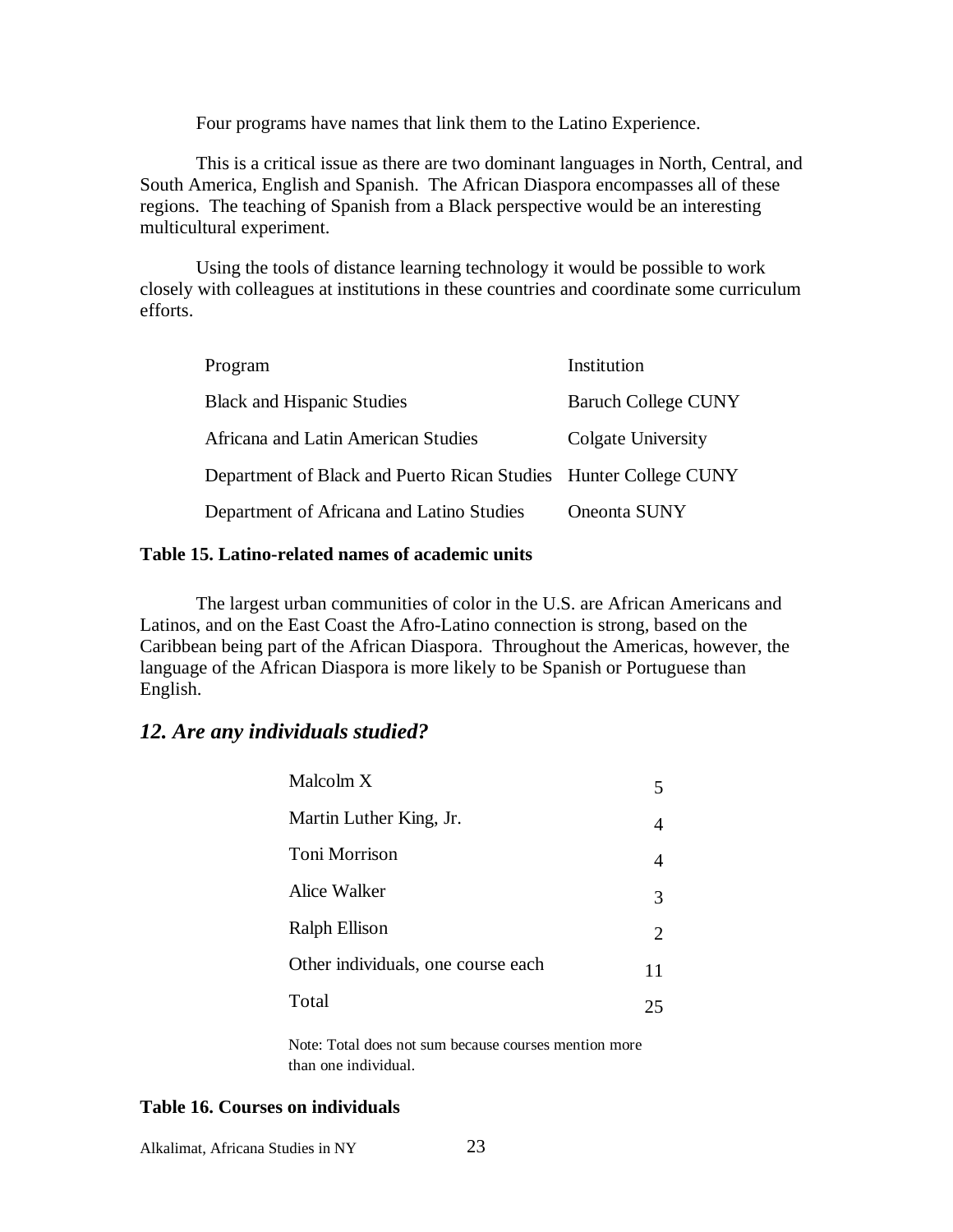There are 25 courses in which an individual's name is mentioned in the title. Of the individuals whose names are mentioned more than once, it is very interesting to see on the one hand the great gains made in the study of key figures from the struggles of the 1960s (Malcolm & King) and on the other the focus on key literary figures (Toni Morrison, Alice Walker, and Ralph Ellison) that has emerged more recently.

Part of the challenge of using an individual as a point of focus for undergraduate study is that the biographical and critical work summing up their life and their achievements, especially the documentation associated with their work, is quite daunting. A great deal of work remains to be done, even with regard to the study of the towering figures of Malcolm and King.

### *13. What ranks are held by the faculty?*

| Professor            | 110 | 31%  |
|----------------------|-----|------|
| Associate professor  | 117 | 33%  |
| Assistant professor  | 83  | 23%  |
| Lecturer             | 14  | 4%   |
| Adjunct of any rank  | 11  | 3%   |
| Visiting of any rank | 10  | 3%   |
| Other                | 12  | 3%   |
| Total                | 357 | 100% |

Note: Rank was not available for an additional 64 individuals of the 421 identified as Africana Studies faculty in New York.

#### **Table 17. Faculty rank**

Two-thirds of the faculty appears to be tenured and 87% appear to be on tenuretrack lines. A more detailed analysis needs to be done particularly regarding the future retirement rates of the full professor and associate professor ranks. This is a key factor in determining what new job opportunities will be available as well as determining the extent to which programs will tend to expand or contract, both in absolute numbers as well as in rank. We need to be able to distinguish between a net decline in positions overall and a decline in tenured positions that may be accompanied by an increase or a decline in non-tenured positions.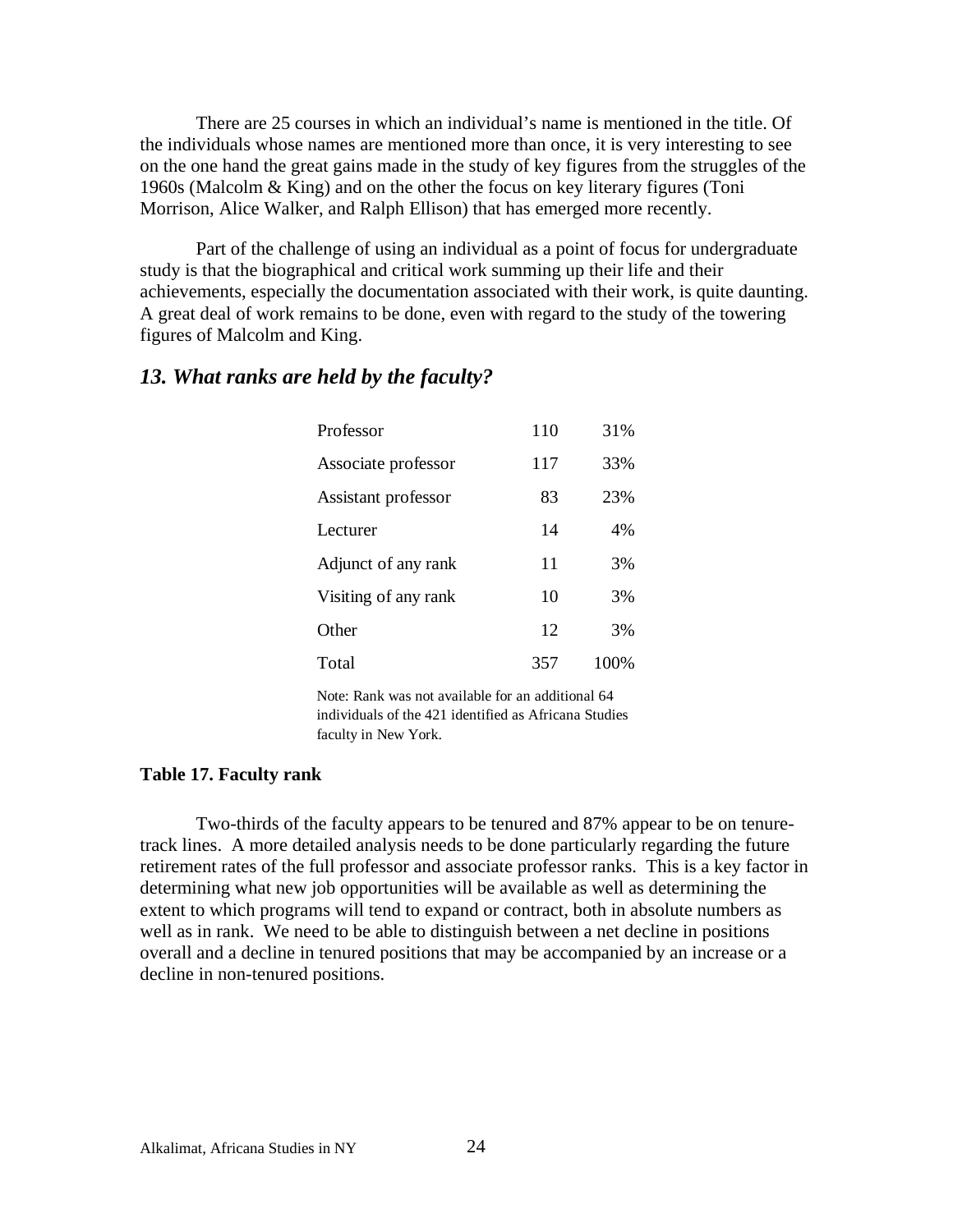## *14. What are the academic qualifications of the faculty?*

| PhD, EdD, DSW, DMus, DMA.       | 257 | 88%   |
|---------------------------------|-----|-------|
| Master's degrees other than MFA | 16  | 5%    |
| <b>MFA</b>                      |     | 2%    |
| JD                              | 3   | $1\%$ |
| Other                           | 9   | 3%    |
| Total                           | 292 | 100\% |

Note: Highest degree obtained was not available for an additional 129 individuals of the 421 identified as Africana Studies faculty in New York.

### **Table 18. Highest degrees obtained by faculty**

88% of the faculty have PhD degrees. While some of the MAs are terminal MAs in the area of fine arts, it is important to find out what the rate of success for completion of the degree is when faculty are hired ABD.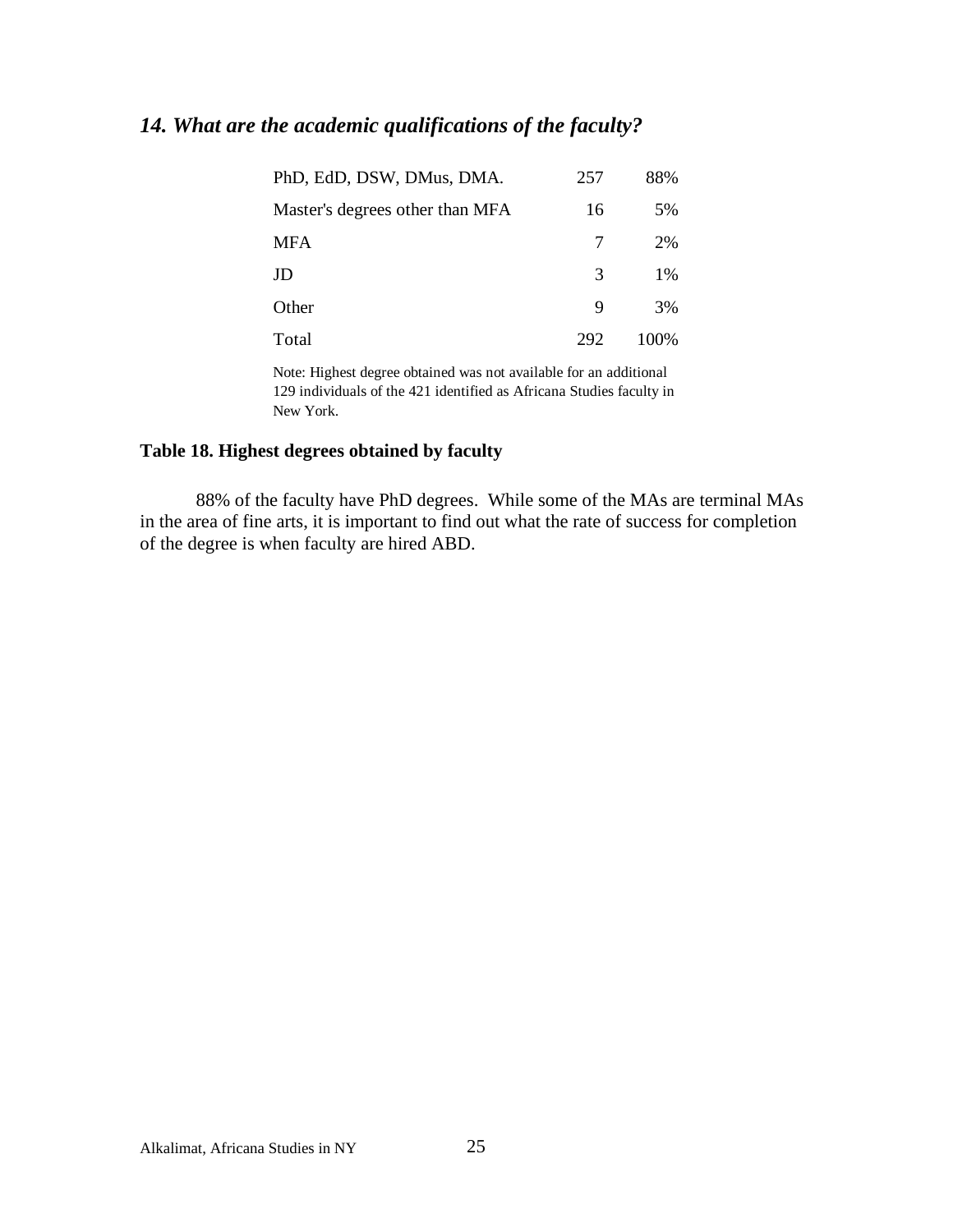## *15. What are their areas of specialization?*

| History                  | 58  |
|--------------------------|-----|
| English                  | 27  |
| Literature               | 19  |
| <b>Humanities</b>        | 104 |
| <b>Political Science</b> | 28  |
| Sociology                | 27  |
| Anthropology             | 26  |
| Economics                | 12  |
| Psychology               | 11  |
| <b>Social Sciences</b>   | 104 |
| Other                    | 143 |
| Total                    | 351 |

Note: Discipline was not available for an additional 61 individuals of the 421 identified as Africana Studies faculty in New York.

#### **Table 19. Disciplinary background of faculty**

Based on these areas of specialization, there appears to be a fairly even balance between the humanities and social sciences as well as within the humanities and social sciences except that history is clearly the most popular field.

There were 67 different majors for the faculty. This relative diversity leads to the question of whether or not or to what extent these disciplinary origins can be fused into a sustainable and coherent academic discipline, given pre-existing differences in theory and language? What about research methods?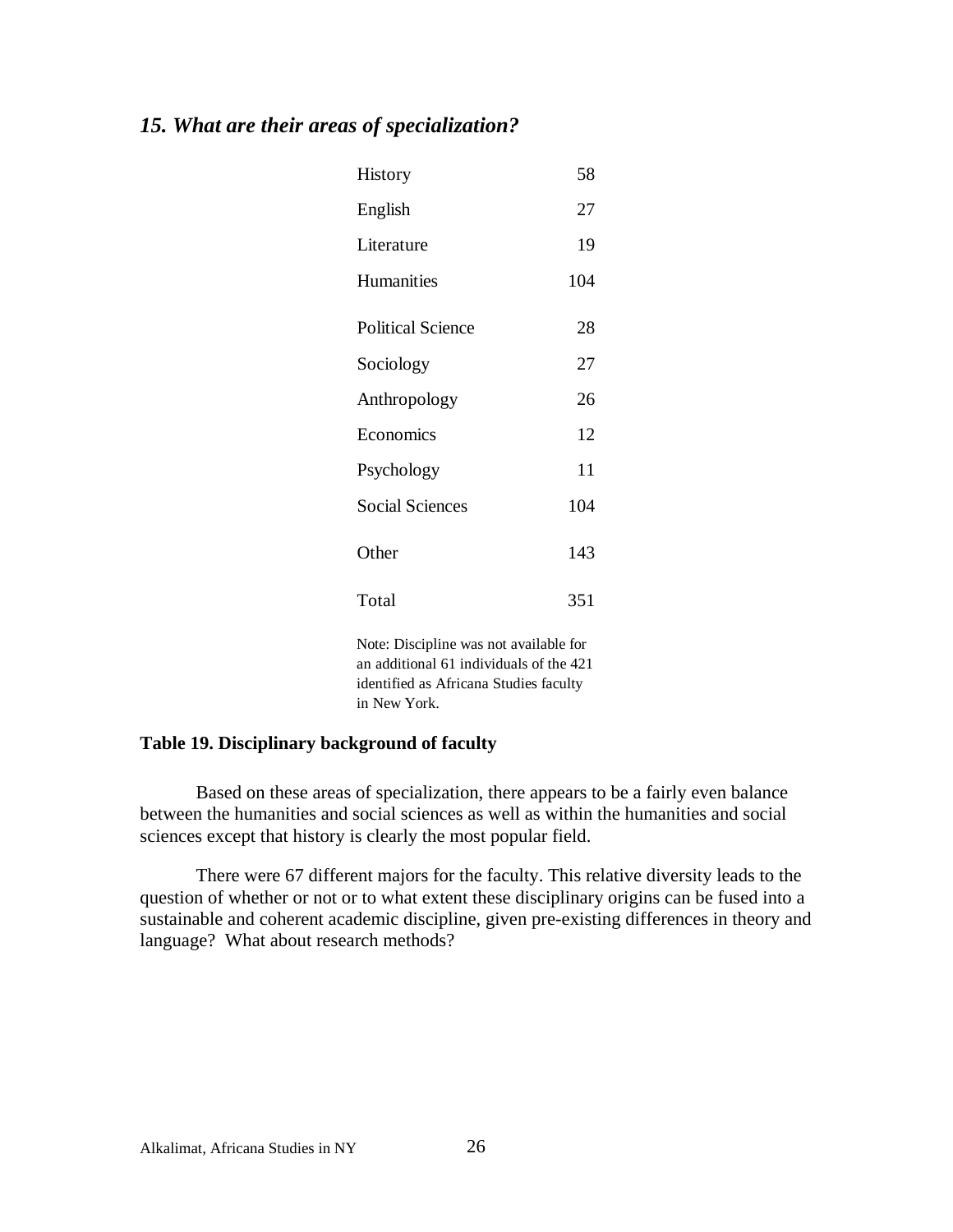## *16. Does gender equality exist?*

|                      | Men faculty<br>$(N = 193)$ | Women faculty<br>$(N = 142)$ |
|----------------------|----------------------------|------------------------------|
| Professor            | 41%                        | 18%                          |
| Associate professor  | 30%                        | 37%                          |
| Assistant professor  | 17%                        | 30%                          |
| Lecturer             | 4%                         | 4%                           |
| Adjunct of any rank  | 4%                         | 3%                           |
| Visiting of any rank | 2%                         | 4%                           |
| Other                | 3%                         | 3%                           |
| Total                | 100%                       | 100%                         |

Note: Gender and/or rank was not available for an additional 77 individuals of the 421 identified as Africana Studies faculty in New York.

#### **Table 20. Faculty rank, by gender**

Of the 386 faculty for whom gender can be estimated by examining first names, 61% are male, 39% female. On the surface this appears as somewhat close to equality. But looking at the gender differences by faculty rank, men are almost three times more likely to be full professors. Women are much more likely to be assistant professor and visiting faculty. The general finding is women are being hired but have not yet achieved ranks comparable to men.

### *17. Who are the leaders of these academic programs?*

|                            |    | Male Female | Total |
|----------------------------|----|-------------|-------|
| Chair, co-chair, director, |    |             |       |
| coordinator, or advisor    | 25 | 25          | 50.   |

Note: Leadership was not available for an additional 8 academic units.

#### **Table 21. Leaders of academic units, by gender**

Women have more equality as leaders of the programs than in their general representation in the faculty overall. It is important to understand the extent to which Africana Studies is an open and democratic environment in which fairness is balanced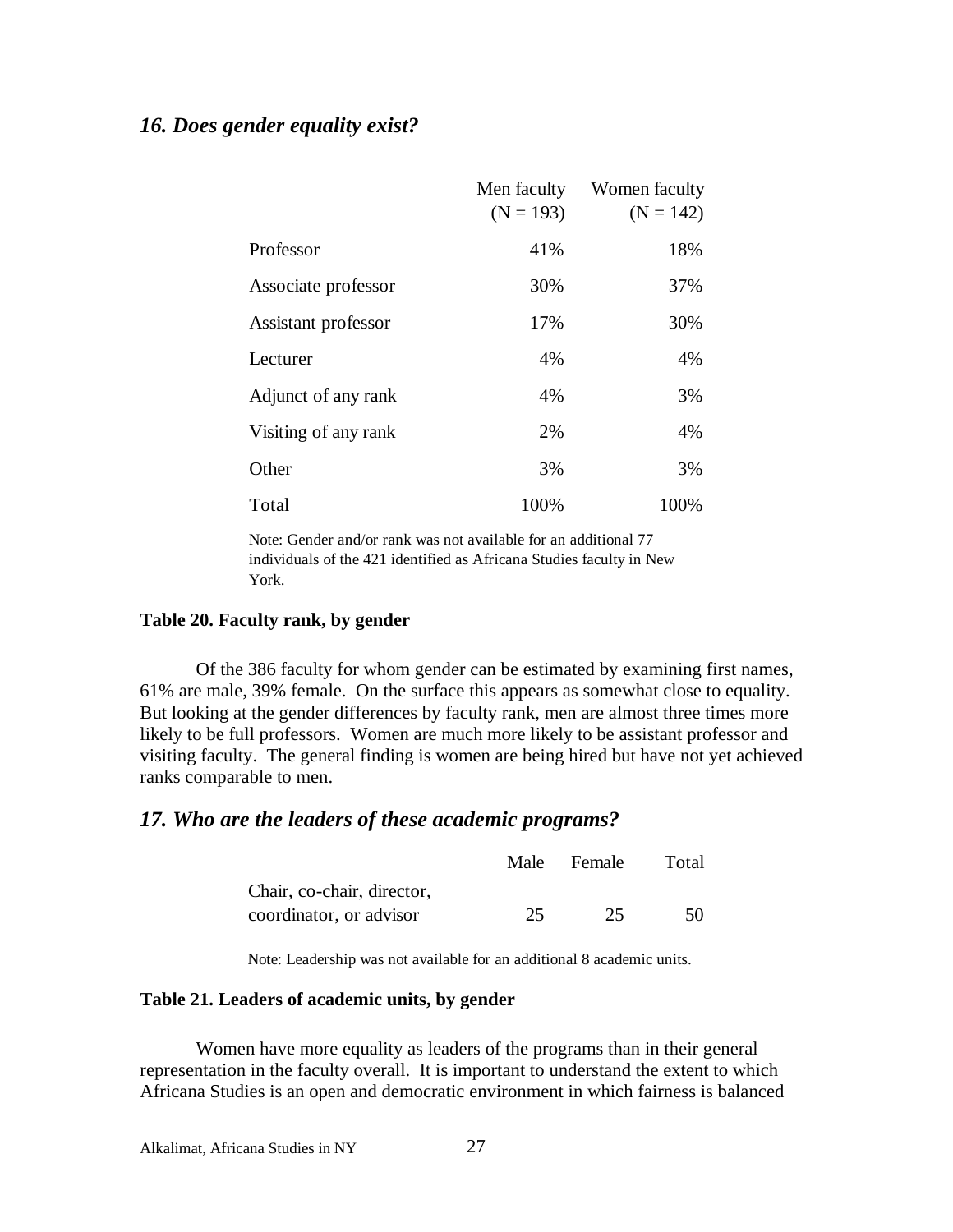with the necessary focus on achievement. It is the general goal of gender equality that serves as a standard and therefore is the basis for ongoing policy considerations.

## **Conclusion**

This study describes empirical data about Africana Studies in the State of New York. It is the beginning of a process, and not a definitive study. The only way that it can be definitive is for the faculty and students in New York to correct the data set and add their rich experience to it. For now it stands as the best data set available.

The main conclusion is that Africana Studies in New York has emerged as a solid academic discipline. There is a diverse curriculum, an outstanding faculty, and a general theoretical/ideological consensus.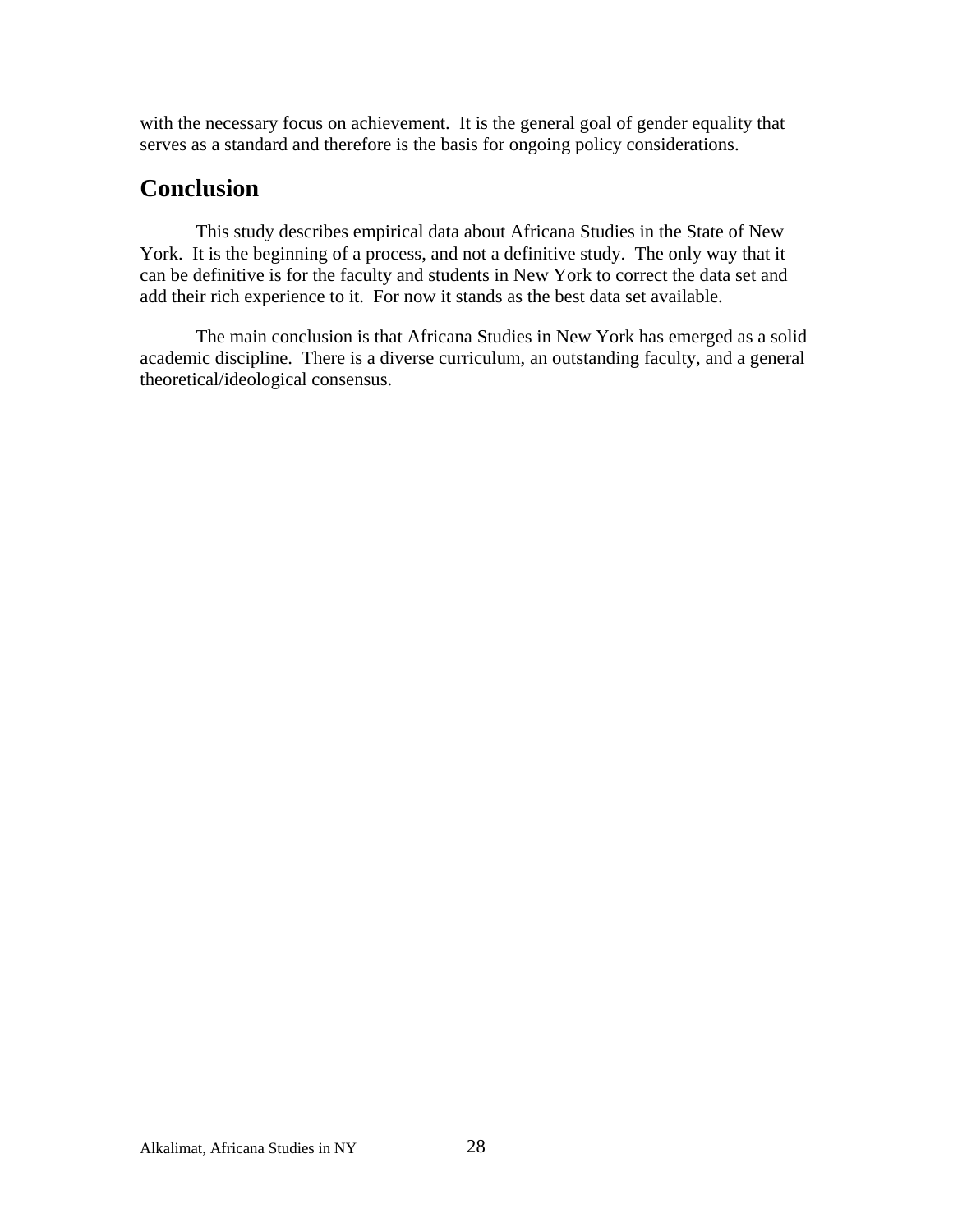# **Appendix A. Directories of programs, faculty and courses**

## *Programs*

|                                                                          | <b>Ethnic Studies Program</b>          |
|--------------------------------------------------------------------------|----------------------------------------|
|                                                                          |                                        |
|                                                                          |                                        |
|                                                                          |                                        |
|                                                                          |                                        |
|                                                                          |                                        |
| Borough of Manhattan Community College CUNY Department of Ethnic Studies | (African-American Studies)             |
|                                                                          | <b>American Studies</b>                |
|                                                                          |                                        |
|                                                                          | Interdisciplinary Unit                 |
|                                                                          | <b>Studies</b>                         |
|                                                                          |                                        |
|                                                                          |                                        |
|                                                                          |                                        |
|                                                                          |                                        |
|                                                                          | <b>American Studies</b>                |
|                                                                          | Center                                 |
|                                                                          |                                        |
|                                                                          | within History and Government<br>Major |
|                                                                          |                                        |
|                                                                          | Concentration                          |
|                                                                          | <b>American Studies</b>                |
|                                                                          |                                        |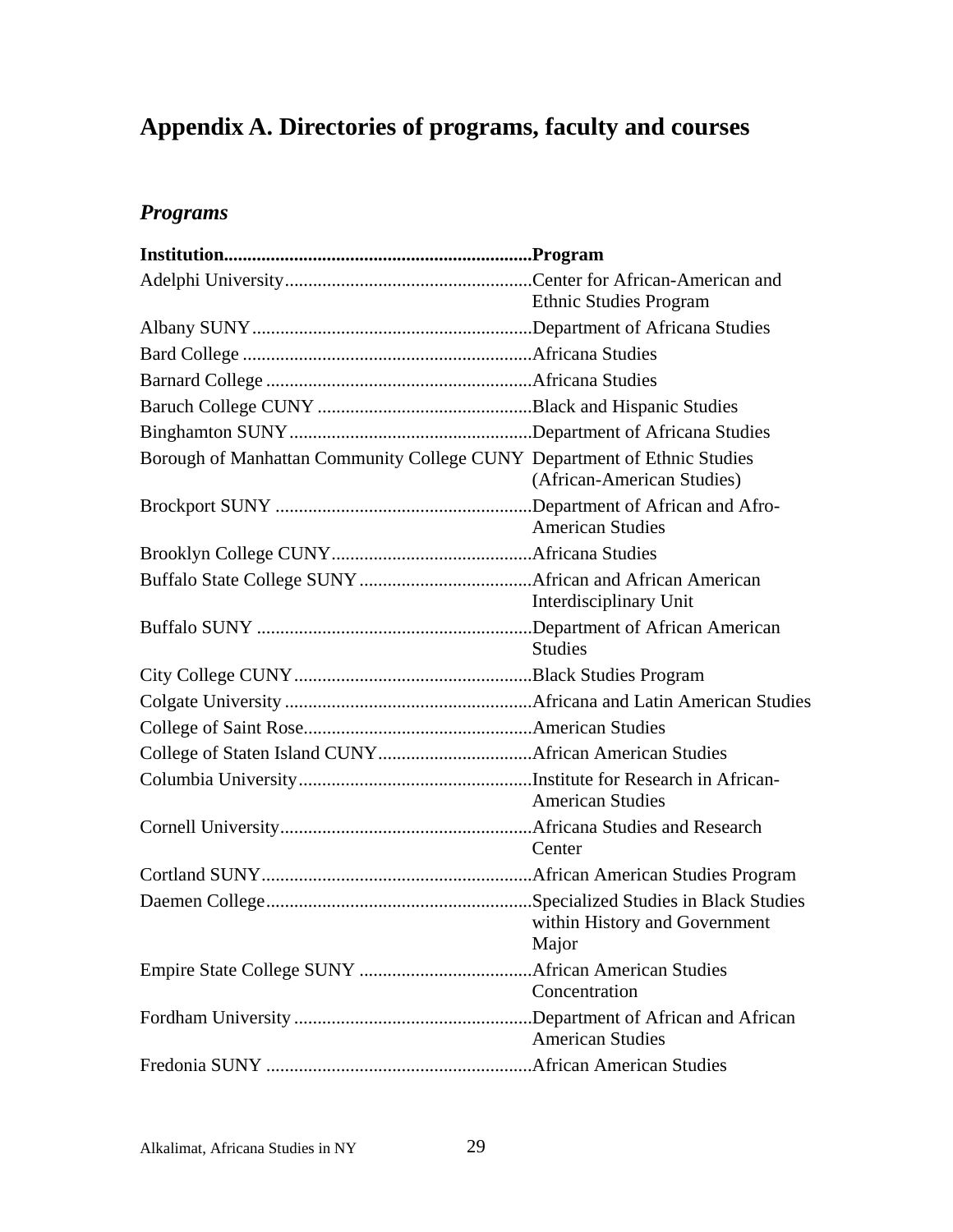|                                                                  | African Diaspora in the Americas<br>and the Carribean, PhD |
|------------------------------------------------------------------|------------------------------------------------------------|
|                                                                  | <b>Concentration in Africana Studies</b>                   |
|                                                                  |                                                            |
|                                                                  |                                                            |
|                                                                  |                                                            |
|                                                                  |                                                            |
| Hostos Community College CUNYHumanities Department               |                                                            |
|                                                                  | <b>Rican Studies</b>                                       |
|                                                                  | Race, and Ethnicity                                        |
|                                                                  | <b>Studies</b>                                             |
|                                                                  | <b>American Studies</b>                                    |
|                                                                  |                                                            |
| Medgar Evers College CUNY Department of Interdisciplinary        | <b>Studies</b>                                             |
|                                                                  |                                                            |
|                                                                  |                                                            |
| New York City College of Technology CUNYAfrican American Studies |                                                            |
|                                                                  |                                                            |
|                                                                  | <b>General Studies</b>                                     |
|                                                                  | <b>Studies</b>                                             |
|                                                                  | Minor                                                      |
|                                                                  | <b>Studies Minor</b>                                       |
|                                                                  |                                                            |
|                                                                  |                                                            |
|                                                                  | Minor                                                      |
|                                                                  |                                                            |
|                                                                  |                                                            |
|                                                                  |                                                            |
|                                                                  |                                                            |
|                                                                  |                                                            |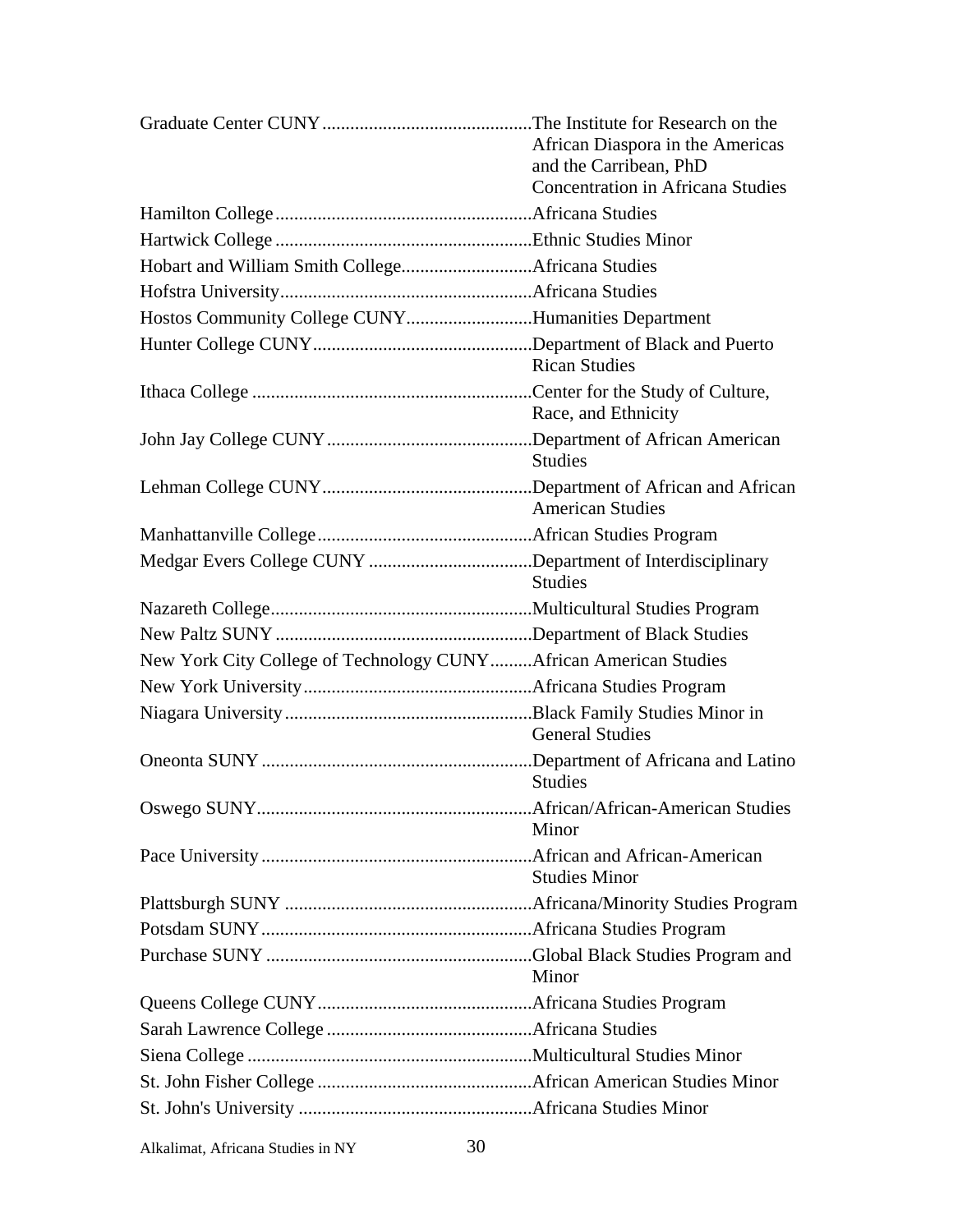| <b>Studies</b>                                 |
|------------------------------------------------|
|                                                |
|                                                |
| <b>Studies</b>                                 |
|                                                |
| African and African-American<br><b>Studies</b> |
|                                                |
|                                                |
|                                                |
|                                                |

## *Faculty*

| Abdullah, OmaniiSyracuse University           |  |
|-----------------------------------------------|--|
|                                               |  |
|                                               |  |
|                                               |  |
|                                               |  |
|                                               |  |
|                                               |  |
| Adorno, Pedro LopezHunter College CUNY        |  |
|                                               |  |
| Agbeyebe, OmayemiQueens College CUNY          |  |
| Ahmed, Ali Jimale Queens College CUNY         |  |
|                                               |  |
|                                               |  |
| Anderson, Celestine Estelle York College CUNY |  |
| Andrade, Maria MercedesBaruch College CUNY    |  |
| Anyadike, Chima Cornell University            |  |
|                                               |  |
| Armour-Thomas, Eleanor Queens College CUNY    |  |
| Armstead, Myna YoungBard College              |  |
| Assie-Lumumba, N'Dri Cornell University       |  |
|                                               |  |
|                                               |  |
|                                               |  |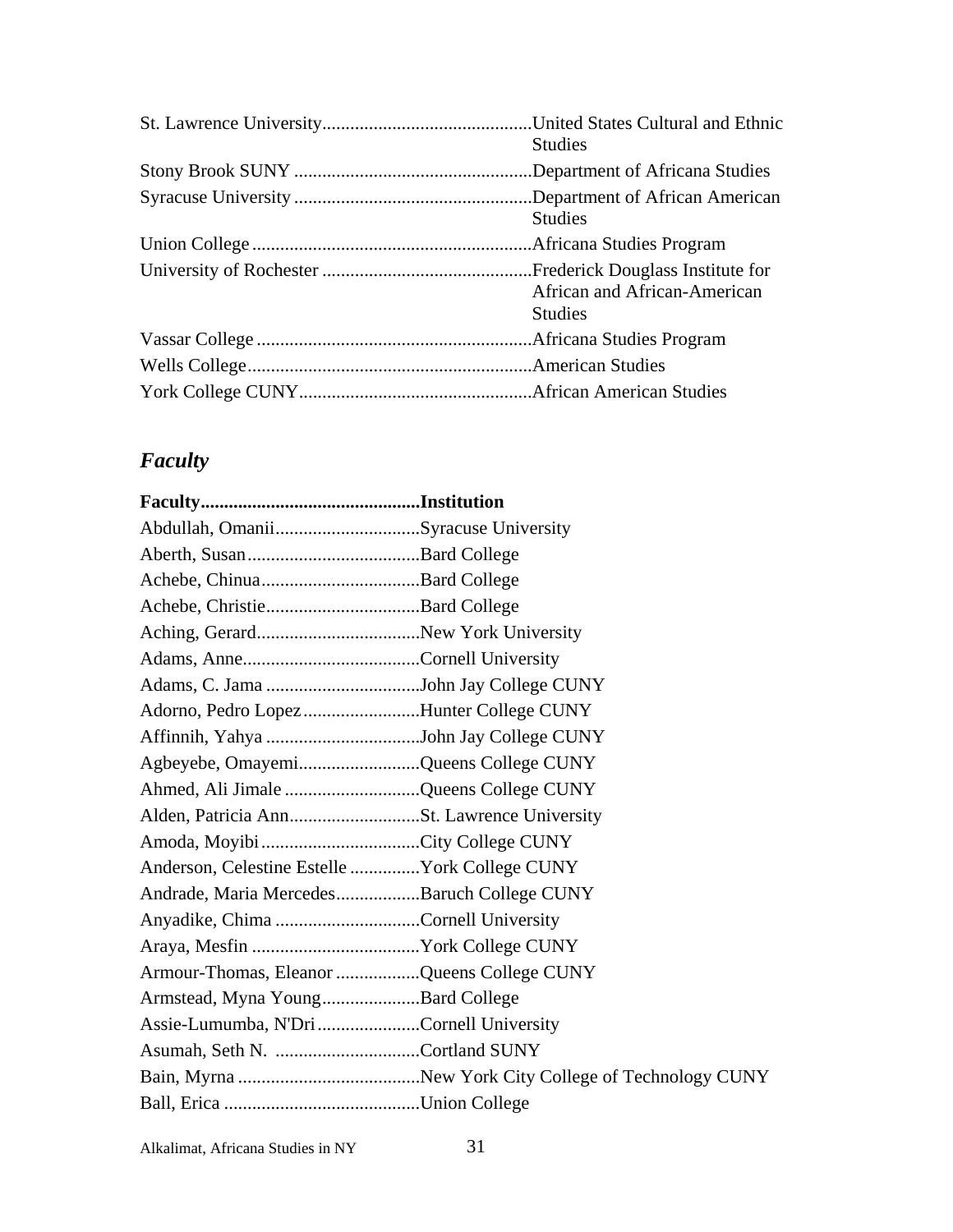| Banks, Ralphaline Syracuse University           |  |
|-------------------------------------------------|--|
| Banner-Haley, Charles PeteColgate University    |  |
| Banoum, Bertrate Ngo-NgiuolLehman College CUNY  |  |
|                                                 |  |
|                                                 |  |
|                                                 |  |
|                                                 |  |
|                                                 |  |
| Barthelme, John Webster St. Lawrence University |  |
|                                                 |  |
|                                                 |  |
|                                                 |  |
| Beidelman, Thomas New York University           |  |
|                                                 |  |
|                                                 |  |
|                                                 |  |
|                                                 |  |
|                                                 |  |
|                                                 |  |
|                                                 |  |
| Blewett, Robert Allen St. Lawrence University   |  |
| Blocksher BeverlyCornell University             |  |
|                                                 |  |
|                                                 |  |
|                                                 |  |
|                                                 |  |
| Brown, Anthony L. Cortland SUNY                 |  |
|                                                 |  |
|                                                 |  |
| Browne, AnthonyHunter College CUNY              |  |
| Burnett, La Shonda Sarah Lawrence College       |  |
|                                                 |  |
|                                                 |  |
|                                                 |  |
| Caldwell, Paulette New York University          |  |
| Campbell, Horace Syracuse University            |  |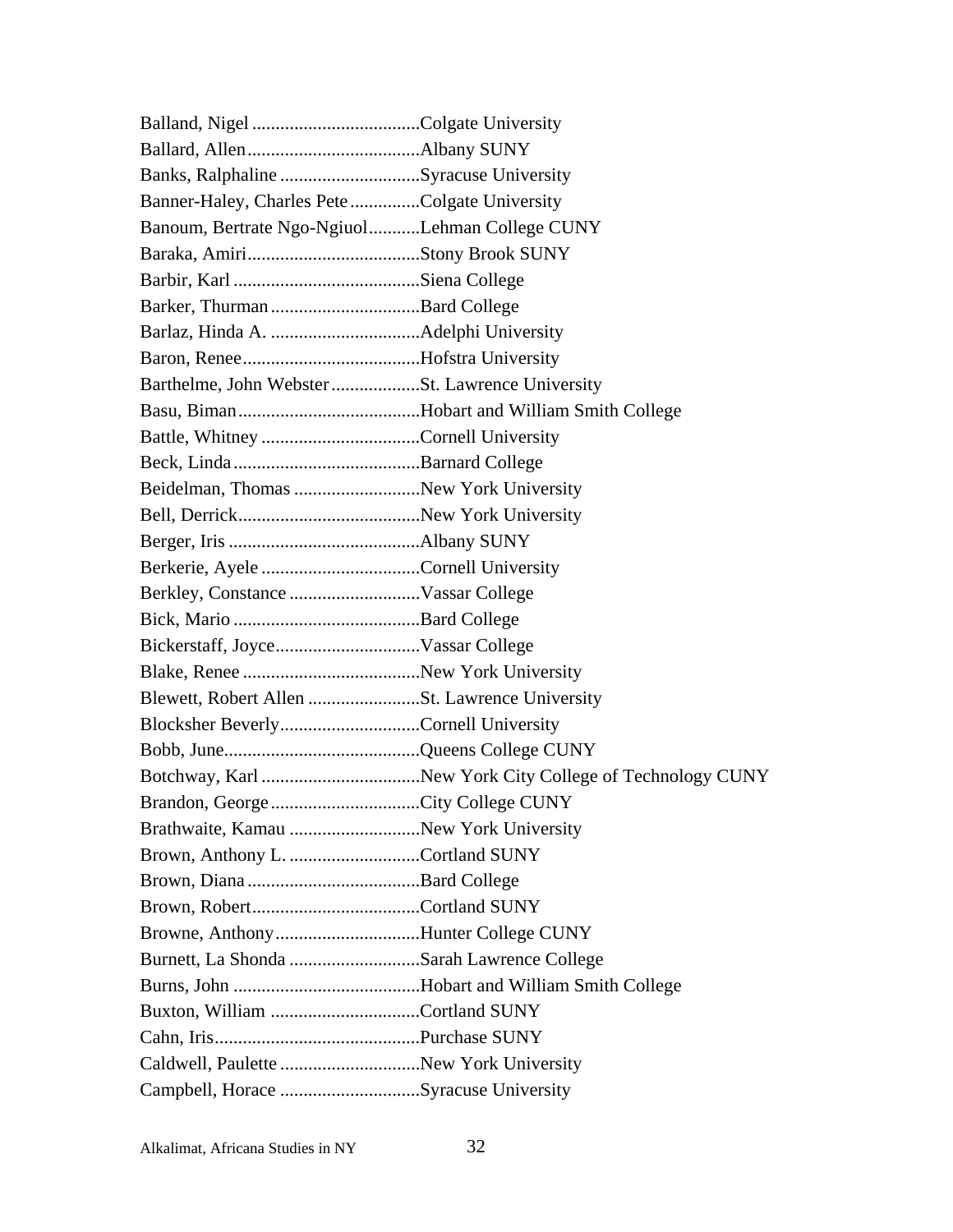| Chikwendu, EudoraNew Paltz SUNY             |  |
|---------------------------------------------|--|
| Chittaphong, AmnatSiena College             |  |
| Choonoo, R. Neville Oneonta SUNY            |  |
|                                             |  |
|                                             |  |
|                                             |  |
|                                             |  |
|                                             |  |
|                                             |  |
|                                             |  |
| Crowley-Long, KathleenCollege of Saint Rose |  |
| Cumberbatch, Prudence Brooklyn College CUNY |  |
| Cunningham, George Brooklyn College CUNY    |  |
|                                             |  |
|                                             |  |
|                                             |  |
|                                             |  |
|                                             |  |
|                                             |  |
|                                             |  |
|                                             |  |
| DeFreitas, GregoryHofstra University        |  |
|                                             |  |
|                                             |  |
| Desoto, Aureliano MariaBard College         |  |
| Diawara, ManthiaNew York University         |  |
|                                             |  |
|                                             |  |
| D'Innocenzo, Michael Hofstra University     |  |
|                                             |  |
|                                             |  |
|                                             |  |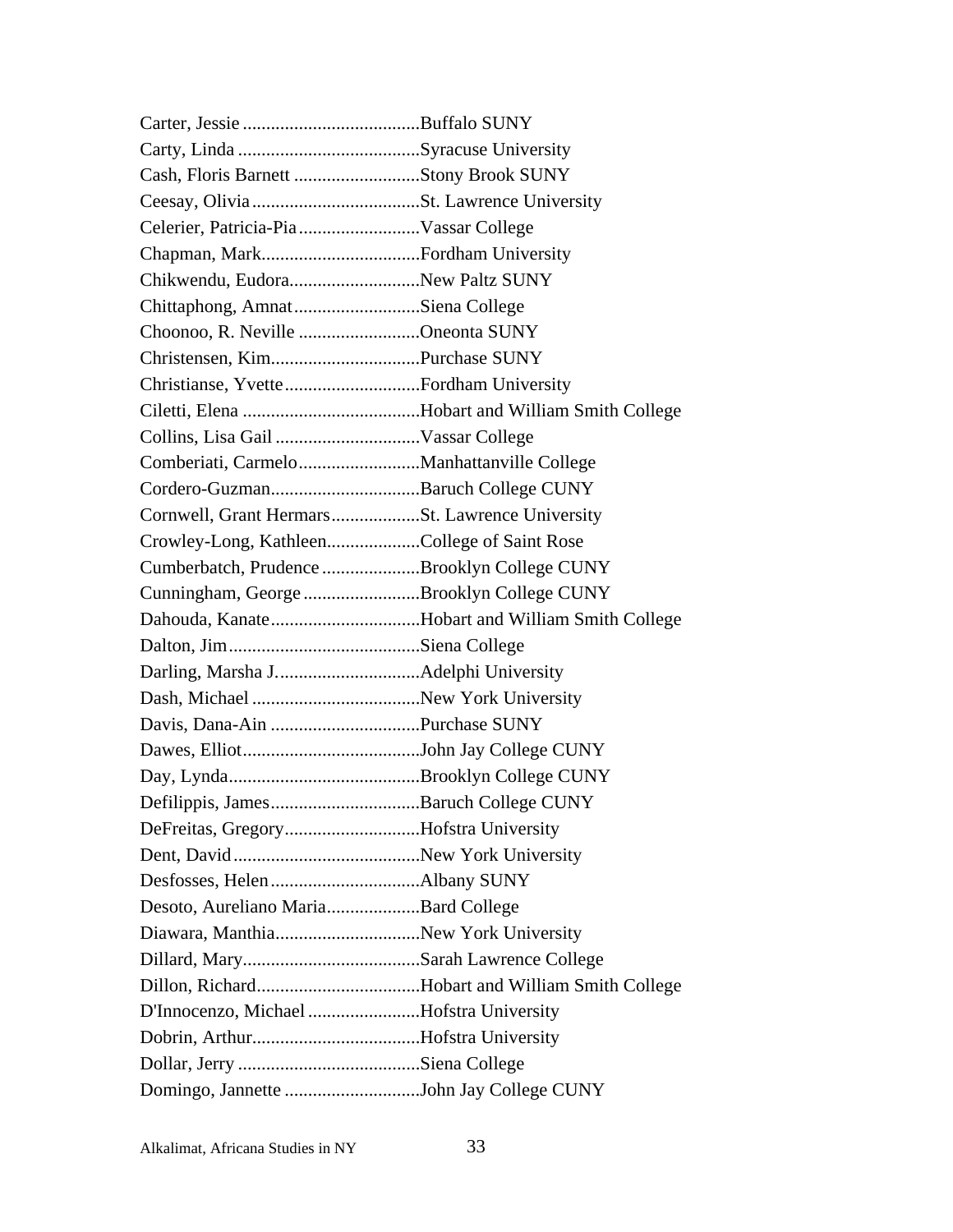| Easterly, William New York University                |  |
|------------------------------------------------------|--|
| Eccarius-Kelly, VeraSiena College                    |  |
| Edey-Rhodes, JoanneHunter College CUNY               |  |
| Edmondson, LocksleyCornell University                |  |
|                                                      |  |
|                                                      |  |
|                                                      |  |
|                                                      |  |
|                                                      |  |
|                                                      |  |
|                                                      |  |
|                                                      |  |
|                                                      |  |
|                                                      |  |
|                                                      |  |
| Fordham, SignithiaUniversity of Rochester            |  |
|                                                      |  |
|                                                      |  |
|                                                      |  |
|                                                      |  |
| Gallouet, Catherine Hobart and William Smith College |  |
|                                                      |  |
| Garcia, ElizabethHunter College CUNY                 |  |
|                                                      |  |
|                                                      |  |
| Gerzina, Gretchen HolbrookBarnard College            |  |
|                                                      |  |
| Gloster-Coates, Patricia CPace University            |  |
|                                                      |  |
| Gomez, MichaelNew York University                    |  |
| Goodman, JacquelinePotsdam SUNY                      |  |
| Goodson, Martia Baruch College CUNY                  |  |
| Grader-Willlis, Lisa Cornell University              |  |
| Grady-Willis, WinstonSyracuse University             |  |
|                                                      |  |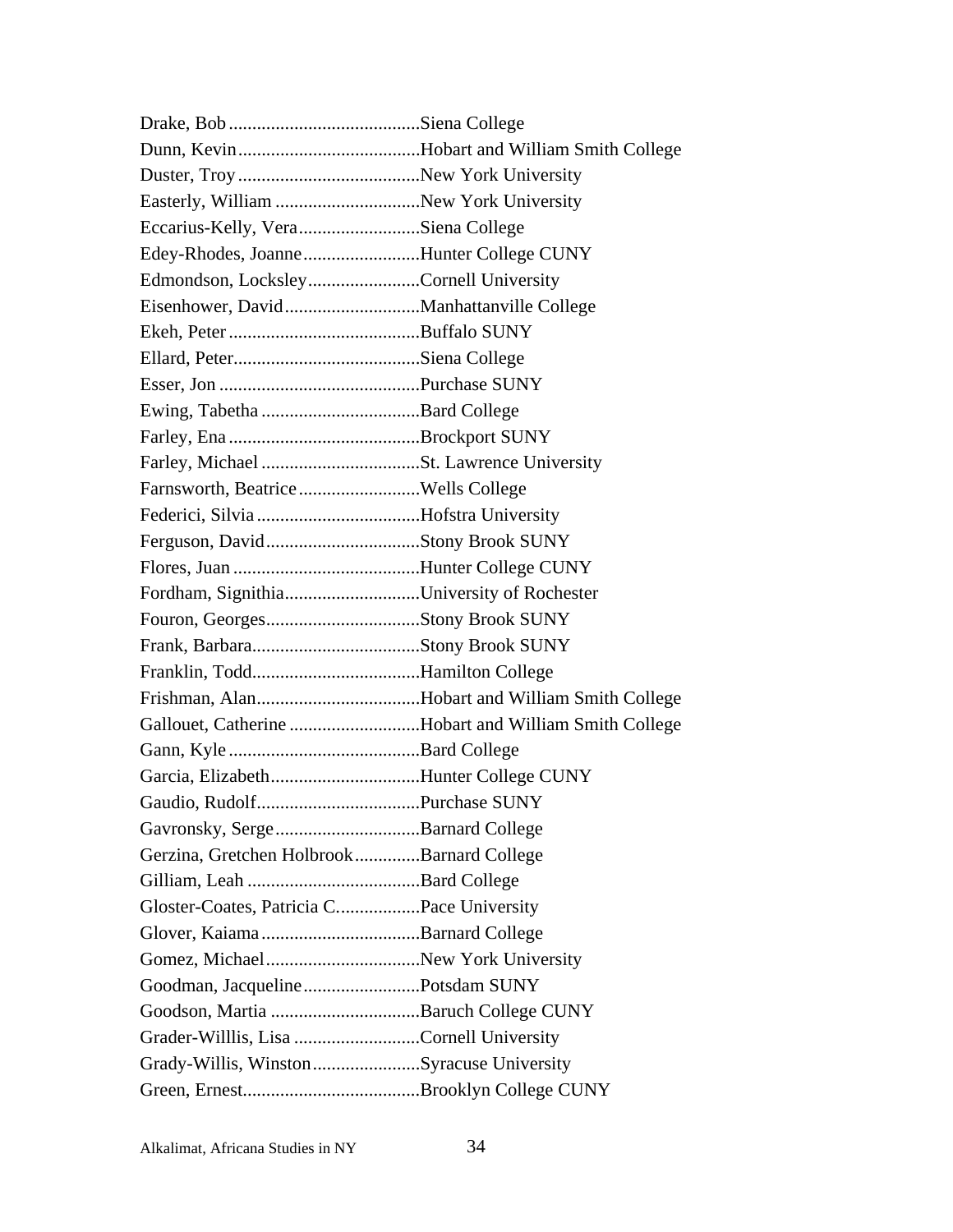| Gregg, VeronicaHunter College CUNY               |  |
|--------------------------------------------------|--|
|                                                  |  |
| Griffin, Farah Jasmine Columbia University       |  |
|                                                  |  |
|                                                  |  |
|                                                  |  |
|                                                  |  |
|                                                  |  |
| Hanlon, Capistran Siena College                  |  |
| Hannum, Gilliam Greenhill Manhattanville College |  |
| Harper, Philip BrianNew York University          |  |
|                                                  |  |
|                                                  |  |
| Harris, Frederick University of Rochester        |  |
|                                                  |  |
|                                                  |  |
|                                                  |  |
| Hartman, Michelle Hofstra University             |  |
|                                                  |  |
|                                                  |  |
|                                                  |  |
|                                                  |  |
|                                                  |  |
| Hill-Butler, Diedre Union College                |  |
|                                                  |  |
|                                                  |  |
|                                                  |  |
|                                                  |  |
|                                                  |  |
|                                                  |  |
|                                                  |  |
|                                                  |  |
| Hurley, E. Anthony Stony Brook SUNY              |  |
|                                                  |  |
|                                                  |  |
| Iweriebor, EhieduHunter College CUNY             |  |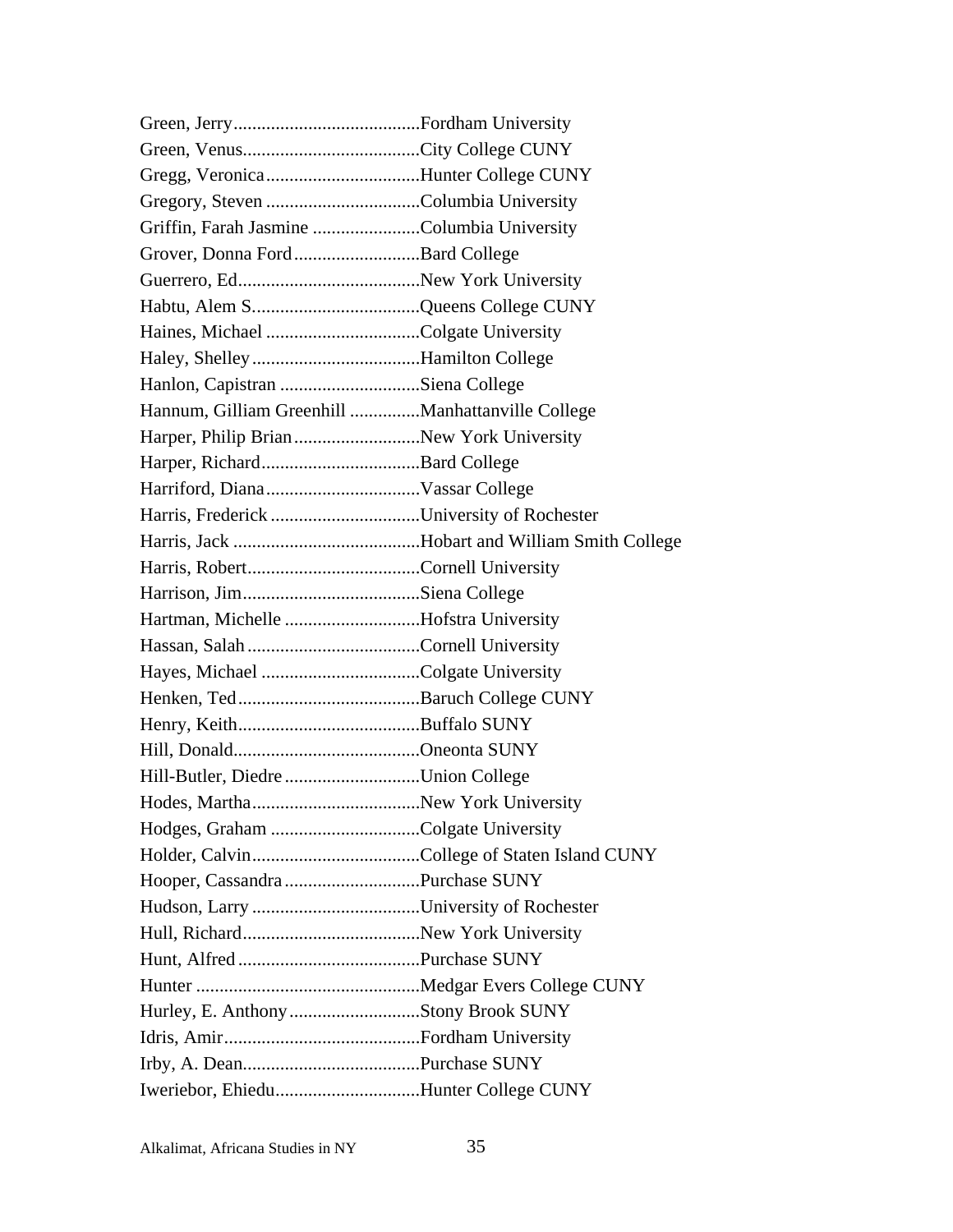| James, Joy Ann Hamilton College                  |  |
|--------------------------------------------------|--|
|                                                  |  |
| Jeffries, Leonard City College CUNY              |  |
| Jenkins, AdelbertNew York University             |  |
|                                                  |  |
| Jimenez, MarilynHobart and William Smith College |  |
|                                                  |  |
|                                                  |  |
|                                                  |  |
|                                                  |  |
|                                                  |  |
| Johnston-Anumonwo, IbipoCortland SUNY            |  |
|                                                  |  |
|                                                  |  |
|                                                  |  |
| Kamunanwire, PereziCity College CUNY             |  |
|                                                  |  |
| Kassem-Ali, Jaafar Hunter College CUNY           |  |
| Kaurouma, Patricia Cornell University            |  |
|                                                  |  |
|                                                  |  |
|                                                  |  |
|                                                  |  |
|                                                  |  |
| Kinshasa, Kwando John Jay College CUNY           |  |
|                                                  |  |
|                                                  |  |
|                                                  |  |
|                                                  |  |
|                                                  |  |
|                                                  |  |
| Krauthamer, BarbaraNew York University           |  |
|                                                  |  |
|                                                  |  |
|                                                  |  |
|                                                  |  |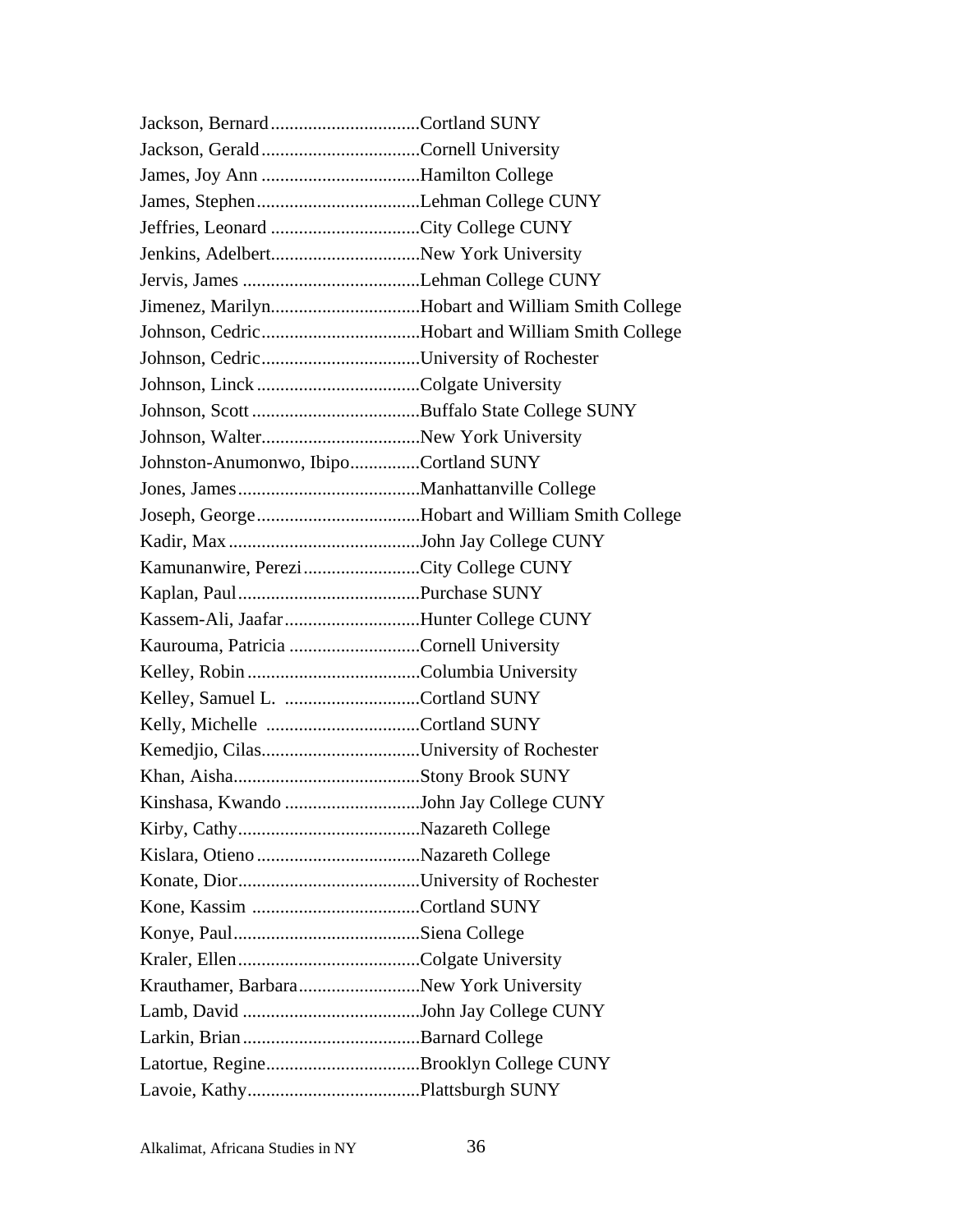| Lloyd, David Tyrrell St. Lawrence University |                                                |
|----------------------------------------------|------------------------------------------------|
|                                              |                                                |
|                                              |                                                |
|                                              |                                                |
|                                              |                                                |
|                                              |                                                |
|                                              | Lucas, DeWayneHobart and William Smith College |
|                                              |                                                |
| Lumumba-Kasongo, TukumbiWells College        |                                                |
|                                              |                                                |
|                                              |                                                |
| Malloy-Madrid, Carolyn Siena College         |                                                |
|                                              |                                                |
|                                              |                                                |
| Mangum, ClaudeFordham University             |                                                |
|                                              |                                                |
|                                              |                                                |
| Markovitz, Irving Queens College CUNY        |                                                |
|                                              |                                                |
| Marshall, Paula HelenNew York University     |                                                |
|                                              |                                                |
|                                              |                                                |
|                                              |                                                |
| Matihako, Mamadi Purchase SUNY               |                                                |
|                                              |                                                |
| Matos-Rodriguez, Felix Hunter College CUNY   |                                                |
|                                              |                                                |
|                                              |                                                |

Alkalimat, Africana Studies in NY 37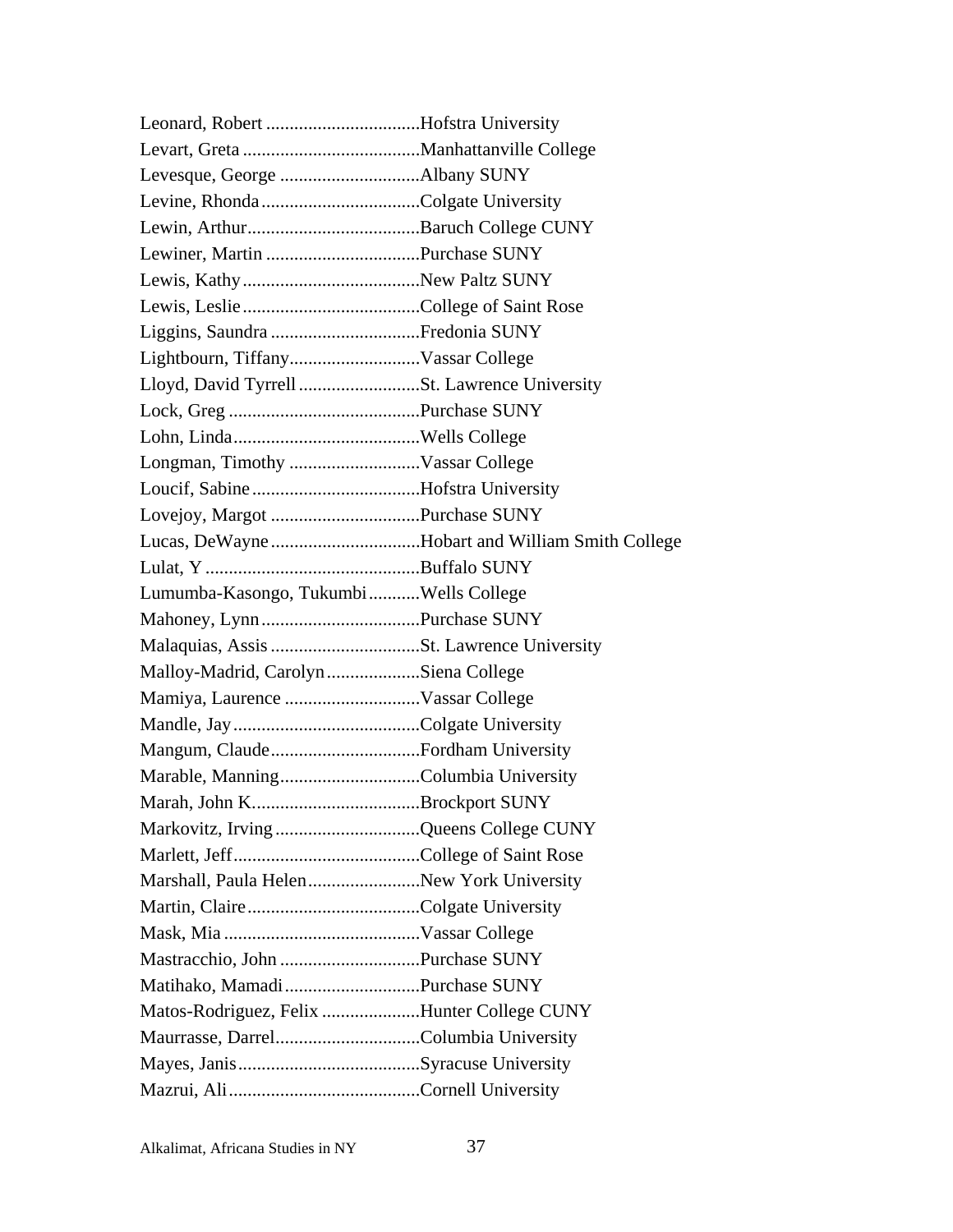| McDonaugh, G. RenoirHofstra University          |                                                                    |
|-------------------------------------------------|--------------------------------------------------------------------|
|                                                 |                                                                    |
|                                                 |                                                                    |
|                                                 |                                                                    |
| McHenry, Elizabeth New York University          |                                                                    |
| McLaren, JosephHofstra University               |                                                                    |
|                                                 |                                                                    |
|                                                 |                                                                    |
| Moodie, Dunbar Hobart and William Smith College |                                                                    |
|                                                 |                                                                    |
|                                                 |                                                                    |
|                                                 |                                                                    |
| Morales-Cox, LorraineUnion College              |                                                                    |
| Morales-Diaz, EnriqueHartwick College           |                                                                    |
|                                                 |                                                                    |
|                                                 |                                                                    |
|                                                 | Mtshali, Oswald Mbuyiseni New York City College of Technology CUNY |
| Mugo, Micere GithallSyracuse University         |                                                                    |
| Muhammad, Akbar Binghamton SUNY                 |                                                                    |
|                                                 |                                                                    |
| Murillo-Williams, EstherCollege of Saint Rose   |                                                                    |
|                                                 |                                                                    |
|                                                 |                                                                    |
|                                                 |                                                                    |
| Mwanika, Thomas O. Cortland SUNY                |                                                                    |
| Mwantuali, Joseph Hamilton College              |                                                                    |
|                                                 |                                                                    |
|                                                 |                                                                    |
|                                                 |                                                                    |
| Nadasen, Premilla Queens College CUNY           |                                                                    |
|                                                 |                                                                    |
|                                                 |                                                                    |
|                                                 |                                                                    |
|                                                 |                                                                    |
|                                                 |                                                                    |
| Nelson, Emmanuel S. Cortland SUNY               |                                                                    |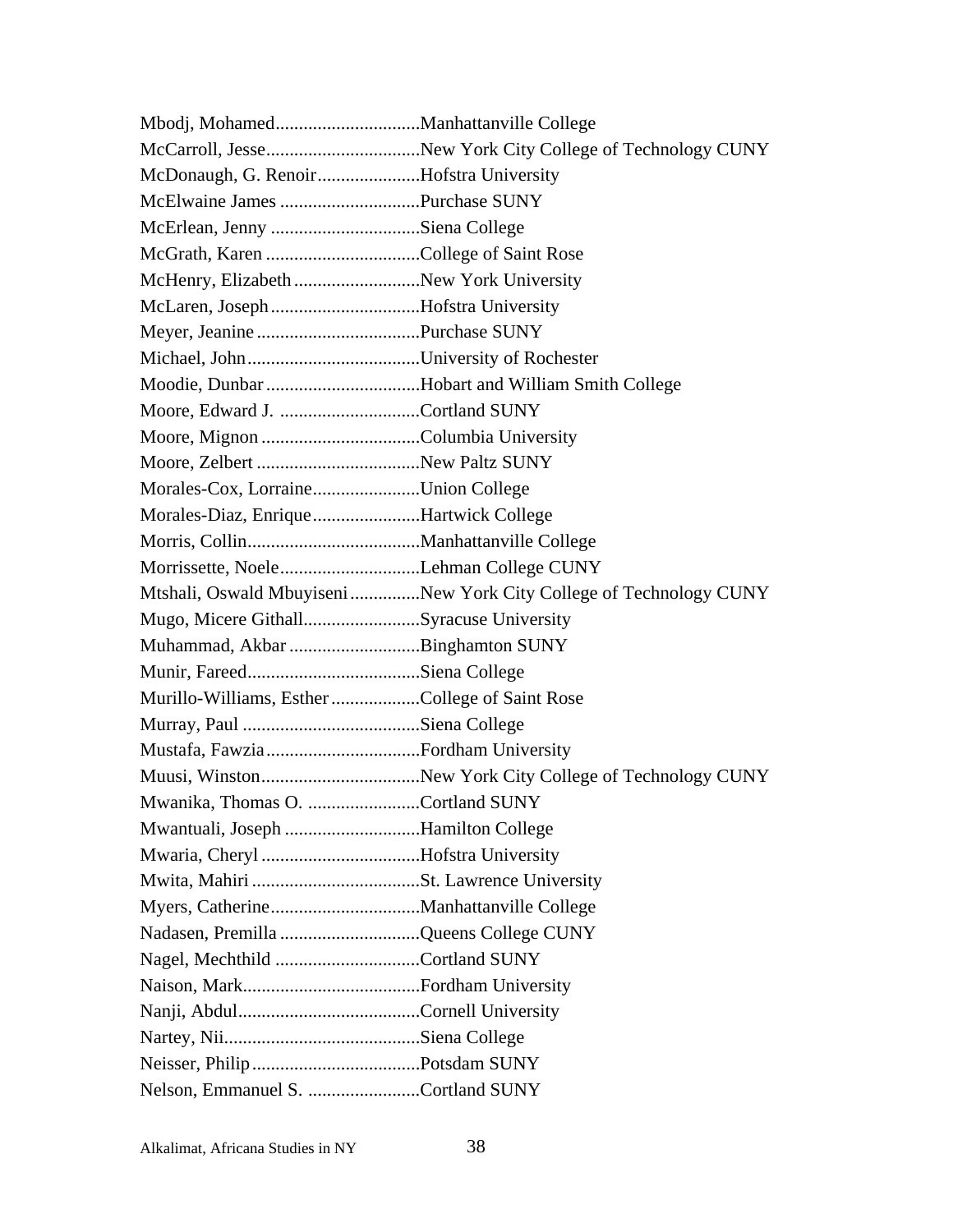| Nyamweru, Celia K. St. Lawrence University      |  |
|-------------------------------------------------|--|
|                                                 |  |
| Ofuatey-Kodjoe, W. B. Queens College CUNY       |  |
|                                                 |  |
| Ogunyemi, Chikwenye OkowoSarah Lawrence College |  |
|                                                 |  |
| Oheneba-Sayi, Yaw Potsdam SUNY                  |  |
|                                                 |  |
| Okoye, F. NwabuezeBrockport SUNY                |  |
|                                                 |  |
|                                                 |  |
| O'Mara, Kathleen Oneonta SUNY                   |  |
|                                                 |  |
|                                                 |  |
|                                                 |  |
|                                                 |  |
| Paravisini-Gebert, Lizabeth Vassar College      |  |
|                                                 |  |
| Parker, Heather Hofstra University              |  |
|                                                 |  |
|                                                 |  |
|                                                 |  |
|                                                 |  |
|                                                 |  |
| Predmore, WilliamDaemen College                 |  |
| Prettyman, Quandra Barnard College              |  |
|                                                 |  |
|                                                 |  |
|                                                 |  |
|                                                 |  |
|                                                 |  |
|                                                 |  |
|                                                 |  |
| Rodriguez, HarryHunter College CUNY             |  |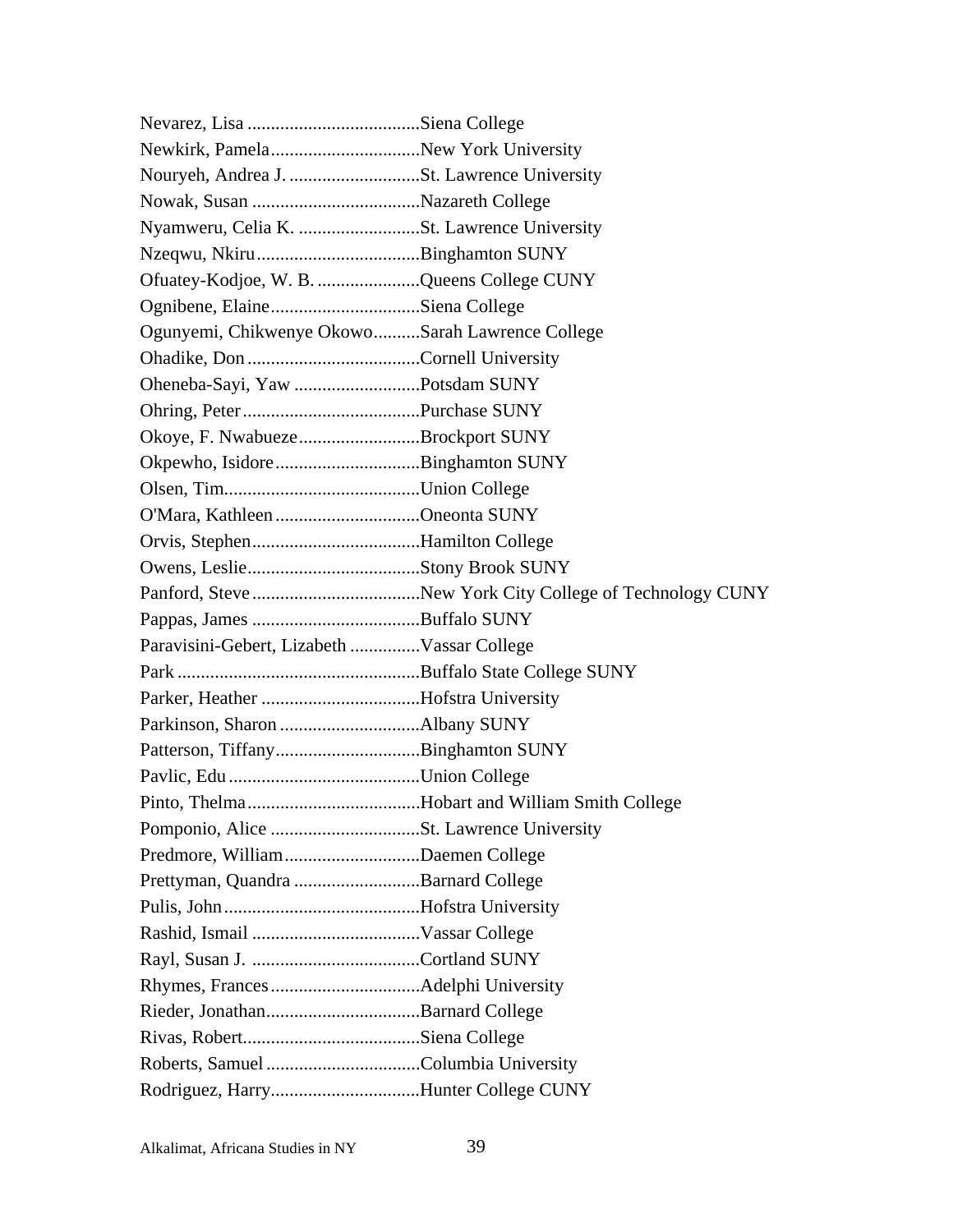| Rowland, WilliamSyracuse University              |  |
|--------------------------------------------------|--|
|                                                  |  |
|                                                  |  |
| Sammons, JeffreyNew York University              |  |
|                                                  |  |
| Sanad-Matias, M. A. City College CUNY            |  |
|                                                  |  |
| Santiago, Jose M. TorresHunter College CUNY      |  |
|                                                  |  |
| Sawatsky, ChingyenSiena College                  |  |
| Sawhney, SabrinaHofstra University               |  |
| Scharfman, RonniePurchase SUNY                   |  |
|                                                  |  |
|                                                  |  |
|                                                  |  |
|                                                  |  |
|                                                  |  |
| Shinagawa, Larry Ithaca College                  |  |
| Shipley, Jesse WeaverBard College                |  |
|                                                  |  |
|                                                  |  |
| Sinclair-Chapman, ValeriaUniversity of Rochester |  |
|                                                  |  |
|                                                  |  |
|                                                  |  |
|                                                  |  |
| Smith-Hunter, AndreaSiena College                |  |
|                                                  |  |
|                                                  |  |
|                                                  |  |
|                                                  |  |
|                                                  |  |
|                                                  |  |
|                                                  |  |
|                                                  |  |
|                                                  |  |

Alkalimat, Africana Studies in NY 40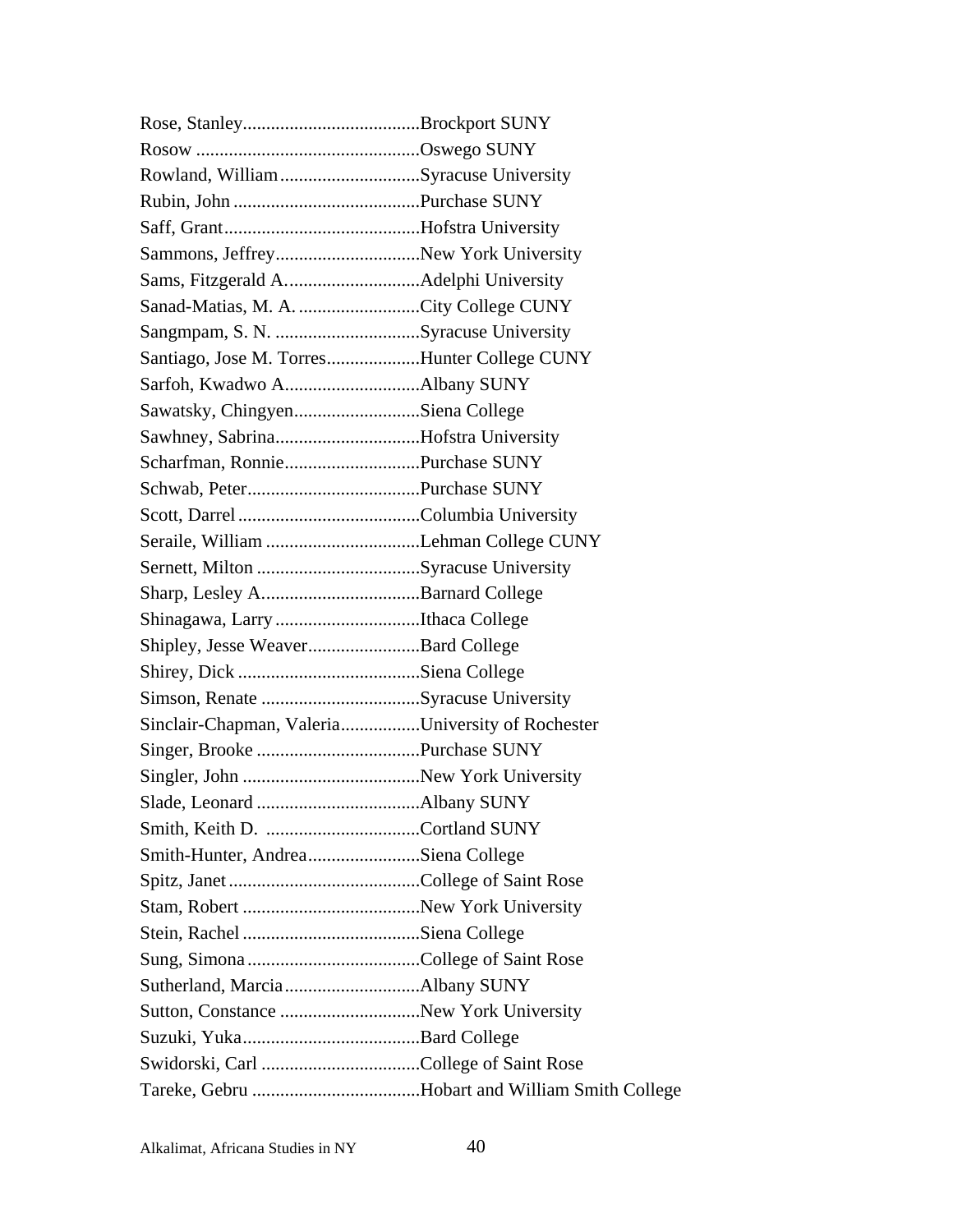| Thompson, Sr. FrancescaFordham University |  |
|-------------------------------------------|--|
|                                           |  |
|                                           |  |
|                                           |  |
|                                           |  |
| Udechukwu, Obiora St. Lawrence University |  |
|                                           |  |
|                                           |  |
| van der Veur, Paul Cortland SUNY          |  |
|                                           |  |
|                                           |  |
|                                           |  |
| Wade-Lewis, Margaret New Paltz SUNY       |  |
|                                           |  |
|                                           |  |
|                                           |  |
| Wantchekon, LeonardNew York University    |  |
|                                           |  |
|                                           |  |
|                                           |  |
|                                           |  |
|                                           |  |
|                                           |  |
|                                           |  |
|                                           |  |
|                                           |  |
| Williams, Nat ChiokeNew Paltz SUNY        |  |
|                                           |  |
| Williams-Myers, A. J. New Paltz SUNY      |  |

Alkalimat, Africana Studies in NY 41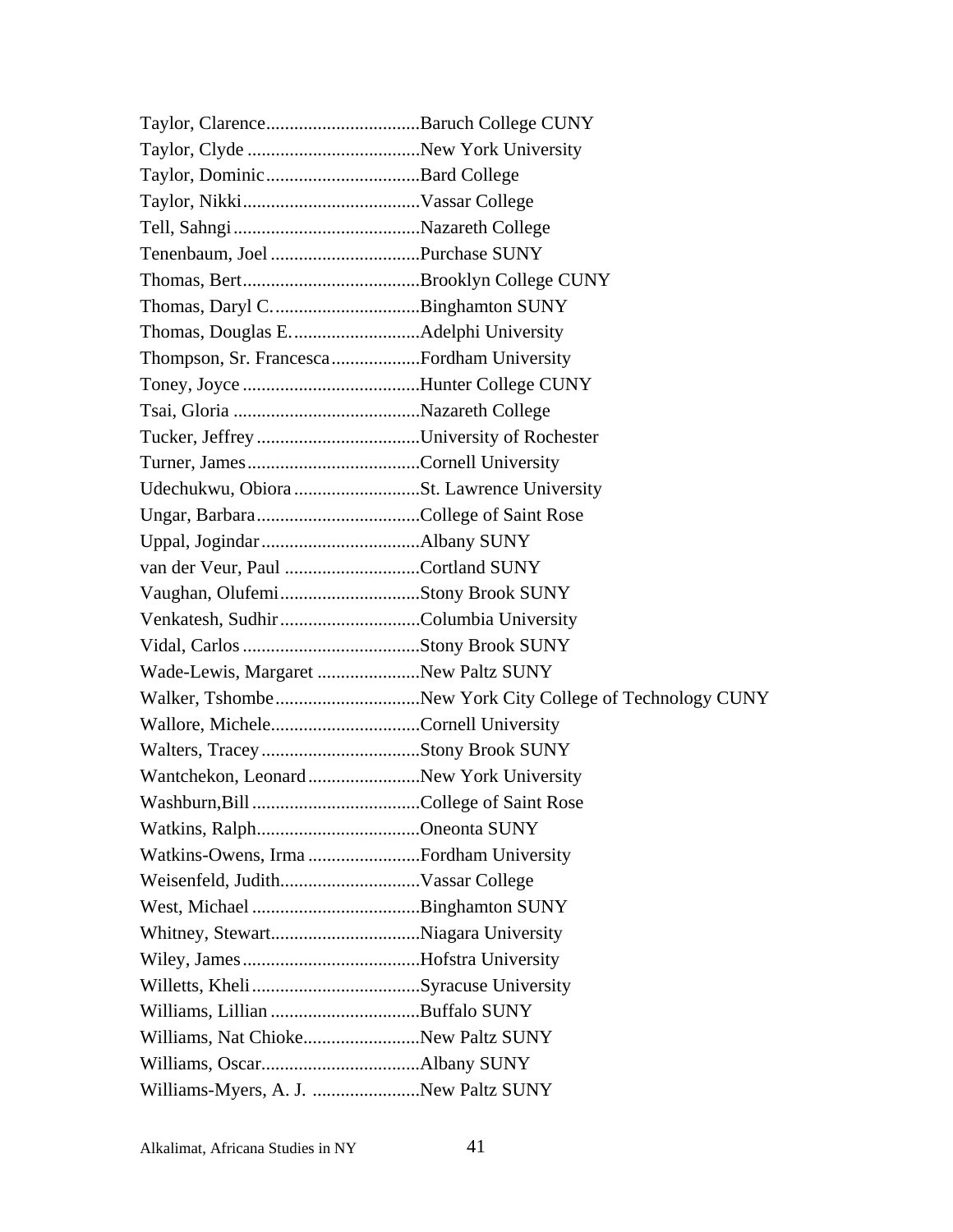| Williams-Searle, Bridgett College of Saint Rose |  |
|-------------------------------------------------|--|
|                                                 |  |
|                                                 |  |
|                                                 |  |
|                                                 |  |
|                                                 |  |
|                                                 |  |
|                                                 |  |
| Woodard, KomoziSarah Lawrence College           |  |
| Woods, Michael Hamilton College                 |  |
| Woolbright, MegSiena College                    |  |
|                                                 |  |
|                                                 |  |
|                                                 |  |
|                                                 |  |
| Yonkers, VirginiaSiena College                  |  |
|                                                 |  |
|                                                 |  |

## *Courses*

**Course ............Institution**  18th- and 19th-Century African American Literature ............New York University 19th Century Puerto Rican Literature ............Hunter College CUNY 20th Century African American Literature ............New York University 20th Century America ............Wells College 20th Century Puerto Rican Literature ............Hunter College CUNY 20th-century Afro-American Issues ............Brockport SUNY A History of Southern Africa ............Syracuse University Advanced Arabic ............Hofstra University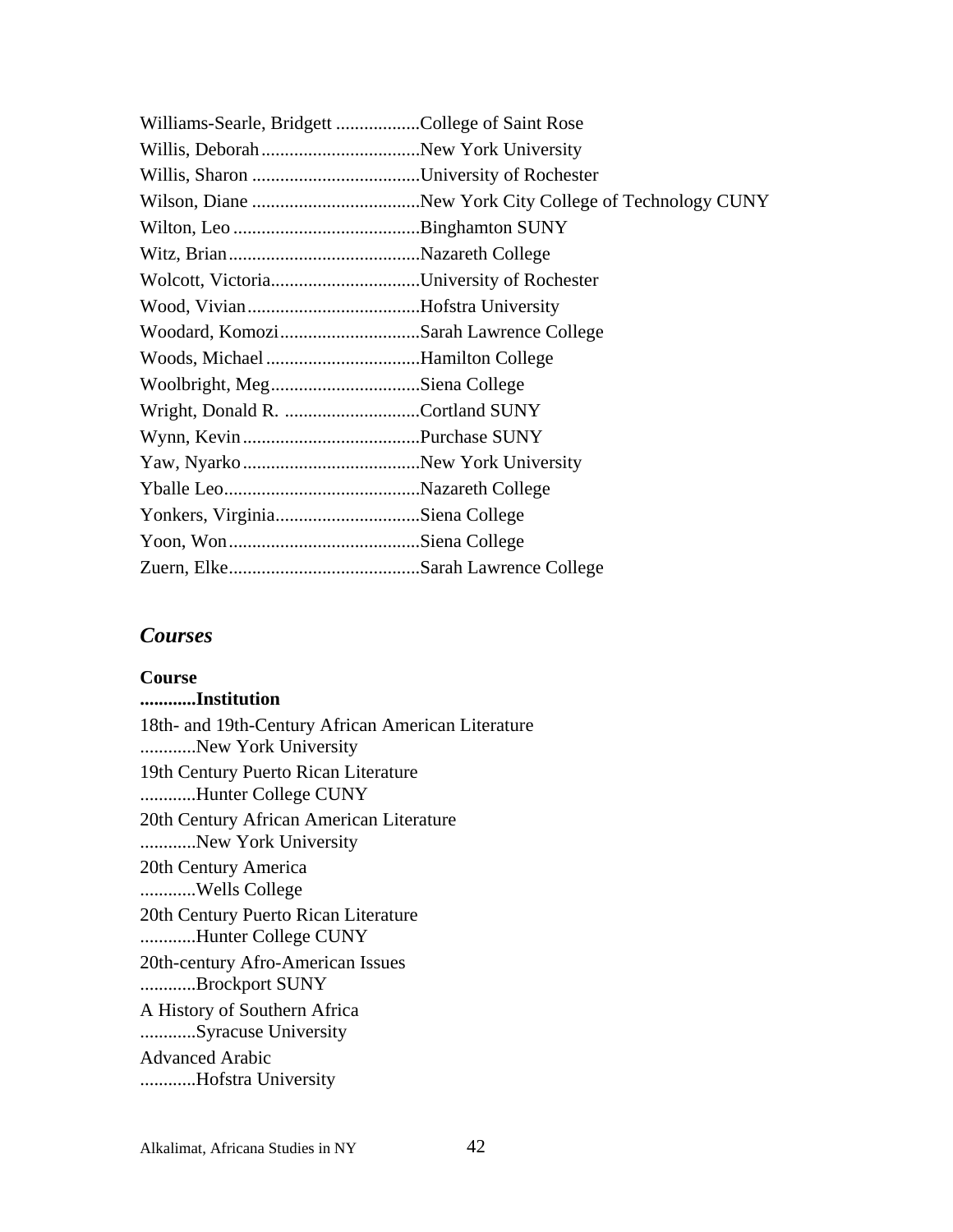Advanced Francophone Topics: Maghreb Literature ............Hobart and William Smith College Advanced Independent Study ............Binghamton SUNY Advanced Research Seminar ............Fordham University Advocacy Journalism in the Black Community ............New Paltz SUNY Affirmative Action Debate ............Hunter College CUNY Affirmative Action: American Dream ............Fordham University Africa 1500 to Present ............Borough of Manhattan Community College CUNY Africa Diaspora: Social and Cultural Evolution ............Buffalo SUNY Africa Discovered - Africa and Africans in World History ............Manhattanville College Africa from 1800 ............Brooklyn College CUNY Africa I ............Siena Colege Africa II ............Siena Colege Africa in Cinema ............Barnard College Africa in the Modern World ............Albany SUNY Africa in World Politics ............Colgate University Africa in World Politics ............Manhattanville College Africa Since 1800 ............Oneonta SUNY Africa since 1880 ............Plattsburgh SUNY Africa to 1800 ............Brooklyn College CUNY Africa to 1880 ............Plattsburgh SUNY Africa Today ............Brockport SUNY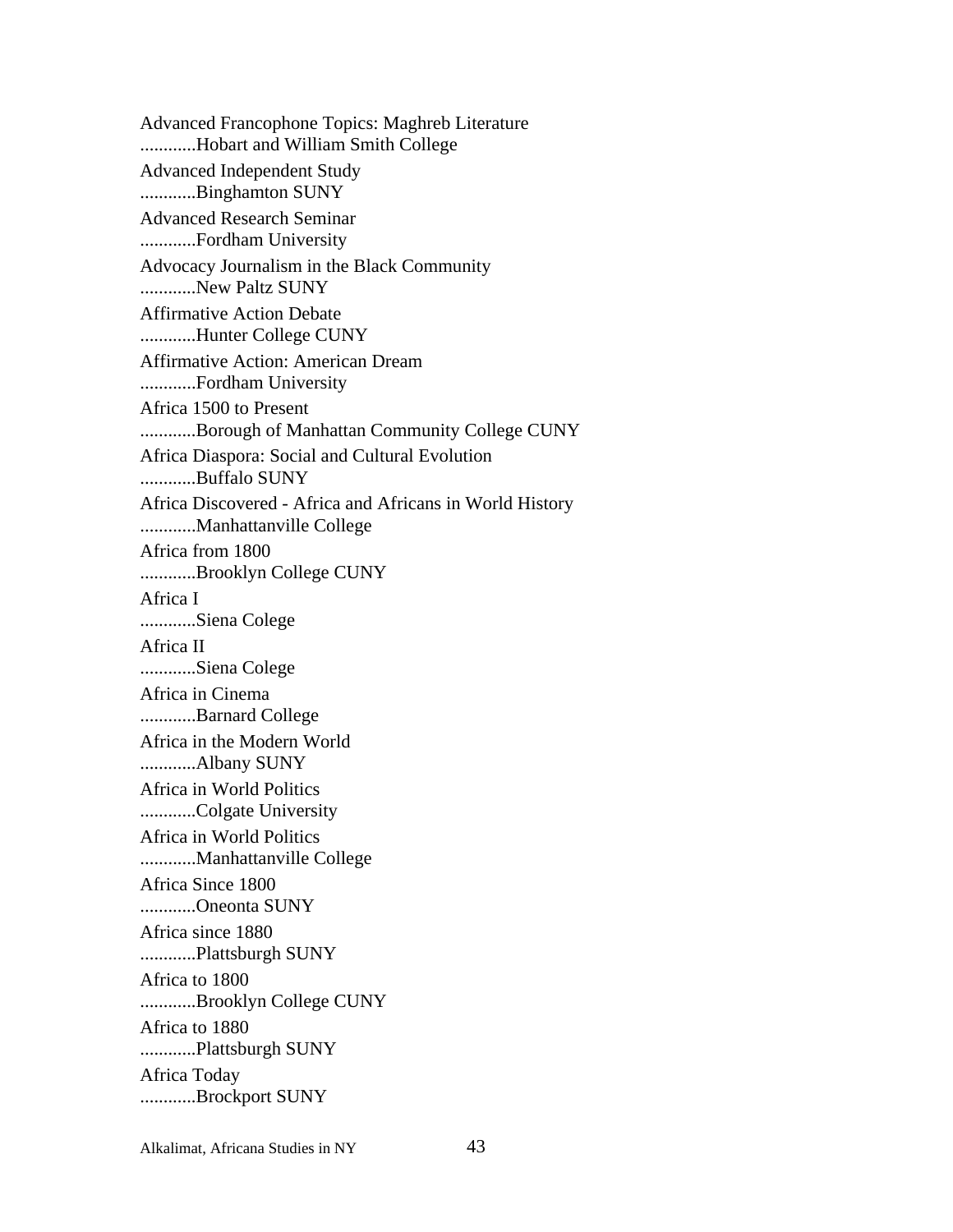Africa, Europe and the Americas 1400-1888 ............Binghamton SUNY Africa, Europe and the Americas: 1830-1968 ............Binghamton SUNY Africa, Human Origins to 1800 ............Cortland SUNY Africa, Problems and Prospects ............Syracuse University Africa: A Historical Survey ............Pace University Africa: Ancient and Precolonial ............Brockport SUNY Africa: From Colonialism to Neocolonialism ............Hobart and William Smith College Africa: Myths and Reality ............Hobart and William Smith College Africa: South of the Sahara ............Cortland SUNY Africa: the Continent and Its People ............Cornell University African Aesthetics ............Cornell University African American 20th-Century Novels and Narratives ............New York University African American and African Caribbean Writers I ............Adelphi University African American and African Caribbean Writers II ............Adelphi University African American Art ............Brooklyn College CUNY African American Art ............Cornell University African American Arts ............New Paltz SUNY African American Autobiography ............Fredonia SUNY African American Chorale ............Cortland SUNY African American Cinema ............Cornell University African American Cinema ............Vassar College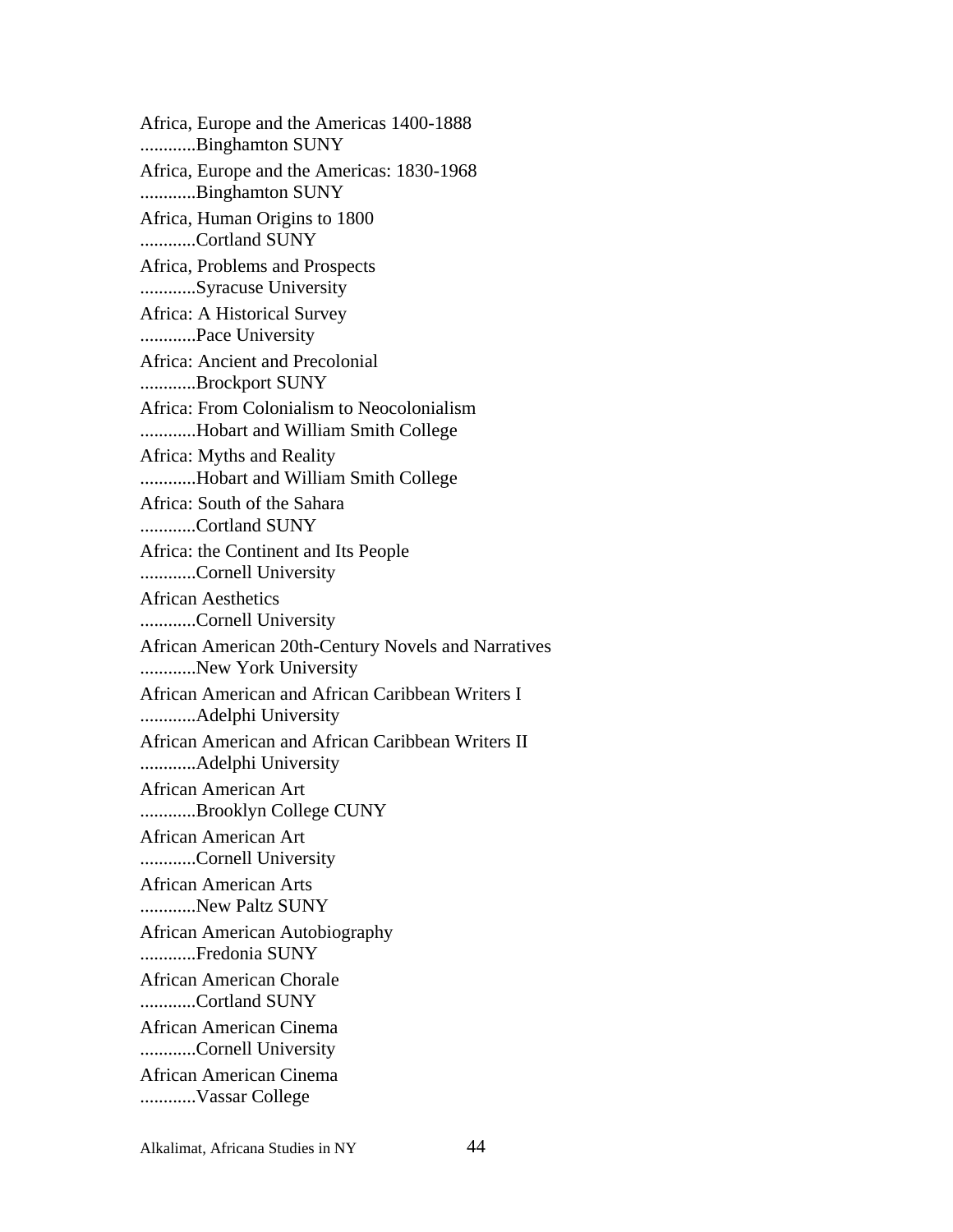African American Community Organizations ............Cortland SUNY African American Drama ............College of Staten Island CUNY African American Drama ............New York University African American Drama ............Syracuse University African American Family ............Fordham University African American Folklore ............Brooklyn College CUNY African American Folklore ............Cortland SUNY African American Folklore ............New York University African American History 1865-Present ............Saint Lawrence University African American History After 1865 ............Syracuse University African American History Before 1865 ............Syracuse University African American History from 1860 ............Brooklyn College CUNY African American History I ............Fordham University African American History I ............Oneonta SUNY African American History II ............Fordham University African American History II ............Oneonta SUNY African American History since 1865 ............Cortland SUNY African American History since 1865 ............New York University African American History to 1860 ............Brooklyn College CUNY African American History to 1865 ............Cortland SUNY African American History to 1865 ............New York University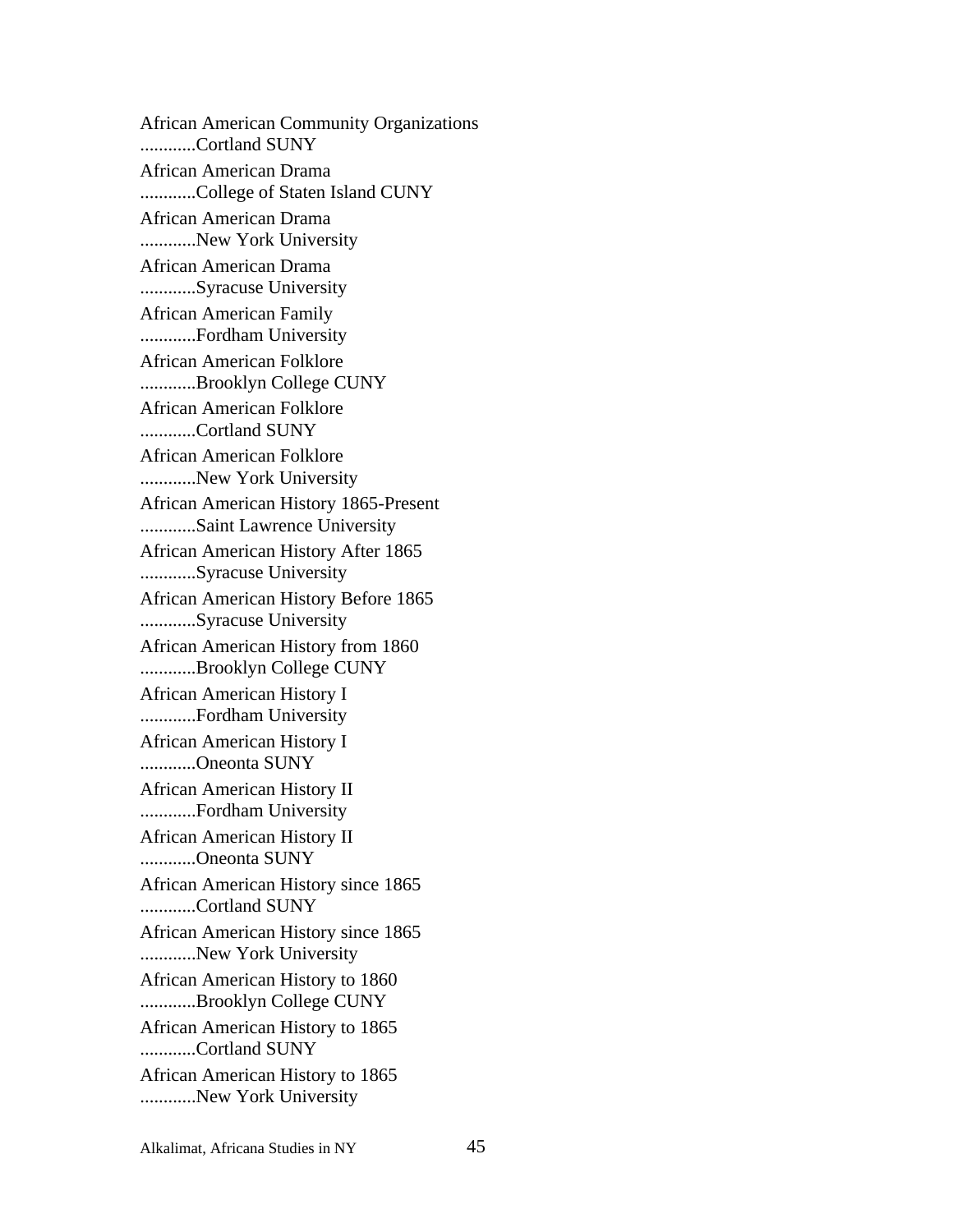African American History to 1865 ............Saint Lawrence University African American History ............Daemen College African American History ............Siena Colege African American History ............Syracuse University African American History, 1861-Present ............Vassar College African American History: 1619 to the Present ............College of Staten Island CUNY African American History: 1619-1865 ............College of Staten Island CUNY African American History: 1865 to the Present ............College of Staten Island CUNY African American History: From African Origins to Reconstruction ............Fredonia SUNY African American History: From Reconstruction to the Present ............Fredonia SUNY African American Lit I ............Fordham University African American Literature 1920 to Present ............Binghamton SUNY African American Literature and Culture ............Fredonia SUNY African American Literature I ............Hofstra University African American Literature I ............Union College African American Literature II ............Hofstra University African American Literature II ............Union College African American Literature to 1900: An Introduction ............Syracuse University African American Literature to 1930 ............Brooklyn College CUNY African American Literature to the 1920s ............Binghamton SUNY African American Literature ............Colgate University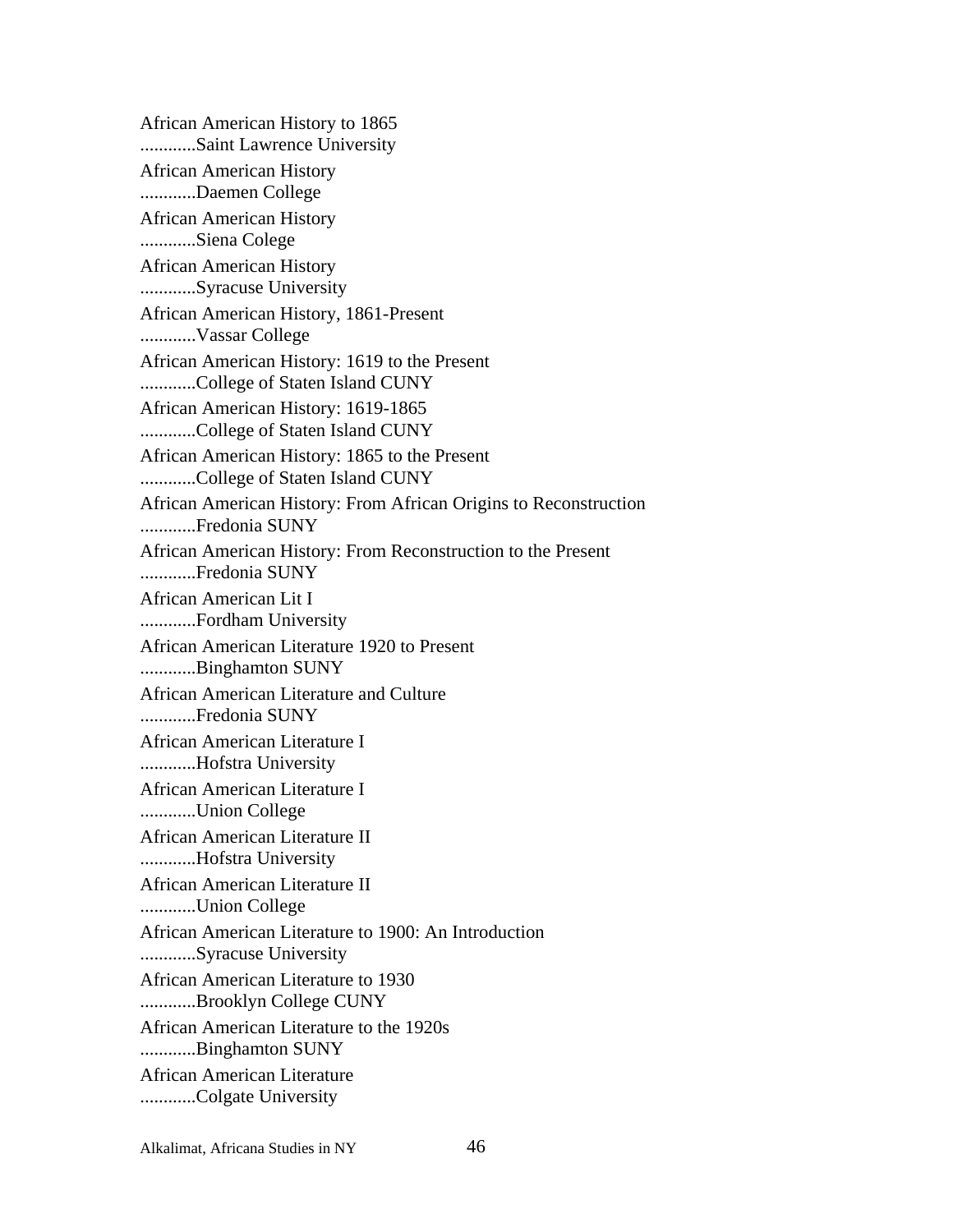African American Literature ............College of Staten Island CUNY African American Literature ............Siena Colege African American Literature: Twentieth Century ............Syracuse University African American Music in the United States ............New York University African American Music ............Brooklyn College CUNY African American Music ............Fredonia SUNY African American Musical Theater ............College of Staten Island CUNY African American Poetry ............Union College African American Political and Social Thought ............Saint Lawrence University African American Political Culture ............Buffalo State College SUNY African American Politics ............Cornell University African American Politics ............Syracuse University African American Religions ............Cortland SUNY African American Religious Experience ............Colgate University African American Religious History ............Syracuse University African American Social and Political Thought I ............Cortland SUNY African American Social and Political Thought II ............Cortland SUNY African American Social Thought ............Fredonia SUNY African American Sociological Practice ............Syracuse University African American Survey I ............Union College African American Survey II ............Union College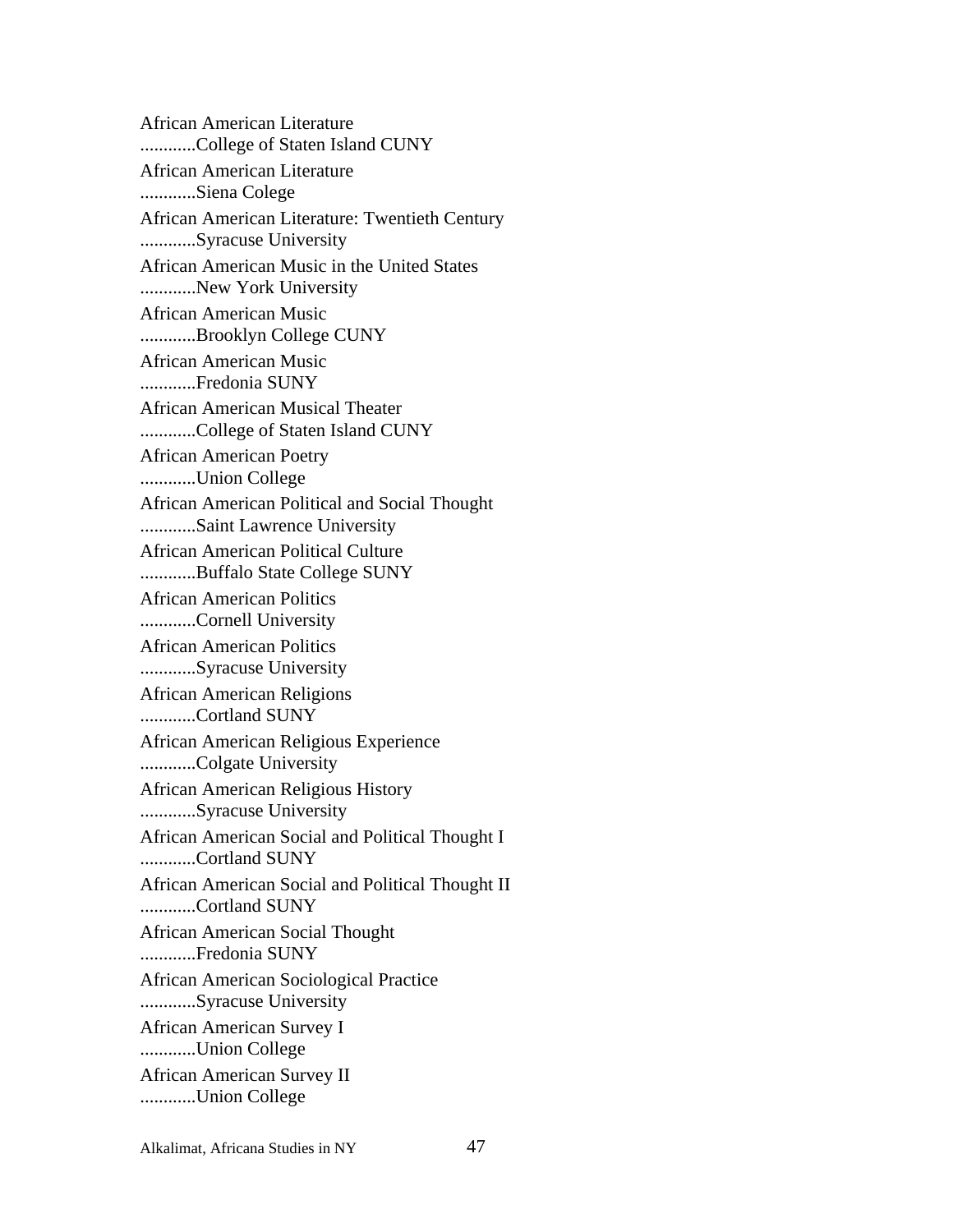African American Thought ............Daemen College African American Vernacular English: Language and Culture ............New York University African American Women and Social Change ............Stony Brook SUNY African American Women Novelists ............Cortland SUNY African American Women Writers ............Union College African American Women ............Fordham University African American Women: Unheard Voices and Contemporary Lifestyles ............Union College African American Women's History and U.S. Social Movements: Demarginalizing Race and Gender ............Sarah Lawrence College African American Womens History ............Fredonia SUNY African American Women's History ............Vassar College African American/Caribbean Art ............New York City College of Technology CUNY African American/Caribbean Dance Workshop ............New York City College of Technology CUNY African American/Caribbean Music ............New York City College of Technology CUNY African Americans in Television and Film ............Cortland SUNY African and Eastern Music ............Manhattanville College African and Latino Diasporas in America: A Comparative Study ............Baruch College CUNY African Area Studies ............City College CUNY African Art ............Albany SUNY African Art ............Borough of Manhattan Community College CUNY African Art ............Colgate University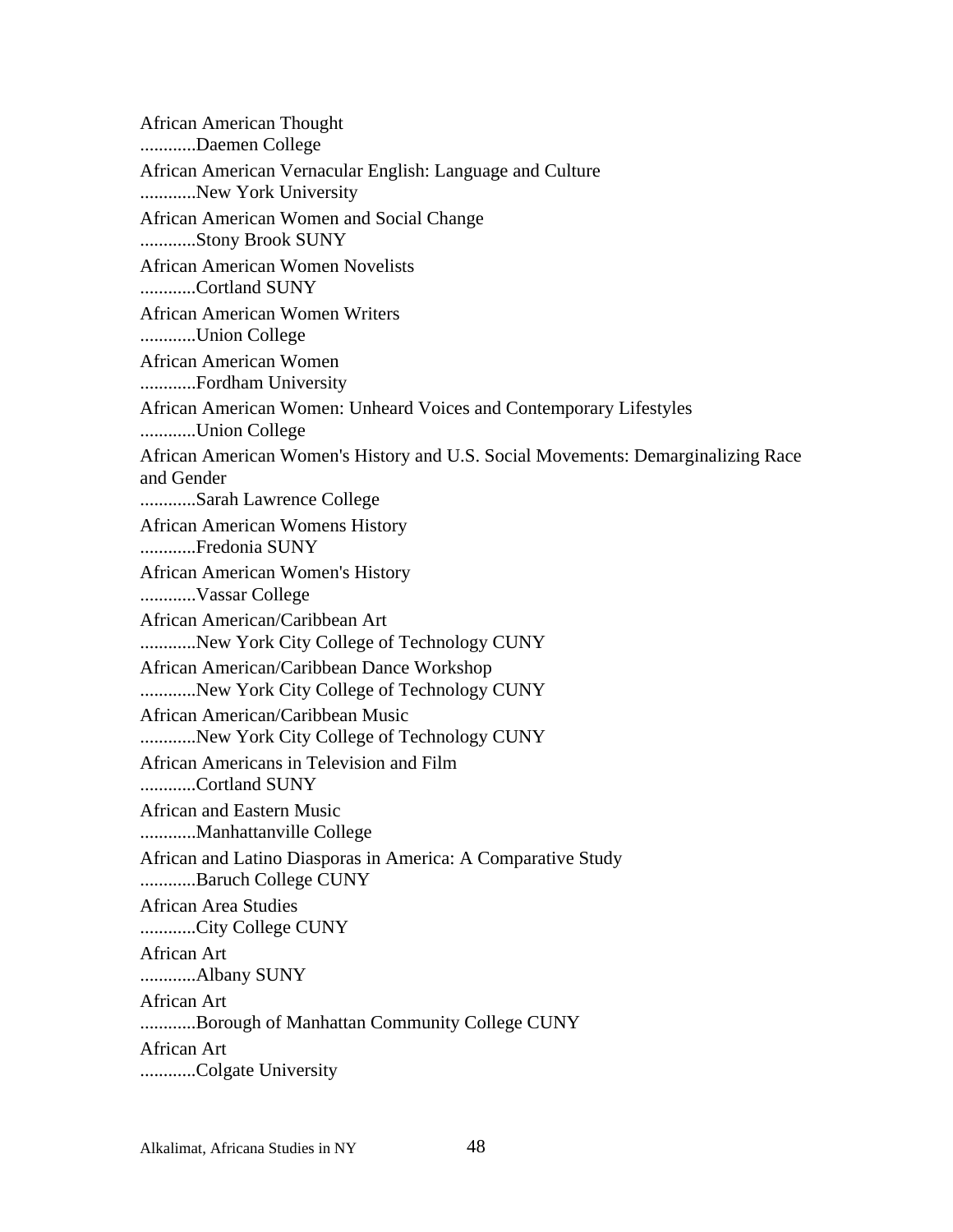African Art ............Pace University African Atlantic: Popular Culture ............Oneonta SUNY African Caribbean Dance Cultural and Linguistic ............Fredonia SUNY African Cinema ............Cornell University African Civilization I ............Hostos Community College CUNY African Civilization Ii ............Hostos Community College CUNY African Civilization ............Hunter College CUNY African Civilization ............Lehman College CUNY African Civilizations ............Albany SUNY African Conceptual Systems ............Lehman College CUNY African Contribution to World Literature ............Hofstra University African Cultures and Civilizations ............Cornell University African Cultures ............Hobart and William Smith College African Dance 1 ............Barnard College African Dance Ensemble ............Brockport SUNY African Dance II ............Brockport SUNY African Dance III ............Brockport SUNY African Dance Workshop ............New York City College of Technology CUNY African Dance ............Barnard College African Development in the 20th Century ............Borough of Manhattan Community College CUNY African Diaspora in South America ............Manhattanville College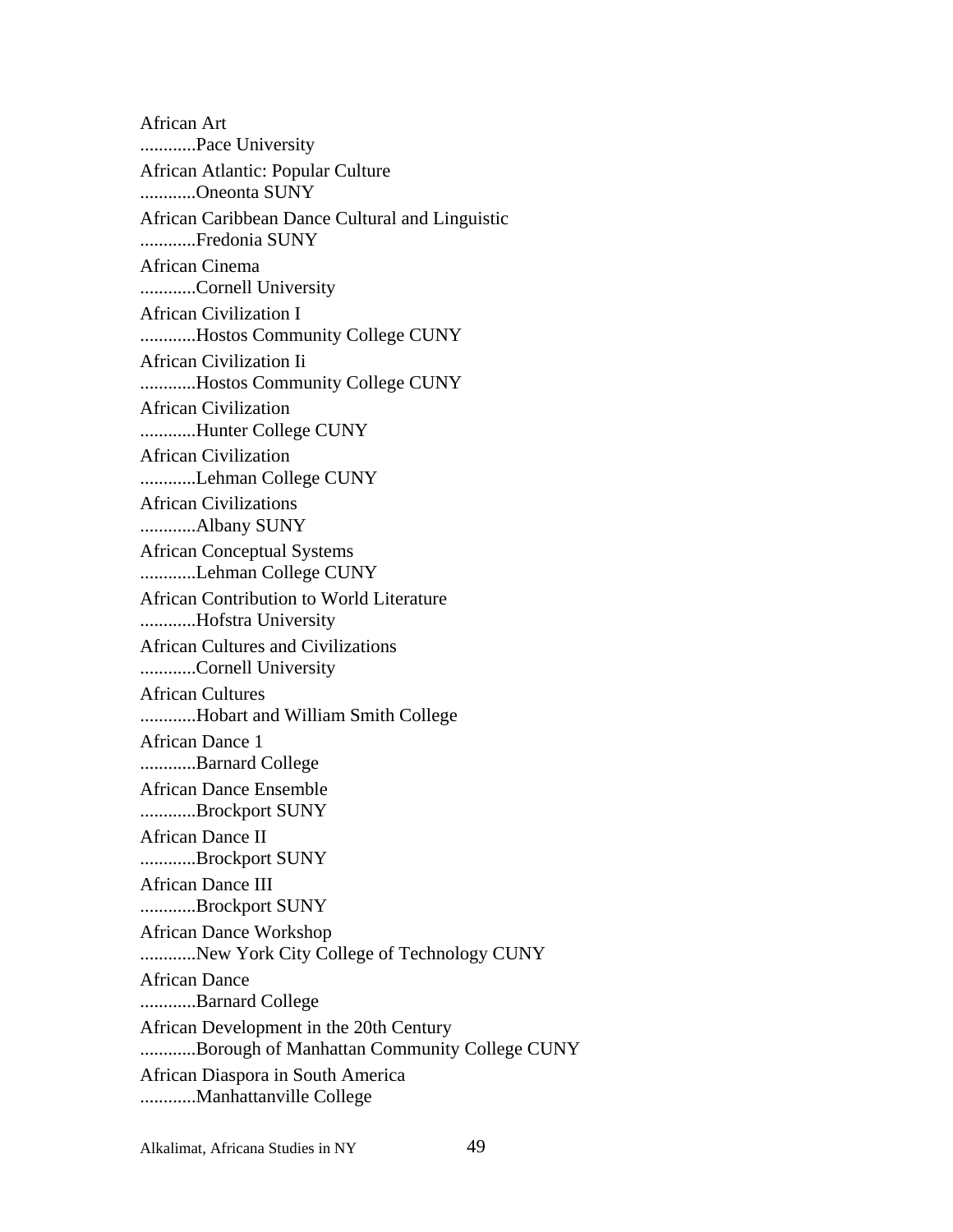African Economic Development ............Lehman College CUNY African Encounters I: Culture, History, and Politics ............Bard College African Family Systems ............Lehman College CUNY African Fiction ............Syracuse University African Film ............Fordham University African Governments ............New York City College of Technology CUNY African Heritage and the Afro-American Experience ............City College CUNY African Heritage and the Caribbean-Brazilian Experience ............City College CUNY African Heritage in the Caribbean ............John Jay College CUNY African History From Human Origin to 1600 Century ............Hunter College CUNY African History Since 1600 Century ............Hunter College CUNY African History Since 1880 ............Fredonia SUNY African History to 1880 ............Fredonia SUNY African History Until The Dispersion, Seventeenth Century ............Baruch College CUNY African History ............Adelphi University African History ............Fordham University African History: 1800-Present ............Cornell University African History: Earliest Times to 1800 ............Cornell University African Humanism ............Hofstra University African Immigration ............Fordham University African in Antiquity ............Brooklyn College CUNY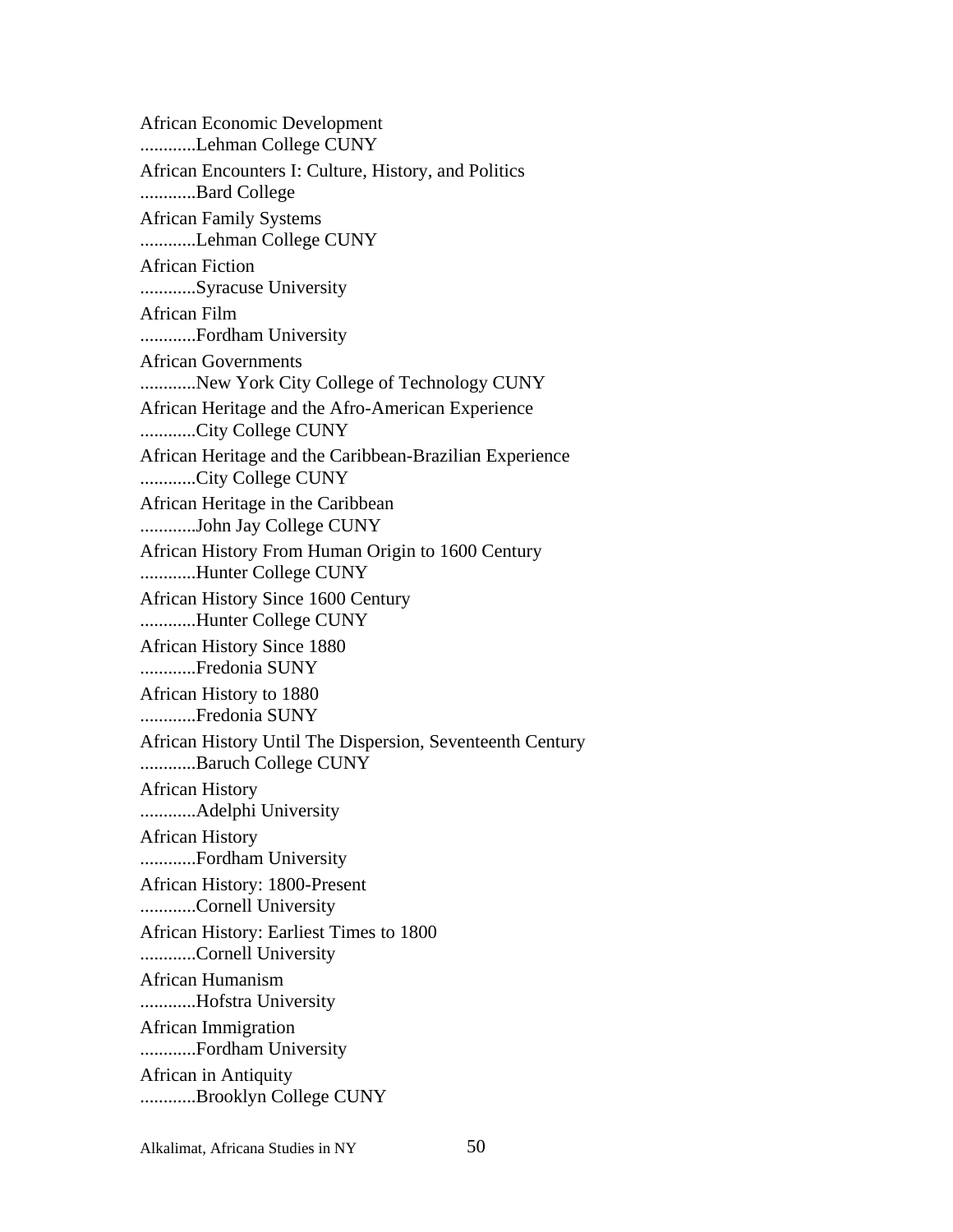African Intellectual History ............Fordham University African International Relations ............Buffalo State College SUNY African International Relations ............Syracuse University African Kinship and Marriage ............Buffalo State College SUNY African Labor Economics ............Hofstra University African Legacy ............Brockport SUNY African Literature I ............Fordham University African Literature II ............Fordham University African Literature II: National Literatures of Africa ............Hobart and William Smith College African Literature ............Colgate University African Literature ............Cornell University African Literature ............Hostos Community College CUNY African Literature ............Hunter College CUNY African Literature ............New York University African Literature--Past and Present (in English) ............Lehman College CUNY African Music and Drumming for Dance ............Brockport SUNY African Music ............Hunter College CUNY African National Liberation Movements ............Hofstra University African Novel ............Brockport SUNY African Orature ............Syracuse University African Performance and Politics ............Manhattanville College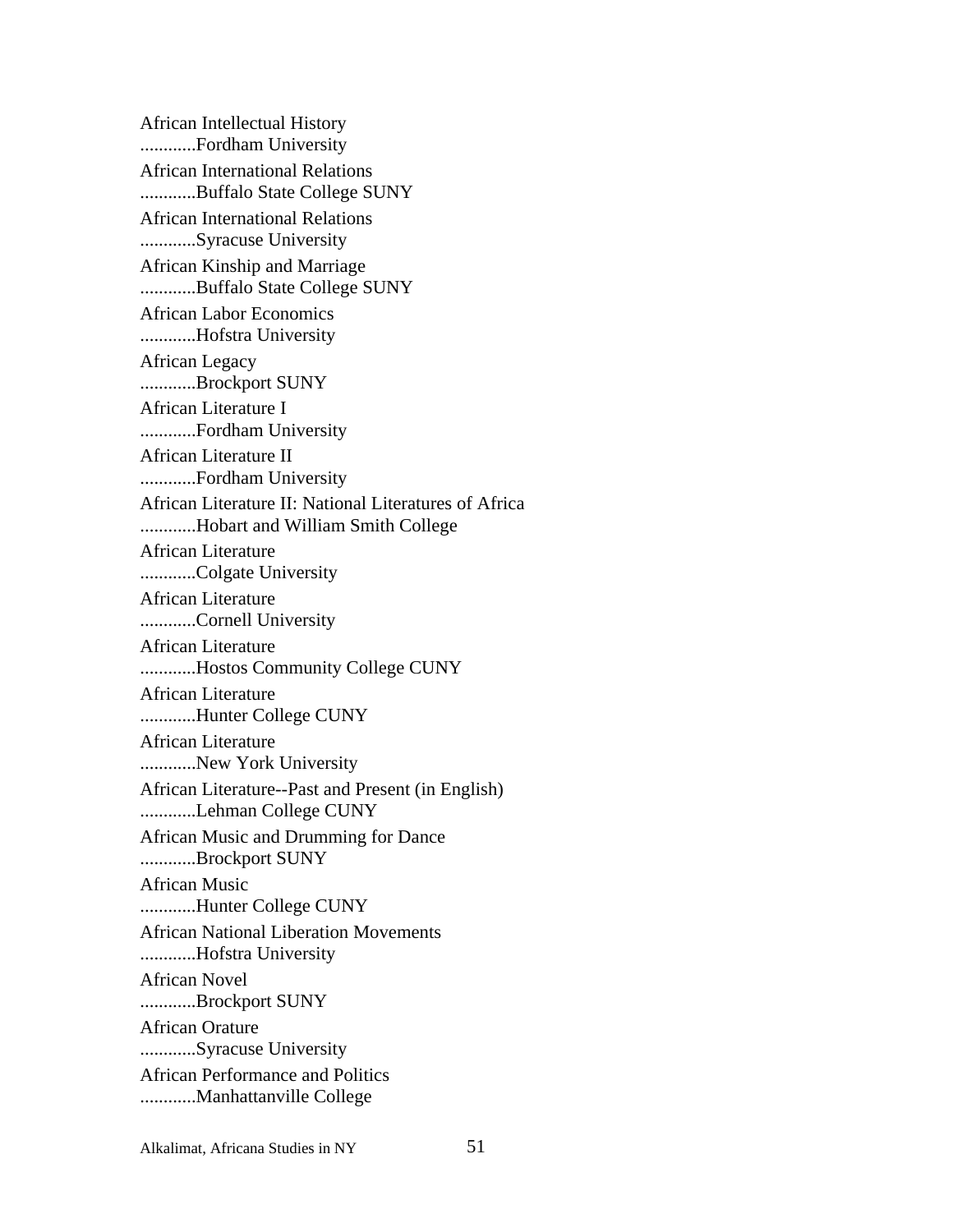African Philosophy and Religion ............Baruch College CUNY African Philosophy ............Colgate University African Political and Social Change ............Hunter College CUNY African Political Thought ............New York University African Politics and Society ............Brockport SUNY African Politics ............City College CUNY African Politics ............College of Staten Island CUNY African Politics ............Fordham University African Politics ............Fredonia SUNY African Politics ............Hartwick College African Politics ............Hofstra University African Politics ............Manhattanville College African Politics ............Vassar College African Protest and Social Change ............Lehman College CUNY African Religion and Culture in the New World ............Brooklyn College CUNY African Religions ............Fordham University African Religions ............Vassar College African Religions: An Introduction ............Syracuse University African Religious Traditions ............Colgate University African Spiritual in the Diaspora ............Hunter College CUNY African Theater ............Brooklyn College CUNY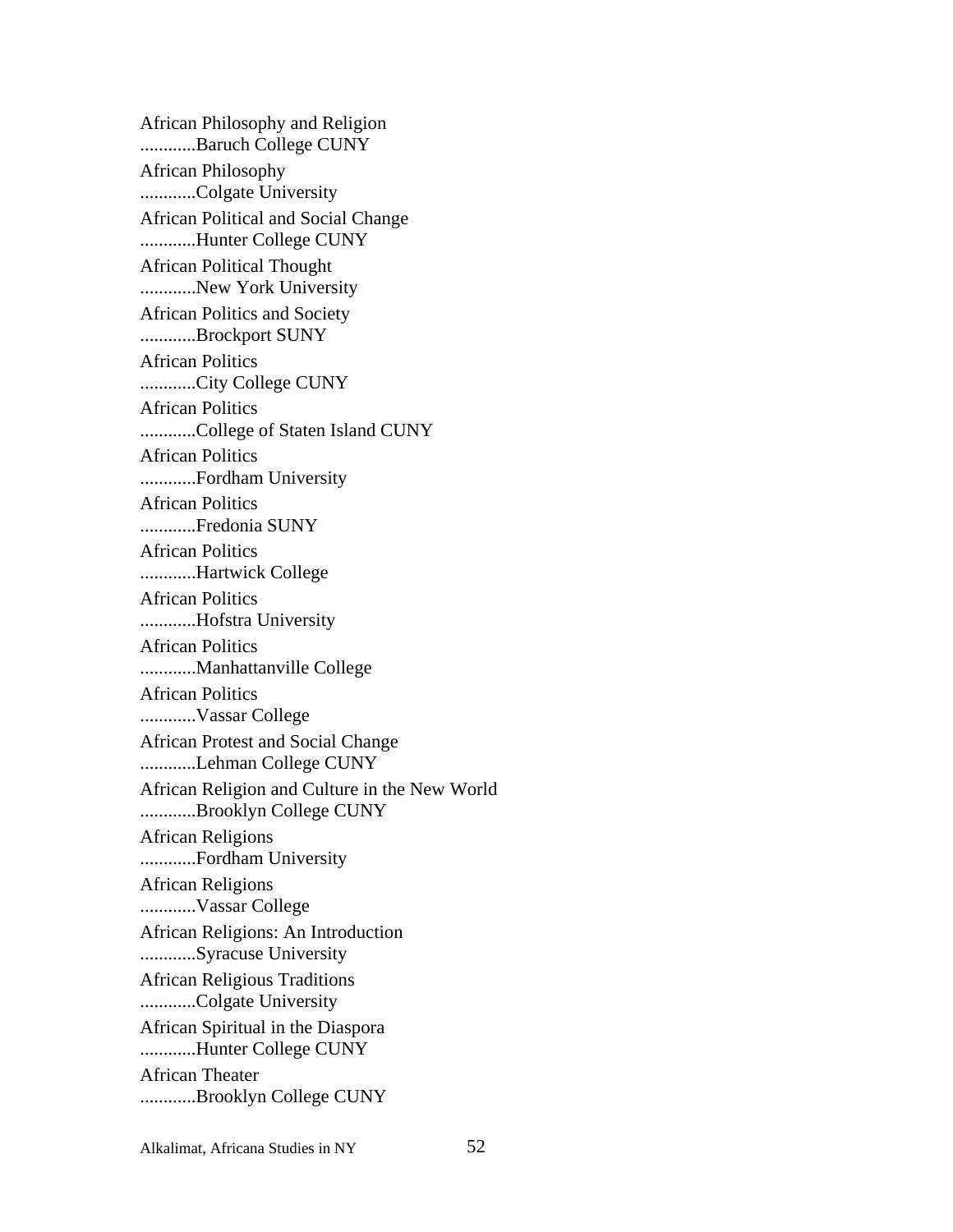African Women and Feminism ............Brooklyn College CUNY African Women and Feminism ............Fordham University African Women Writers ............Syracuse University African World Area Studies ............City College CUNY African World Systems Perspective ............Binghamton SUNY African World View: Philosophy and Symbolic Thought ............Hunter College CUNY African/African-American Literature ............Albany SUNY African/African-American Religion ............Albany SUNY African/Caribbean Women Writers ............Syracuse University African/Diaspora Women's Narrative ............Colgate University Africana Folklore ............New York City College of Technology CUNY Africana Literatures and Critical Discourses ............Hamilton College Africana Studies Graduate Seminar ............Cornell University African-American and African Thought ............Columbia University African-American Art ............Borough of Manhattan Community College CUNY African-American Art ............Hobart and William Smith College African-American Art ............Lehman College CUNY African-American Arts and Artifacts ............Vassar College African-American Autobiography ............Hobart and William Smith College African-American Biographical Sketches ............Hostos Community College CUNY African-American Community Issues ............John Jay College CUNY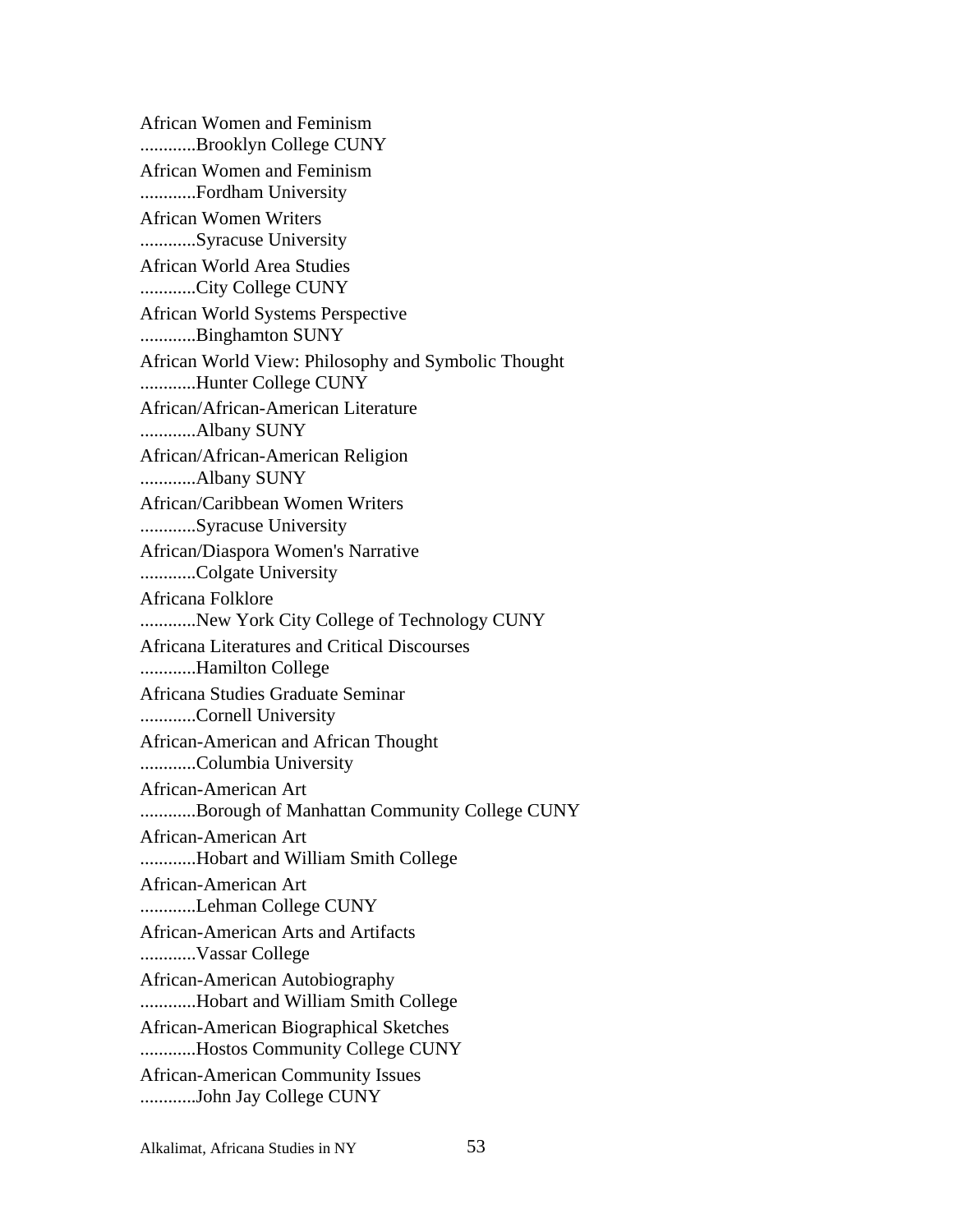African-American Culture ............Fordham University African-American Culture ............Hobart and William Smith College African-American Drama ............Saint Lawrence University African-American Experience ............Nazareth College African-American History 1865 to Present ............Borough of Manhattan Community College CUNY African-American History from 1865 to the Present ............Hamilton College African-American History I ............Hobart and William Smith College African-American History I ............John Jay College CUNY African-American History II ............Hunter College CUNY African-American History II ............John Jay College CUNY African-American History II: The Modern Era ............Hobart and William Smith College African-American History Since 1877 ............College of Saint Rose African-American History since 1910 ............Pace University African-American History to 1865 ............Hamilton College African-American History to 1877 ............College of Saint Rose African-American History ............Hartwick College African-American History ............Manhattanville College African-American History, 17th Century to 1865 ............Borough of Manhattan Community College CUNY African-American Intellectual History ............Columbia University African-American Literature and Music in the 19th and 20th Centuries ............Stony Brook SUNY African-American Literature Beyond the Edge ............Hamilton College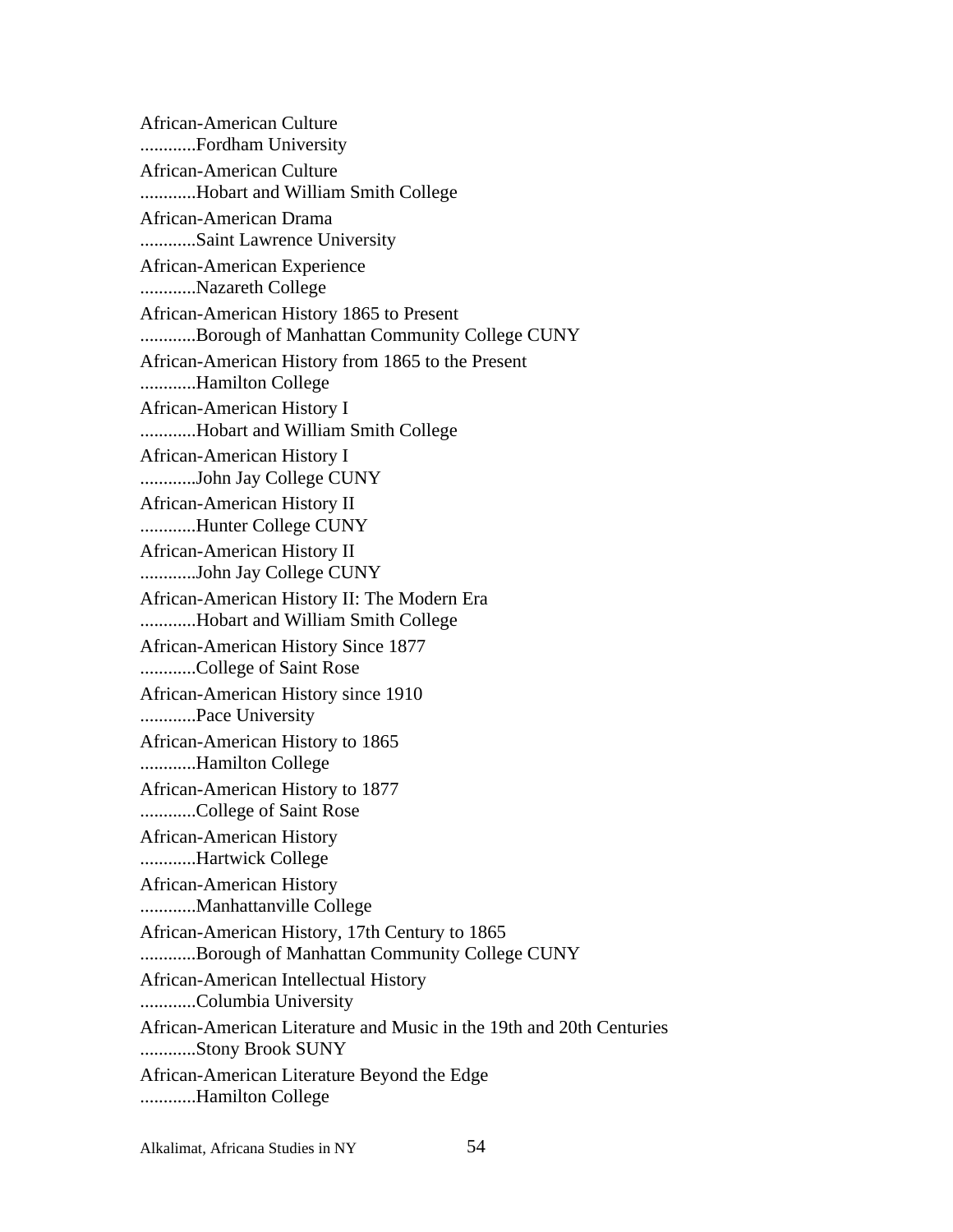African-American Literature I ............Nazareth College African-American Literature II ............Nazareth College African-American Literature ............College of Saint Rose African-American Literature ............Hartwick College African-American Literature ............Hostos Community College CUNY African-American Literature ............John Jay College CUNY African-American Literature ............Lehman College CUNY African-American Literature, II ............Columbia University African-American Nationalism and Pan-Africanism ............John Jay College CUNY African-American Political Development ............Buffalo SUNY African-American Political Thought ............Hobart and William Smith College African-American Political Thought ............Stony Brook SUNY African-American Political Thought ............Union College African-American Politics of Social Change ............Hunter College CUNY African-American Politics ............Vassar College African-American Religion ............Vassar College African-American Social Commentary ............Stony Brook SUNY African-American Theater ............Fordham University African-American Theatre and Dance ............Lehman College CUNY African-American Women Writers ............Oneonta SUNY African-American Writing From 18th Century to 1940 ............Borough of Manhattan Community College CUNY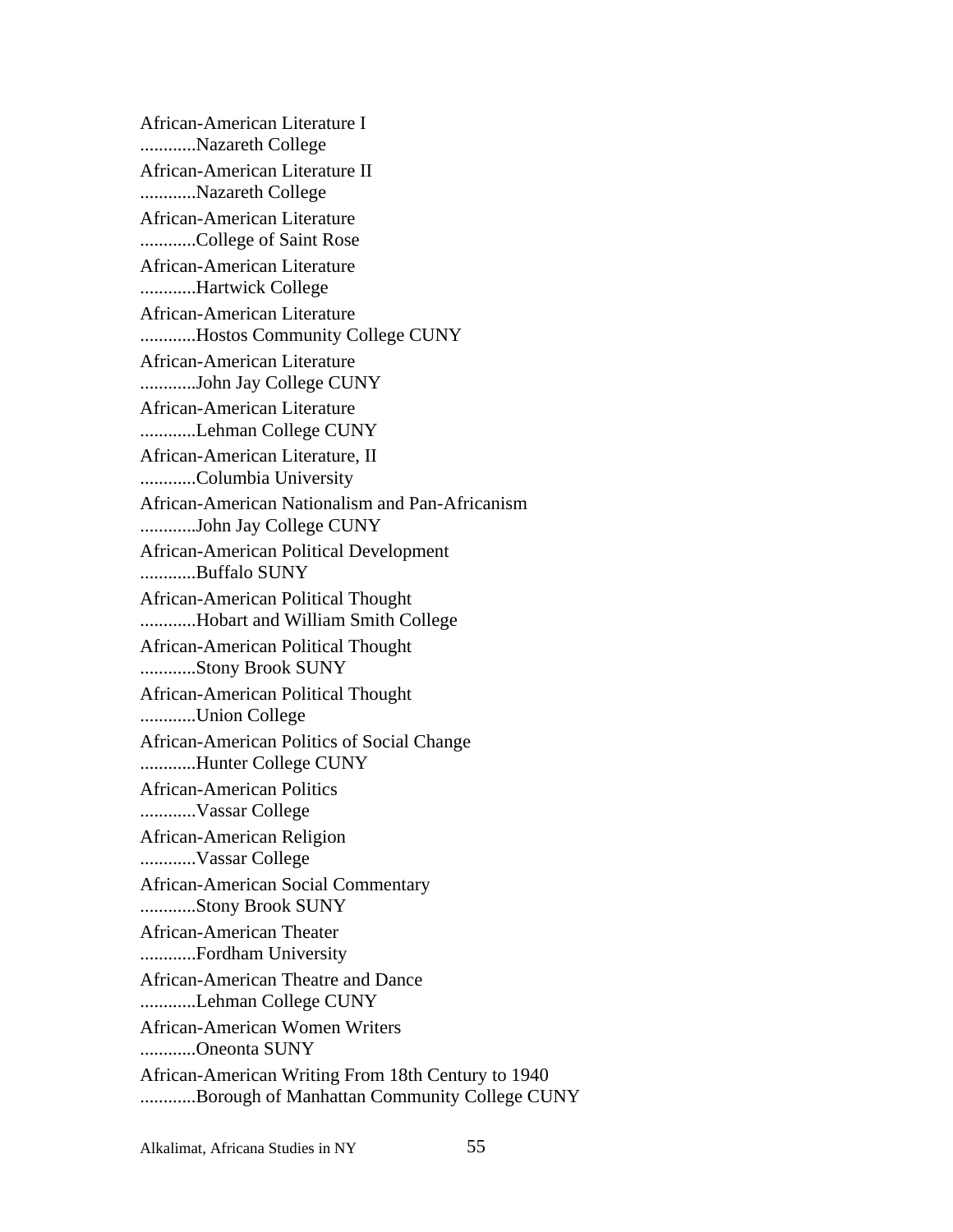African-Americans in the Age of Slavery ............Wells College African-Americans in the North ............Hartwick College African-Americans in the Political System ............Lehman College CUNY African-Caribbean Culture ............Hunter College CUNY Africans and Latinos Study Internship ............Oneonta SUNY Afrikan Centered Critical Theory ............Hunter College CUNY Afro-American and American Law ............Plattsburgh SUNY Afro-American and Civil Rights ............Buffalo State College SUNY Afro-American Culture Since 1865: From Reconstruction Until Present ............Plattsburgh SUNY Afro-American Culture ............Hofstra University Afro-American Cultures and Civilizations: Origins and Developments ............Plattsburgh SUNY Afro-American Ethnohistory ............Hunter College CUNY Afro-American Family Culture, Its Origin and Development ............Plattsburgh SUNY Afro-American Heritage ............Lehman College CUNY Afro-American Heritage: 1619 to 1865 ............City College CUNY Afro-American History ............Buffalo State College SUNY Afro-American Literature since 1940 ............Buffalo State College SUNY Afro-American Literature to 1940 ............Buffalo State College SUNY Afro-American Literature ............Hunter College CUNY Afro-American Music and Culture ............Brockport SUNY Afro-American Political Thought ............Hunter College CUNY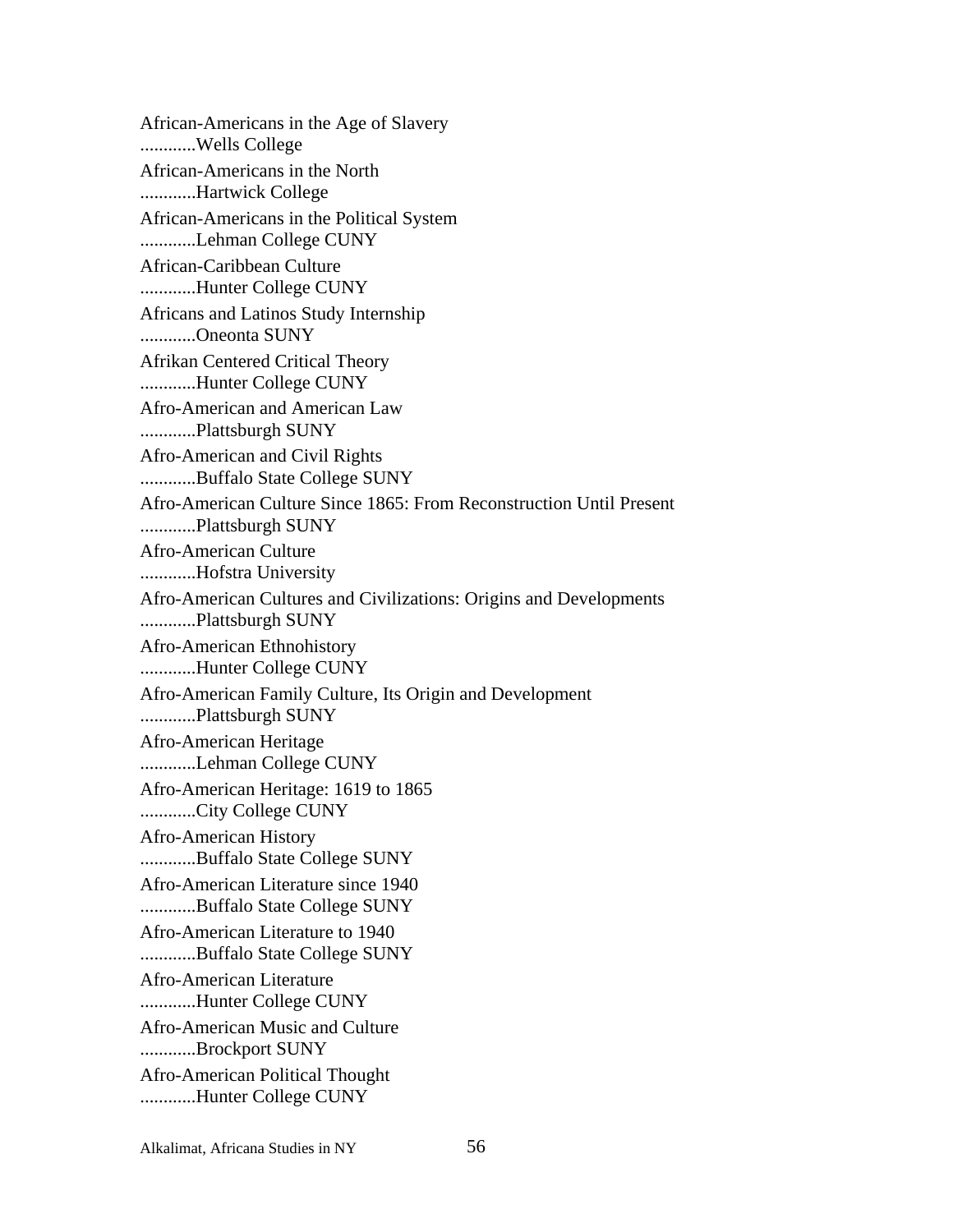Afro-American Social and Political Thought ............Cornell University Afro-American Studies ............City College CUNY Afro-American: 1865-Present ............City College CUNY Afro-Asian Dilemmas: Prospects for Development ............New York University Afro-Caribbean Civilizations ............Plattsburgh SUNY Afro-Caribbean Heritage ............Lehman College CUNY Afro-Caribbean History ............New York City College of Technology CUNY Afro-Caribbean Literature (in English) ............Lehman College CUNY Afro-Caribbean Literature ............Hunter College CUNY Afro-Caribbean Politics I ............Hunter College CUNY Afro-Caribbean Politics II ............Hunter College CUNY Afro-Caribbean Societies ............Lehman College CUNY Afrocentricity: Paradigm and Critical Readings ............Cornell University Afro-West Indian and Social Change ............Buffalo State College SUNY AIDS and Society ............Hunter College CUNY American Attitudes Toward Race ............Stony Brook SUNY American Culture in Black and White ............College of Staten Island CUNY American Culture ............University of Rochester American Ethnic History ............Hartwick College American Ethnicities ............Buffalo SUNY American Families in Poverty ............Oneonta SUNY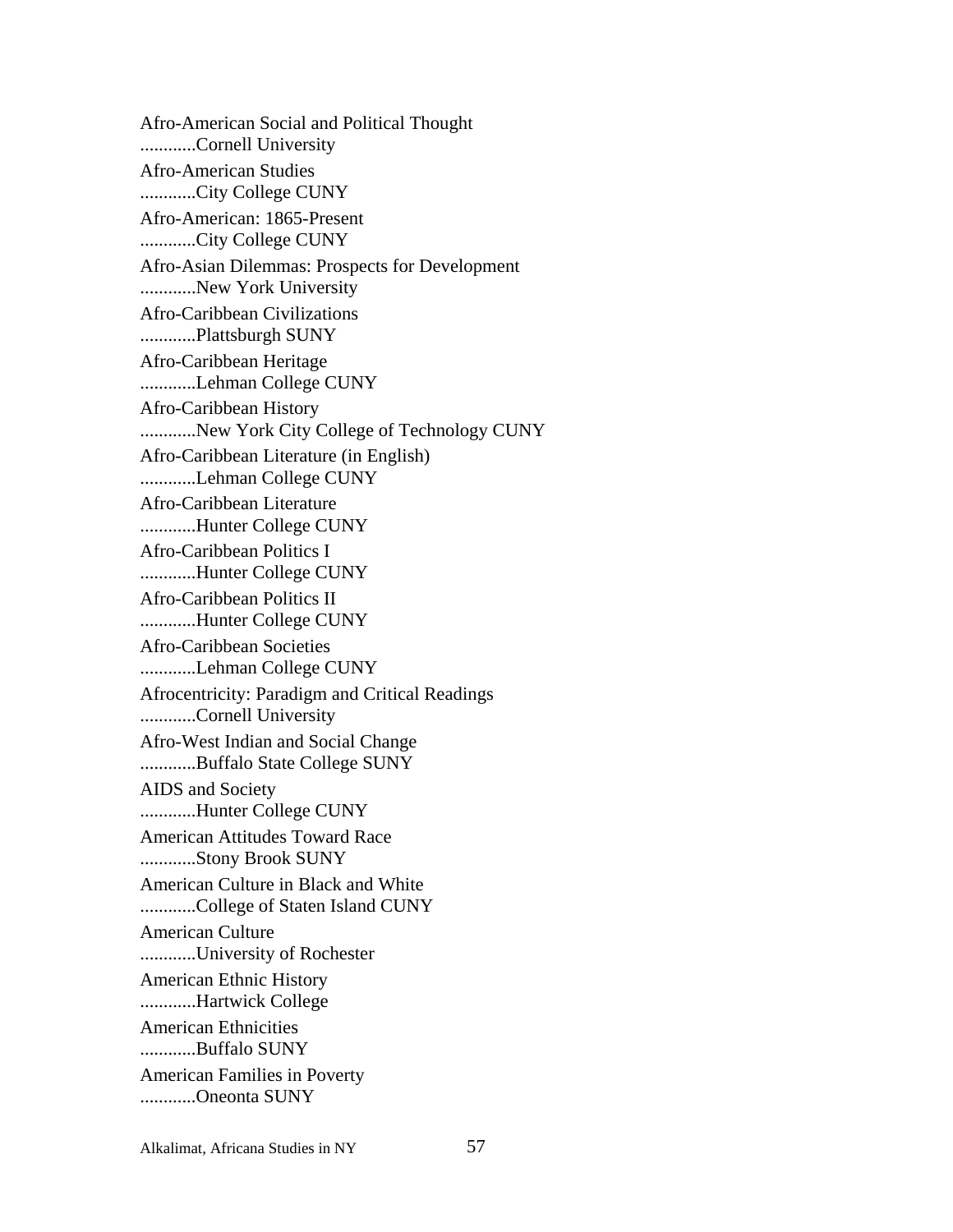American History to 1877 ............Colgate University American Identities ............Fredonia SUNY American Images: Minority Women Playwrights ............Wells College American Literature and Culture: Emerson, Transcendentalism ............Columbia University American Literature and Culture: The Beat Generation ............Columbia University American Minority Literature ............Wells College American Music ............Wells College American Pluralism ............Fordham University American Political Thought: 20th Century ............Saint Lawrence University American Popular and Mass Cultures ............Fredonia SUNY American Urban Politics ............Columbia University Ancient Africa Civilizations ............Buffalo SUNY Ancient Egypt (KMT): Historical and Contemporary Views ............Stony Brook SUNY Ancient Egypt ............Hamilton College Anthropology of Africa ............Fredonia SUNY Anthropology of the Caribbean ............Fredonia SUNY Anthropology of the Middle East and the Maghreb ............Vassar College Antislavery and Emancipation in the Atlantic World ............Hamilton College Apartheid ............Brockport SUNY Aquaculture of Africa ............Hofstra University Art and Architecture in Sub-Saharan Africa and the South Pacific ............New York University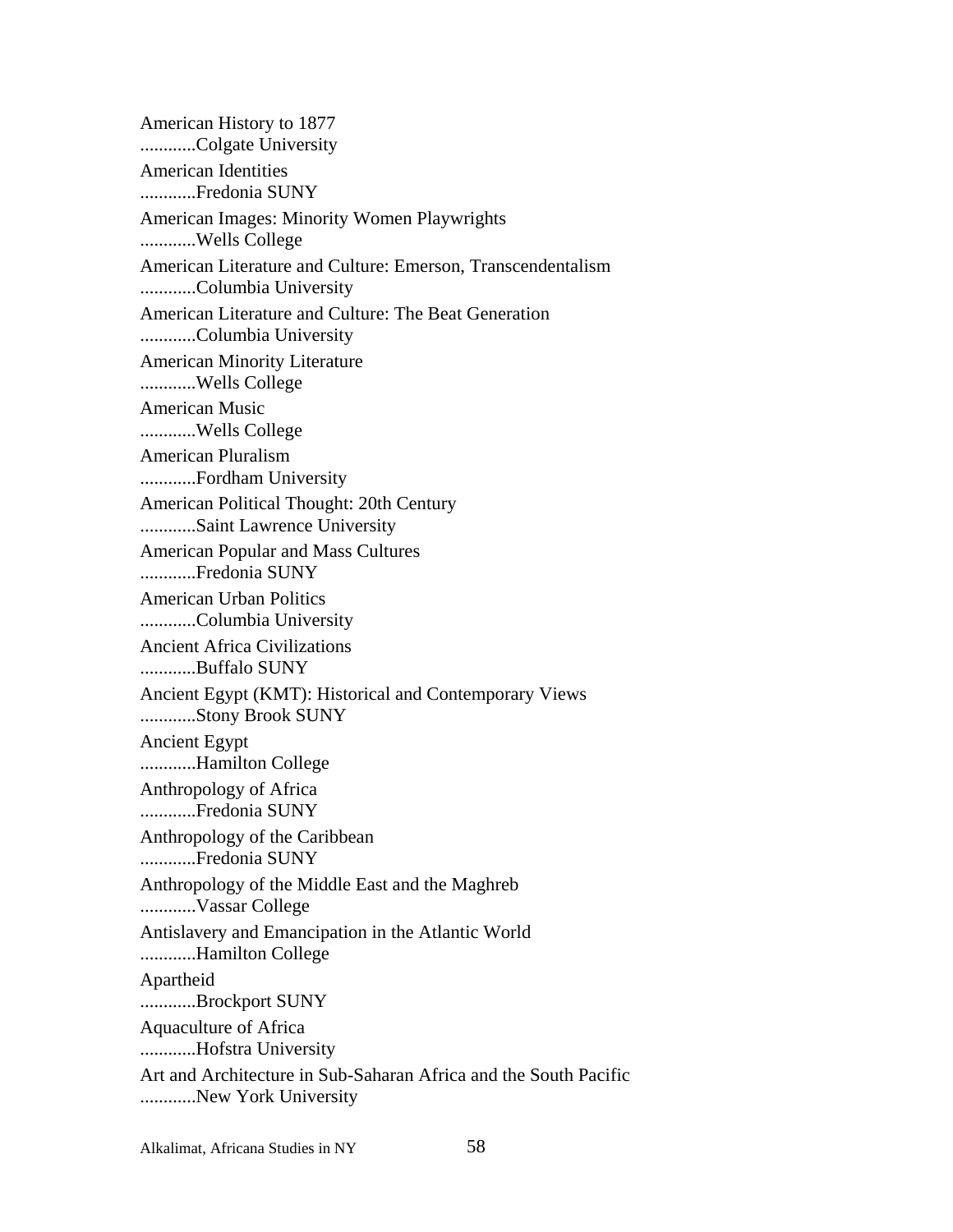Art and Architecture of Africa ............New York City College of Technology CUNY Art of the Black World ............Syracuse University Arts and Politics ............University of Rochester Arts of the African Diaspora ............Stony Brook SUNY Atlantic Slave Trade ............University of Rochester Atlantic World in the Era of the Slave Trade ............Hamilton College Autobiography as a Special Theme in Black Literature ............Hunter College CUNY Beginning Swahili I ............Buffalo State College SUNY Beginning Swahili Ii ............Buffalo State College SUNY Birth and Death: Anthropology of Vital Events ............University of Rochester Black American Culture ............York College CUNY Black American Drama ............Purchase SUNY Black American History, Seventeenth Century Until the Present Time ............Baruch College CUNY Black American Literature Until 1940 ............Baruch College CUNY Black American Literature ............Oneonta SUNY Black American Music ............Albany SUNY Black and Latino Leadership ............New Paltz SUNY Black and White in America ............Albany SUNY Black Britain in Literature and Film ............Vassar College Black Capitalism ............York College CUNY Black Child in America ............Buffalo SUNY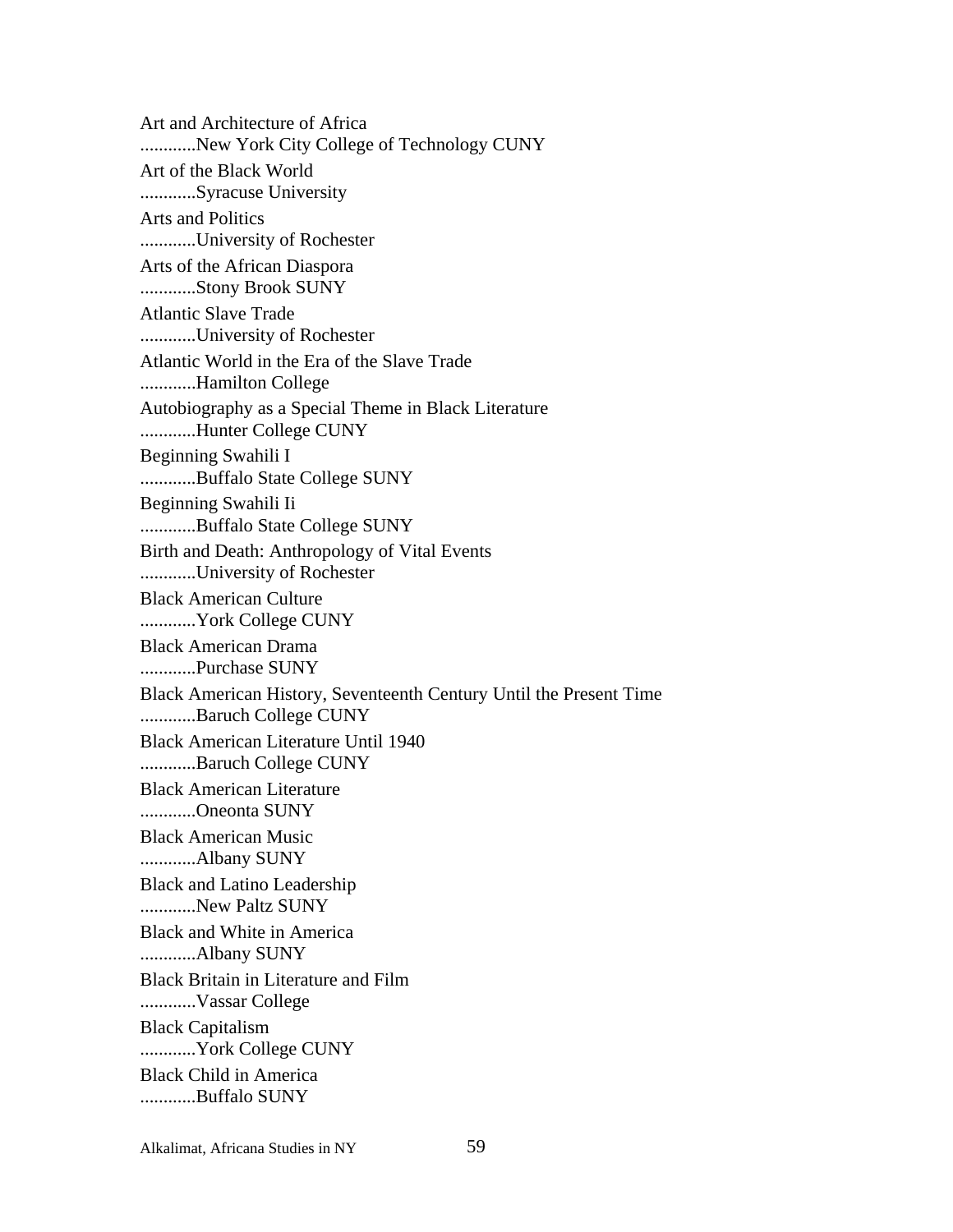Black Church and Social Change ............Fordham University Black Church ............Brockport SUNY Black Cinema ............Hobart and William Smith College Black Dance Workshop ............College of Staten Island CUNY Black Dance ............New Paltz SUNY Black Diaspora ............York College CUNY Black Drama in America ............New Paltz SUNY Black Drama Workshop ............Adelphi University Black Economic Development: 1860 to the Present ............Baruch College CUNY Black Economic History ............Hunter College CUNY Black Education in America ............Buffalo State College SUNY Black English: Language and Culture ............New Paltz SUNY Black Entrepreneurship in America ............Brooklyn College CUNY Black Face/White Forum ............Buffalo SUNY Black Families and the Socialization of Black Children ............Cornell University Black Families ............Columbia University Black Feminism: Theory and Expression ............Fordham University Black Film Aesthetics and Representation ............Hamilton College Black History I ............New Paltz SUNY Black History II ............New Paltz SUNY Black History in Newspapers and Fiction: 1940-2000 ............Baruch College CUNY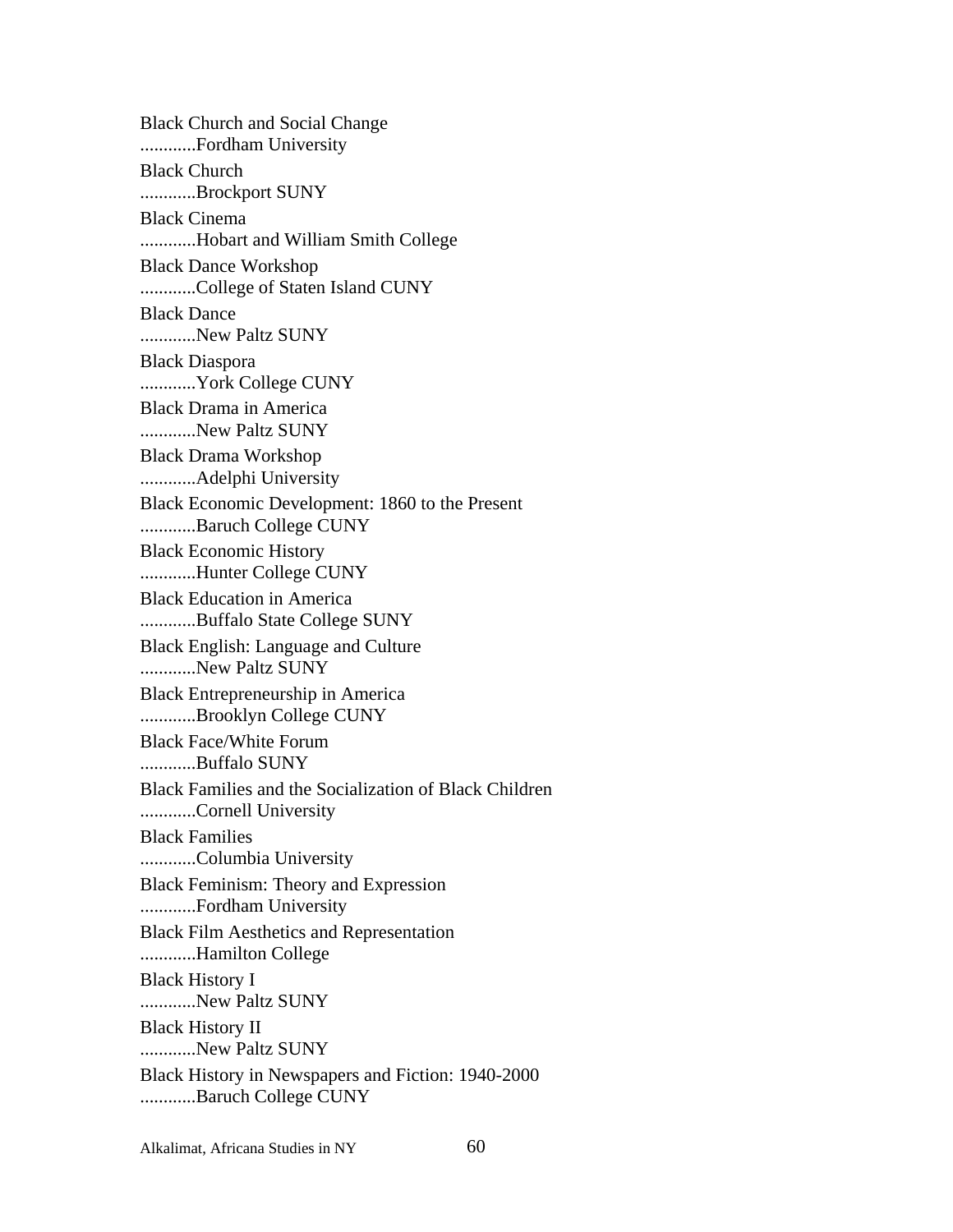Black Intellectual History ............Vassar College Black Intellectuals ............University of Rochester Black Leaders and Movements in African-American History ............Cornell University Black Liberation: A History of Black Radicalism in the United States ............Sarah Lawrence College Black Literature of the Caribbean ............Borough of Manhattan Community College CUNY Black Literature ............Pace University Black Metropolis: Caste and Class in Urban American 1800 to Present ............Vassar College Black Migration ............Fordham University Black Music and American Literature ............Union College Black Music in World Culture ............Hunter College CUNY Black Music of the 1960's ............New Paltz SUNY Black Music ............Vassar College Black Nationalism in the 20th Century ............Manhattanville College Black Nationalism: Political Perspective in Africa ............Albany SUNY Black Organization and Movement in the Twentieth Century ............New Paltz SUNY Black Poetry and Drama ............New Paltz SUNY Black Poetry ............New Paltz SUNY Black Politics in America ............Binghamton SUNY Black Popular Culture ............Albany SUNY Black Popular Culture ............Purchase SUNY Black Prison Experience ............Fordham University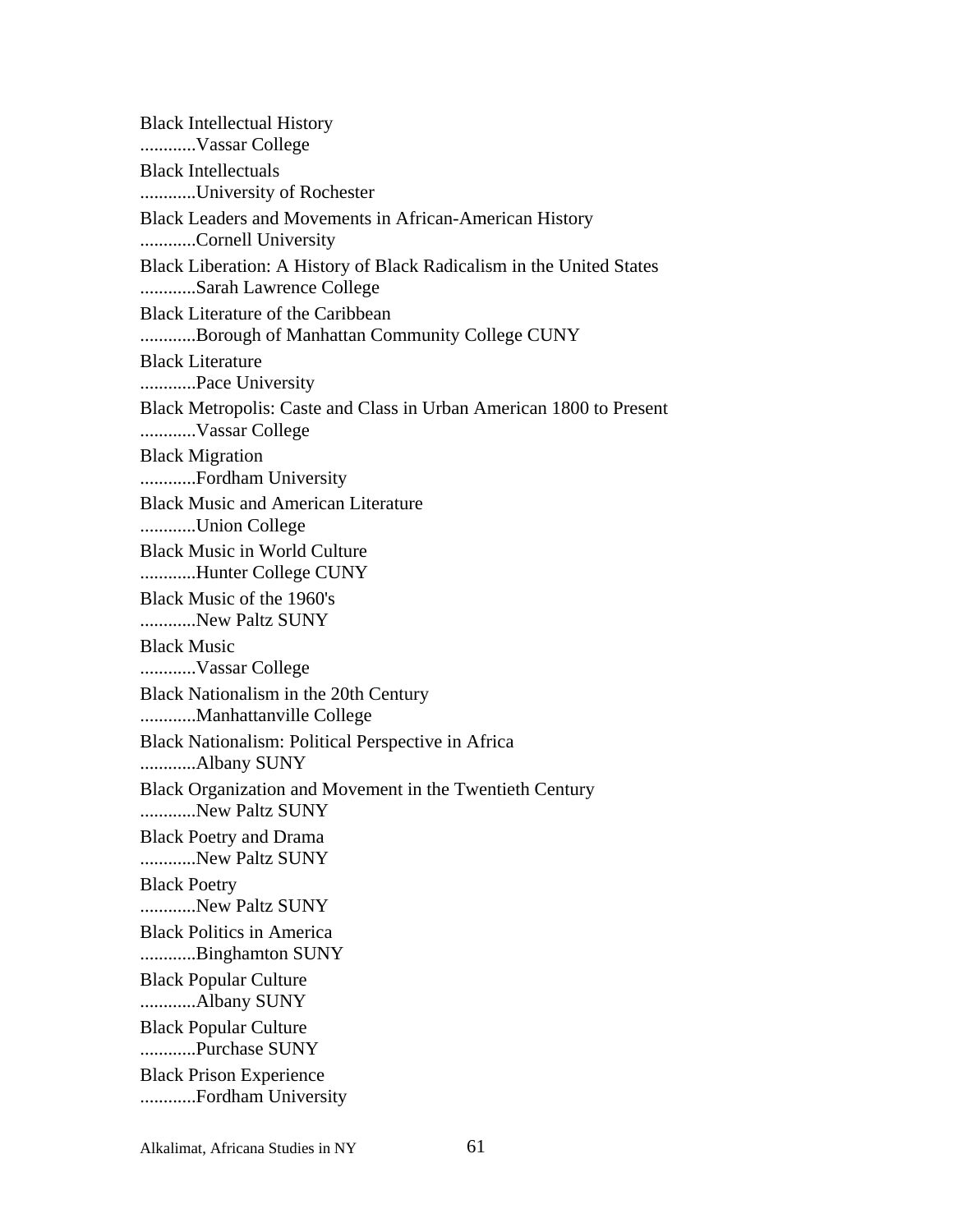Black Protest and Leadership ............Buffalo State College SUNY Black Religious Movement in the United States ............Lehman College CUNY Black Revolution and Political Thinking in the U.S. ............Baruch College CUNY Black Revolutionary Thought ............York College CUNY Black Rhetoric ............New Paltz SUNY Black Social and Political Thought in the Americas ............Albany SUNY Black Sociology ............New Paltz SUNY Black Studies and Black Psychology ............City College CUNY Black Talk/White Talk ............Hobart and William Smith College Black Theater Workshop I ............Buffalo State College SUNY Black Theater ............Brooklyn College CUNY Black Theater ............Hunter College CUNY Black Theater ............New York City College of Technology CUNY Black Theatre ............Cornell University Black Women and Social Change: A Cross-Cultural Perspective ............Stony Brook SUNY Black Women in America ............Columbia University Black Women in America ............Purchase SUNY Black Women in American Society ............Lehman College CUNY Black Women in Film ............Medgar Evers College CUNY Black Women in Literature ............New York City College of Technology CUNY Black Women in the Americas and the Caribbean ............Borough of Manhattan Community College CUNY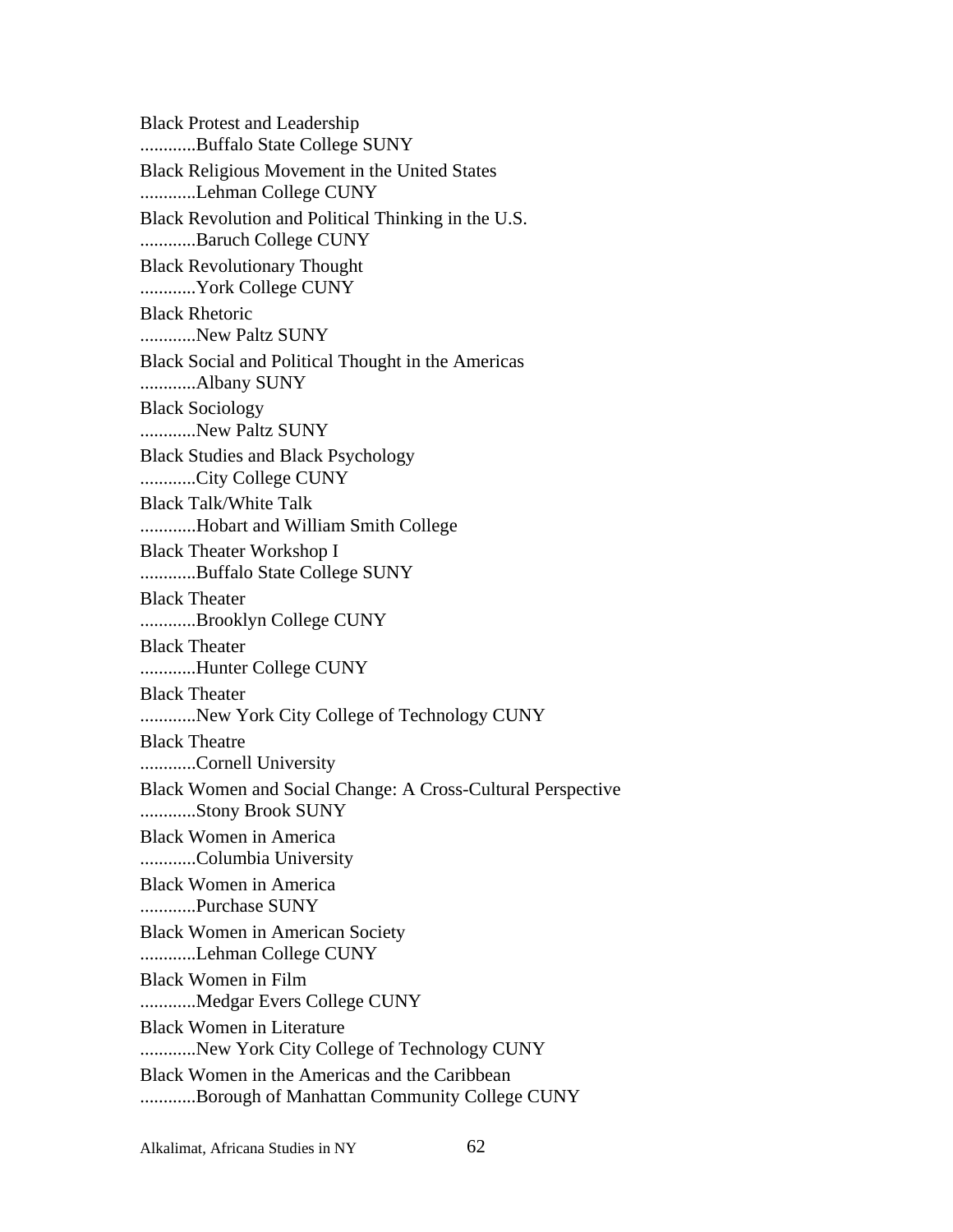Black Women in United States History ............Albany SUNY Black Women Writers ............Fredonia SUNY Black Women Writers ............Ithaca College Black Women Writers ............Purchase SUNY Black Women Writers ............Queens College CUNY Black Women Writers ............Syracuse University Black Women: Contemporary Social and Political Commentary ............Plattsburgh SUNY Black Women's Experience in the United States ............Hamilton College Black Women's Fiction ............Brooklyn College CUNY Black, White, and Blue ............Saint Lawrence University Black/African American History ............Daemen College Black/White View of America ............Buffalo SUNY Blacks and American Law ............New Paltz SUNY Blacks and Jews ............Hofstra University Blacks and Jews, Interrelations in the … ............Hofstra University Blacks and Latinos in Film and Television ............Oneonta SUNY Blacks and the American Political Process ............Albany SUNY Blacks and the Law ............Brooklyn College CUNY Blacks and the Media ............New Paltz SUNY Blacks in Films 1 ............Buffalo SUNY Blacks in Films 2 ............Buffalo SUNY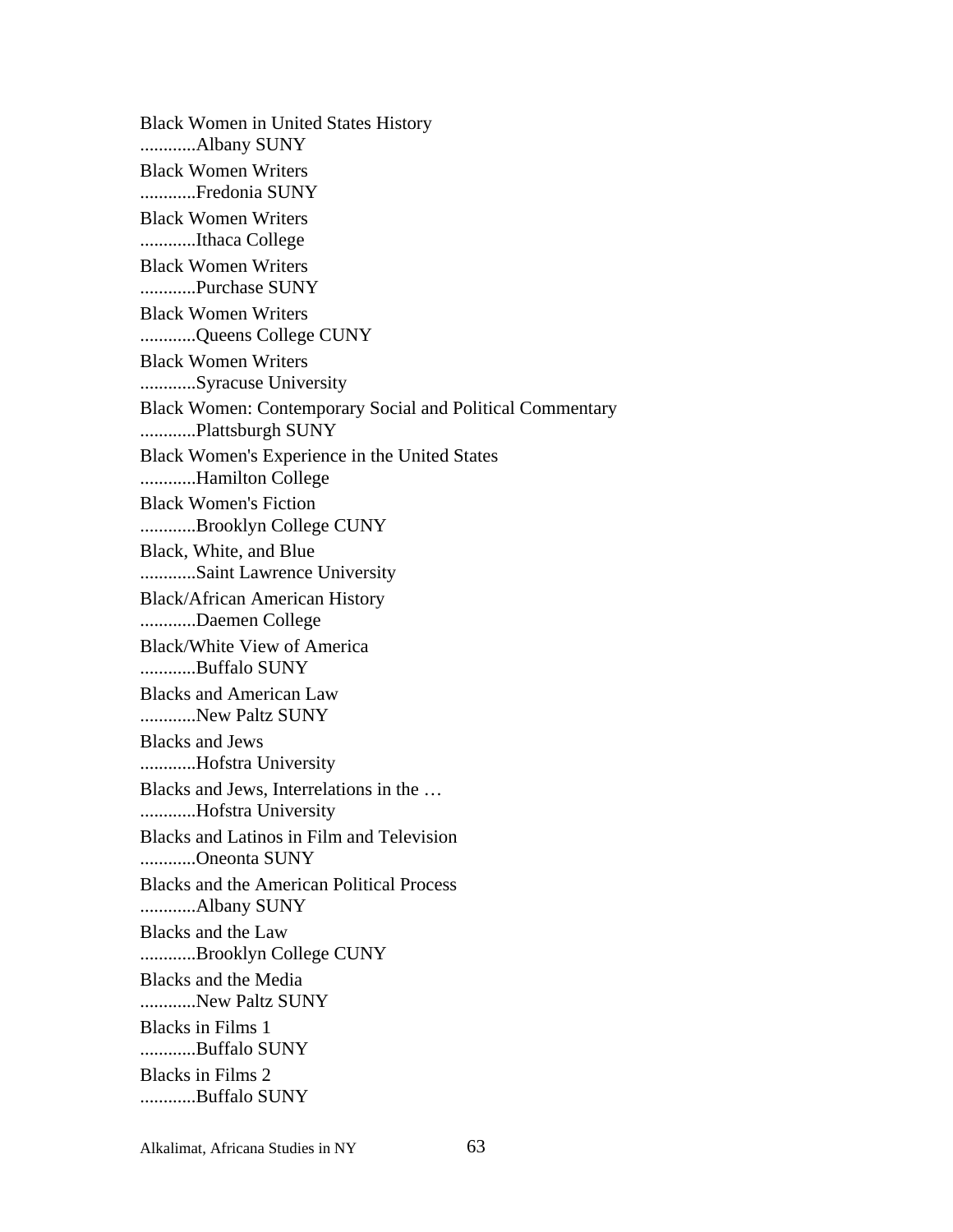Blacks in New York History ............New Paltz SUNY Blacks in the American Criminal Justice System ............Brooklyn College CUNY Blacks in the Atlantic World ............Fordham University Blacks in the Caribbean, 1492-Present ............New Paltz SUNY Blacks in the City ............Stony Brook SUNY Blacks in Urban America: 1900-Present ............College of Staten Island CUNY Blacks, Jews and Arabs in Modern France ............Barnard College Blaxploitation and Its Contexts ............University of Rochester Body, Memory, and Representation ............Hobart and William Smith College Books, Children, and Culture ............Vassar College Borderlands ............Oneonta SUNY Brazil: Development, Urbanization, and Environment in Portuguese ............Vassar College Brazilian and Afro-Latin American Area Studies ............City College CUNY Brazilian Civilization ............Pace University Brockport Career Exploration Course ............Brockport SUNY Builders and Seekers ............Hobart and William Smith College Capitalism and Colonialism in Contemporary America ............City College CUNY Caribbean American ............Pace University Caribbean and American Connections in Literature ............Stony Brook SUNY Caribbean and Brazilian Heritage ............City College CUNY Caribbean Communities in North America ............Brooklyn College CUNY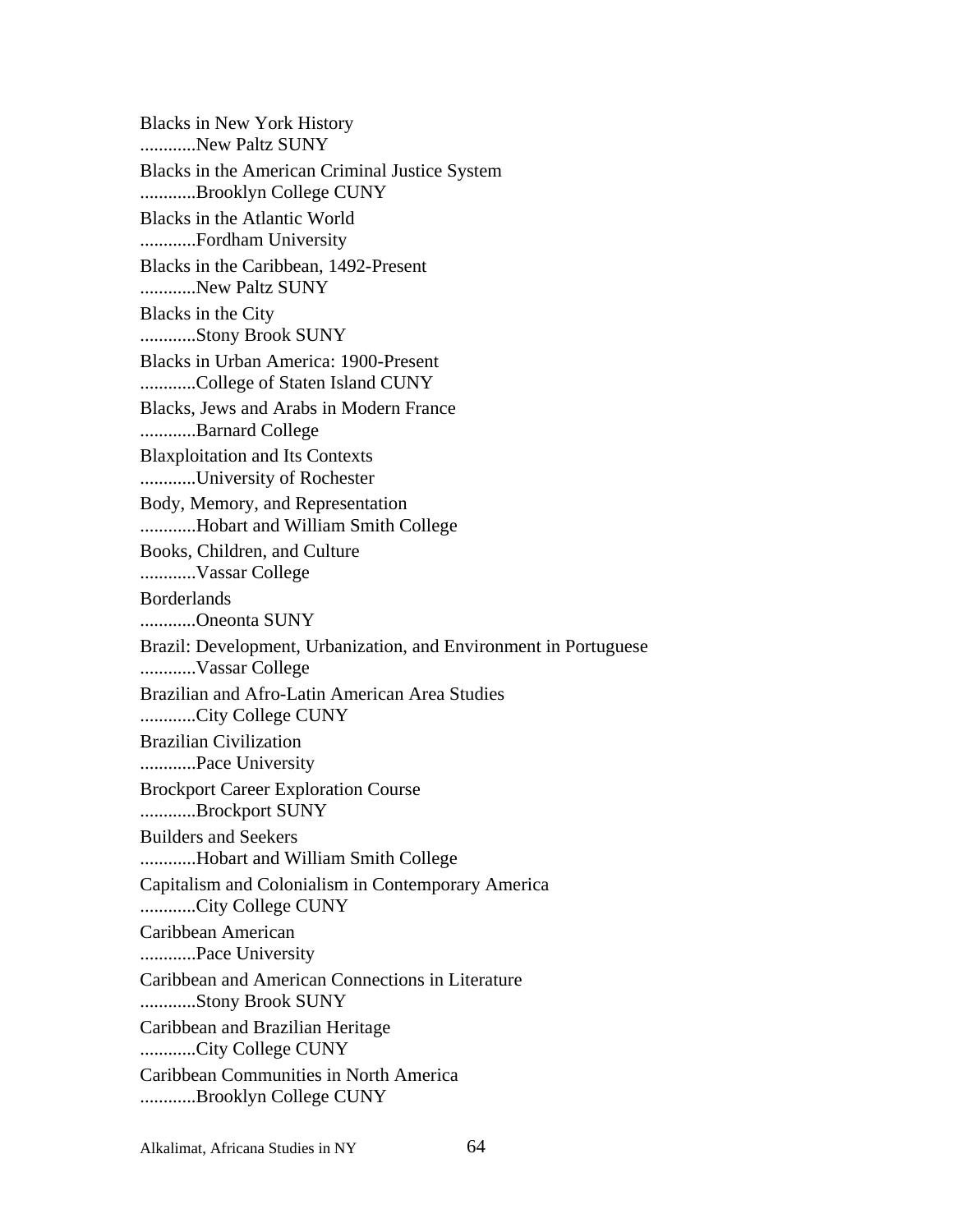Caribbean Discourse ............Vassar College Caribbean Experience in Literature ............Hofstra University Caribbean Experience ............Queens College CUNY Caribbean History ............Borough of Manhattan Community College CUNY Caribbean Immigration in US ............Fordham University Caribbean Immigration ............City College CUNY Caribbean Literature (in Translation) ............York College CUNY Caribbean Literature ............Brooklyn College CUNY Caribbean Literature ............Buffalo SUNY Caribbean Literature ............Cornell University Caribbean Literature ............Fordham University Caribbean Peoples and Culture ............Fordham University Caribbean Political Systems ............Brooklyn College CUNY Caribbean Politics ............Vassar College Caribbean Societies in Perspective ............Brooklyn College CUNY Caribbean Society Since Independence ............Syracuse University Caribbean Spanish ............Hunter College CUNY Caribbean Studies ............City College CUNY Caribbean Writers ............Purchase SUNY Central America: A Regional Study ............Baruch College CUNY Changing Demographics of the City ............Baruch College CUNY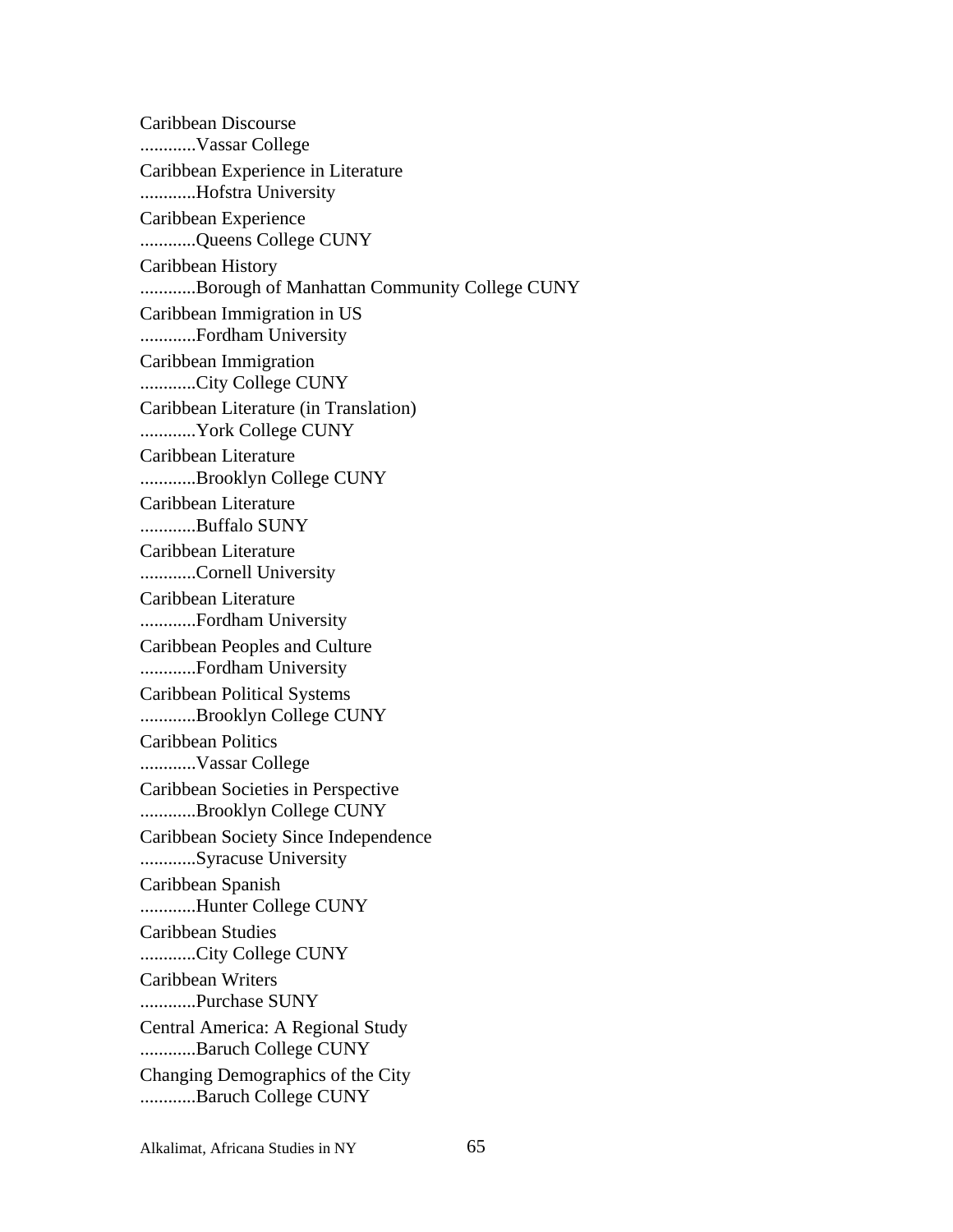Christianity, Islam, and Political Changes in Africa ............Colgate University CIS: Human Diversity ............Hartwick College Cities as People ............Albany SUNY Civil Right Movement ............Ithaca College Civil Rights and Black Power Movements ............Columbia University Civil Rights and Liberties ............Fredonia SUNY Civil Rights and the African-American ............Lehman College CUNY Civil Rights in America ............University of Rochester Civil Rights Legislation and Litigation ............Baruch College CUNY Civil Rights Movement in the 20th Century ............Hartwick College Civil Rights Seminar ............Hartwick College Civil Rights ............Hobart and William Smith College Civil War and Reconstruction 1845-1877 ............Hobart and William Smith College Civil War and Reconstruction ............Manhattanville College Civil War Era ............Fredonia SUNY Civil Wars in Africa ............Fordham University Civilizations and Cultures of Southern Africa ............Plattsburgh SUNY Class, Race, and Justice ............Purchase SUNY Classic Black Prose ............Buffalo SUNY Classism, Racism and Sex Issues ............Albany SUNY Colloquium: Black Intellectuals ............Columbia University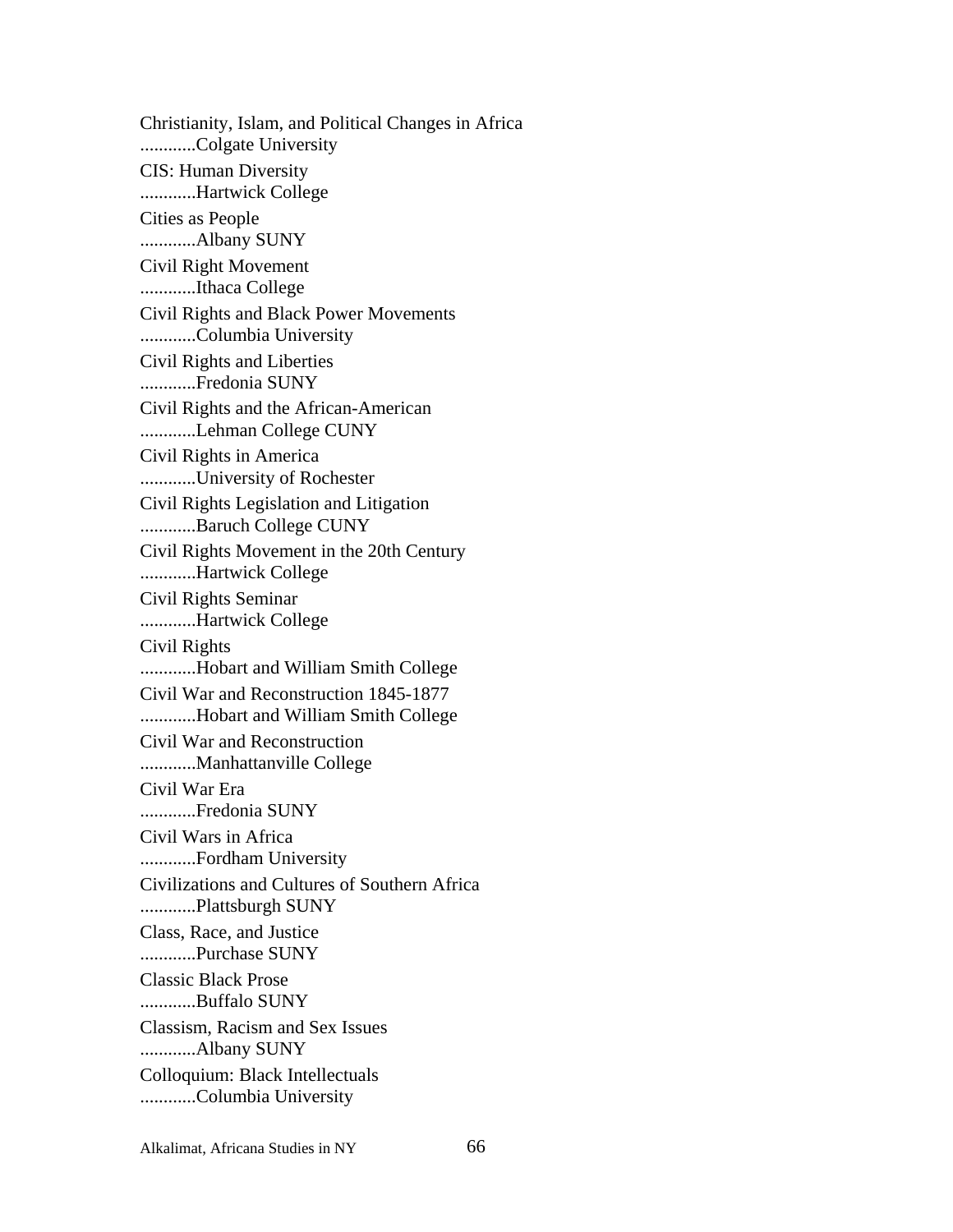Colloquium: Issues in the Studies of the Africa and African Diaspora World ............Barnard College Colloquium: Slavery and Freedom ............Union College Colonial Encounters ............Wells College Colonial Encounters: Europe and the Culture of Empire ............Barnard College Colonial Experience and Political Theory ............Hofstra University Colonial Issues and Anthropology ............University of Rochester Colonial Latin America ............Oneonta SUNY Colonialism and the Rise of Modern African Literature ............New York University Communications and Prejudice ............Cortland SUNY Community Internship ............Buffalo SUNY Community Organization ............Lehman College CUNY Community Service ............Stony Brook SUNY Community Studies ............Brooklyn College CUNY Comparative Black Literature ............College of Staten Island CUNY Comparative Black Political Thought ............Binghamton SUNY Comparative Genocide ............Daemen College Comparative Governments and Politics: Cases of Predominantly Black Nations ............Wells College Comparative Slave Societies ............Fredonia SUNY Comparative Slave Systems ............Hartwick College Computers and Third World Social Issues ............Stony Brook SUNY Conflict in South Africa ............Siena Colege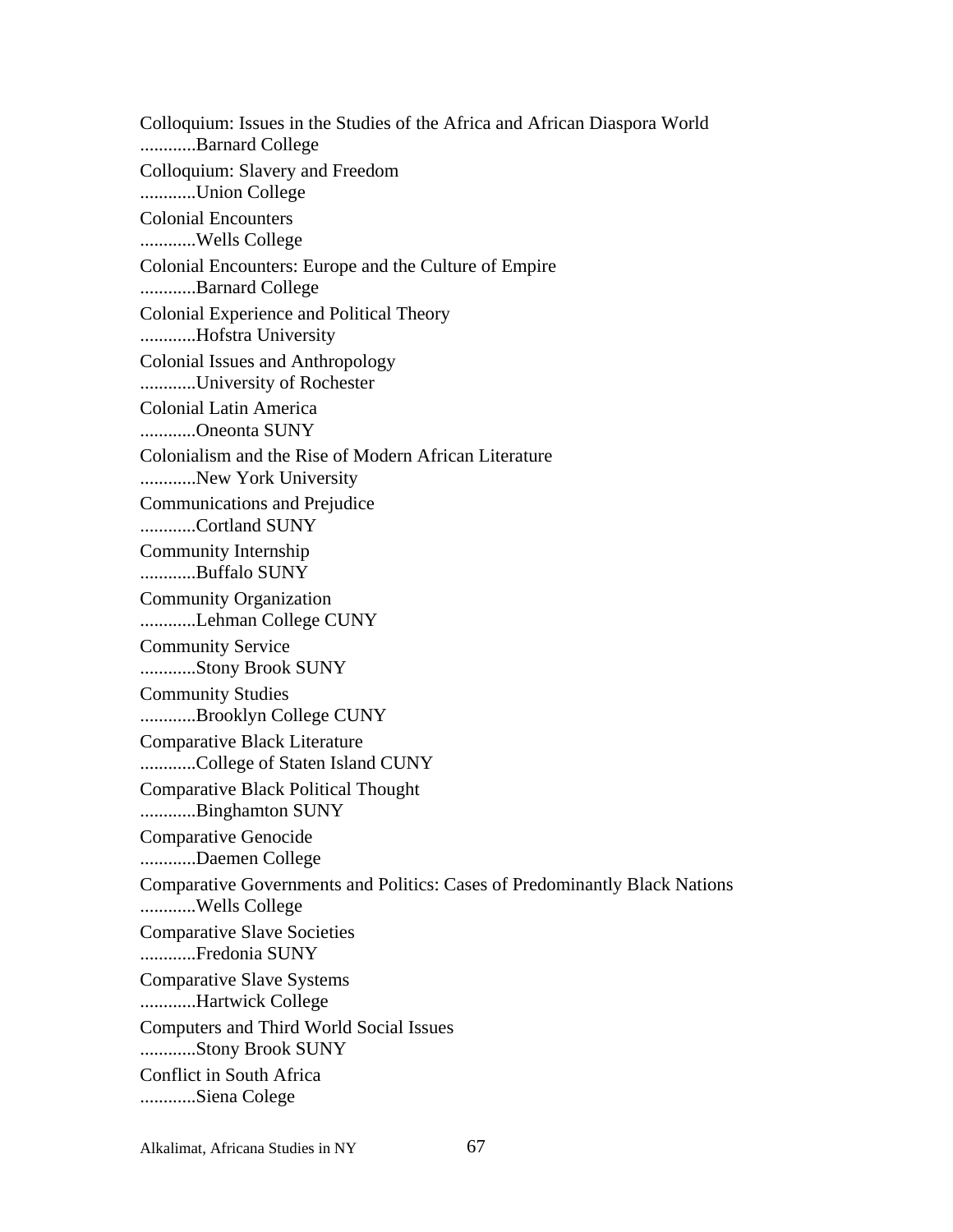Congress and Public Policy ............Wells College Conquered Peoples in America ............Hunter College CUNY Contemporary Africa in World Politics ............Lehman College CUNY Contemporary Africa ............Fordham University Contemporary African American Culture and Criticism ............Brooklyn College CUNY Contemporary African American Fiction ............New York University Contemporary African American Society ............Union College Contemporary African American Theater ............Syracuse University Contemporary African Diaspora Art ............Cornell University Contemporary African Politics ............Hunter College CUNY Contemporary Afro-American Civilizations Since 1825 ............New Paltz SUNY Contemporary Black American Literature ............New Paltz SUNY Contemporary Black Family in American Society ............Niagara University Contemporary Black Film Culture ............Buffalo SUNY Contemporary Black Women and Their Fiction ............Albany SUNY Contemporary Black Women ............Brockport SUNY Contemporary Black Women's Literature ............New Paltz SUNY Contemporary Black Writers ............Borough of Manhattan Community College CUNY Contemporary Black Writers in American Literature ............New York City College of Technology CUNY Contemporary International Relations of the Afro-Caribbean ............Hunter College CUNY Contemporary Issues and Anthropology ............University of Rochester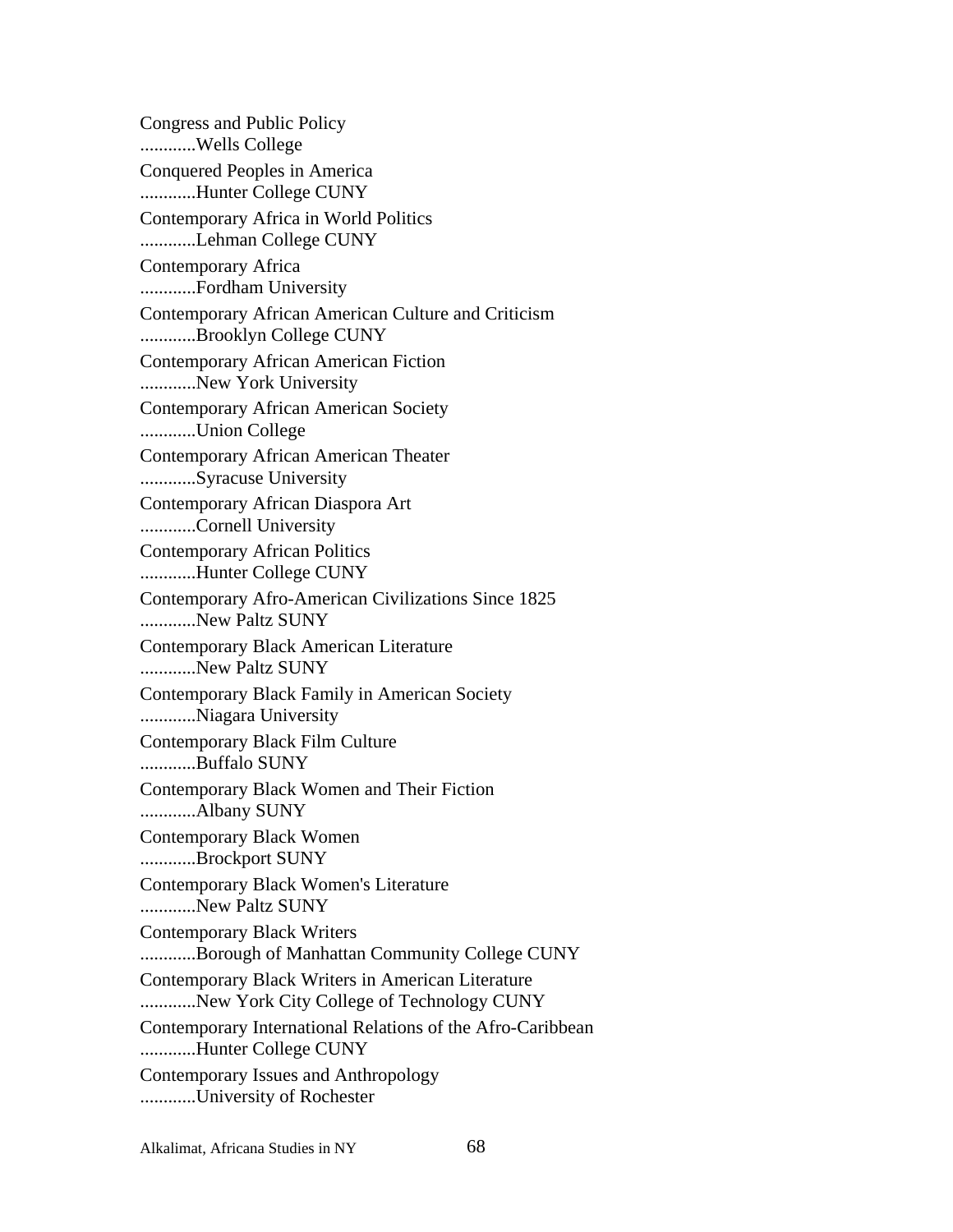Contemporary Multicultural American Literature ............Fredonia SUNY Contemporary Social Issues in the Black Community ............New Paltz SUNY Contemporary Third World Literature ............College of Staten Island CUNY Conversational Swahili ............Hofstra University Counseling Under-represented Students ............New Paltz SUNY Criminal Justice System ............Fredonia SUNY Criminology: Cross-Cultural Contexts ............Wells College Critical Analysis of Black American Literature ............New Paltz SUNY Cross-Cultured Studies in Education: Policy, Politics, Power ............Vassar College Cry Freedom ............University of Rochester CSI: Philosophy, Race, and Gender ............Hartwick College Cultural Ecology of Moroccan Landscapes ............Vassar College Cultural Forces in World Politics ............Binghamton SUNY Cultural Formations of the 20th Century ............Columbia University Cultural Heritage and the African-American ............Brockport SUNY Cultural Interchanges between Ancient Egypt and the Rest of Africa ............Lehman College CUNY Culture and Ethnic Identity ............Hunter College CUNY Culture and Gender: Women in Africa and the Caribbean ............Stony Brook SUNY Culture and Values ............Purchase SUNY Cultures of Sub-Saharan Africa ............Brockport SUNY Current African History ............Buffalo SUNY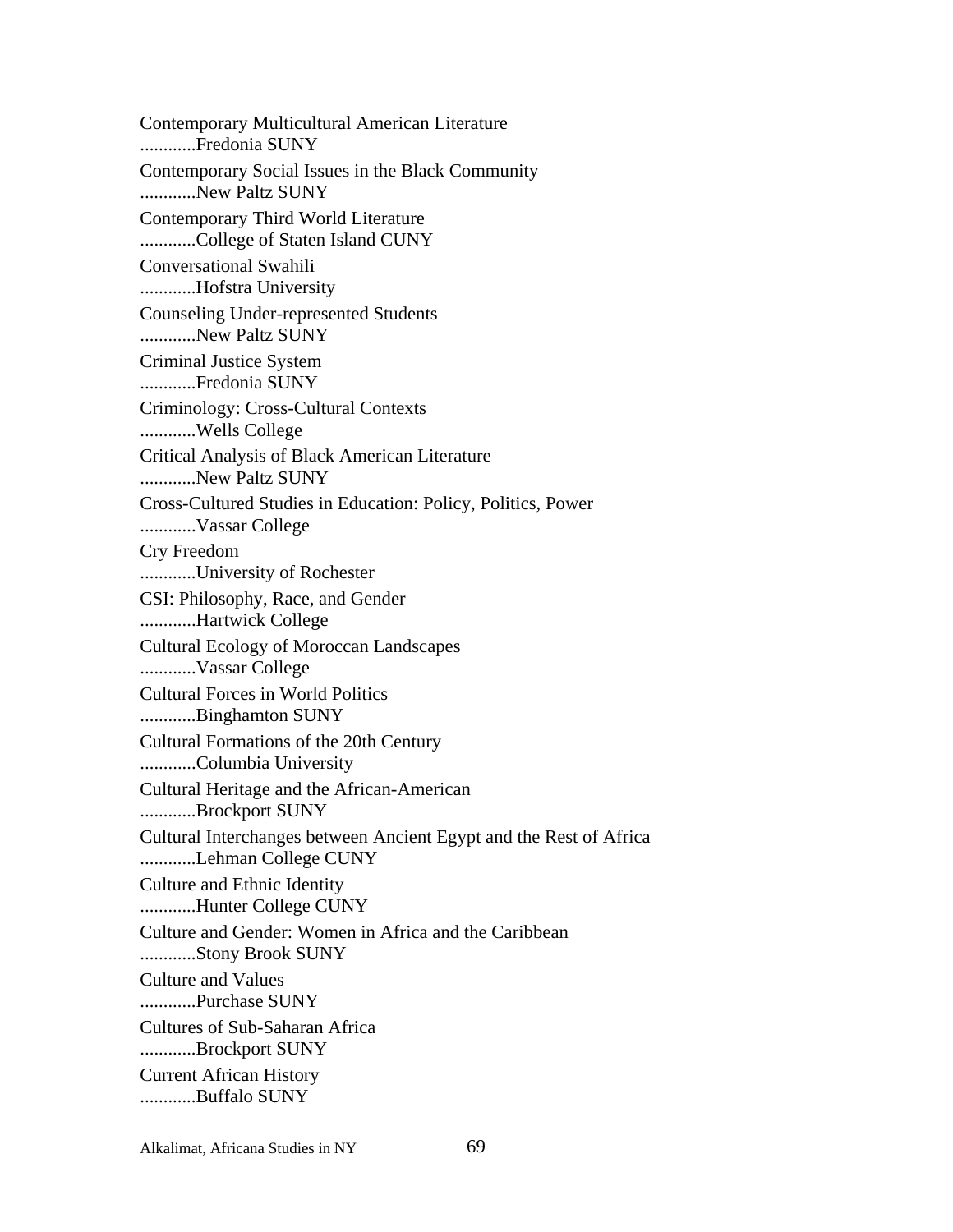Current Caribbean Literature ............New York City College of Technology CUNY Current Issues and Problems in African American Politics ............Cortland SUNY Defining America ............Fredonia SUNY Democracy in Africa ............Fordham University Democracy: Theory and Practice ............Wells College Developing African Nations ............Albany SUNY Development of Afro-Latin American Civilizations (1492-1825) ............New Paltz SUNY Development Strategies in the Afro-Caribbean ............Hunter College CUNY Deviance' and Society ............Wells College Diversity in Performance ............Vassar College Diversity in the Classroom and Field Experience ............Fredonia SUNY Dominican Heritage: From Pre-Columbian Times to Present ............Baruch College CUNY Dominican Identity ............Hunter College CUNY Dominican Literature ............Hunter College CUNY Dominican Thinkers ............Hunter College CUNY Dynamics of Racism ............Oneonta SUNY Early African American Writing ............Cortland SUNY Early African History ............New York City College of Technology CUNY Early African Literature ............New York City College of Technology CUNY Early African-American History ............New York City College of Technology CUNY Early Black Writers in American Literature ............New York City College of Technology CUNY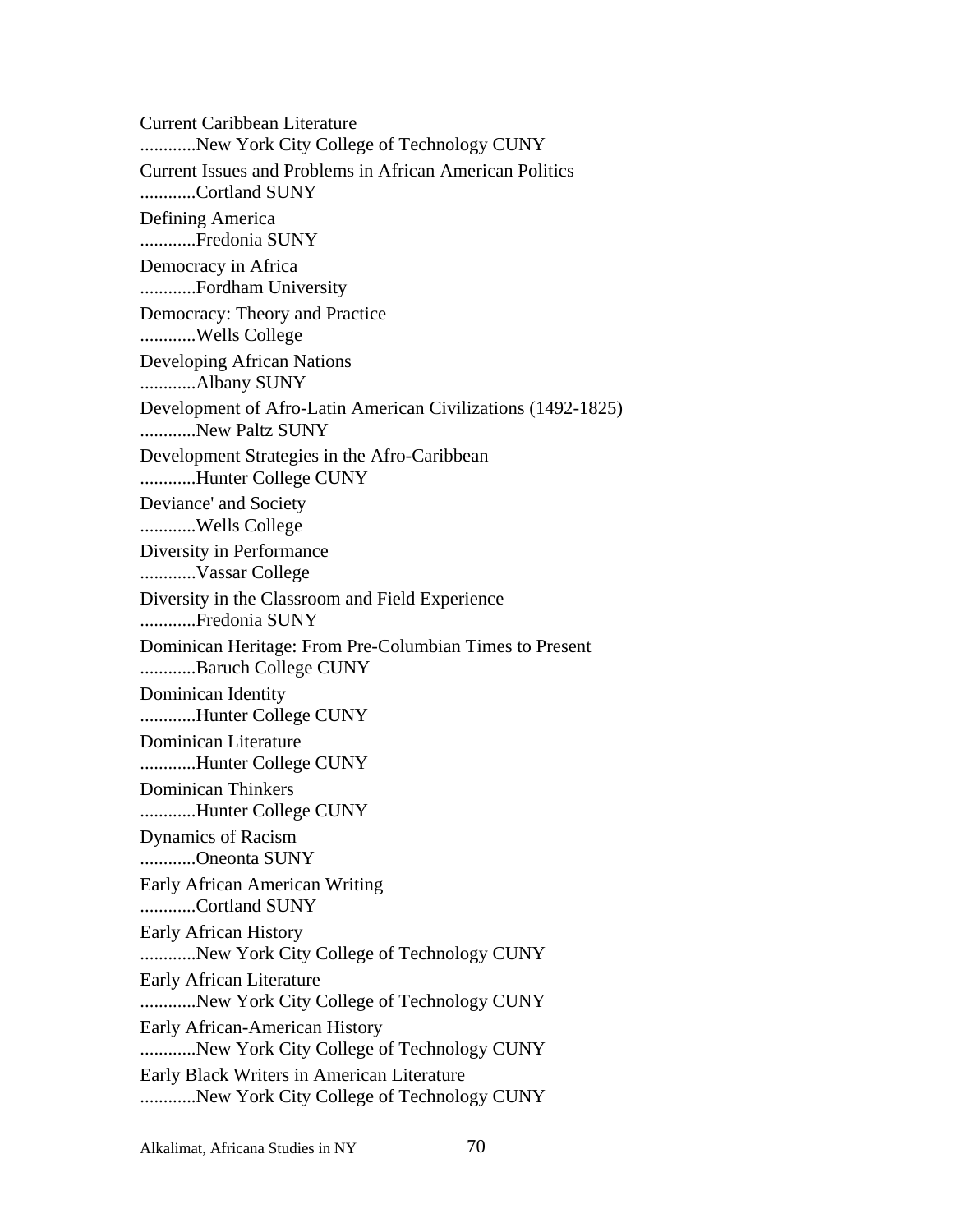East and Southern African Literature ............York College CUNY Economic and Social History of the Caribbean from Slavery to National Independence ............Hofstra University Economic and Social History of the Caribbean from Slavery to National Independence ............Hofstra University Economic Development and Problems of Independence in African Countries I ............Baruch College CUNY Economic Development and Problems of Independence in African Countries II ............Baruch College CUNY Economic Development in Sub Saharan Africa ............Hofstra University Economic Development of the Black Community ............City College CUNY Economic Development of the Dominican Republic in the 20th Century ............Borough of Manhattan Community College CUNY Economic Development ............Hofstra University Economic History of Puerto Ricans ............Hunter College CUNY Economic History of Puerto Rico ............Baruch College CUNY Economics and Social Conditions of African Americans in the 20th Century ............University of Rochester Economics and Society in the Third World: Africa ............New York University Economics and Society of Latin America and the Caribbean Since 1942 ............University of Rochester Economics of Plantations ............Hartwick College Economics of Poverty ............Daemen College Economics of Race and Gender ............Hartwick College Economics of Urban Communities ............Borough of Manhattan Community College CUNY Education and Development in Africa ............Cornell University Education and Racial Diversity in the U.S. ............Hobart and William Smith College Education in Africa and the Diaspora ............Cornell University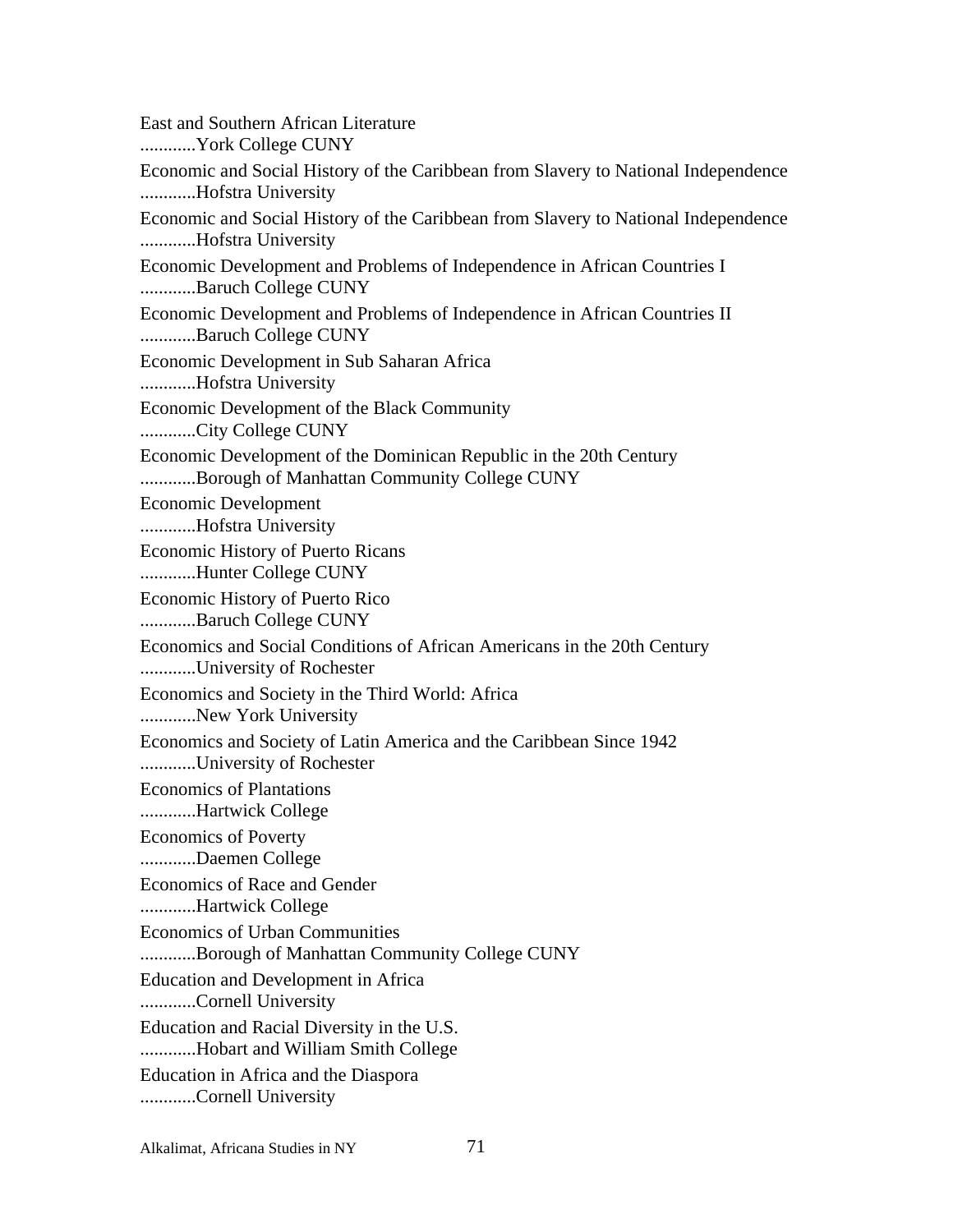Education in the Black Community ............New Paltz SUNY Elementary Arabic ............Hofstra University Elementary Arabic ............Vassar College Elementary KiSwahili I ............New Paltz SUNY Elementary Kiswahili II ............New Paltz SUNY Elementary Modern Standard Moroccan Arabic and Culture ............Vassar College Elementary Swahili I ............Lehman College CUNY Elementary Swahili II ............Lehman College CUNY Elementary Swahili II ............New York University Elementary Swahili ............Buffalo State College SUNY Elementary Swahili ............Hofstra University Elementary Yoruba I ............Lehman College CUNY Elementary Yoruba II ............Lehman College CUNY Elements of Black Culture ............Adelphi University Energy Resources and Utilization ............University of Rochester Essence of Black Music ............New Paltz SUNY Ethics, Law, and Social Policy ............Wells College Ethnic and Racial Minorities ............Pace University Ethnic Groups in American History ............New York University Ethnic Images in Film and TV ............Ithaca College Ethnic Literature ............Pace University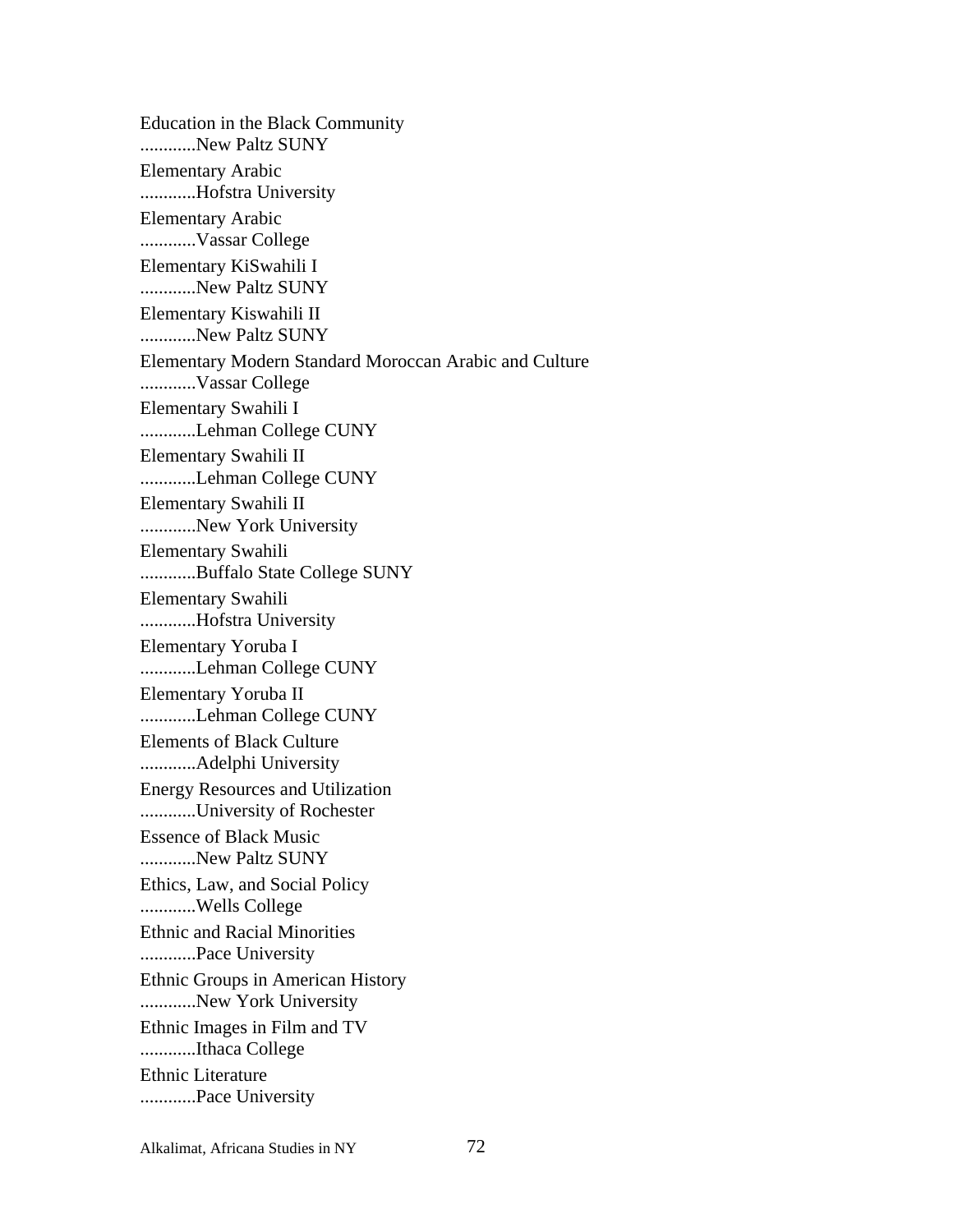Ethnic New York: From Town to Global City ............New York University Ethnicity, Health, and Illness ............Hostos Community College CUNY Ethnicity, Race and Cultural Diversity ............Daemen College Ethnography and Film ............New York University Ethnography and the African-American Community ............Columbia University Ethnography of Black Americans in the United States ............Barnard College Ethnomusicology I ............Buffalo State College SUNY Ethnomusicology of African Americans ............College of Staten Island CUNY Europe and its Empires ............Manhattanville College Europe and Its Empires: 1500-2000 ............Hamilton College Europeans and Americans through African Eyes ............Manhattanville College Evangelical Culture: The Puritan Tradition in American and African American Literatures from the Seventeenth to the Late Nineteenth Century ............Colgate University Evolution of the World Economic Order Since the 16th Century ............University of Rochester Exchange Program in Dakar Senegal ............Wells College Explorations and Themes in African-American History Since 1865 ............Columbia University Explorations of Black Literature ............Barnard College Famous Black Men and Women ............York College CUNY Fashion, Beauty, Power ............University of Rochester Fem/Woman Afr Amer Lit ............Fordham University Field Work ............Vassar College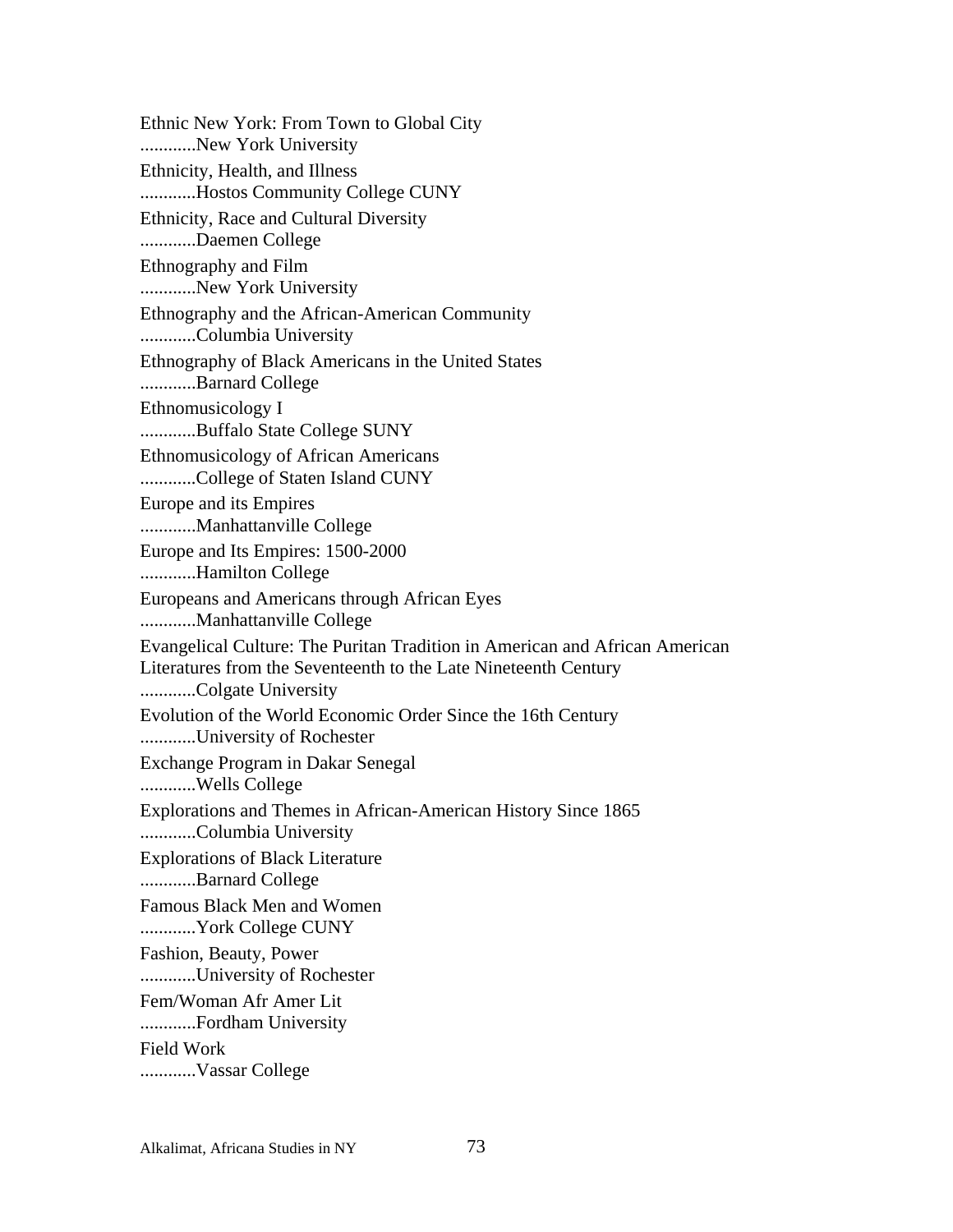Fieldwork I ............Hunter College CUNY Fieldwork II ............Hunter College CUNY Fieldwork in Africa ............Lehman College CUNY Fieldwork in the Black Community ............Lehman College CUNY Film and African American ............Fordham University Films of Africa and Its Diaspora ............Fordham University Films of Spike Lee ............Cortland SUNY First-Year Studies: Africa in the International System ............Sarah Lawrence College Folk Religion in Puerto Rico ............Hunter College CUNY Folklore: the African in America ............York College CUNY Foundations of Africana Studies ............Hobart and William Smith College Foundations of Black Psychology ............Borough of Manhattan Community College CUNY France on Film ............Barnard College France's West African Empire (1895–1960) ............Bard College Francophone Fiction ............Barnard College Francophone Literature ............Purchase SUNY French Caribbean Literature ............Stony Brook SUNY French Literature of West Africa and the Caribbean ............Pace University From Dred Scot to Proposition 209: Race and Law in American Society ............Vassar College FYS: Politics of Race and Gender ............Hartwick College Gender and Society in Africa ............Colgate University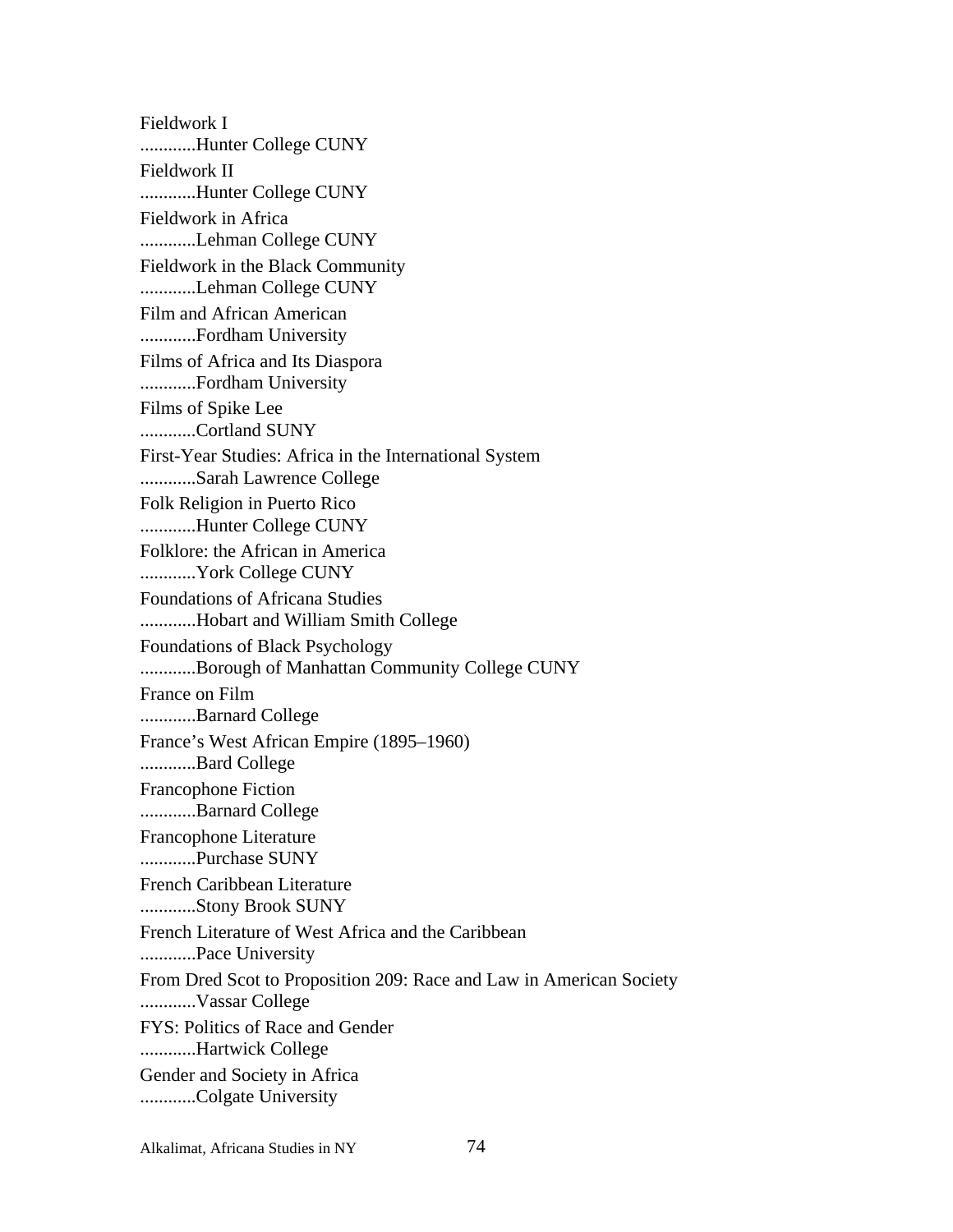Gender, Education and Development ............Barnard College Gender, Race and Class ............Pace University Geography and Cultures of Africa ............Baruch College CUNY Geography of Africa and the Diaspora ............New York City College of Technology CUNY Geography of Africa ............Albany SUNY Geography of Africa ............Buffalo State College SUNY Geography of the Caribbean ............Hofstra University **Ghettoscapes** ............Hobart and William Smith College Global Africa: Comparative Black Experience ............Cornell University Global Africa: Theories and Cultures of Diaspora ............Sarah Lawrence College Global Literature in English ............Barnard College Global Perspectives on Gender ............Cornell University Globalization, Democracy and Development ............Binghamton SUNY Gospel Choir (Voices of Unity) ............New Paltz SUNY Gospel Music I ............Brockport SUNY Government and Politics in Africa ............Cornell University Government and Politics of Africa South of the Sahara ............Lehman College CUNY Government and Politics of Africa ............Oneonta SUNY Great Afro-American Literature ............Plattsburgh SUNY Great Books and Classics of Africa and the African Diaspora ............Vassar College Great Books of the Black Experience ............Stony Brook SUNY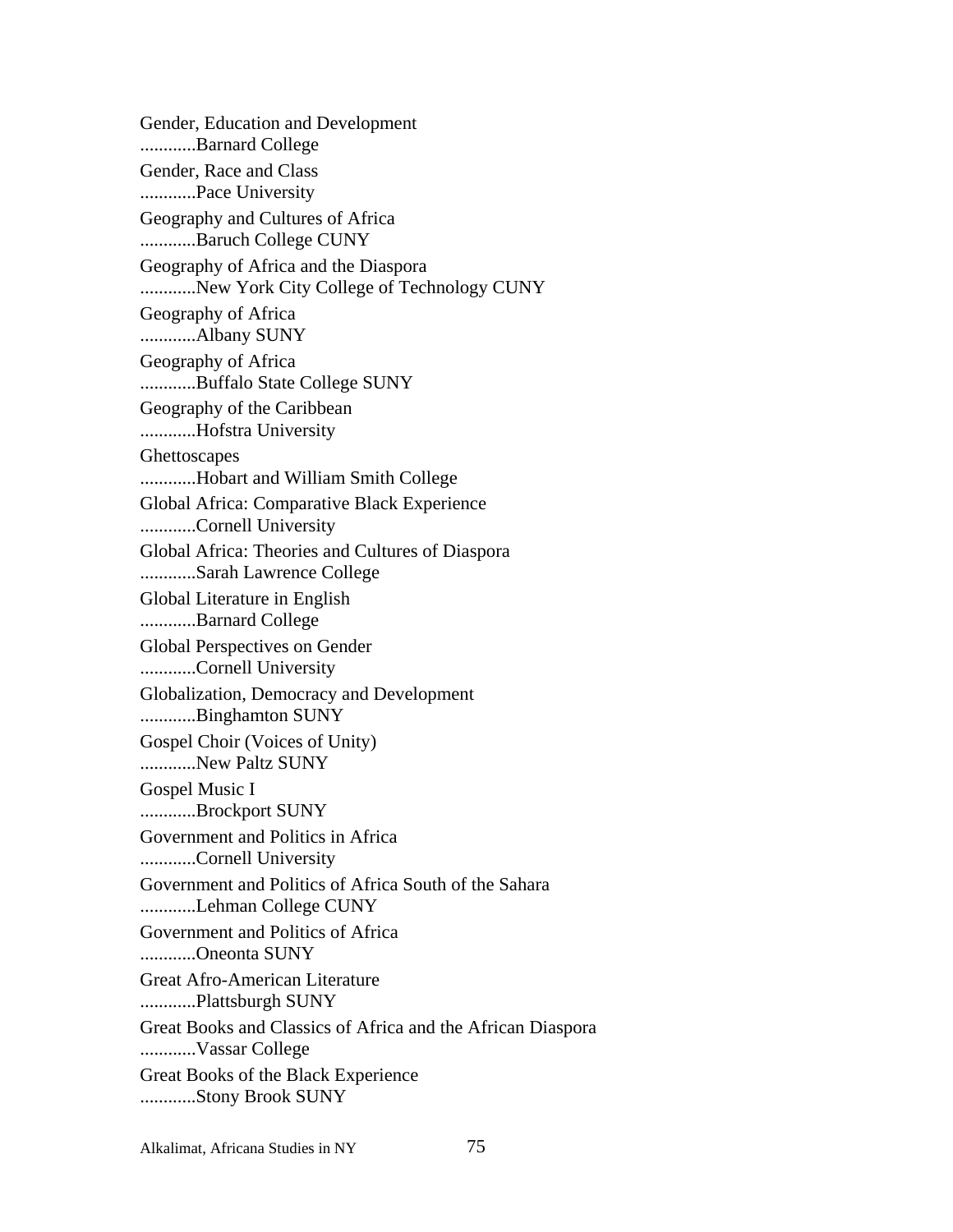Green Haven Prison ............Vassar College Growth and Development of the Minority Child ............Hostos Community College CUNY Guns, War, and Revolution in Southern Africa ............University of Rochester Haitian Heritage ............Brooklyn College CUNY Haitian History and Culture ............Borough of Manhattan Community College CUNY Harlem Renaissance ............Brockport SUNY Harlem Renaissance ............Fordham University Harlem Renaissance ............Fredonia SUNY Harlem Renaissance ............Manhattanville College Harlem: A Social and Culture History ............Columbia University Health and Disease in Africa ............Hofstra University Health Problems in the Black Community ............Buffalo SUNY Health Problems in Urban Communities ............Borough of Manhattan Community College CUNY Hip Hop Cultures ............Ithaca College Hip-Hop Culture ............Oneonta SUNY Hispanic and African-American Cultures ............Hartwick College Historiography and Sources: The Development of African-American History ............Cornell University History and Culture of Senegambia-Senegal, Gambia, and Cape-Verde ............Manhattanville College History and Politics of Racialization: A Comparative Study ............Cornell University History and Politics of the Caribbean Basin ............Daemen College History from the Inside II: African History in the Novel ............Bard College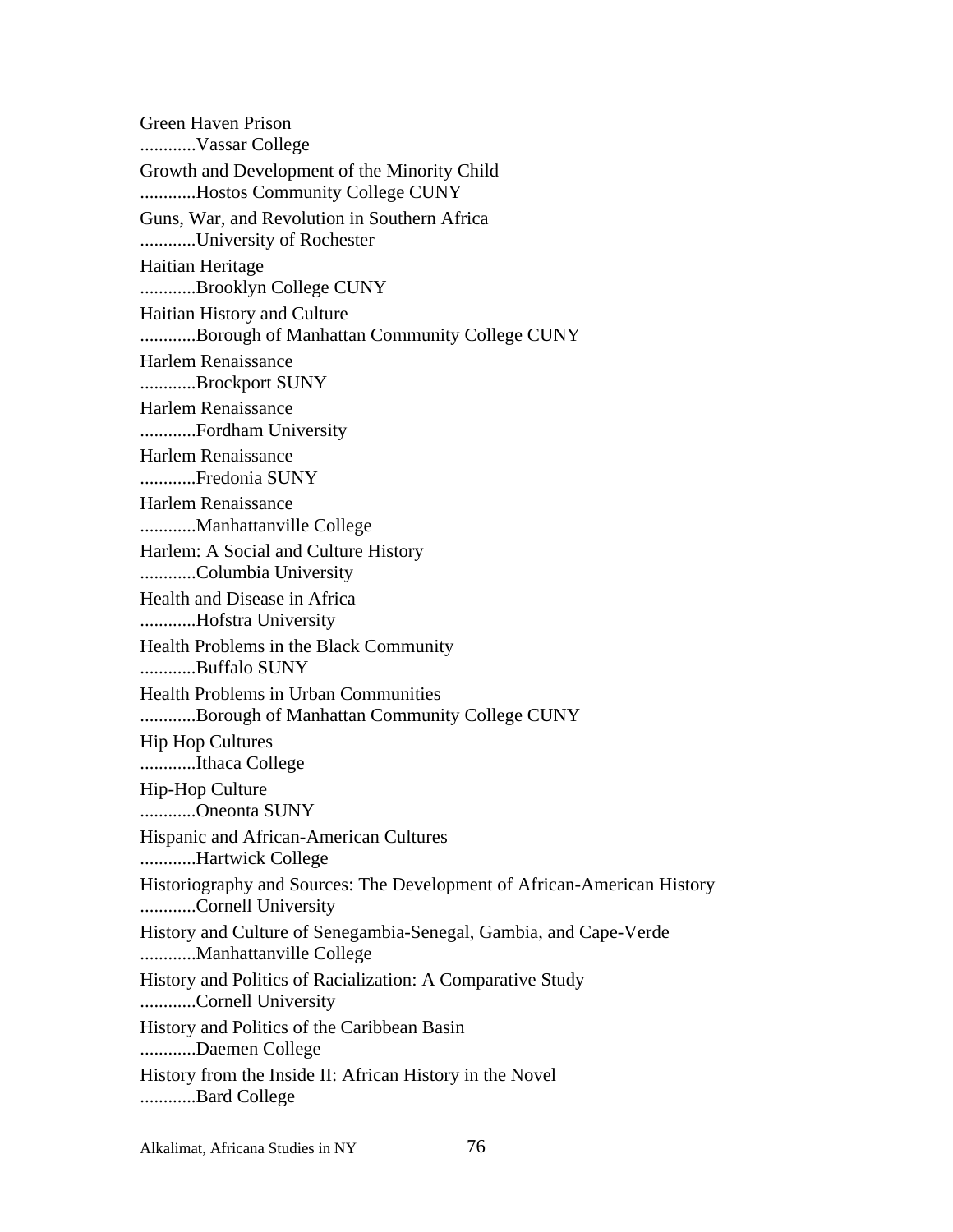History in Africa 1800 to Present ............Hofstra University History in Africa to 1800 ............Hofstra University History of Africa to 1919 ............Buffalo State College SUNY History of Africa ............College of Staten Island CUNY History of African American Music ............Barnard College History of African Civilization During the 19th and 20th Centuries ............New York University History of African Civilization to the 19th Century ............New York University History of African Civilization ............Borough of Manhattan Community College CUNY History of African Political Thought ............Cornell University History of African-American Religion ............Hostos Community College CUNY History of African-Americans ............Lehman College CUNY History of American Feminism ............Wells College History of Ancient Africa to 1800 ............Manhattanville College History of Black Dance in America ............Adelphi University History of Black Dance ............Buffalo State College SUNY History of Black Performing Arts ............Adelphi University History of Black Political Thought ............New Paltz SUNY History of Black Theater ............Borough of Manhattan Community College CUNY History of Blacks in New York ............Hunter College CUNY History of Civil Rights Movement ............Albany SUNY History of Contemporary Africa ............Manhattanville College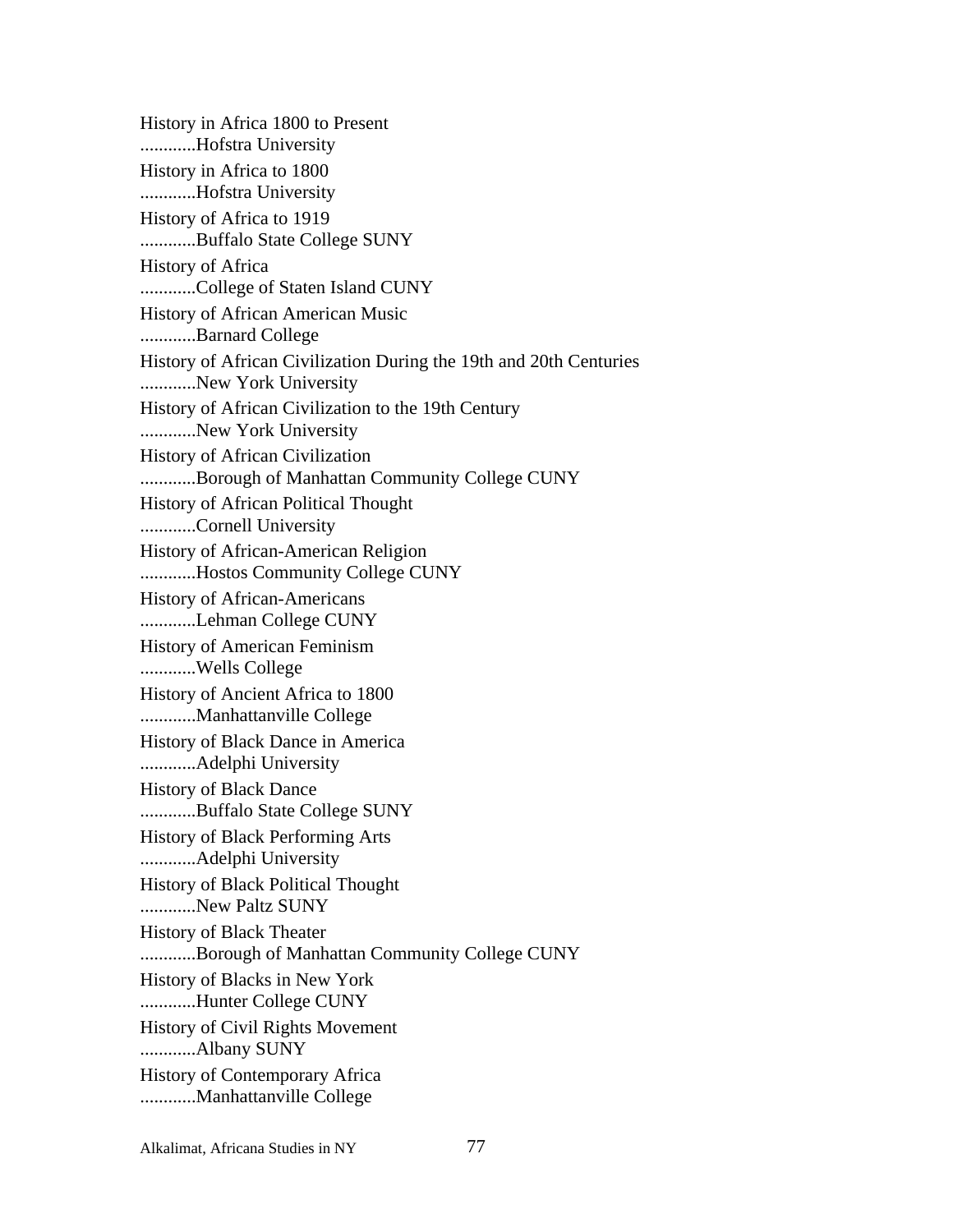History of Contemporary Africa ............New York University History of Culture of Black America ............Pace University History of East Africa ............Lehman College CUNY History of Islamic Society, From Muhammad To the 20th Century ............Columbia University History of Jazz ............Brooklyn College CUNY History of Jazz ............Fredonia SUNY History of Jazz ............Hunter College CUNY History of Jazz ............Manhattanville College History of Jazz ............Union College History of Jazz ............University of Rochester History of Latin American Civilization, 1810 To the Present ............Columbia University History of Modern Nigeria ............Manhattanville College History of Modern South Africa ............Pace University History of North African after 1800 ............Pace University History of Race in America ............University of Rochester History of Resistance Movements in Africa and the Diaspora ............Cornell University History of Slavery in the Western Hemisphere ............Albany SUNY History of Slavery ............Oneonta SUNY History of South Africa ............Brockport SUNY History of South Africa ............New Paltz SUNY History of Southern Africa ............Fordham University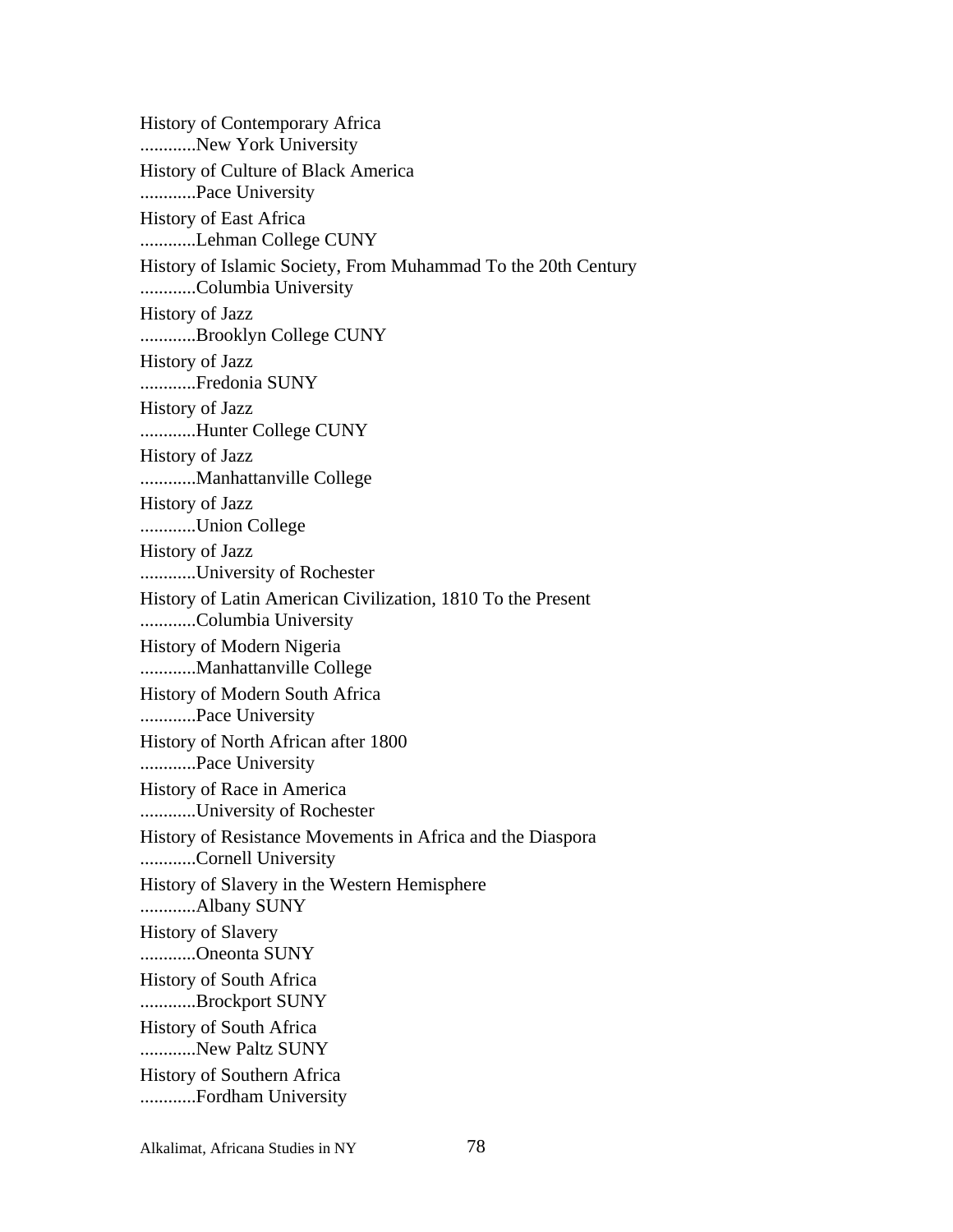History of Southern Africa ............New York University History of the Caribbean ............College of Staten Island CUNY History of the Caribbean ............Purchase SUNY History of the Civil Rights Movement ............Union College History of the Education of African Americans ............Cortland SUNY History of the Modern Middle East and North Africa ............Oneonta SUNY History of West Africa ............Lehman College CUNY History Workshop (when African Americans or Africana Issues are Studied) ............Colgate University Honors Project ............Lehman College CUNY Honors Seminar ............Buffalo SUNY Honors Thesis ............Binghamton SUNY Honors Thesis ............Cornell University **Honors** ............City College CUNY **Honors** ............Hunter College CUNY Human Rights and Politics ............Vassar College Hydro-Carbon Energy Afr. Dev. ............University of Rochester IDS Res. Methods ............Medgar Evers College CUNY Images of Black Privilege in Literature and the Media ............New York University In Red, White and Black: Iberian-Colonization of the Americas ............Hamilton College Independent Elective Study in English, Arabic or French ............Vassar College Independent Reading in Black Studies ............City College CUNY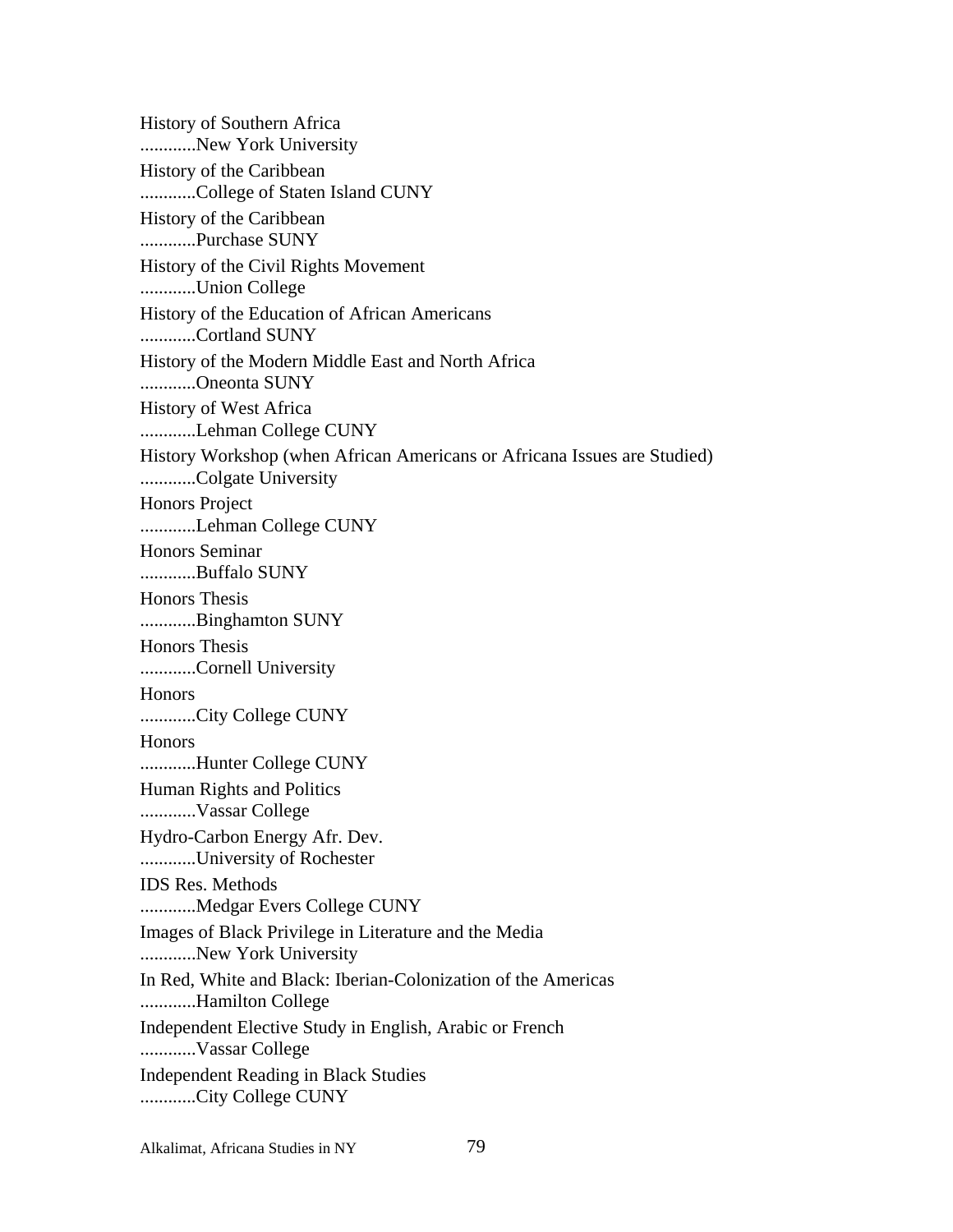Independent Research in African American Studies ............Cortland SUNY Independent Study (Hispanic Studies) ............Baruch College CUNY Independent Study in AAS ............Brockport SUNY Independent Study in Africana-Latino Studies ............Oneonta SUNY Independent Study in Afro-American Studies ............Plattsburgh SUNY Independent Study ............Binghamton SUNY Independent Study ............Buffalo SUNY Independent Study ............Columbia University Independent Study ............Cornell University Independent Study ............Fordham University Independent Study ............Ithaca College Independent Study ............John Jay College CUNY Independent Study ............Medgar Evers College CUNY Independent Study ............New York University Independent Study ............Syracuse University Independent Study ............Union College Independent Study ............University of Rochester Independent Study: African American Topics ............Fredonia SUNY Independent Work ............Vassar College Indigenous African Art ............Lehman College CUNY Indigenous Art of Africa, Oceania, and North America ............Colgate University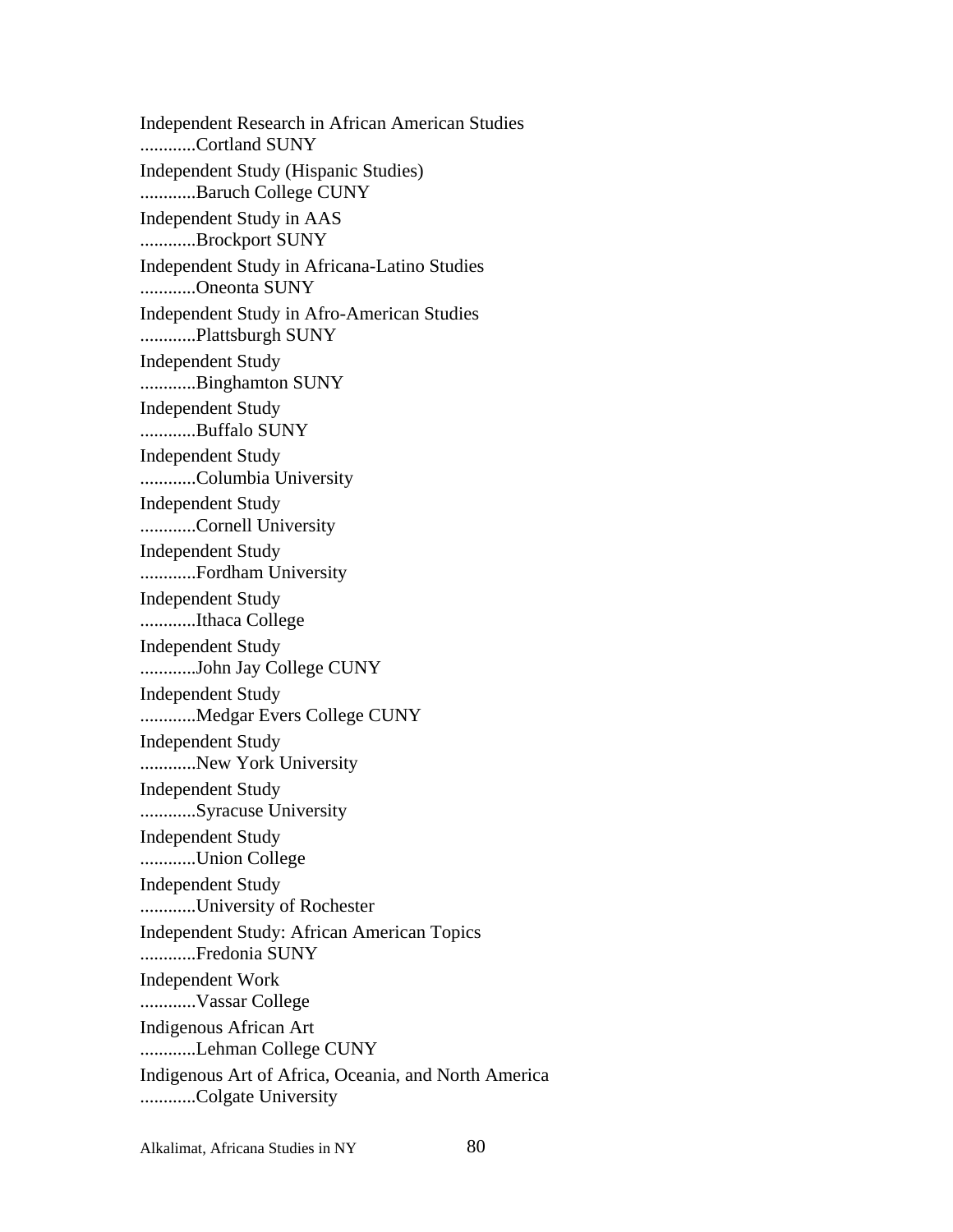Indigenous Peoples of North America ............Wells College Individual Tutorial Project in Black Studies ............Lehman College CUNY Institutional Racism ............Brockport SUNY Institutional Racism ............Cortland SUNY Institutional Racism ............York College CUNY Instructional Practicum ............Plattsburgh SUNY Intercultural Communication ............Fredonia SUNY Interdisciplinary Seminar in Africana Studies ............Stony Brook SUNY Intermediate Arabic ............Hofstra University Intermediate Arabic ............Vassar College Intermediate Quranic Arabic ............Manhattanville College Intermediate Swahili ............Hofstra University Intermediate Swahili I ............Buffalo State College SUNY Intermediate Swahili I ............Lehman College CUNY Intermediate Swahili I ............New York University Intermediate Swahili II ............Buffalo State College SUNY Intermediate Swahili II ............Lehman College CUNY Intermediate Swahili II ............New York University Intermediate Swahili ............Buffalo State College SUNY Intermediate Yoruba ............Lehman College CUNY Internal Politics ............Hofstra University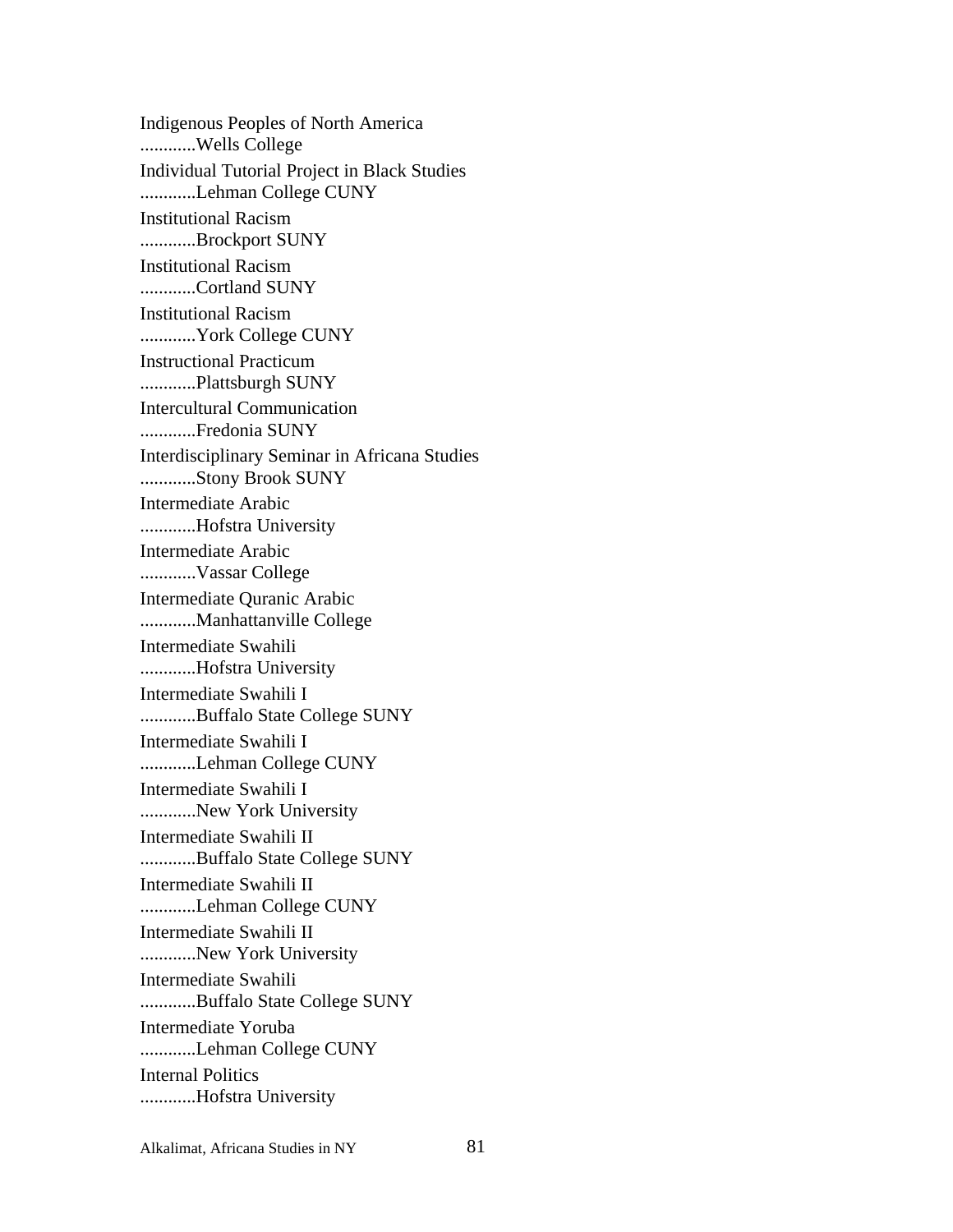International Migration, U.S. Immigration, and Immigrants ............Colgate University International Race Relations ............Cortland SUNY International Relations of Africa ............New York University Internship in African American Studies ............Syracuse University Internship Project ............Binghamton SUNY Internship ............Ithaca College Internship ............Plattsburgh SUNY Internship ............Stony Brook SUNY Internship ............University of Rochester Internship: African American Organization ............Fredonia SUNY Introduction to Africa and African Diaspora Studies: Africa Past, Present and Future ............Barnard College Introduction to Africa and African Diaspora Studies: The African Diaspora ............Barnard College Introduction to Africa ............Cortland SUNY Introduction to Africa ............New Paltz SUNY Introduction to Africa ............York College CUNY Introduction to African American Literature ............Cortland SUNY Introduction to African American Literature ............Saint Lawrence University Introduction to African American Music ............Buffalo SUNY Introduction to African American Studies in the Social Sciences ............Syracuse University Introduction to African American Studies ............Brooklyn College CUNY Introduction to African American Studies ............Buffalo SUNY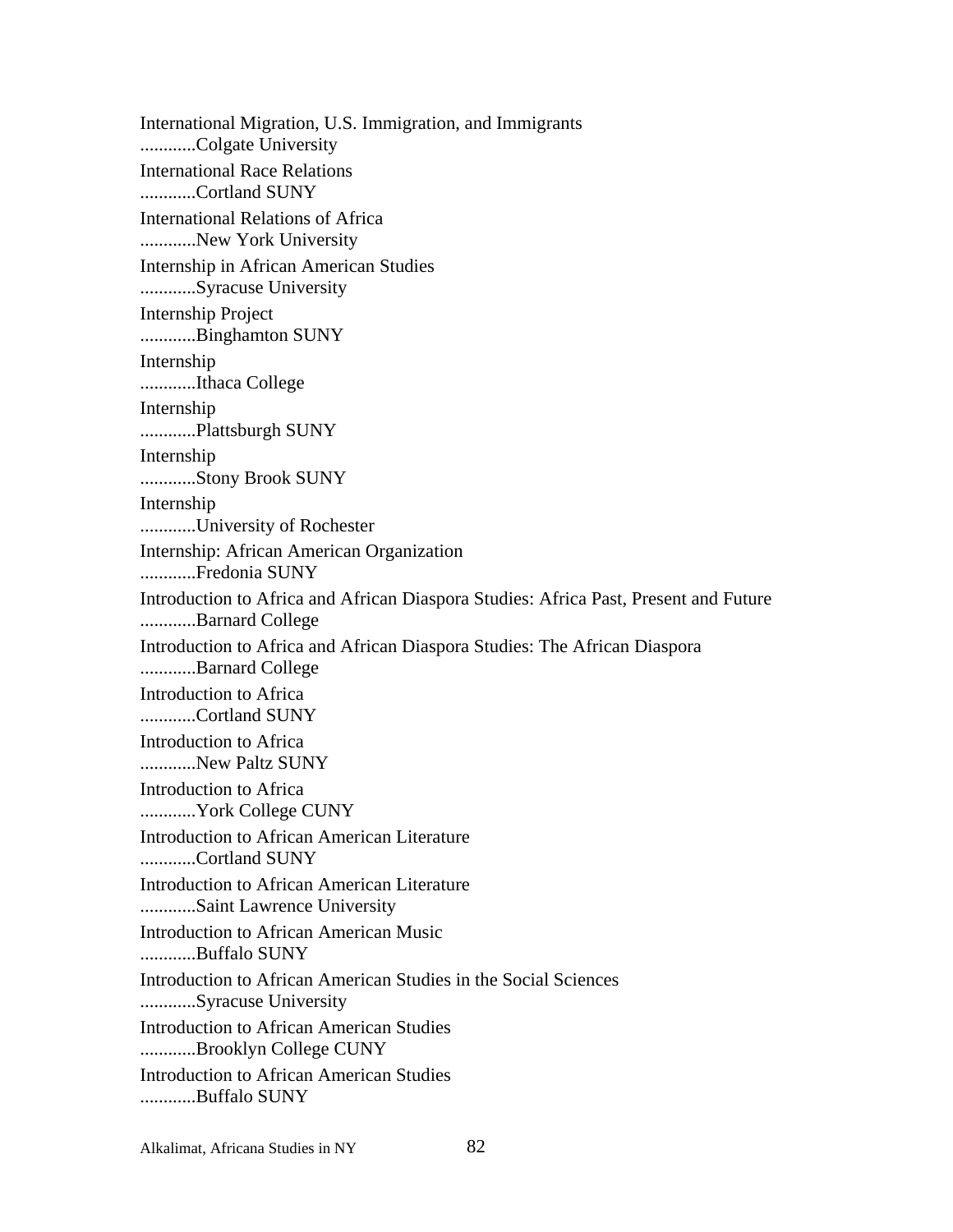Introduction to African American Studies ............Cortland SUNY Introduction to African and African-American Poetry ............Albany SUNY Introduction to African and African-American Studies ............University of Rochester Introduction to African Art ............Cornell University Introduction to African Art ............Fordham University Introduction to African History ............Binghamton SUNY Introduction to African History ............Oneonta SUNY Introduction to African Literature ............Binghamton SUNY Introduction to African Philosophy ............Lehman College CUNY Introduction to African Politics and Society ............Cortland SUNY Introduction to African Religions and Philosophy ............York College CUNY Introduction to African Society ............Stony Brook SUNY Introduction to African Studies I ............Manhattanville College Introduction to African Studies II ............Manhattanville College Introduction to African Studies ............Binghamton SUNY Introduction to African Studies ............Lehman College CUNY Introduction to African/African-American History ............Albany SUNY Introduction to Africana Studies ............Hamilton College Introduction to Africana Studies ............Potsdam SUNY Introduction to Africana Studies ............Wells College Introduction to African-American Literature I ............Hobart and William Smith College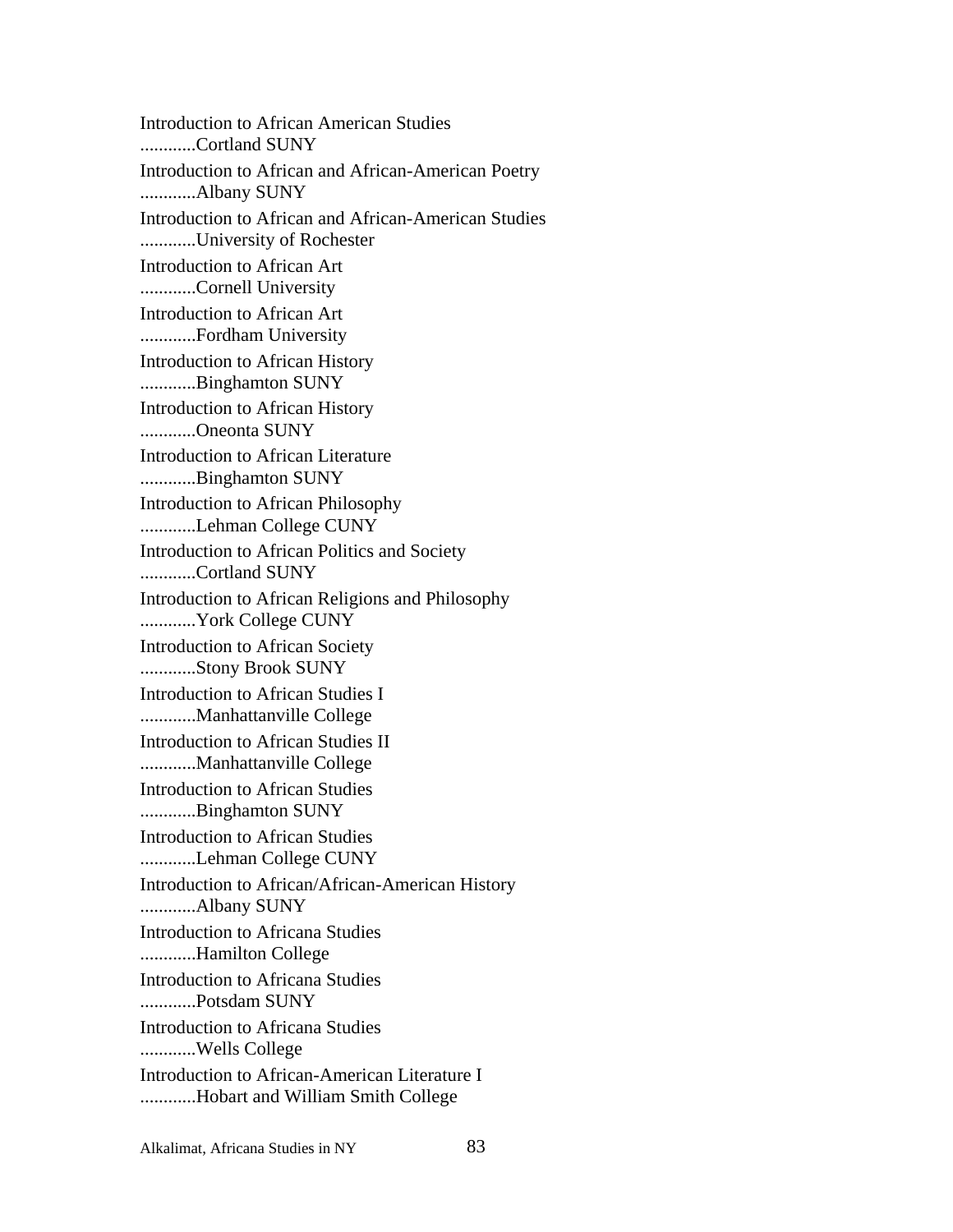Introduction to African-American Literature II ............Hobart and William Smith College Introduction to African-American Literature ............Purchase SUNY Introduction to African-American Literature ............University of Rochester Introduction to African-American Studies ............Columbia University Introduction to Afro-American and Caribbean Dance ............Borough of Manhattan Community College CUNY Introduction to Afro-American History ............Brockport SUNY Introduction to Afro-American Literature ............Brockport SUNY Introduction to Afro-American Studies ............York College CUNY Introduction to Afro-Brazilian History ............New Paltz SUNY Introduction to Black Culture ............Queens College CUNY Introduction to Black Politics ............Hunter College CUNY Introduction to Black Studies ............Lehman College CUNY Introduction to Black Studies ............New Paltz SUNY Introduction to Black Studies ............Purchase SUNY Introduction to Black Theater ............Vassar College Introduction to Black Urban Studies ............New York University Introduction to Caribbean History ............Hunter College CUNY Introduction to Caribbean Societies ............Barnard College Introduction to Community Development and Planning ............Lehman College CUNY Introduction to Contemporary Africa ............Brooklyn College CUNY Introduction to Cultural Anthropology ............Nazareth College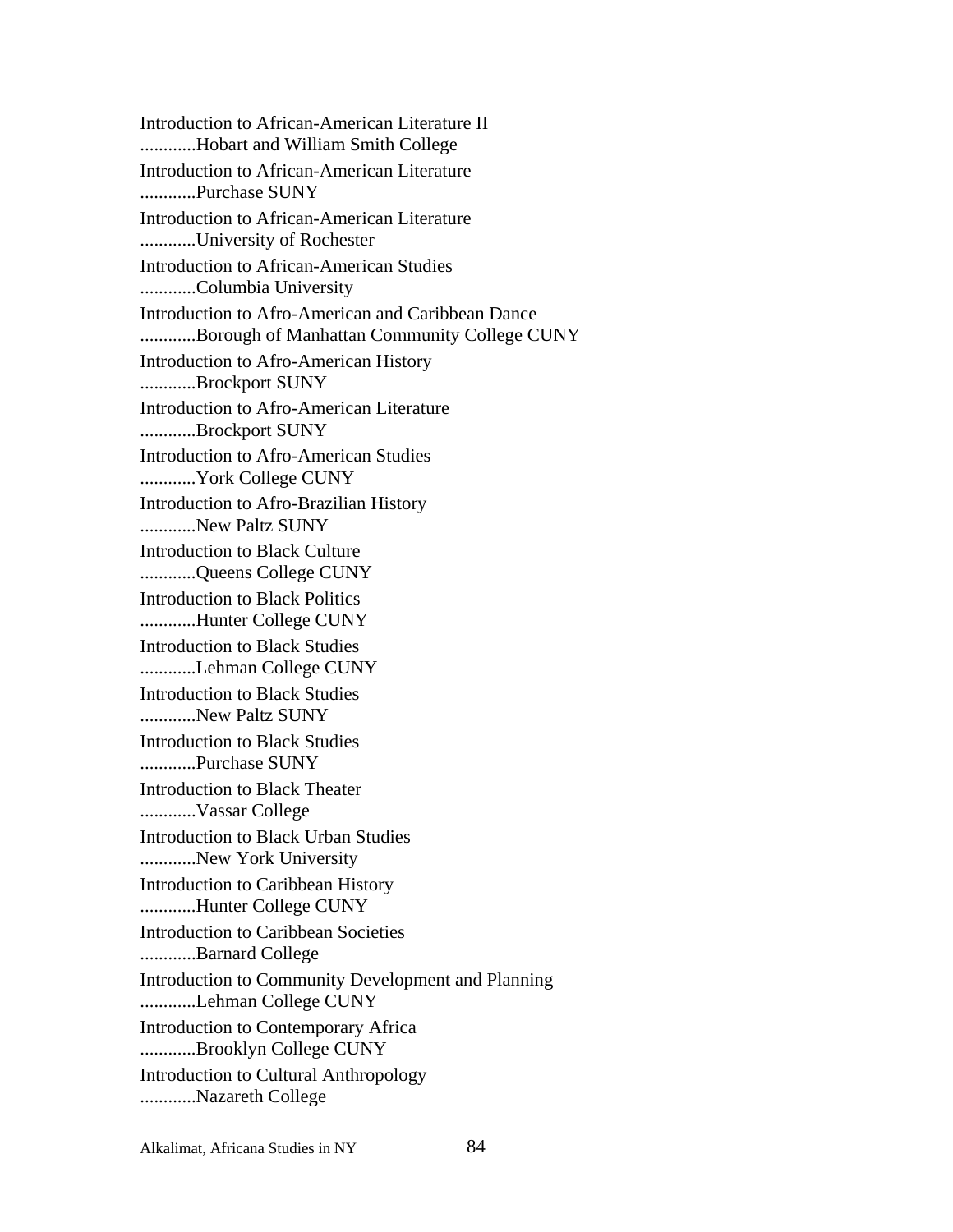Introduction to Ethnicity and Race ............Fredonia SUNY Introduction to French and Francophone Studies II ............Barnard College Introduction to Islam ............Siena Colege Introduction to Modern African History ............Stony Brook SUNY Introduction to Modern Standard and Moroccan Arabic ............Vassar College Introduction to Multicultural Studies ............Ithaca College Introduction to Pan-Africanism ............New York University Introduction to Postcolonial Literature and Theory ............Brooklyn College CUNY Introduction to Research Methods ............Albany SUNY Introduction to Research Studies of African Americans ............Brooklyn College CUNY Introduction to Swahili I ............New York University Introduction to the African Literary Traditions ............Vassar College Introduction to the Africana-Latino Studies Experience ............Oneonta SUNY Introduction to the Art of Africa ............New York City College of Technology CUNY Introduction to the Caribbean Experience ............Stony Brook SUNY Introduction to the Caribbean ............Brooklyn College CUNY Introduction to the Urban Community ............Lehman College CUNY Introduction to Third-World Studies: A Comparative Approach to Africa and the African Diaspora ............Vassar College Introduction to World of African Art ............Binghamton SUNY Introductory Quranic Arabic ............Manhattanville College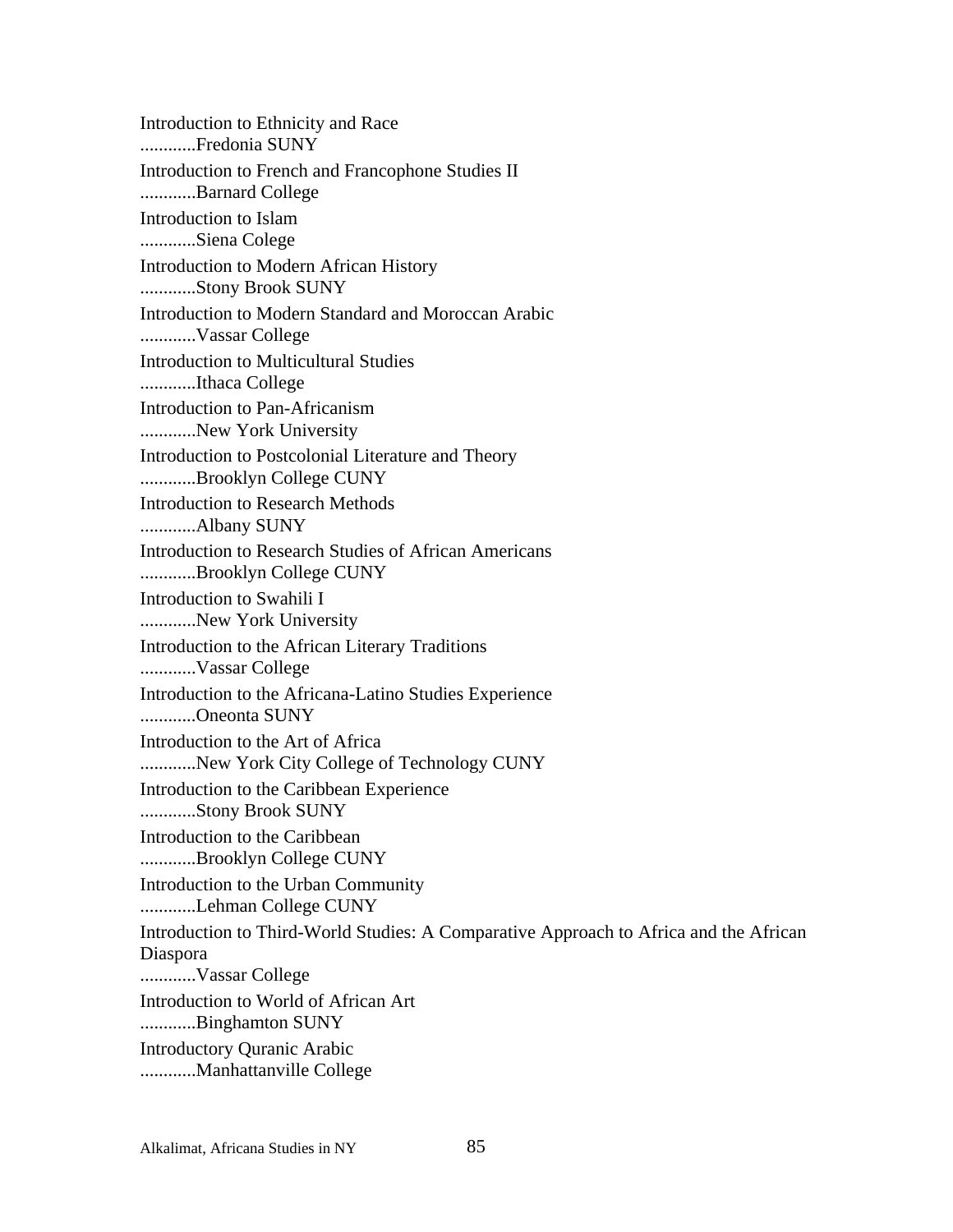Invisible Man and its Contexts ............Hobart and William Smith College Islam and Christianity in Africa ............Hunter College CUNY Islam in African History ............Manhattanville College Islam In and Out of Africa ............University of Rochester Islam in Global Africa ............Cornell University Islam in World Politics ............Binghamton SUNY Islam ............Nazareth College Island Voices: Caribbean Literature in French ............Hobart and William Smith College Issues in Africana Studies ............Vassar College Issues in Caribbean Society ............Stony Brook SUNY Issues in the Contemporary History of Morocco and North Africa ............Vassar College Issues in the Education of Under-represented College Students ............New Paltz SUNY Jazz and American Culture ............Columbia University Jazz History ............Plattsburgh SUNY Jazz Improvisation ............Fredonia SUNY Jazz Pedagogy ............Fredonia SUNY Jazz Theory ............Fredonia SUNY Jazz ............Cortland SUNY Jazz ............Pace University Jazz-20's, 30's and 40's ............Adelphi University John Henrik Clarke ............Medgar Evers College CUNY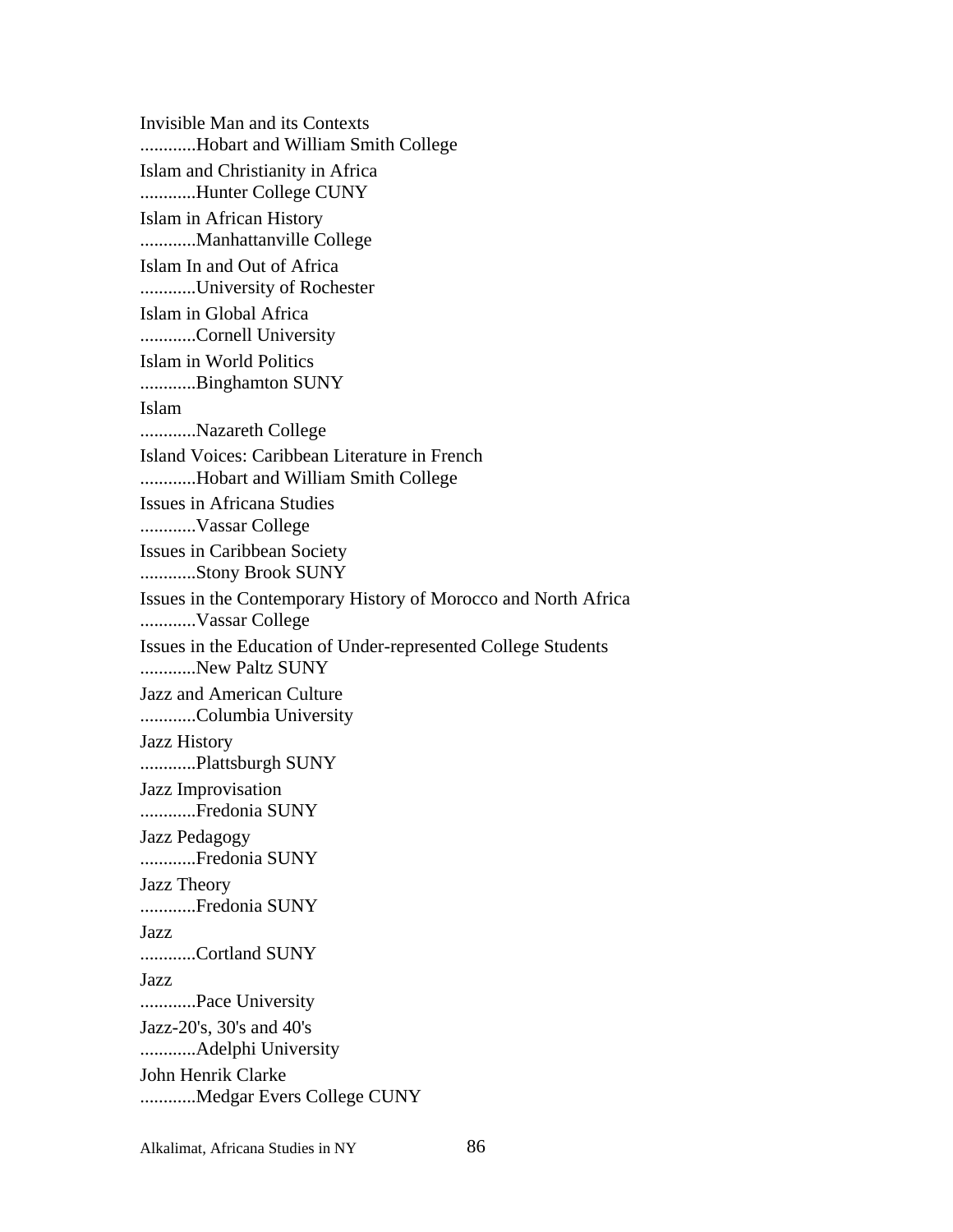Junior Seminars: Directed Readings ............Buffalo SUNY Kenya Through Literature I/Kenya Through Literature II ............Hofstra University Kenya ............Colgate University Labor Economics ............Wells College Language and Ethnic Identity ............Hunter College CUNY Language and Liberation: At Home in the Caribbean and Abroad ............New York University Language and Society in Africa, Asia and Latin America ............Hofstra University Language and Society ............Hartwick College Language, Race, and Ethnicity in the United States (when not used as requirement) ............Colgate University Latin America and the Caribbean ............Wells College Latin America: An Institutional and Cultural Survey ............Baruch College CUNY Latina Life Stories ............Hunter College CUNY Latinas: A Social and Cultural Survey ............Baruch College CUNY Latino Communities in New York City ............Hunter College CUNY Latino Literature ............Hunter College CUNY Latinos in the U.S.: Culture and Society ............Baruch College CUNY Leaders and Movement in the Black Urban Communities ............Hunter College CUNY Legal Rights of the Disadvantaged ............Brockport SUNY Liberating Theology ............Hobart and William Smith College Liberia ............Colgate University Life and Death in the Black Community ............Hofstra University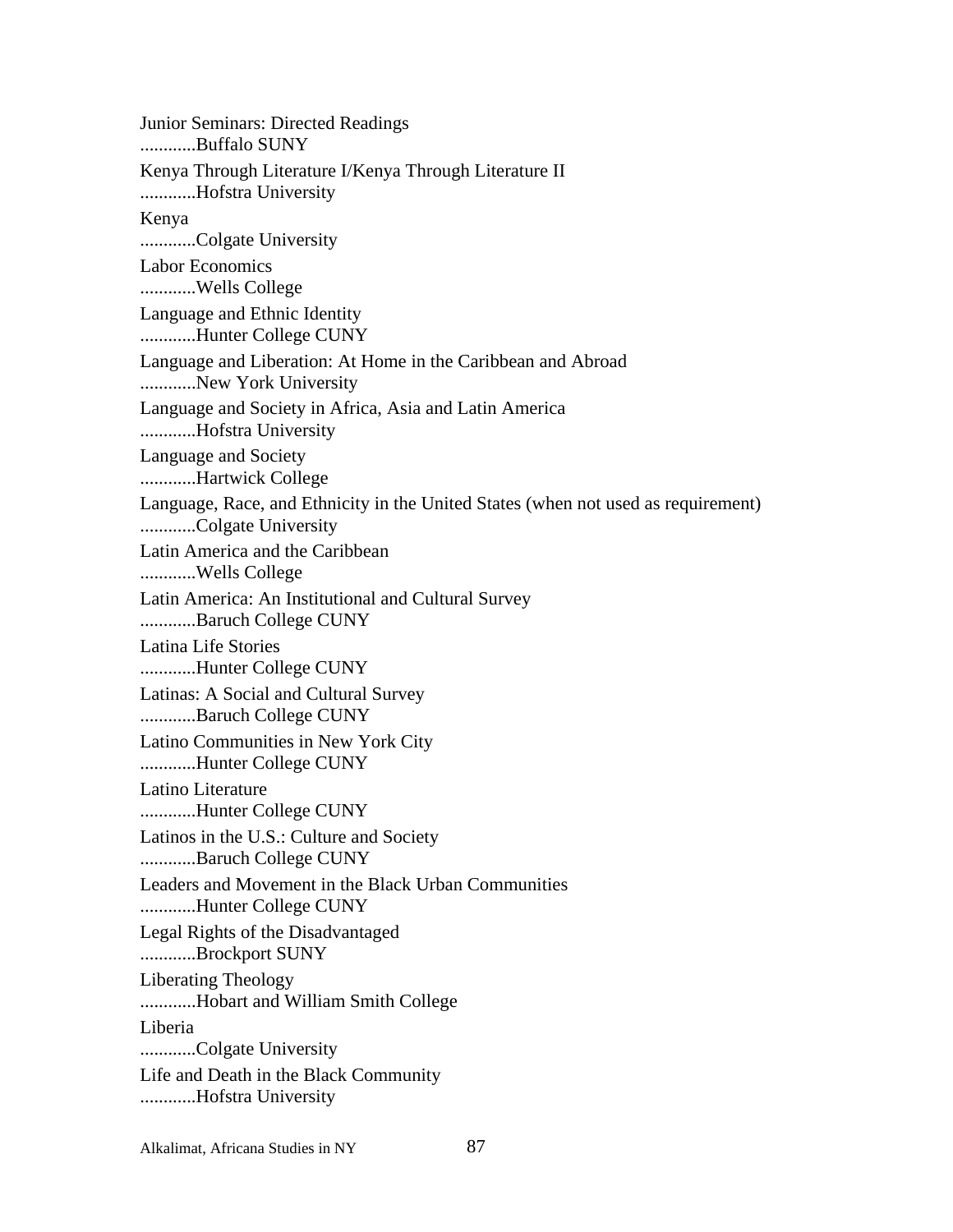Life in the Third World ............Albany SUNY Literature and Imperialism ............Fordham University Literature and Religion of the Caribbean ............Vassar College Literature of the Harlem Renaissance ............Oneonta SUNY Literature of the Harlem Renaissance ............Purchase SUNY Literature of the Hispanic Caribbean ............Oneonta SUNY Literature of the Spanish Caribbean ............New York University Local Government and Customary Law in Africa ............Baruch College CUNY Madness in Postcolonial Literature ............University of Rochester Major Issues in African American Studies ............Buffalo SUNY Major Issues in Caribbean Studies ............Buffalo SUNY Major Selected Problems of the Puerto Rican Community ............Baruch College CUNY Major Third World Author ............Vassar College Major Works of Black World Writing ............Cornell University Malcolm X - King vs. Racism ............Hunter College CUNY Malcolm X ............Manhattanville College Malcolm X: His Life, Leadership and Legacy ............City College CUNY Malcolm X: The Man and His Times ............New Paltz SUNY Male-Female Relationships ............Buffalo SUNY Martin Luther King, Jr. and the Modern Civil Rights Movement ............Plattsburgh SUNY Mass Culture and Mass Media in Democratic Society ............Wells College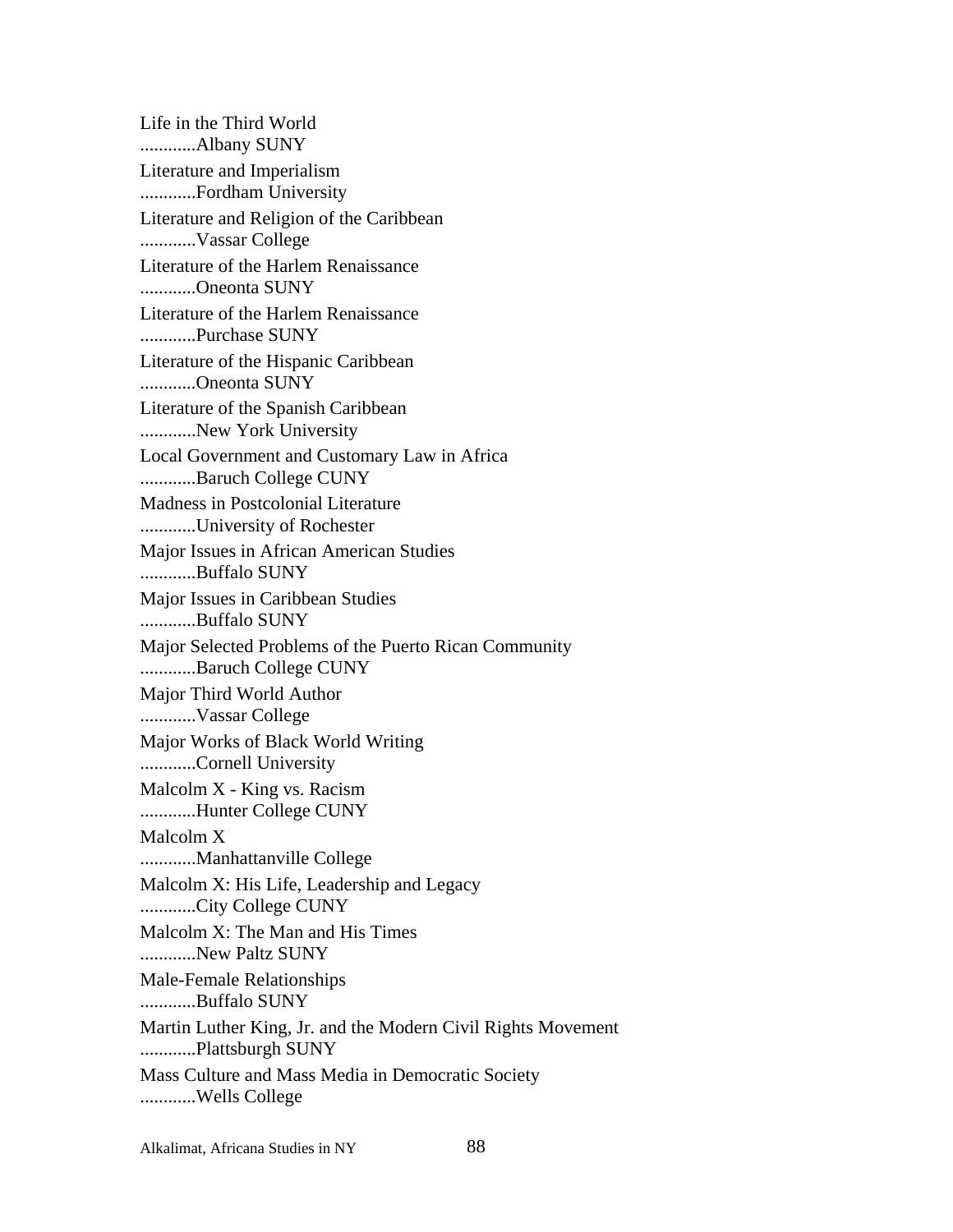Mass Media and the Black American ............Baruch College CUNY Masters of Literature I: Literature of African People I ............Pace University Masters of Literature II: Literature of African People Ii ............Pace University Mec/Civil Rights Movement ............Medgar Evers College CUNY Medical Anthropology ............Colgate University Men in the African Diaspora ............Hunter College CUNY Methods of Teaching Black Studies in Elementary and Junior High School ............Lehman College CUNY Migration African Diaspora ............Medgar Evers College CUNY Migration in the Americas ............Baruch College CUNY Minorities and Media ............Fordham University Minorities and the Media ............New York University Minorities in the Media ............Fordham University Minority Group Politics ............Hobart and William Smith College Minority Groups ............Fredonia SUNY Minority Women Writers ............Barnard College Mis-Representations: Women Writing Africa ............Bard College ML King and Malcolm X ............Fordham University MLK Jr.: His Life and Theology ............Fordham University Mod Blk Poetry and Drama I ............Fordham University Modern Africa since 1919 ............Buffalo State College SUNY Modern Africa ............Brockport SUNY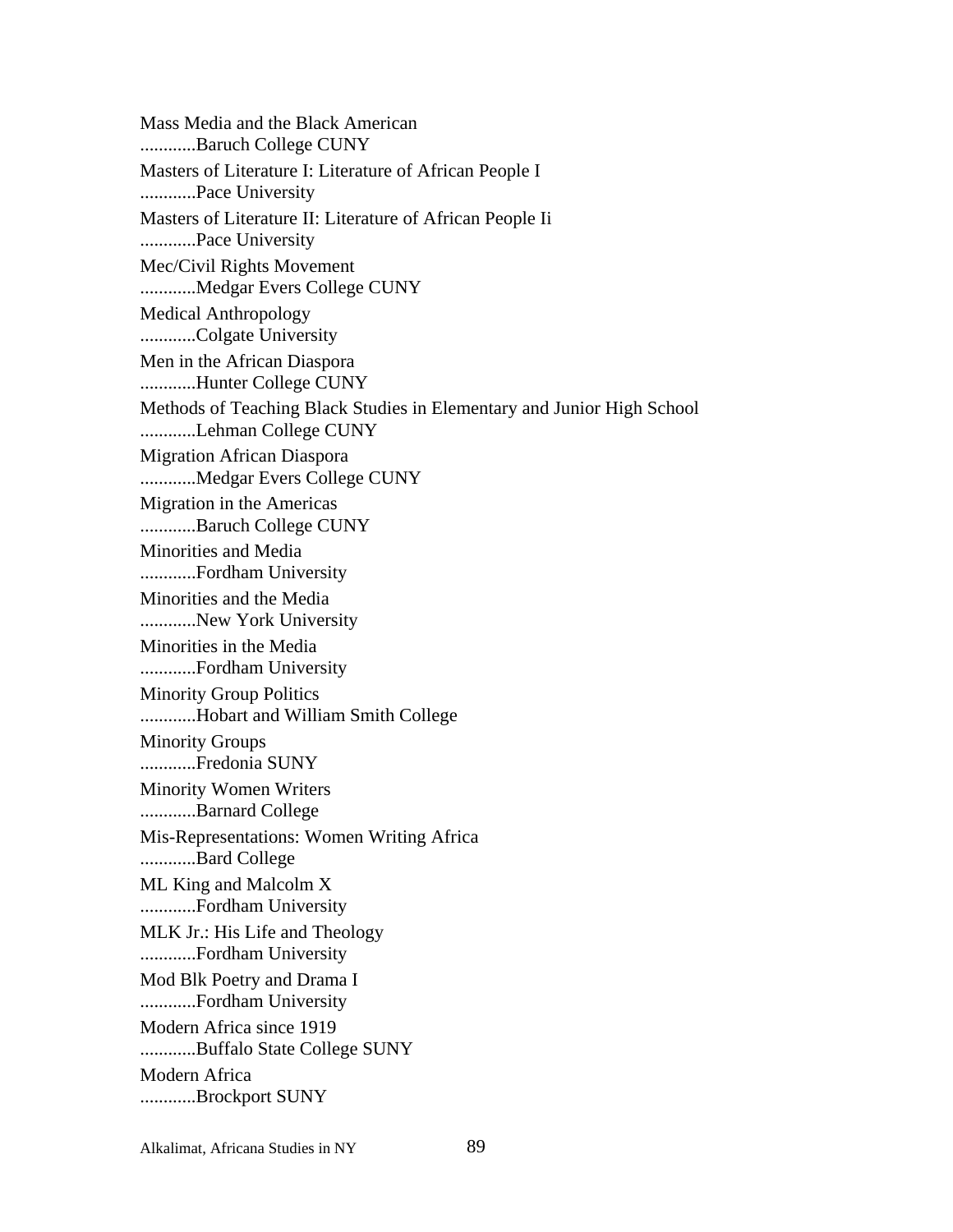Modern Africa ............Colgate University Modern Africa ............Lehman College CUNY Modern Africa, 1800-Present ............Cortland SUNY Modern African American Literature ............Brooklyn College CUNY Modern African History ............Manhattanville College Modern African History ............New York City College of Technology CUNY Modern African History ............Vassar College Modern African International Relation ............Hunter College CUNY Modern African Literature ............New York City College of Technology CUNY Modern African-American History ............New York City College of Technology CUNY Modern Black Literature ............Oneonta SUNY Modern Black Political Thought ............Borough of Manhattan Community College CUNY Modern Education in America ............Buffalo State College SUNY Modern Jazz ............Buffalo State College SUNY Modern Latin America ............Oneonta SUNY Modern Nigeria ............Hunter College CUNY Modern South Africa ............Fordham University Modern South Africa ............Hunter College CUNY Modern South Africa ............Manhattanville College Modern Yoruba Literature ............Lehman College CUNY Morrison, Naylor, and Walker: Charting the Nation ............Sarah Lawrence College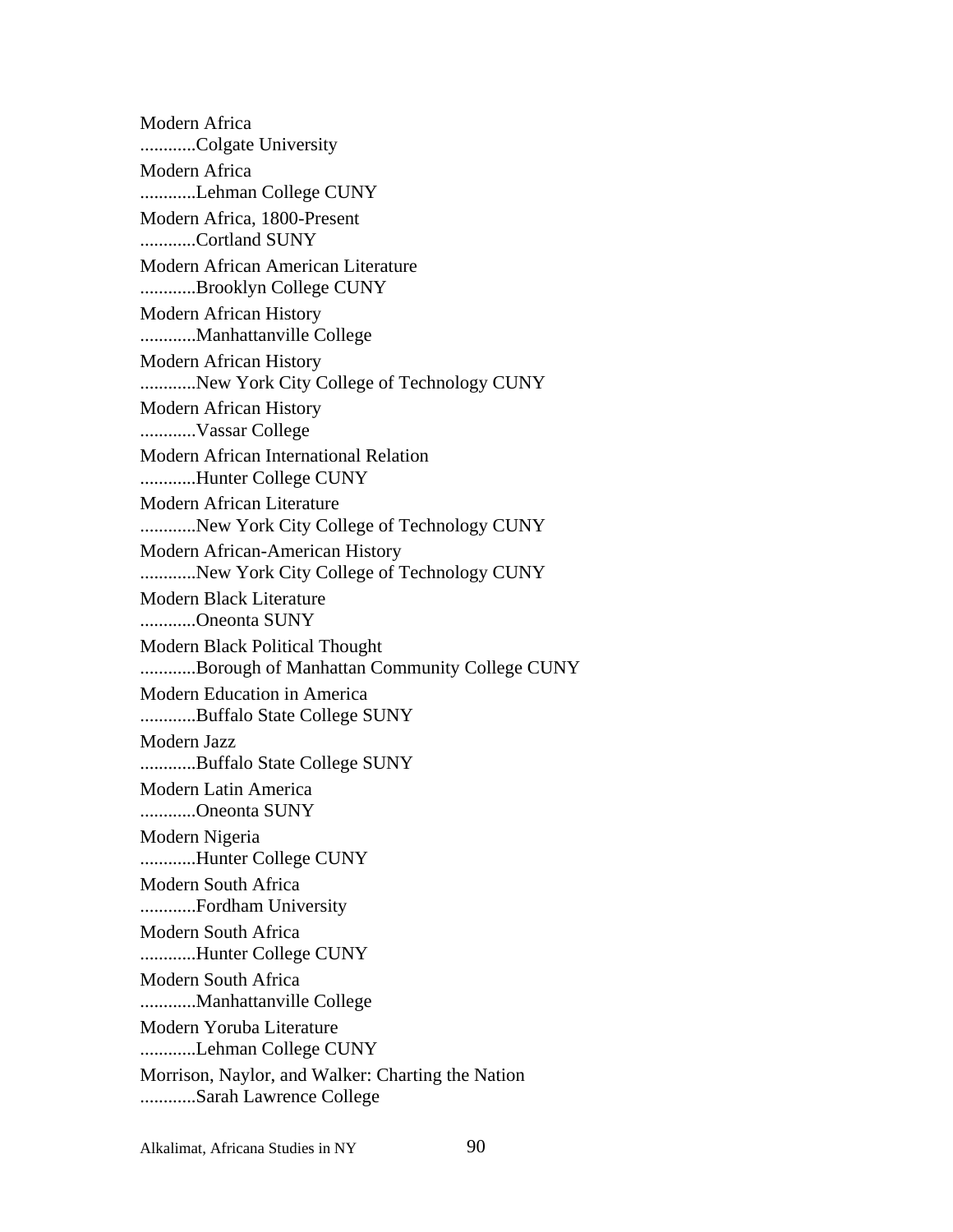Mozambique ............Colgate University Muhammed and the Qu'ran ............University of Rochester Multicultural Literature ............Ithaca College Multi-Ethnic Literature for Young Children From Aesop to Zemach ............Vassar College Music of Africa ............Hunter College CUNY Music of Latin America ............Union College Music of the Caribbean ............Oneonta SUNY Musical Culture of the World: Introduction to Ethnomusicology ............Hunter College CUNY Musical Traditions of the African-American ............Lehman College CUNY Muslim Peoples ............Binghamton SUNY Muslim Social History to the 19th Century ............Binghamton SUNY Mutilated Bodies, Mutilated Discourse ............University of Rochester Narrative, Myth, and the Sacred in Zora Neale Hurston, Toni Morrison, and Alice Walker ............Colgate University National Building and Development in Africa ............City College CUNY Negritude ............York College CUNY New Immigrant Voices ............Colgate University New Orleans Music and Society ............Saint Lawrence University Nigeria ............Colgate University Nile Valley Civilization: Ethiopia, Nubia, and Egypt ............Cornell University Nile Valley Civilization: Ethiopia, Nubia, and Egypt ............Hunter College CUNY Overseas Seminar in Africa ............Brockport SUNY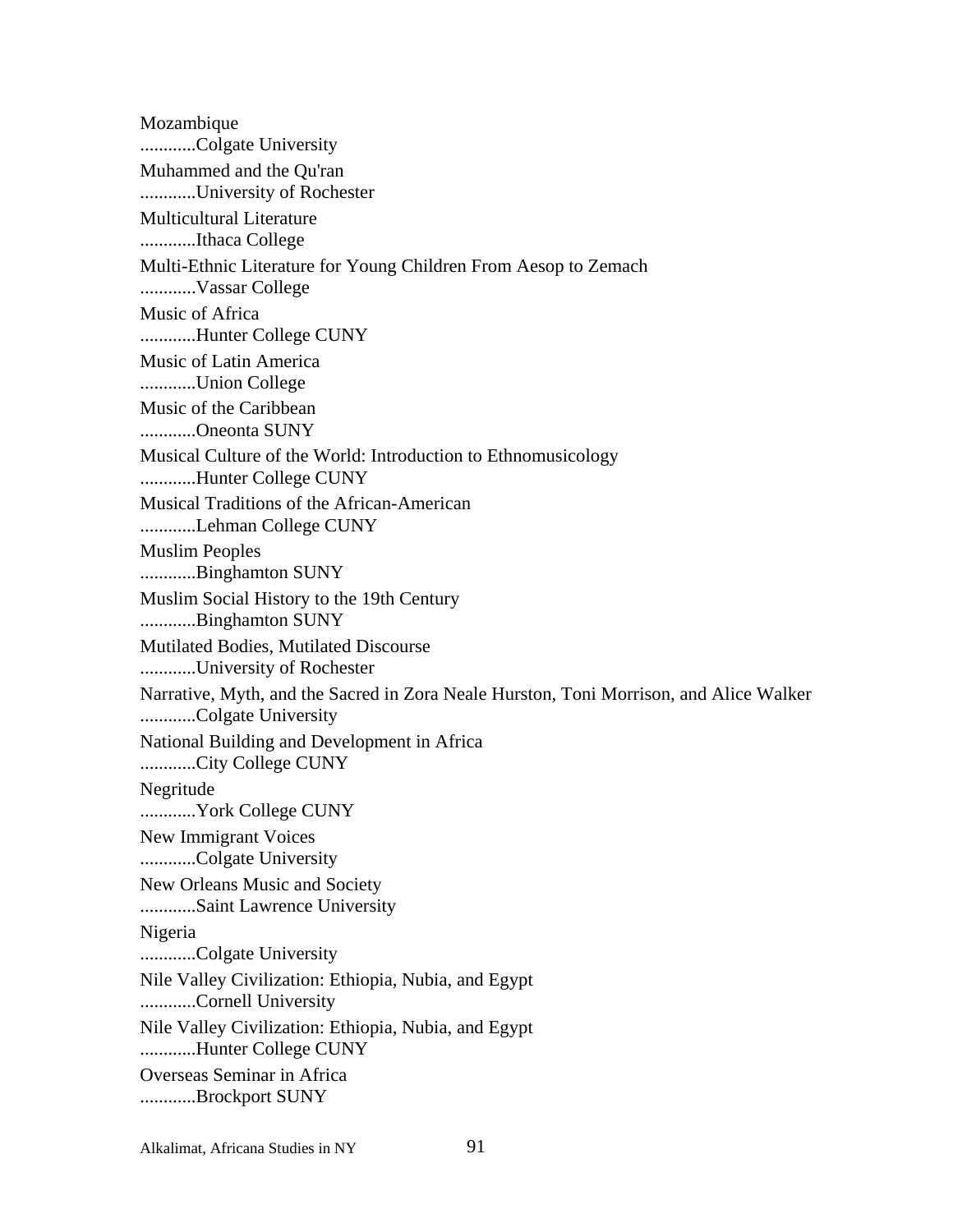Pan Africanism ............Syracuse University Pan-African Cultures ............Ithaca College Pan-African Literature I ............Stony Brook SUNY Pan-African Literature II ............Stony Brook SUNY Pan-Africanism and International Politics ............Cornell University Pan-Africanism ............Brockport SUNY Pan-Africanism ............Hunter College CUNY Paris and the Lost Generation, 1925–1935 ............Bard College Peace/Development ............Medgar Evers College CUNY People and Culture of Haiti ............Baruch College CUNY People and Culture of the Caribbean ............Oneonta SUNY People and Cultures of Africa ............Oneonta SUNY Peoples and Cultures of Africa ............College of Staten Island CUNY Peoples and Cultures of Africa ............Hofstra University Peoples and Cultures of Africa ............Nazareth College Peoples and Cultures of the Caribbean ............Manhattanville College Peoples and Cultures/South Africa ............Hartwick College Peoples and Cultures/West Africa Roots of American Culture ............Hartwick College Peoples of Africa ............Buffalo State College SUNY Peoples of Africa ............Cortland SUNY Peoples of Africa ............Siena Colege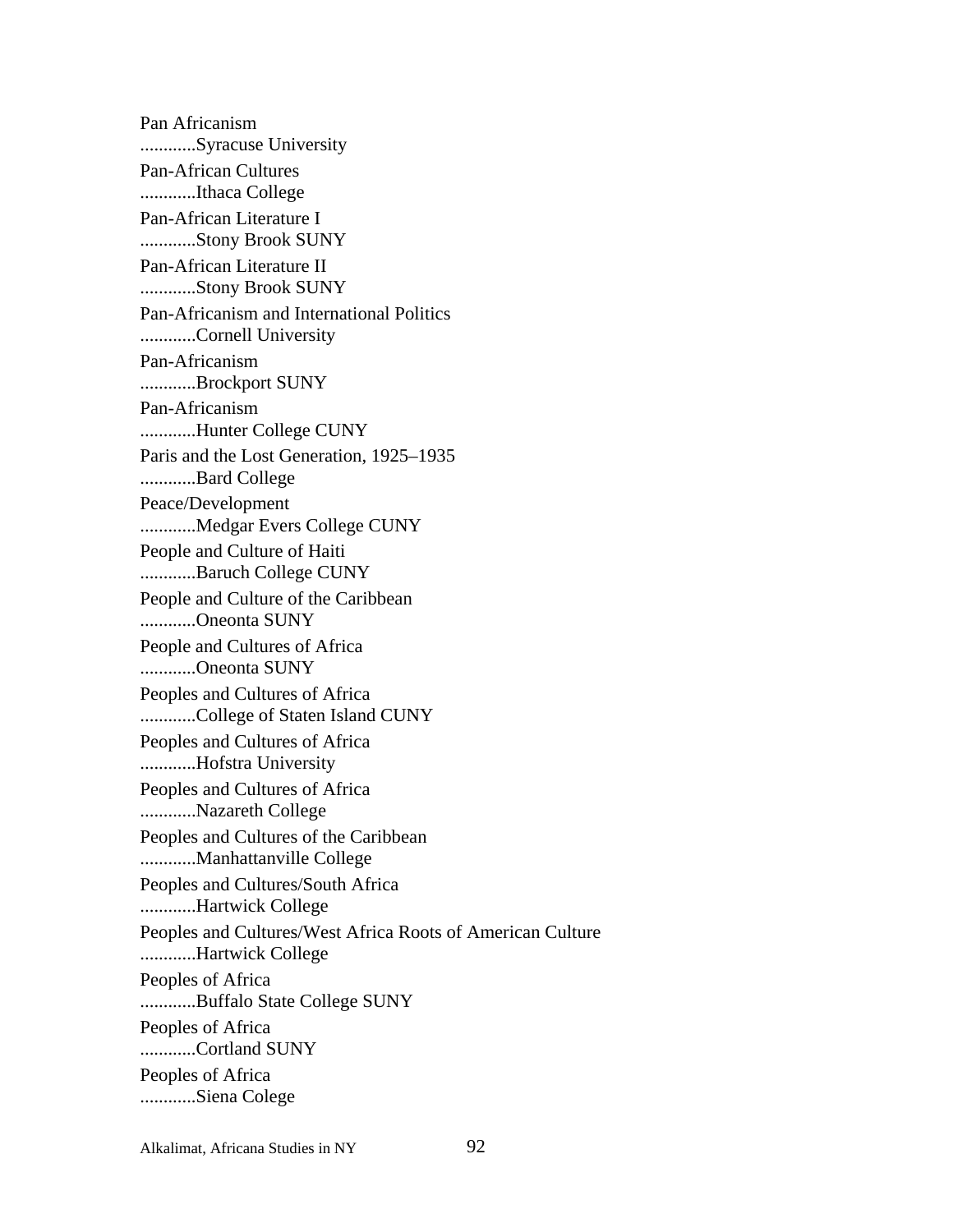Peoples of Sub-Saharan Africa: Culture and International Study ............New York University Peoples of the Caribbean: Culture and International Studies ............New York University Peoples, Places, and Papers: Anthropology and History in East Africa ............Sarah Lawrence College Perspectives on African-American Education ............Lehman College CUNY Perspectives on Central America ............Lehman College CUNY Perspectives on the African Past: Africa Before 1800 ............Vassar College Pharaohs, Fellahin, and Fantasy ............Hobart and William Smith College Philosophy of Race ............Stony Brook SUNY Planning in Urban Areas ............Baruch College CUNY Political and Civil Rights in the U.S. ............Daemen College Political and Civil Rights in the United States ............Daemen College Political and Social History of Africa ............Stony Brook SUNY Political Change in Africa ............Cornell University Political Economy of Contemporary Africa ............Hunter College CUNY Political Economy of Development and Underdevelopment ............Adelphi University Political Economy of the Caribbean ............Borough of Manhattan Community College CUNY Political Sociology ............Binghamton SUNY Political Systems of Africa ............Brooklyn College CUNY Politics and Development in Comparative Perspective ............Colgate University Politics and Multiculturalism ............Cortland SUNY Politics and Power in Puerto Rico ............Baruch College CUNY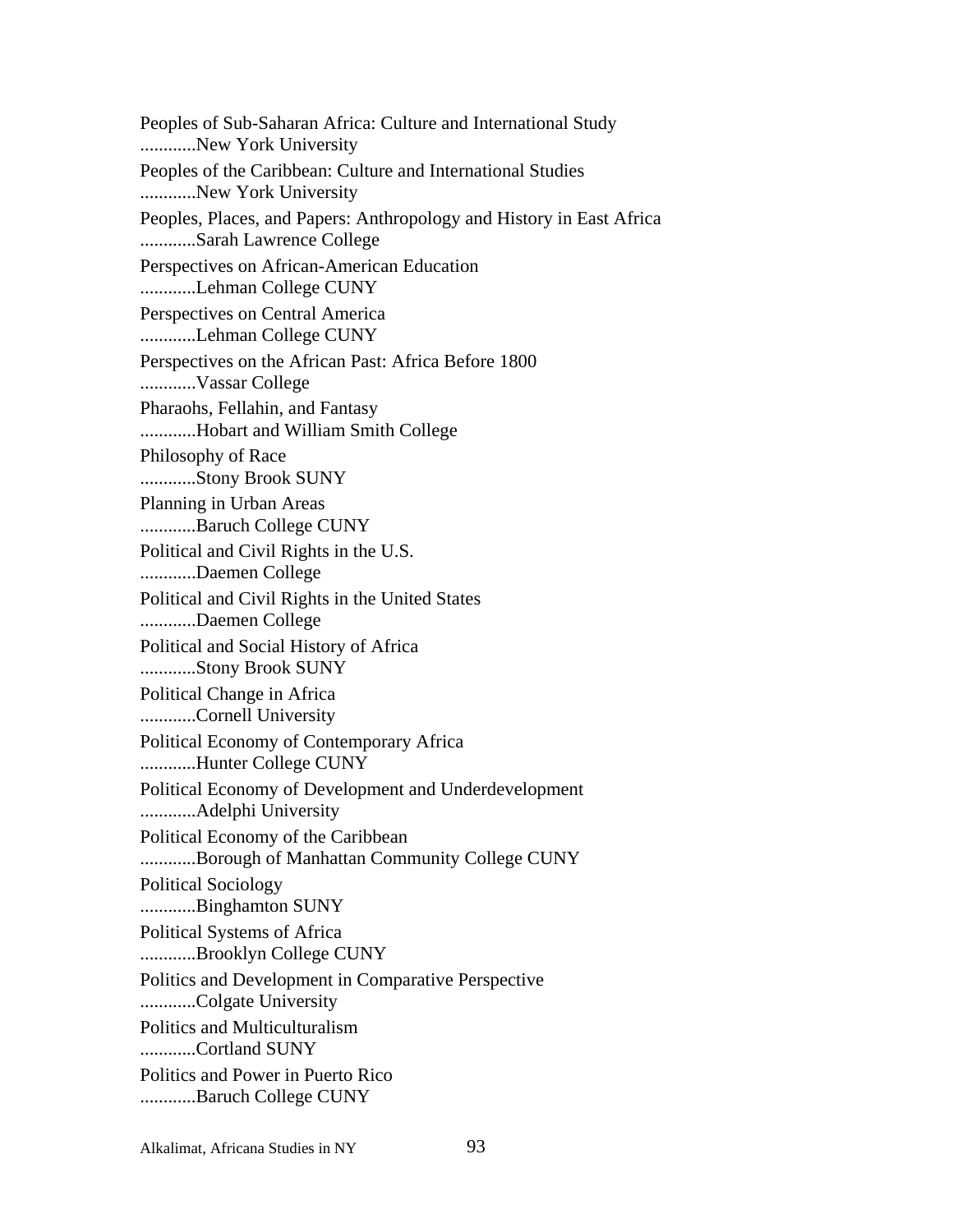Politics and Religion: Tradition and Modernization in the Third World ............Vassar College Politics and Social Change in Southern Africa ............Cornell University Politics and Social Change in the Caribbean ............Cornell University Politics in Education (when African American issues are emphasized) ............Colgate University Politics in Puerto Rico ............Hunter College CUNY Politics of Africa ............Hamilton College Politics of Africa ............Syracuse University Politics of Black and White ............Potsdam SUNY Politics of Developing Nation States ............Cortland SUNY Politics of Development ............Binghamton SUNY Politics of Global Africa ............Cornell University Politics of Sub-Saharan Africa ............Nazareth College Politics of Sub-Saharan Africa ............New York University Politics of the U.S.A. and the Black Community ............New Paltz SUNY Politics, Culture, and the New Negro Movement ............Columbia University Population Issues and Analysis ............Colgate University Post Colonial Lit in Eng ............Fordham University Postcolonial Literature and Culture ............Oneonta SUNY Poverty and Affluence in American Society ............Hartwick College Poverty in Society ............Hunter College CUNY Power and Protest in Southern Africa ............Colgate University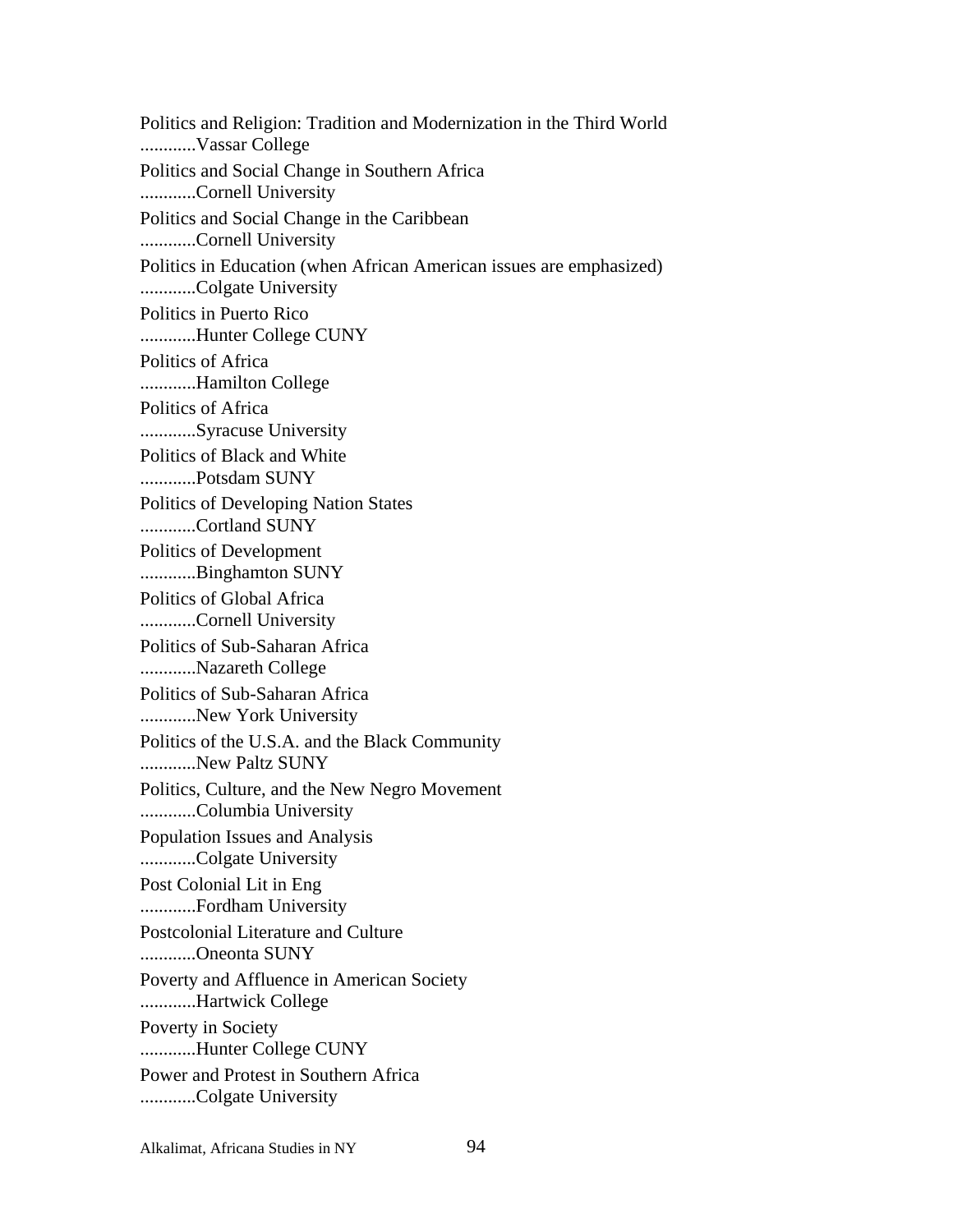Power Structure in Puerto Rico ............Hunter College CUNY Power, Culture Dev. ............Medgar Evers College CUNY Power, Racism, and Privilege ............Colgate University Practicum ............City College CUNY Pre-Colonial Africa ............Colgate University Prejudice and Racism ............Colgate University Prejudice, Personality and Culture ............Brockport SUNY Prejudice, Racism and Social Policy ............Vassar College Principles of Geology: The Geology and Development of Modern Africa ............Hamilton College Prison Issues and Civil Rights ............Hunter College CUNY Prison, Power and Oppressed ............Hunter College CUNY Prisons and Black Communities ............Hunter College CUNY Prisons and Minority Child ............Hunter College CUNY Prisons and Poverty ............Hunter College CUNY Prisons, Racism and Minorities ............Hunter College CUNY Problems in Black and Puerto Rican Studies ............Hunter College CUNY Problems of the Third World ............Daemen College Protest Movements and African American Artists: 19th and 20th Century ............Syracuse University Psychological Studies of Black Americans ............New Paltz SUNY Psychology and African Americans ............New York University Psychology of Black Experience in White America ............Vassar College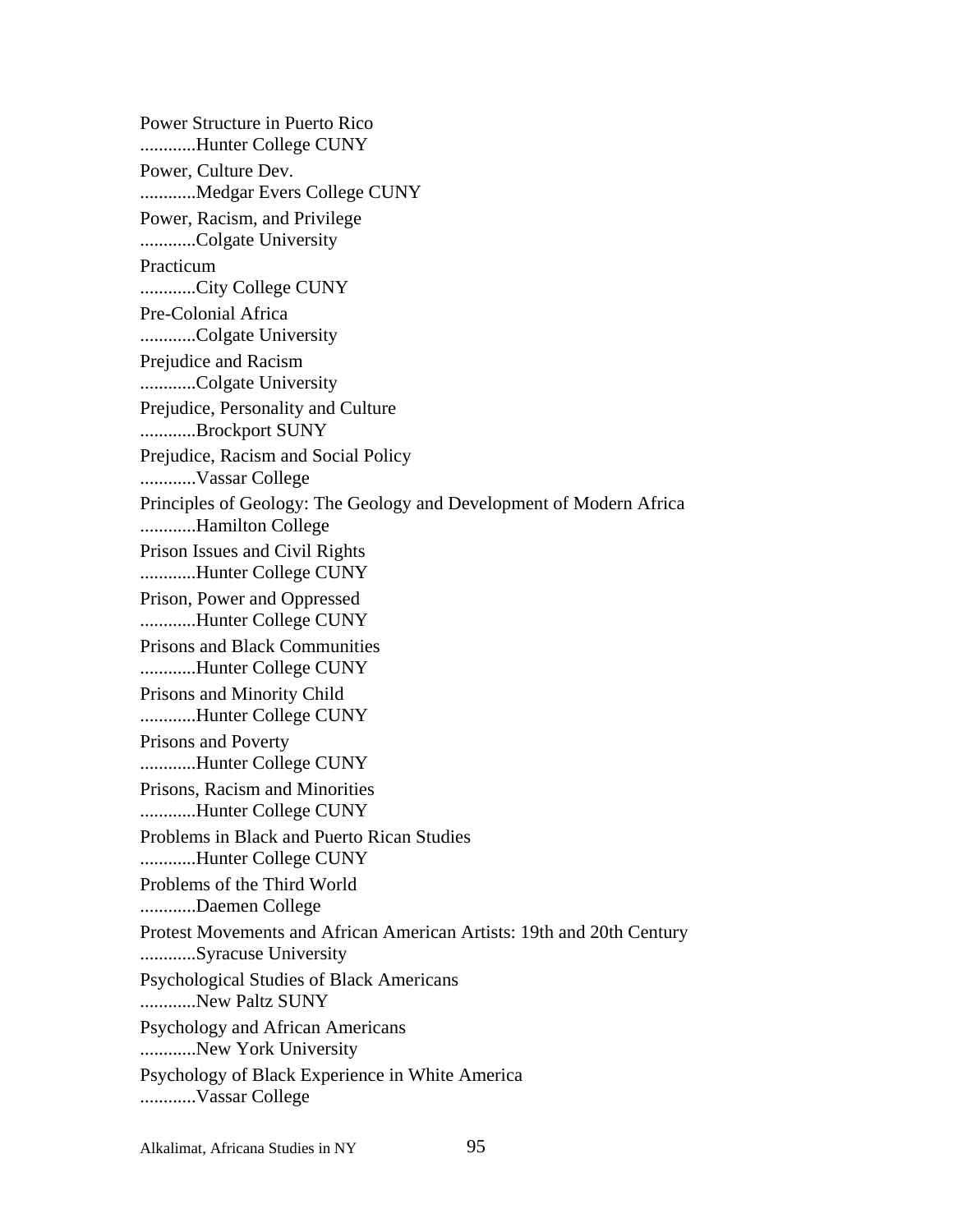Psychology of Oppression ............John Jay College CUNY Psychology of the African American Experience ............Oneonta SUNY Psychology of the Black Child ............New Paltz SUNY Public Policy and the African-American Urban Community ............Cornell University Public Policy: Problems and Solutions ............Wells College Puerto Rican Culture ............Baruch College CUNY Puerto Rican Culture ............Hunter College CUNY Puerto Rican Ethnics Politics in New York ............Hunter College CUNY Puerto Rican Family ............Hunter College CUNY Puerto Rican Folklore ............Hunter College CUNY Puerto Rican Heritage: 1898 to the Present ............Baruch College CUNY Puerto Rican Heritage: Pre-Columbian to 1898 ............Baruch College CUNY Puerto Rican History Since 1898 ............Hunter College CUNY Puerto Rican History to 1897 ............Hunter College CUNY Puerto Rican in United States as a Literary Theme ............Hunter College CUNY Puerto Rican/Latin American Studies ............John Jay College CUNY Puerto Ricans in United States ............Hunter College CUNY Race and American Democracy ............Hamilton College Race and Color in the Americas ............Columbia University Race and Conflict in South Africa ............Albany SUNY Race and Education (when Africana issues are studied) ............Colgate University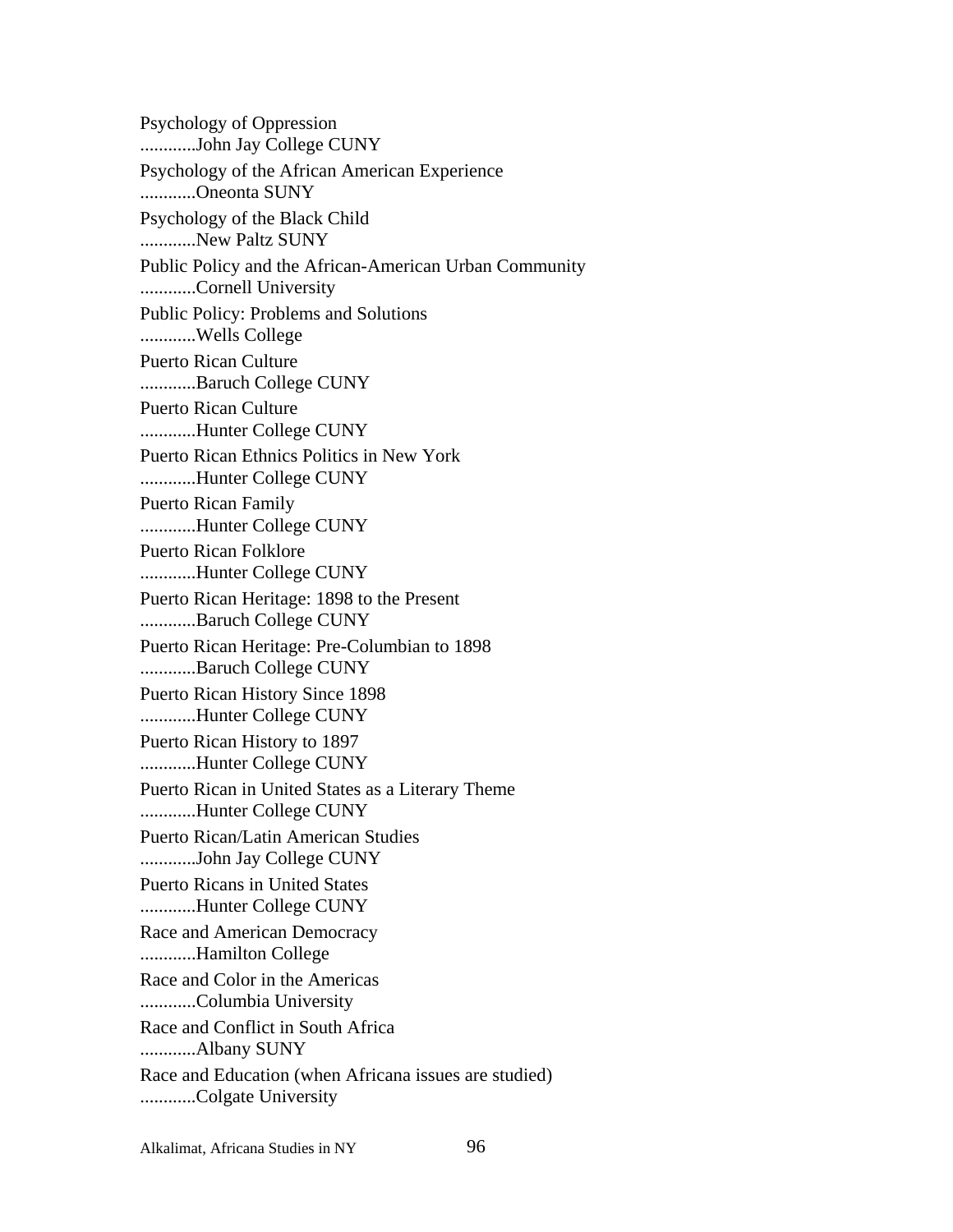Race and Ethnicity in American Politics ............Columbia University Race and Ethnicity in Latin America and the Caribbean ............Stony Brook SUNY Race and Ethnicity ............Hartwick College Race and Ethnicity ............New York University Race and Human Variability ............Hartwick College Race and Its Metaphors ............Vassar College Race and Law in America ............Daemen College Race and Politics in America ............Cortland SUNY Race and Politics in the Caribbean ............City College CUNY Race and Racism in U.S. History ............New Paltz SUNY Race and Racism ............Cortland SUNY Race and the Administration of Justice ............Buffalo State College SUNY Race and the City ............Potsdam SUNY Race and The Law ............Buffalo SUNY Race and the Urban Community ............John Jay College CUNY Race in the United States ............Adelphi University Race Relations in the United States ............Hofstra University Race Relations ............Purchase SUNY Race, Class, and Gender in the U.S. Society ............Union College Race, Class, and Society ............Buffalo SUNY Race, Ethnicity and Immigration in the Atlantic World ............Hamilton College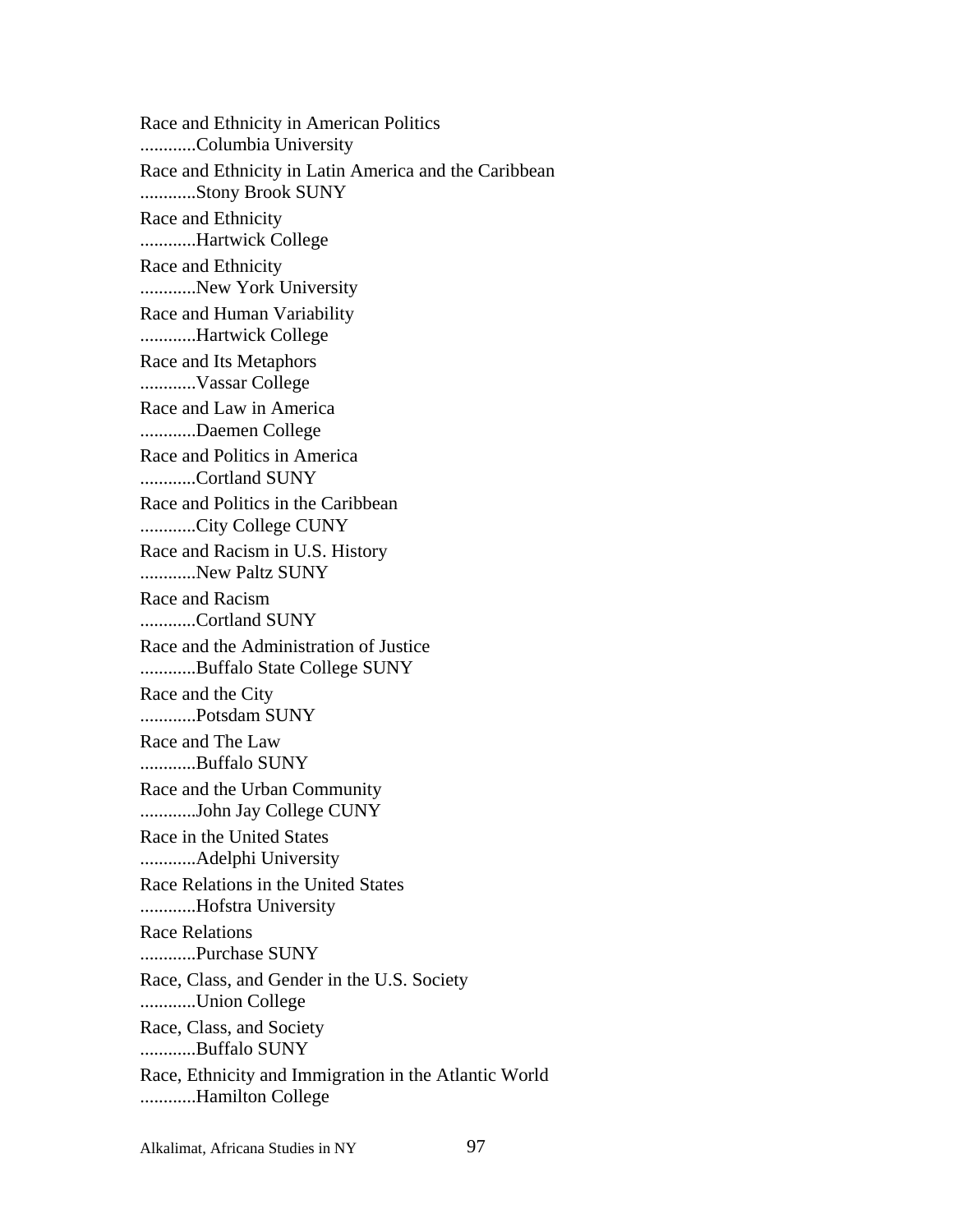Race, Ethnicity, and Education ............Buffalo SUNY Race, Ethnicity, and Identity in the U.S. ............Purchase SUNY Race, Gender, and Sexuality in U.S. History ............New York University Race, Gender, and the Law ............Purchase SUNY Race, Gender, Class and Culture ............Oneonta SUNY Race, Gender, Class, and the Epidemiology of AIDS ............Stony Brook SUNY Race, Power, and Privilege in the United States ............Cornell University Race, Religion and Culture ............Manhattanville College Races and Minorities ............Oswego SUNY Racial and Ethnic Confl ............Fordham University Racial and Ethnic Groups ............Saint Lawrence University Racial and Ethnic Politics ............University of Rochester Racial and Ethnic Relations ............Brockport SUNY Racial and Gender Role Stereotypes ............Cortland SUNY Racial Conflict and Black Literature ............Lehman College CUNY Racial Oppression ............Manhattanville College Racism and Hatreds ............Hobart and William Smith College Racism and the American Legal System ............City College CUNY Radio Documentaries ............Fredonia SUNY Rastaman and Christ ............Hobart and William Smith College Reading Film ............Wells College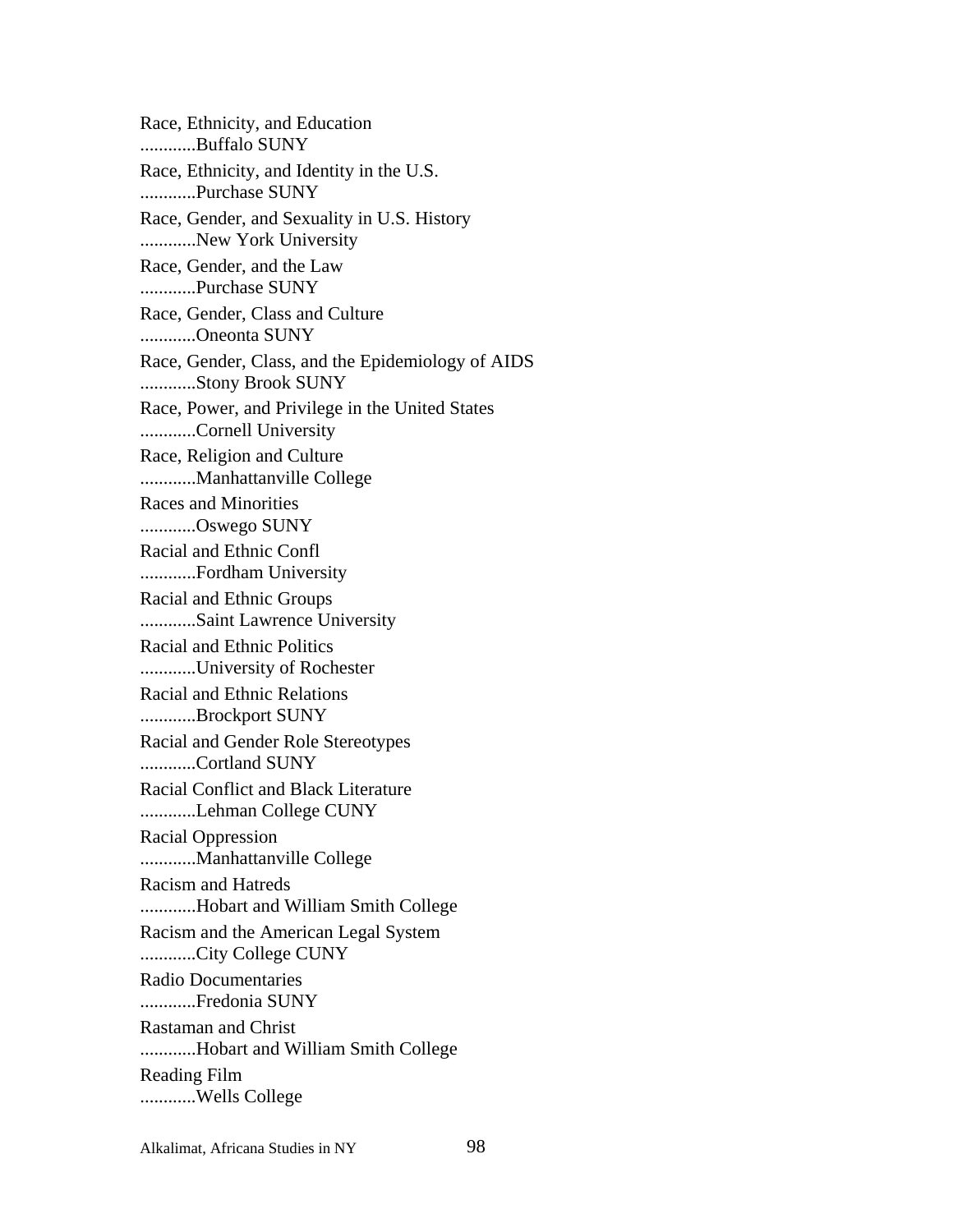Reading Race ............Brooklyn College CUNY Reading the Jungle/Lectrate de la Selva ............Barnard College Readings in African Thought ............Hofstra University Readings in Africana Studies ............Stony Brook SUNY Readings in Afro-American History ............Buffalo State College SUNY Readings in Modern Black Feminist Thought ............Vassar College Readings in Multi-Ethnic Women's Literature ............Hobart and William Smith College Recent African American Writing ............Cortland SUNY Recent Novels by Award-Winning Black Writers ............Sarah Lawrence College Reconstruction to Jim Crow: The South from 1856 to 1910 ............Hamilton College Recurrent Themes in Black Literature ............New Paltz SUNY Religion and Survival ............City College CUNY Religion, Race and the Solid South ............Syracuse University Religion, Ritual, and Worldview in Africa ............Nazareth College Religions of the Caribbean ............Baruch College CUNY Religions of the Caribbean ............Stony Brook SUNY Religions of the Oppressed and Third-World Liberation Movements ............Vassar College Religious Cultures of the American South ............Syracuse University Research in Africana Studies ............Stony Brook SUNY Research in the African American Community ............Syracuse University Research Methods in African American Studies ............Syracuse University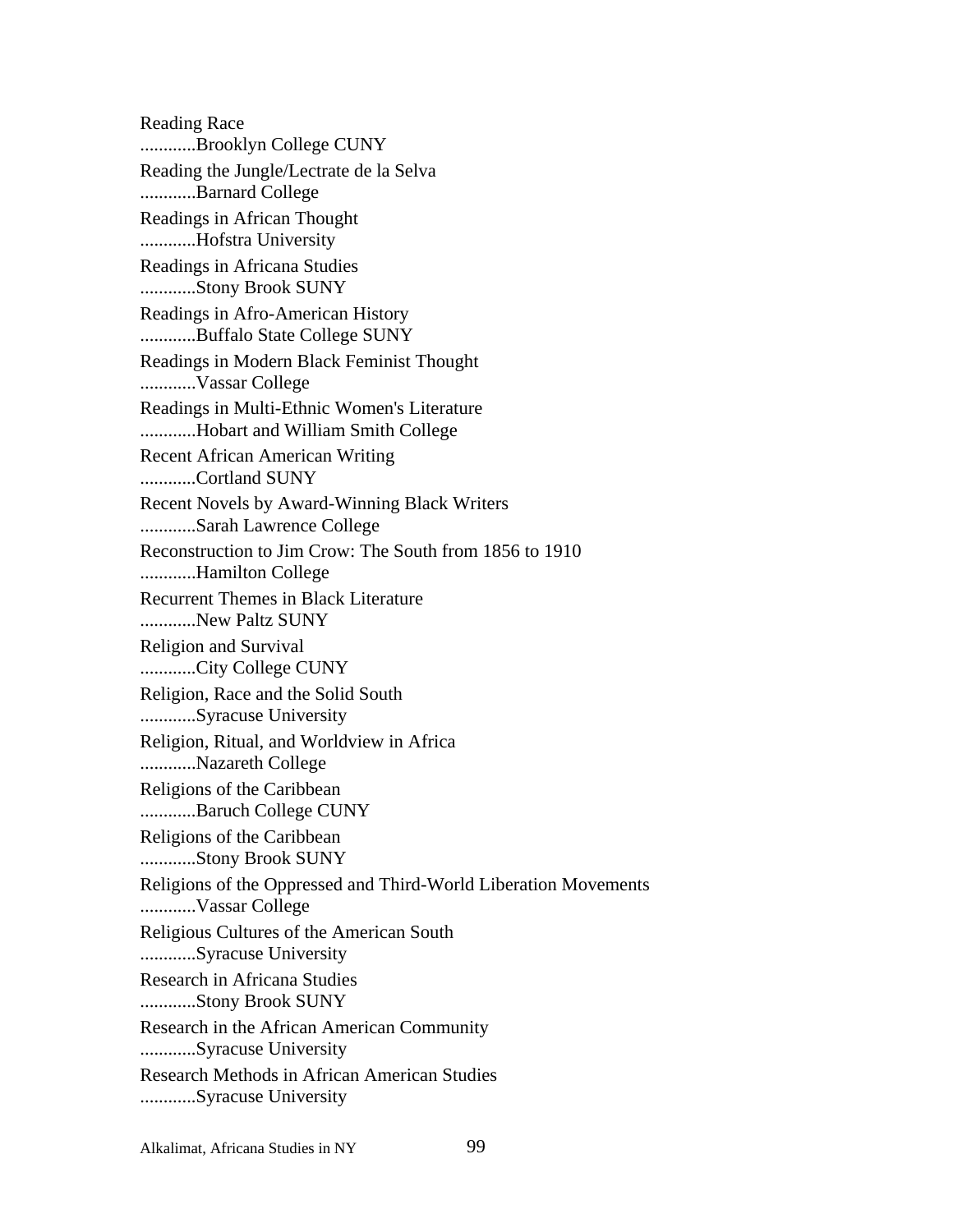Research Methods ............Hamilton College Research Methods ............Vassar College Research Seminar in African-American Studies ............John Jay College CUNY Research Seminar in Race and Ethnicity ............Columbia University Research Seminar ............Fordham University Research: Essential Composition Skills ............Buffalo SUNY Resistant Spirit: Black Mississippi, Jim Crow, and Grass Roots Activism, 1877-2000 ............Vassar College Rican Nationality ............Hunter College CUNY Role of Music in African Society ............Lehman College CUNY Roots: Seminar on the Black World Experience ............City College CUNY Royal African Art: Kings and the Representation of Power ............Sarah Lawrence College Scandinavian Societies and the U.S.: A Cross-Cultural Comparison ............Wells College Selected African American Writers ............Buffalo SUNY Selected Social Problems of the Ghetto ............Baruch College CUNY Selected Topics in African American Studies ............Syracuse University Selected Topics in Black Studies: Social Science ............Hunter College CUNY Selected Topics in English Literature (Readings in Black Literature) ............Daemen College Sem. African Development ............Fordham University Seminar and Field Work in West African Art and Civilization ............Hostos Community College CUNY Seminar in African American Art and Cultural History ............Vassar College Seminar in African American History ............Colgate University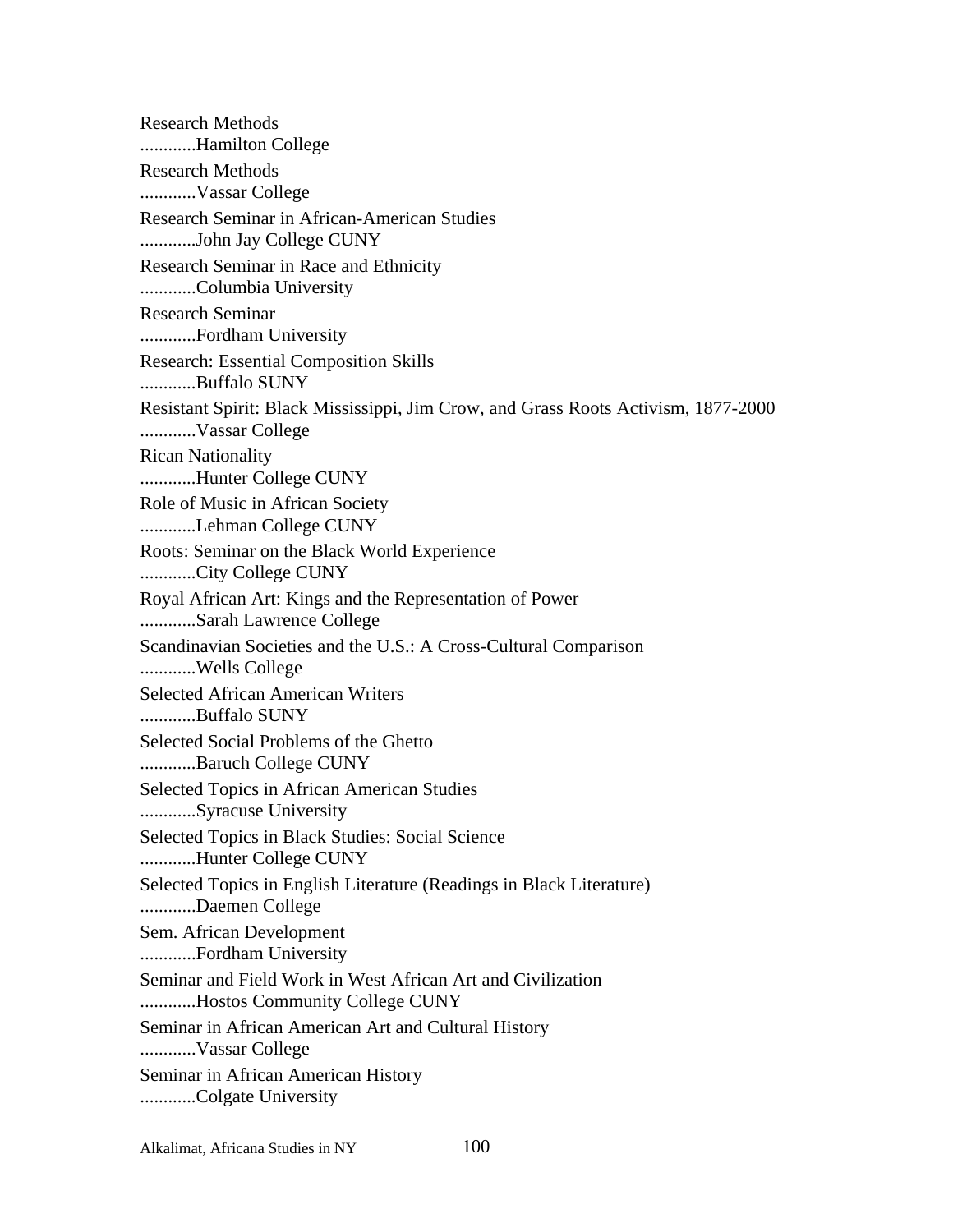Seminar in African American Studies ............Syracuse University Seminar in African Art ............Vassar College Seminar in African Politics and Society ............Cortland SUNY Seminar in African Studies ............Queens College CUNY Seminar in Comparative African Government ............Lehman College CUNY Seminar in Current Community Problems ............New York City College of Technology CUNY Seminar in Multiculturism in Comparative Perspective ............Vassar College Seminar on Black Political Consciousness ............Daemen College Seminar on Social Change ............Syracuse University Seminar on the Black Family ............Niagara University Seminar on the Sixties ............Hamilton College Seminar ............York College CUNY Seminar: African History ............Hobart and William Smith College Seminar: History of African Americans ............New York University Seminar: History of African Town and Cities from Medieval to Modern Times ............New York University Seminar: Major African Writers ............Hamilton College Seminar: Major African-American Writers ............Hamilton College Seminar: Modernization and Nation-Building in Sub-Saharan Africa ............New York University Seminar: Politics in Sub-Saharan Africa ............Colgate University Seminar: Slavery in the New World ............Lehman College CUNY Seminar: Special Topics in African History ............Lehman College CUNY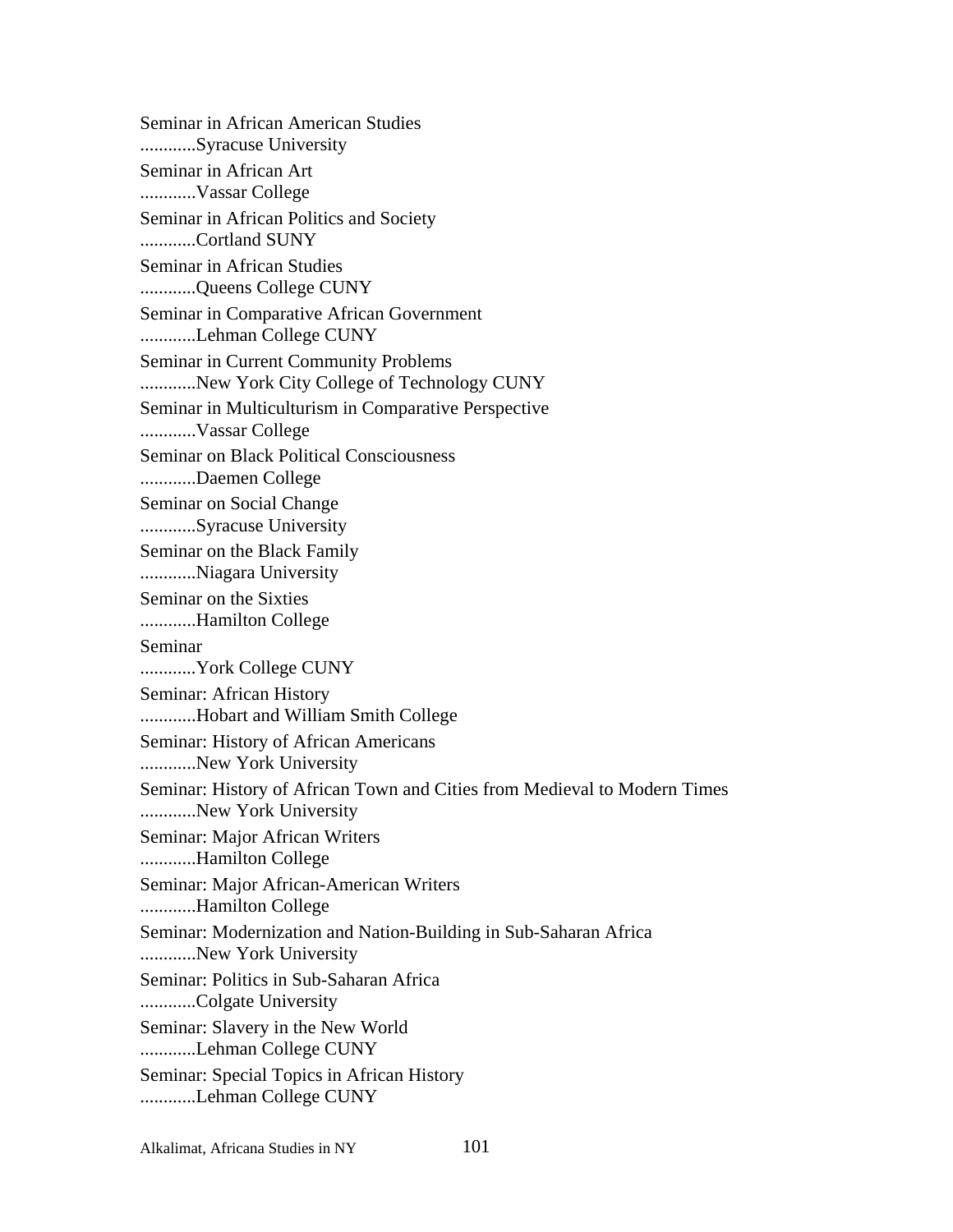Seminar: Topics in the Black Experience ............Columbia University Seminar: War and Peace in the Middle East ............Hobart and William Smith College Senegal: An Orientation ............Hobart and William Smith College Senegal: Language, History, and Culture ............Bard College Senior Essay or Project ............Vassar College Senior Independent Work ............Vassar College Senior Paper ............Oswego SUNY Senior Program ............Hamilton College Senior Seminar for African/African-American Studies Majors ............Albany SUNY Senior Seminar in African American Studies ............Cortland SUNY Senior Seminar in Africana Studies ............Colgate University Senior Seminar in Africana-Latino Studies ............Oneonta SUNY Senior Seminar in Multicultural Studies ............Nazareth College Senior Seminar ............Barnard College Senior Seminar ............Binghamton SUNY Senior Seminar ............University of Rochester Senior Seminar: Harlem in Literature ............Barnard College Senior Seminar: Research Project ............Buffalo SUNY Senior Thesis ............University of Rochester Service Learning relating to some aspect of the Black World ............Daemen College Sickness and Health in Africa ............Sarah Lawrence College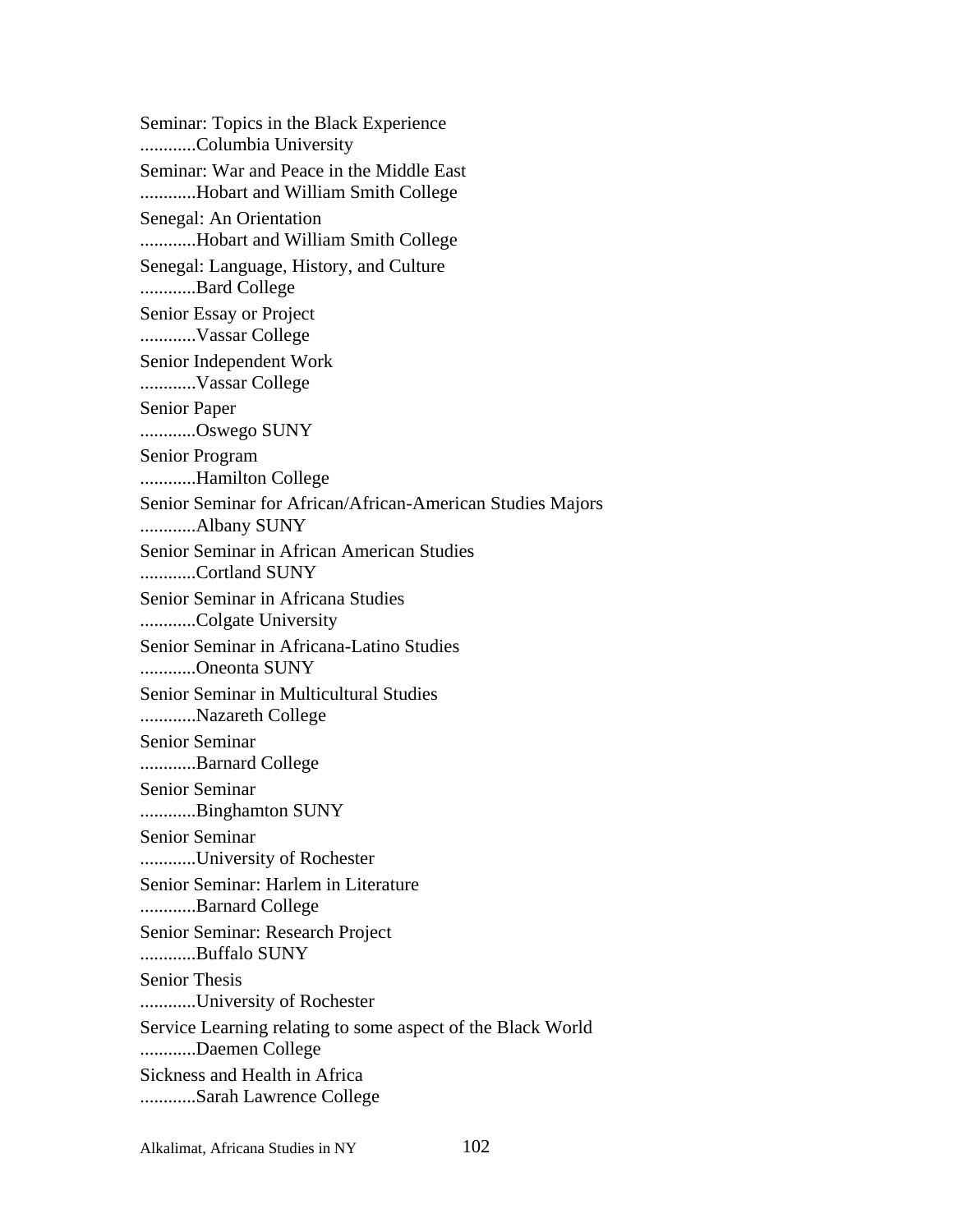Slavery and 20th Century of African American Novel ............University of Rochester Slavery and Abolition in Africa ............Vassar College Slavery and Abolition in America ............Hartwick College Slavery and Abolition ............Syracuse University Slavery and Emancipation in the Americas ............Colgate University Slavery and the Civil War ............Hamilton College Slavery and the Underground Railroad ............Buffalo SUNY Slavery in Historical Perspective ............Siena Colege Slavery in Latin America and the Caribbean ............Stony Brook SUNY Slavery in the Ante-bellum South ............Brockport SUNY Slavery through History ............Manhattanville College Slavery ............Stony Brook SUNY Slavery, Race, and Culture ............Binghamton SUNY Slavery: A Women's Experience ............Barnard College Social Change in the Black Community ............Vassar College Social Change ............Hobart and William Smith College Social Identities ............Colgate University Social Inequality: Class and Ethnicity ............Wells College Social Justice Seminar ............Ithaca College Social Movements and Social Policy in Africa ............Hofstra University Social Movements and Social Policy in Contemporary Africa ............Hofstra University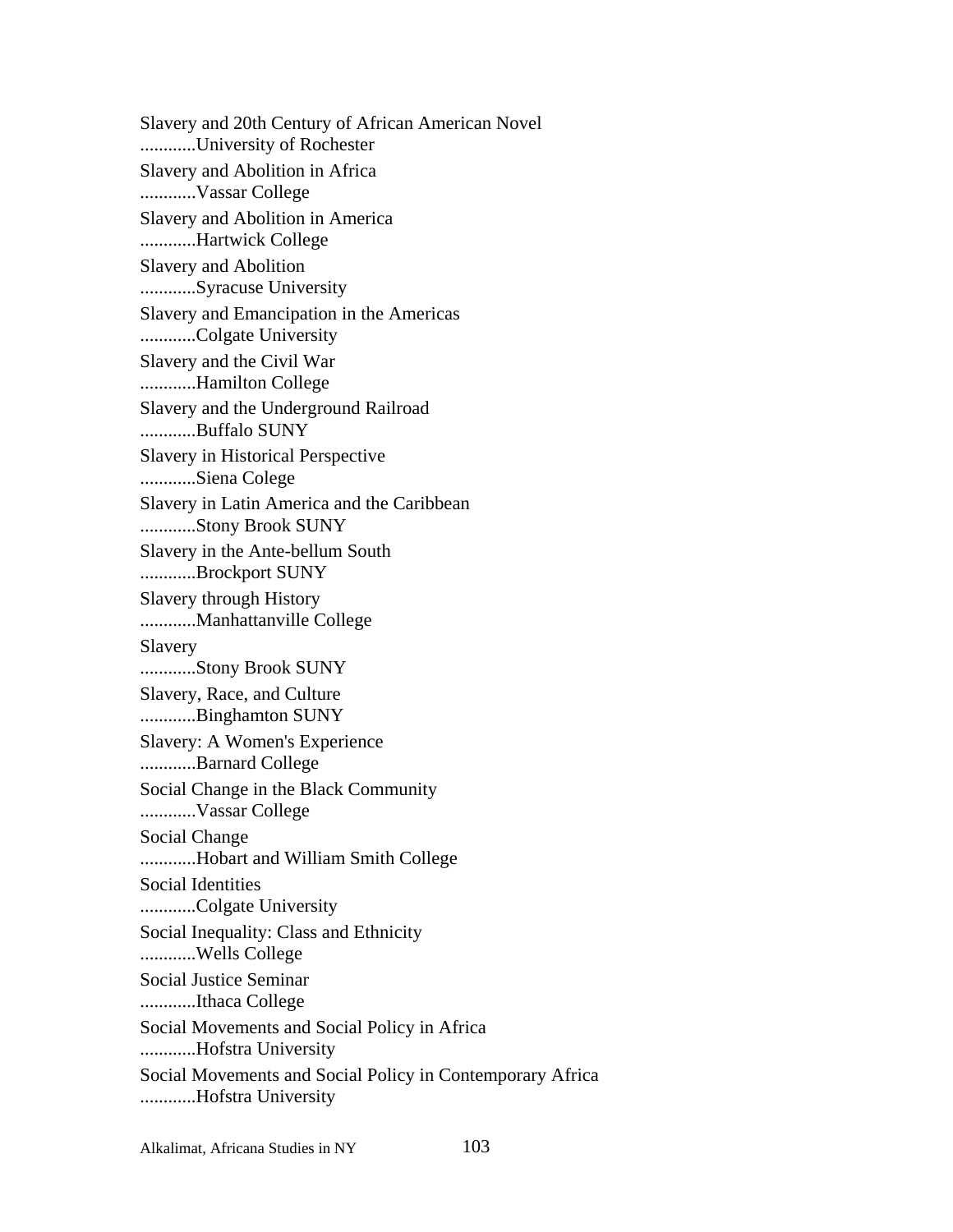Social Movements in the US ............University of Rochester Social Movements ............Binghamton SUNY Social Pathology and the Black Experience ............Lehman College CUNY Social Problem ............Fredonia SUNY Social Problems of the Minority Communities ............Hostos Community College CUNY Social Problems ............Daemen College Social Problems ............Wells College Social Welfare and Society ............Fordham University Societies and Cultures of Africa ............Lehman College CUNY Socio-Linguistic Fieldwork in Black and Puerto Rican Speech Communities ............Hunter College CUNY Sociology of Black Religion ............Vassar College Sociology of Black Religious Experience ............Nazareth College Sociology of Corrections ............Fredonia SUNY Sociology of Mass Media and Popular Culture ............Columbia University Sociology of Minorities ............Hobart and William Smith College Sociology of Minorities ............Plattsburgh SUNY Sociology of Race and Ethnicity ............Buffalo State College SUNY Sociology of the Black Community ............Baruch College CUNY Sociology of the Black Experience ............Syracuse University Sociology of the Black Urban Community ............Borough of Manhattan Community College CUNY Sociopolitical Impact of Race and Racism ............City College CUNY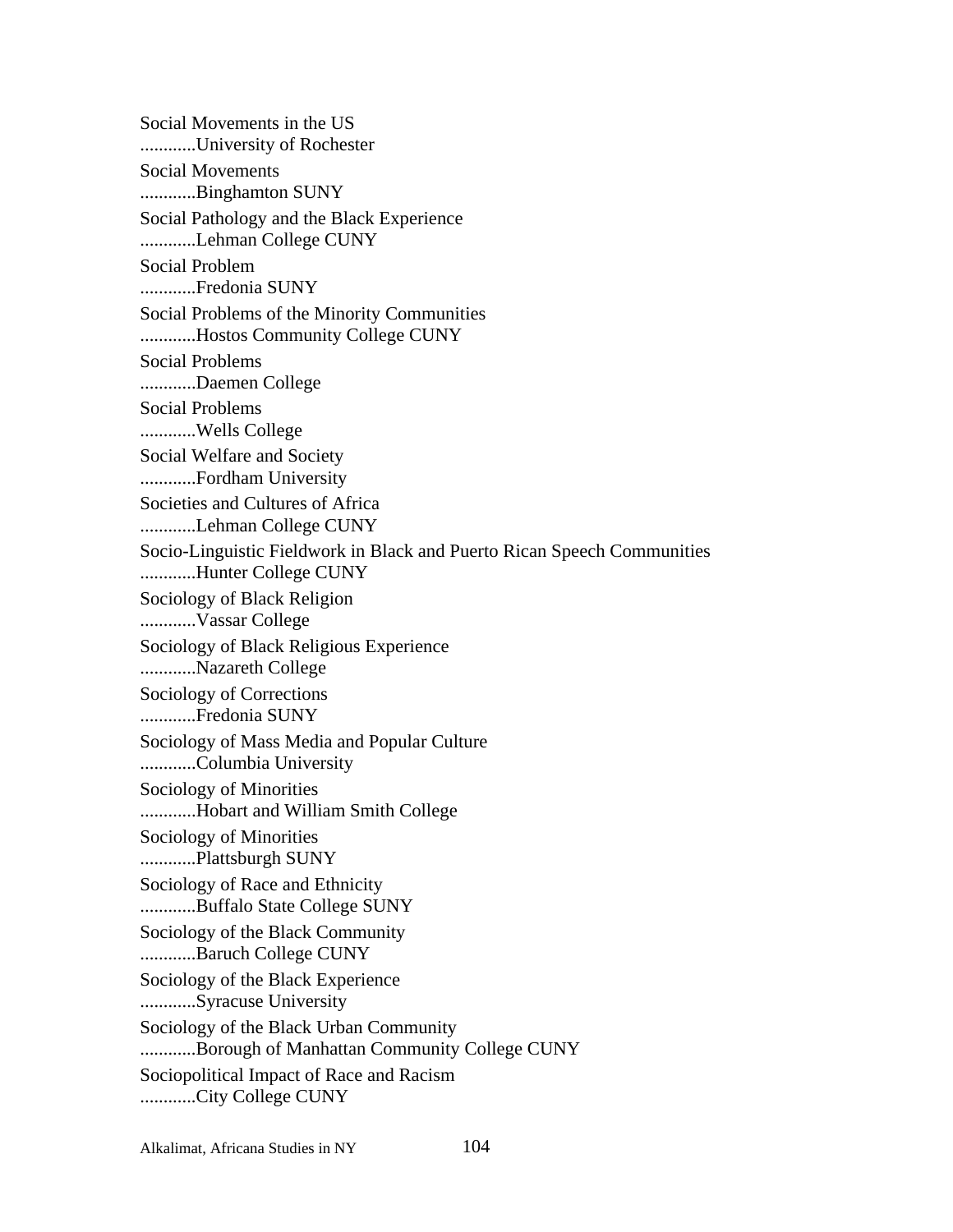South Africa 1652-1998 ............Hamilton College South Africa in Transition ............Hobart and William Smith College South Africa on Film ............Cortland SUNY South Africa ............Colgate University South Africa ............Cortland SUNY South African: An Orientation ............Hobart and William Smith College Southern Africa ............Brooklyn College CUNY Spanish Afro-Antillean Poetry ............Hunter College CUNY Spanish Caribbean Literature ............Manhattanville College Special Topics in African American Studies ............Cortland SUNY Special Topics in African Studies ............Brooklyn College CUNY Special Topics in American Drama ............Wells College Special Topics in American Poetry ............Wells College Special Topics in Creative Arts — World Music/Africa ............Siena Colege Special Topics in Hispanic/Latino Studies ............Baruch College CUNY Special Topics in Media ............Fredonia SUNY Special Topics in the American Novel ............Wells College Special Topics ............Buffalo SUNY Special Topics ............Fredonia SUNY Special Topics ............Oneonta SUNY Special Topics ............Plattsburgh SUNY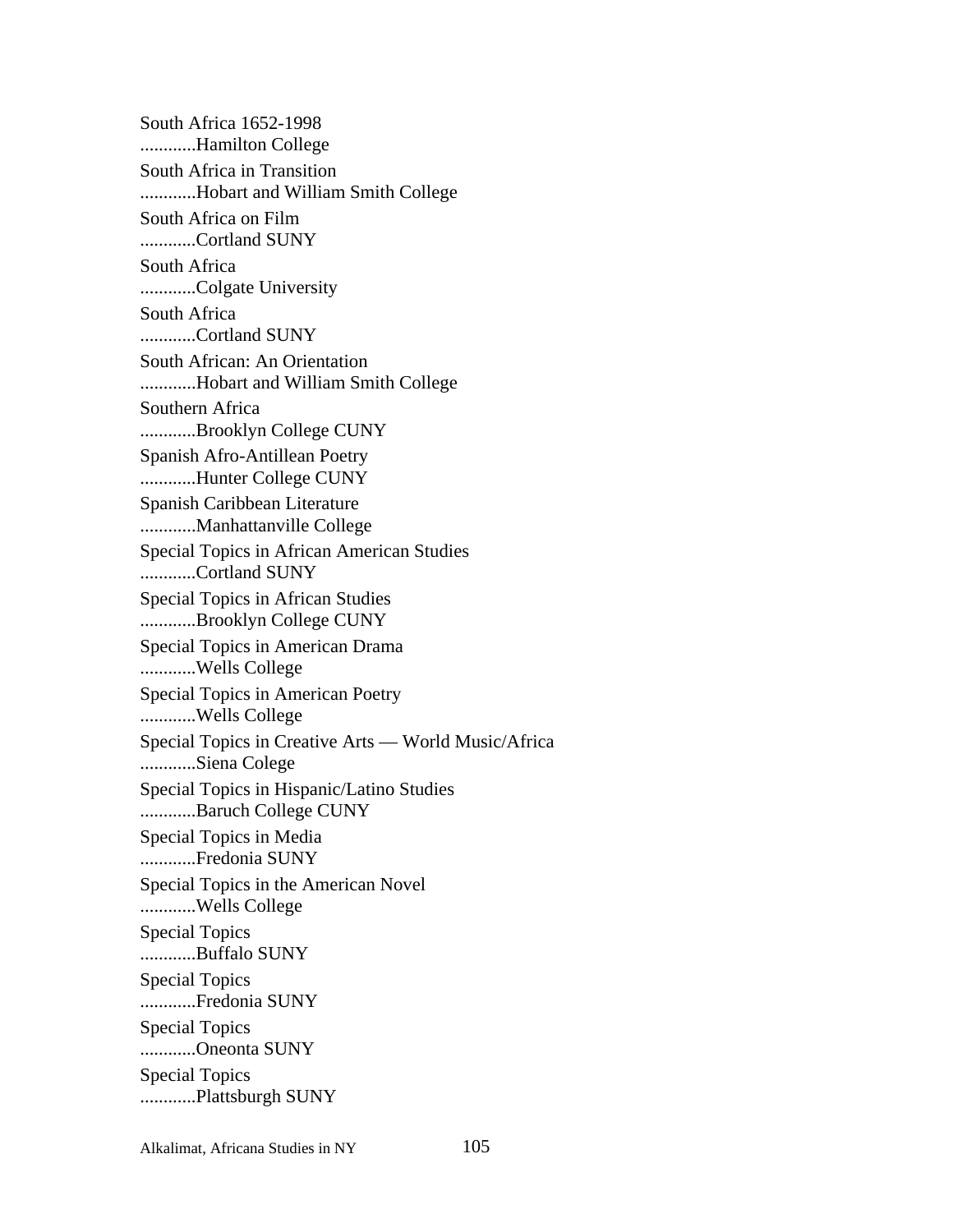Special Topics ............Vassar College State and Metropolitan Politics and Government ............Hofstra University Status of Women in Africa and Asia ............Wells College Stories of the Caribbean ............Manhattanville College Studies in African American History ............Syracuse University Studies in African American Liberation Movements ............Cortland SUNY Studies in Francophone Literature: The African Novel ............Hamilton College Studies in the French Caribbean ............Union College Studies in the French Caribbean: Mini-term in Martinique ............Union College Study Lab in Black and Hispanic Studies ............Baruch College CUNY Sub-Saharan Africa ............Daemen College Sub-Saharan Africa ............Daemen College Sub-Saharan Africa: Peoples and Culture ............Albany SUNY Surrealism: Politics, Paintings, Film ............Barnard College Survey of African American Music ............Cortland SUNY Survey of African American Psychology ............Cortland SUNY Survey of African Art ............Manhattanville College Survey of African Civilization I ............Queens College CUNY Survey of African Studies ............Buffalo SUNY Survey of Afro-American Dance ............Buffalo State College SUNY Survey of Black American Literature ............New Paltz SUNY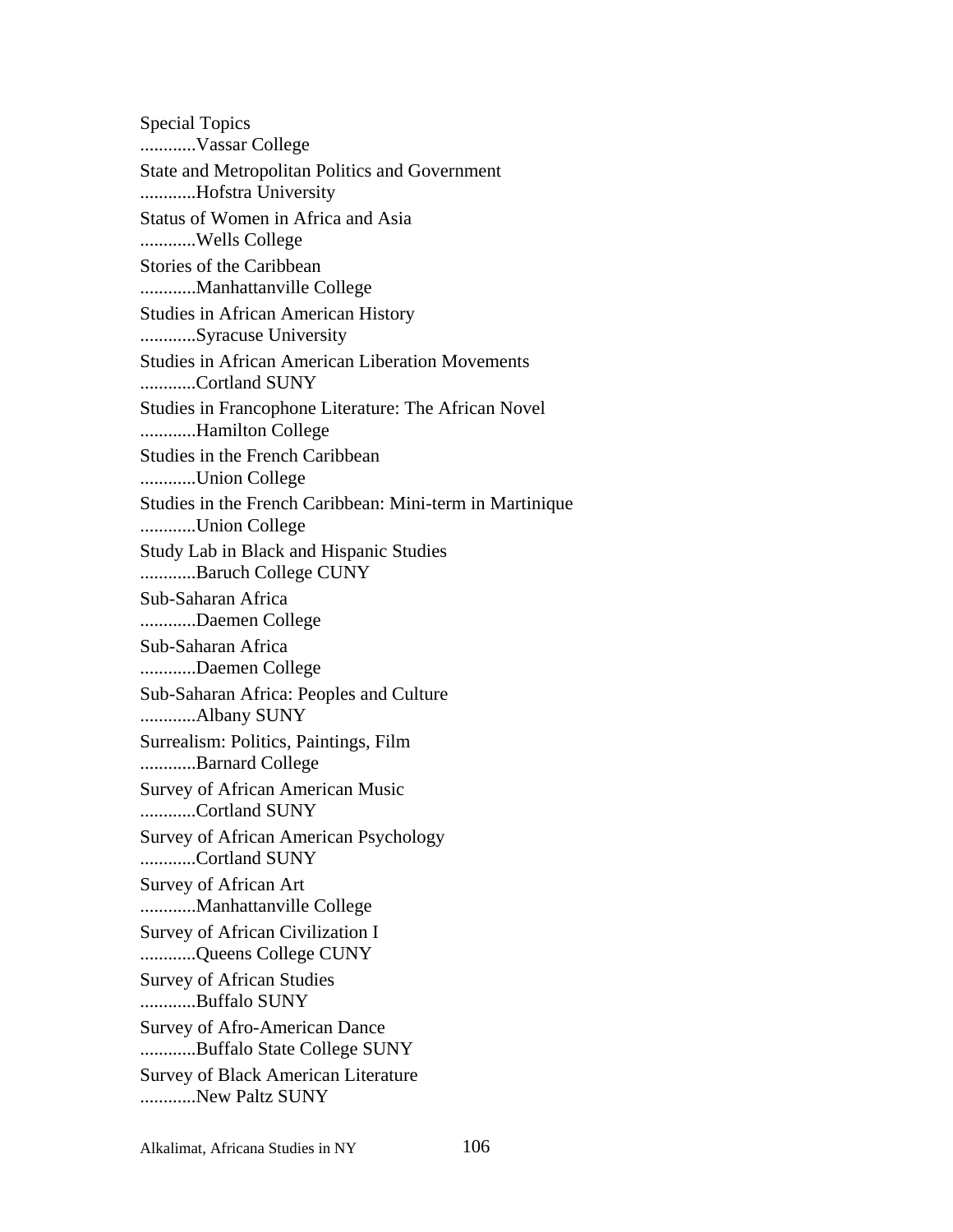Survey of Black Middle Class ............Buffalo SUNY Survey of Contemporary Africa: 19th Century to Present ............New Paltz SUNY Survey of Pre-colonial Africa to 1800 ............New Paltz SUNY Survey of the African American Experience ............Buffalo SUNY Swahili 2 ............Hofstra University Swahili I ............Hunter College CUNY Swahili II ............Hunter College CUNY Swahili III ............Hunter College CUNY Swahili IV ............Hunter College CUNY Swahili Language and Society ............Purchase SUNY Swahili Literature I ............Lehman College CUNY Swahili Literature II ............Lehman College CUNY Swahili Literature ............Cornell University Swahili ............Cornell University Teaching Practicum ............Binghamton SUNY Teaching the Inner City Child ............Cortland SUNY Technology and the Labor Process ............Wells College Telenovela and Daytime Serial ............Hunter College CUNY The Administration and Process of Justice ............Baruch College CUNY The African American Novel ............Barnard College The African American Novel: 20th Century ............Syracuse University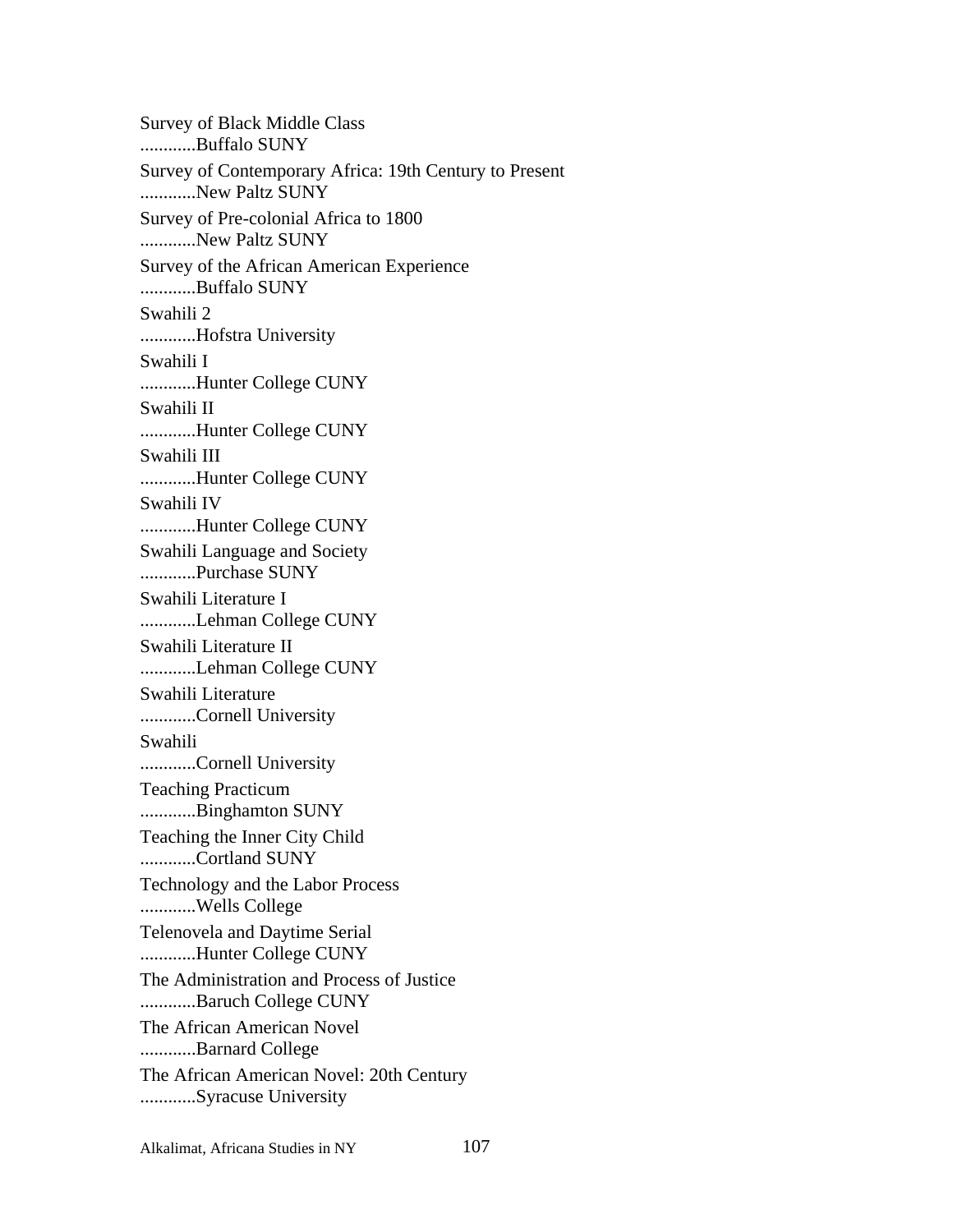The African American Struggles for Freedom and Democracy ............Colgate University The African Diaspora and the Making of the Pan-African Movement 1900-2000 ............Vassar College The African Diaspora ............Barnard College The African Diaspora ............Brooklyn College CUNY The African Independence Movement ............Baruch College CUNY The African Novel ............Binghamton SUNY The African Novel ............Hofstra University The African Novel ............Vassar College The African Presence in Western Art ............Purchase SUNY The African/African-American Family ............Albany SUNY The African-American and Latino Family ............Hostos Community College CUNY The African-American Economy ............Lehman College CUNY The African-American Experience I ............Hostos Community College CUNY The African-American Experience II ............Hostos Community College CUNY The African-American Family ............Lehman College CUNY The African-American Family ............Stony Brook SUNY The African-American Struggle for Human Rights ............Wells College The African-American Woman: Contemporary Issues ............Albany SUNY The Afro-American Child in His Urban Setting ............City College CUNY The Afro-American in American History 1619-1865 ............Hofstra University The Afro-Caribbean in World Politics ............Lehman College CUNY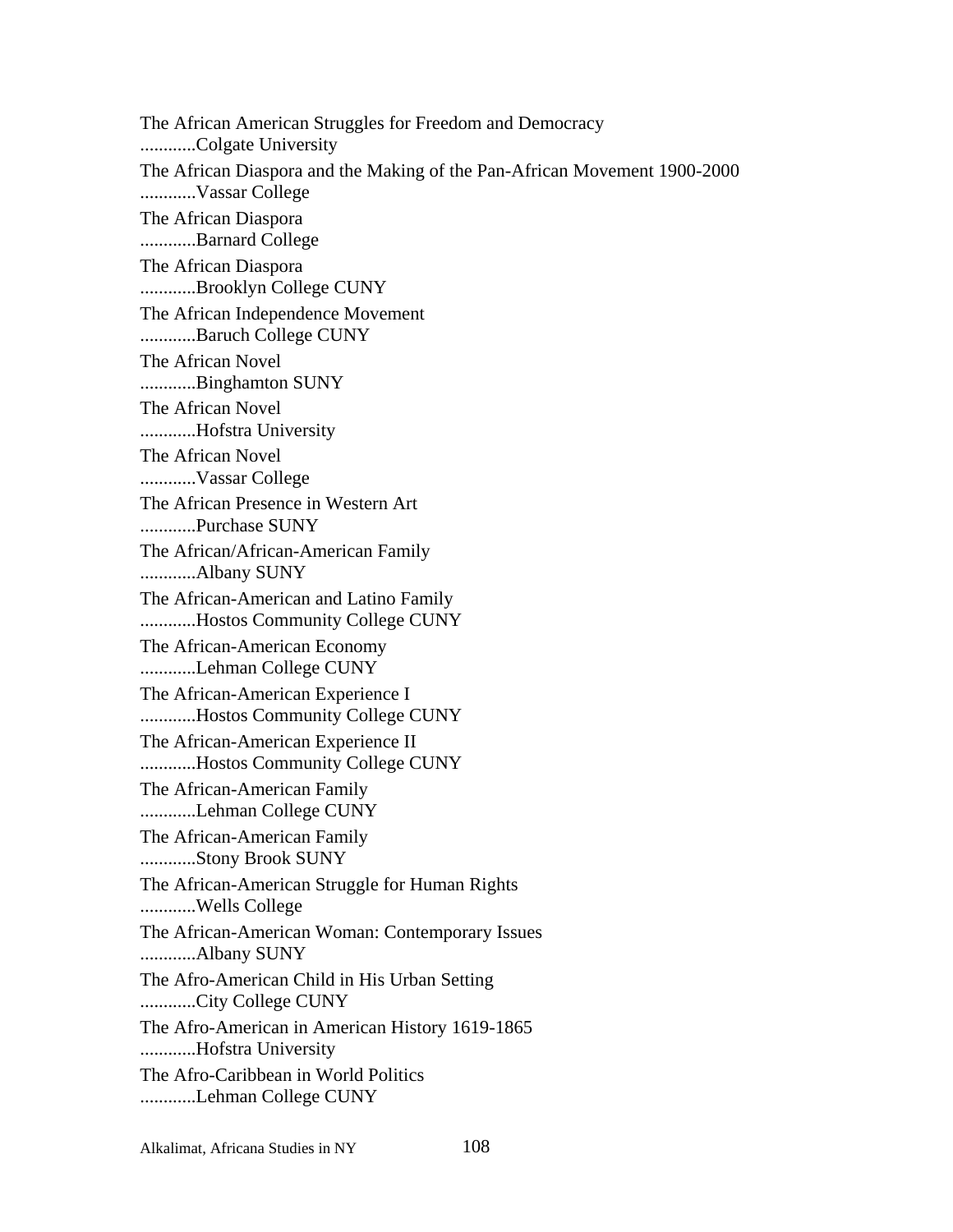The American Civil Rights Movement ............New Paltz SUNY The American Experience: American Diversity: Immigration, Ethnicity and Race ............Pace University The American South ............Purchase SUNY The Art and Architecture of Africa ............Sarah Lawrence College The Art of Reading Latin American Poetry ............Manhattanville College The Arts of Central, East, and Southern Africa ............Vassar College The Arts of Western and Northern Africa ............Vassar College The Atlantic World, 1492-1800 ............Colgate University The Black American Novel ............Fordham University The Black Americas-An Institutional and Cultural Survey ............Baruch College CUNY The Black Athlete ............Fordham University The Black Athlete ............Fordham University The Black Child and Adolescent in the United States ............Baruch College CUNY The Black Child and the Urban Education System ............Brooklyn College CUNY The Black Church and Social Change ............Hunter College CUNY The Black Church in the United States ............York College CUNY The Black Church ............Buffalo SUNY The Black Church ............Fordham University The Black Community: Continuity and Change ............Albany SUNY The Black Diaspora: Africans at Home and Abroad ............Colgate University The Black Essay ............Albany SUNY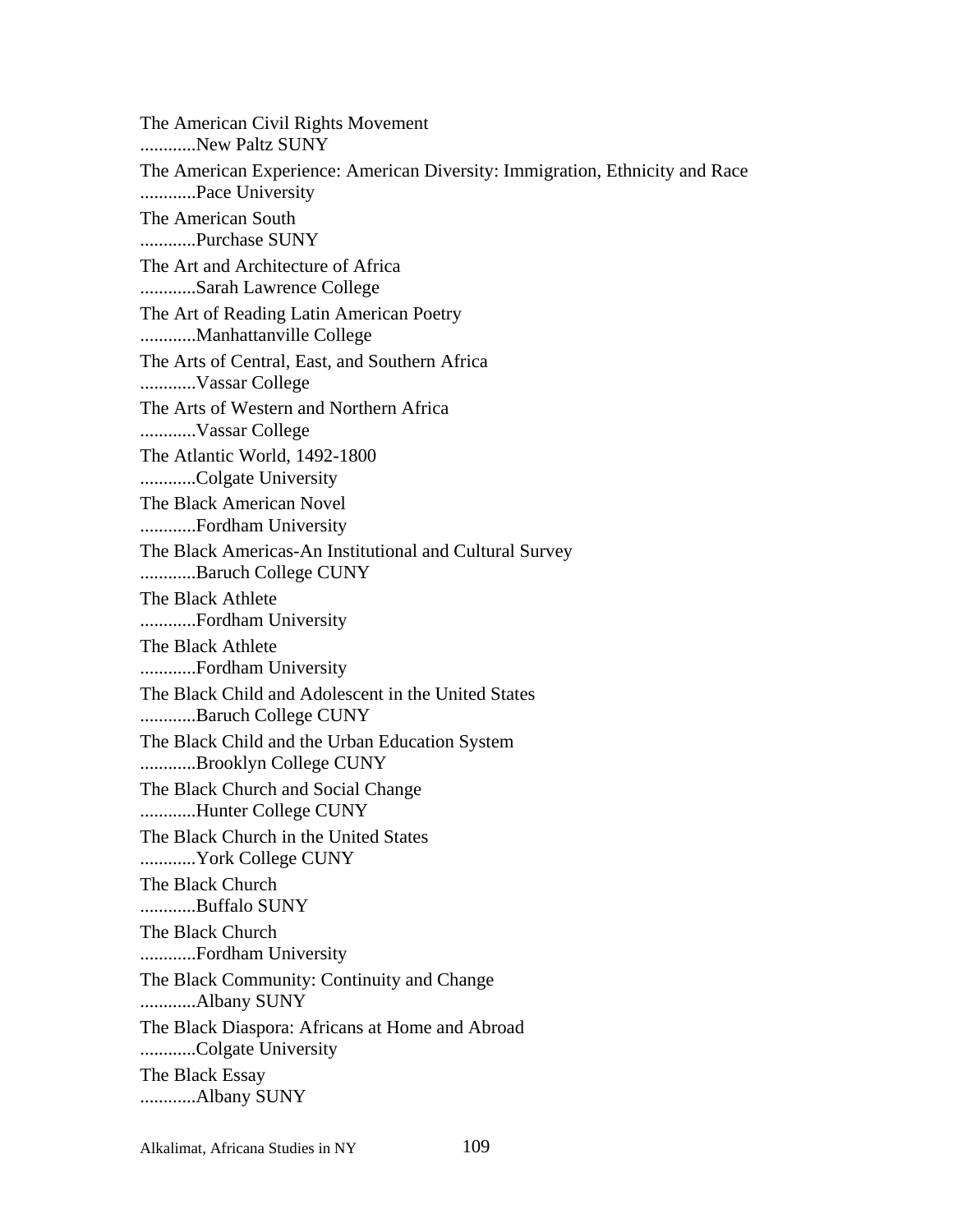The Black Essay ............New York University The Black Experience in Africa ............Borough of Manhattan Community College CUNY The Black Experience in the Caribbean ............York College CUNY The Black Experience ............College of Staten Island CUNY The Black Family in America ............Buffalo State College SUNY The Black Family in Slavery and Freedom ............University of Rochester The Black Family ............Brockport SUNY The Black Family ............Brooklyn College CUNY The Black Family ............Fordham University The Black Family ............New Paltz SUNY The Black Family ............York College CUNY The Black Ghetto ............York College CUNY The Black Man in Contemporary Society ............Borough of Manhattan Community College CUNY The Black Nationalist Movement ............Lehman College CUNY The Black Novel: Black Perspectives ............Albany SUNY The Black Power Movement and American Politics ............University of Rochester The Black Revolution ............City College CUNY The Black Theater ............Oneonta SUNY The Black Theatre in America ............Albany SUNY The Black Urban Experience ............Brooklyn College CUNY The Black Urban Experience ............Queens College CUNY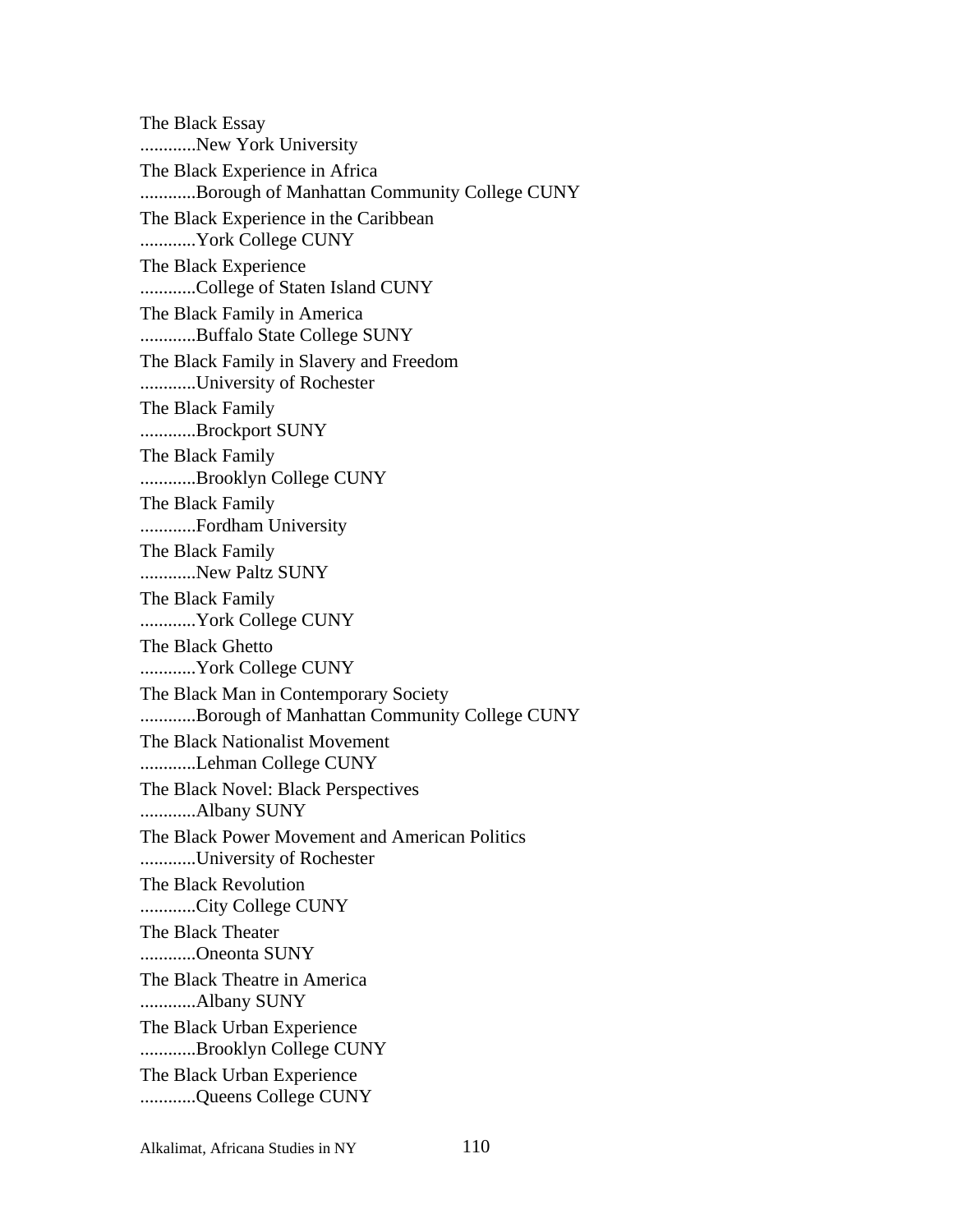The Black Woman as Novelist ............Vassar College The Black Woman in America ............Brooklyn College CUNY The Black Woman ............City College CUNY The Black Women ............New Paltz SUNY The Black Writer in the Modern World ............College of Staten Island CUNY The Blue and the Gray: U.S. Civil War ............Purchase SUNY The Blues ............University of Rochester The Body and Society ............Barnard College The Caribbean Novel ............Syracuse University The Caribbean Peoples, History, and Cultures ............Albany SUNY The Caribbean ............Colgate University The Caribbean ............Purchase SUNY The Caribbean: Conquest, Colonialism, and Self-Determination ............Colgate University The City and Police Powers ............Lehman College CUNY The Civil Rights Movement in America ............Cortland SUNY The Civil Rights Movement in the United States ............Vassar College The Civil Rights Movement ............Adelphi University The Civil Rights Movement ............City College CUNY The Civil Rights Movement ............Stony Brook SUNY The Civil Rights Years ............Brockport SUNY The Civil War and the American Imagination ............Purchase SUNY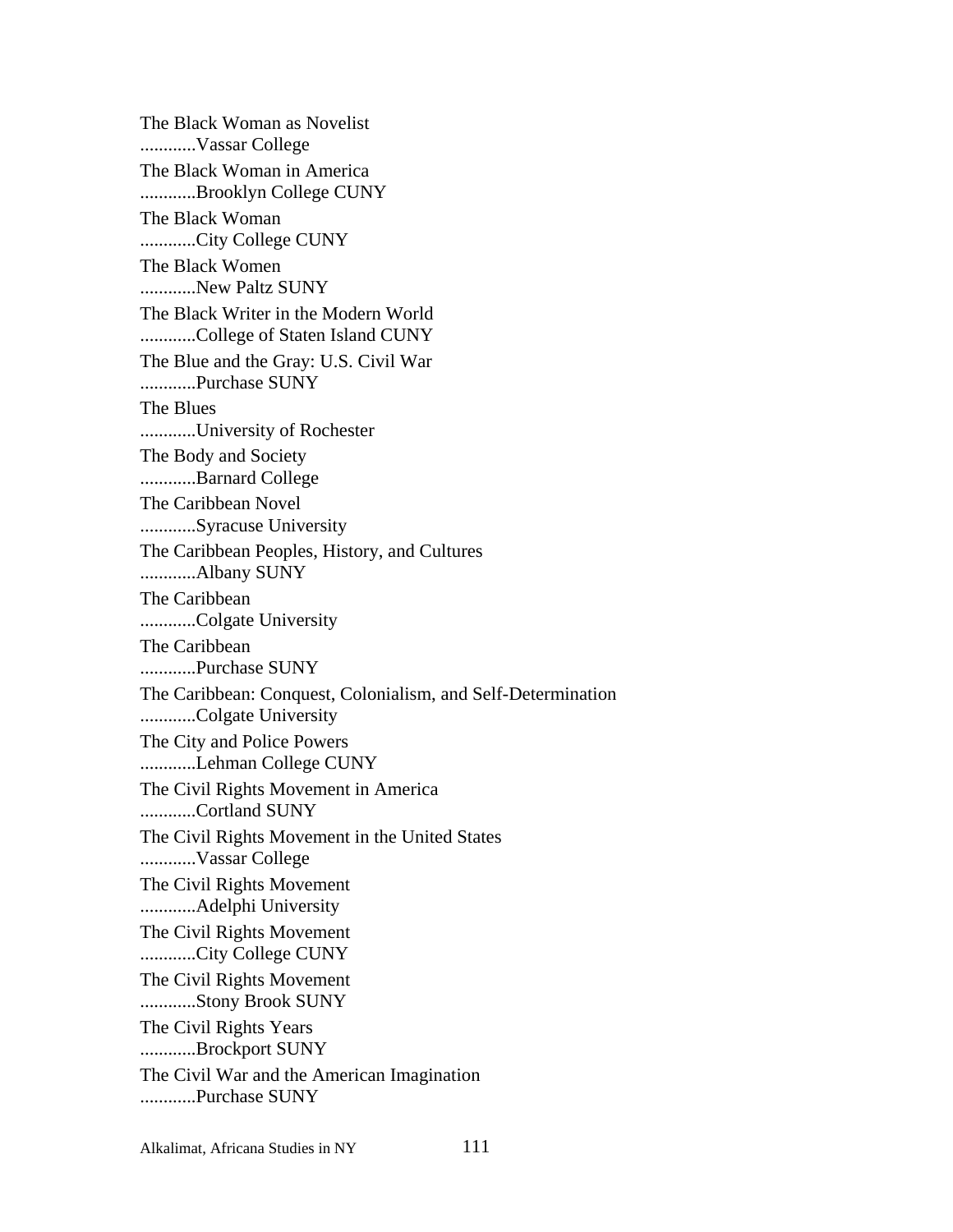The Civil War Era ............Brockport SUNY The Color of Literature ............Hofstra University The Contemporary African ............York College CUNY The Contemporary Black Experience in South Africa ............York College CUNY The Contemporary Black Family ............Borough of Manhattan Community College CUNY The Contemporary Puerto Rican Family ............Baruch College CUNY The Culture and Institutions of France II ............Barnard College The Development of Modern Education in Africa ............Buffalo State College SUNY The Economic Structure of the Black Community ............Albany SUNY The Economics of Poverty ............Lehman College CUNY The Education of Black Americans: Historical and Contemporary Issues ............Cornell University The Evolution and Expressions of Racism ............Baruch College CUNY The Family and Society In Africa ............Cornell University The Fiscal Revolution in the United States ............Wells College The Fourteenth Amendment and Its Uses ............Barnard College The Francophone Experience in North Africa ............Hofstra University The Francophone Experience in Sub Saharan Africa ............Hofstra University The Francophone Novel ............University of Rochester The Geography of Africa ............Hofstra University The Great Migration: Movement, Creativity, Struggle, and Change ............Vassar College The Growth of Industrial Society 1750-Present ............Wells College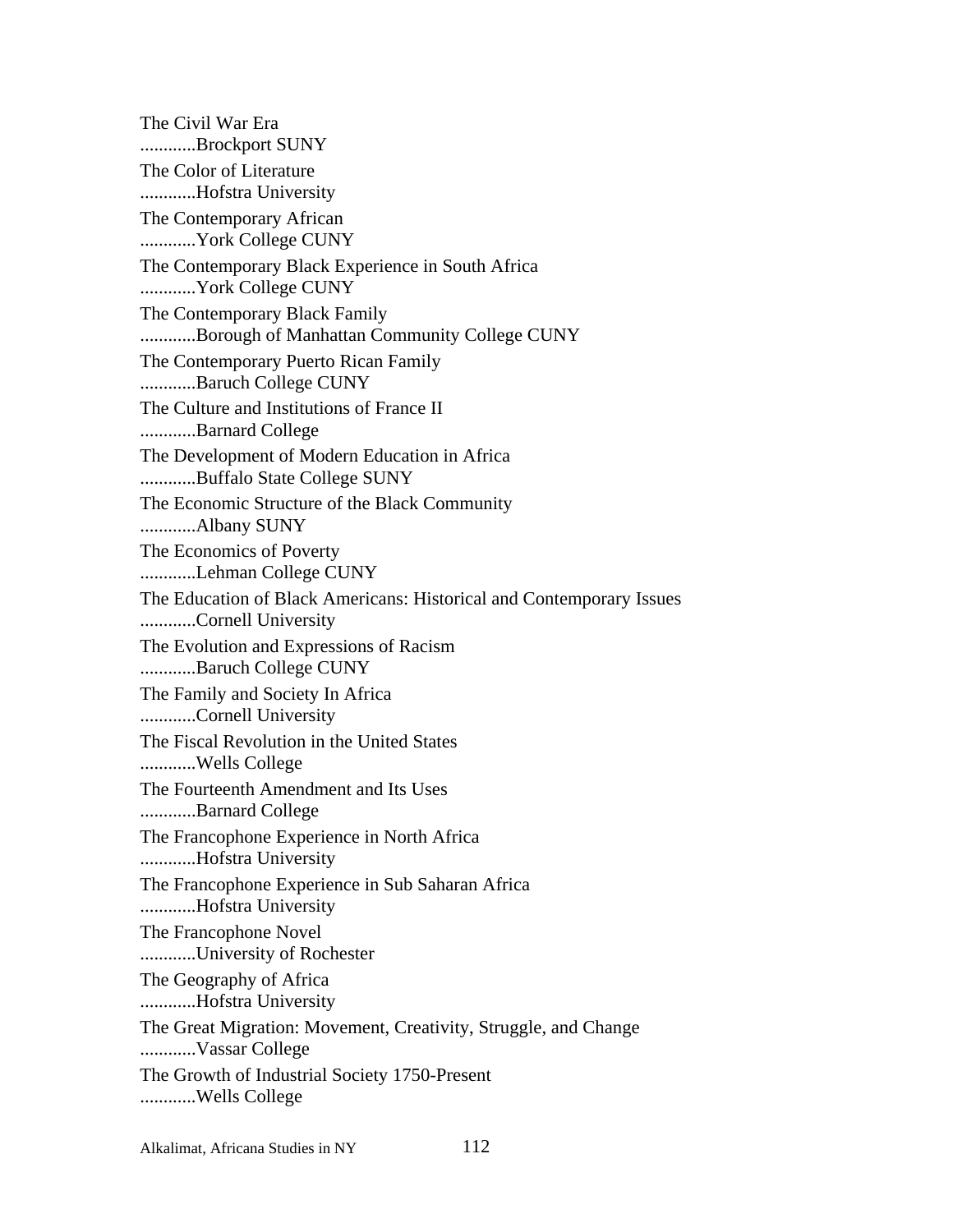The Harlem Community ............City College CUNY The Harlem Renaissance ............Colgate University The Harlem Renaissance ............Vassar College The Harlem Renaissance: Literature and Ideology ............Syracuse University The Harlem Renaissance: Reflection of Refraction ............University of Rochester The Heritage of Imperialism ............New York City College of Technology CUNY The Heritage of Marcus Garvey and W.E.B. DuBois ............College of Staten Island CUNY The History and Influence of African-American Music ............Hostos Community College CUNY The History of African-American Social and Intellectual Thought in America ............John Jay College CUNY The History of Black Education in America ............Buffalo State College SUNY The History of Black-American Art ............Hostos Community College CUNY The History of Jazz ............Colgate University The History of Religions in Africa ............New York University The Holocaust ............Daemen College The Image of Blacks in Art and Film ............Syracuse University The Image of Puerto Rican National Identity in its Literature ............Hunter College CUNY The Islamic World to 1800 ............Oneonta SUNY The Jamaica Seminars ............Brockport SUNY The Law and African-America ............Albany SUNY The Law and Urban Problems ............Hunter College CUNY The Making of The Modern Middle East ............University of Rochester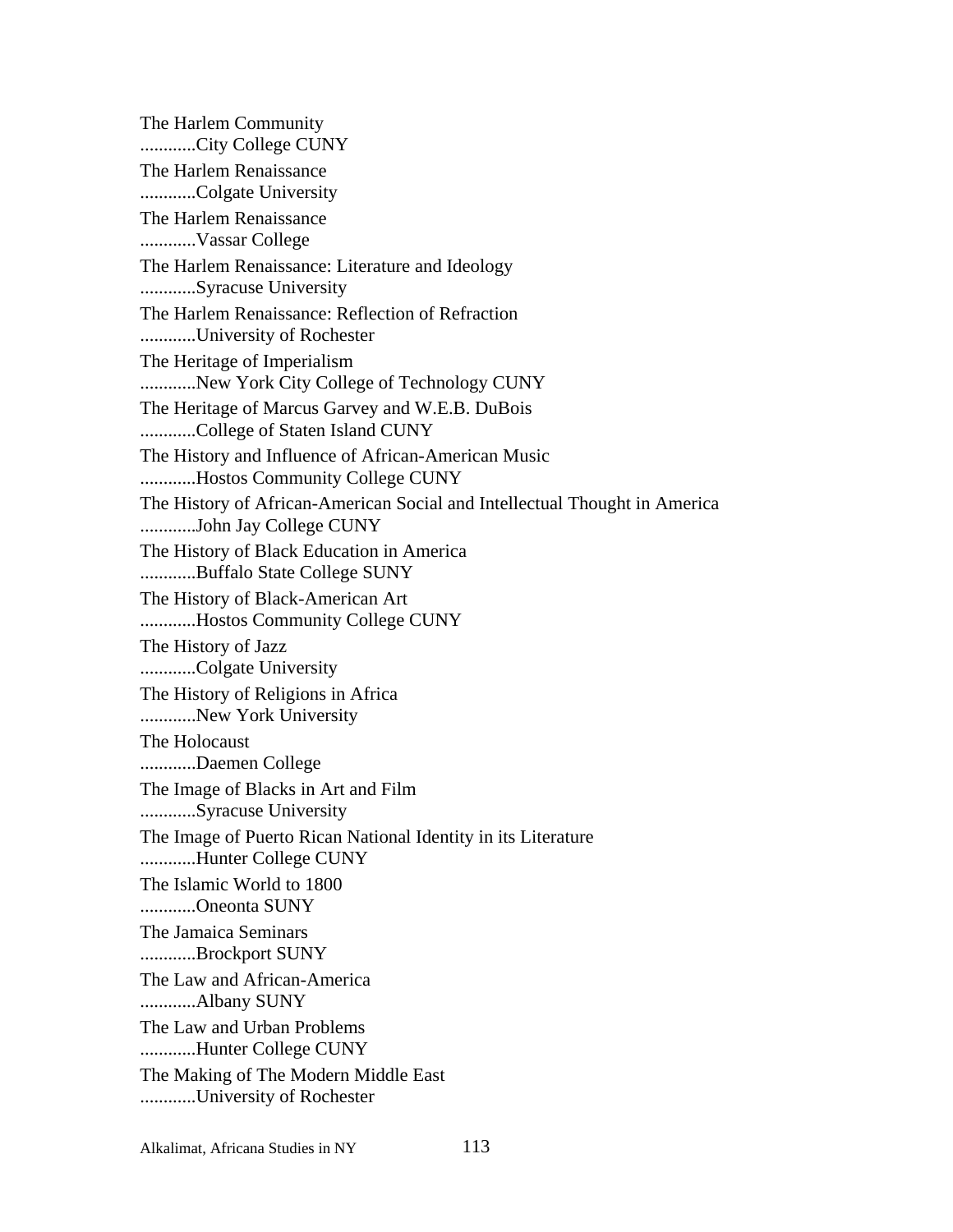The Marrow of African-American Literature ............Hamilton College The Media and Black America ............Stony Brook SUNY The Middle East: Roots of Conflict ............Hobart and William Smith College The Modern Color Line ............Stony Brook SUNY The Modern Novel ............Wells College The Music and Literary Traditions of Five Caribbean Islands: Colonialism into the Twenty-First Century ............Vassar College The Musical Experience of Caribbean Cultures and Societies ............Lehman College CUNY The Myth of Race ............Adelphi University The Nadir Case Study ............Hunter College CUNY The Novels of Morrison and Walker ............Purchase SUNY The Old South ............Hamilton College The Origins and Development of Arabic and Islamic Literature ............Vassar College The Political Economy of Black America ............New Paltz SUNY The Politics of Africa ............Stony Brook SUNY The Politics of Race in Music and Culture in the United States ............Sarah Lawrence College The Politics of Race ............Colgate University The Politics of Race ............Stony Brook SUNY The Politics of the Caribbean Nations ............New York University The Portuguese in Africa ............New Paltz SUNY The Postcolonial in African Literature ............New York University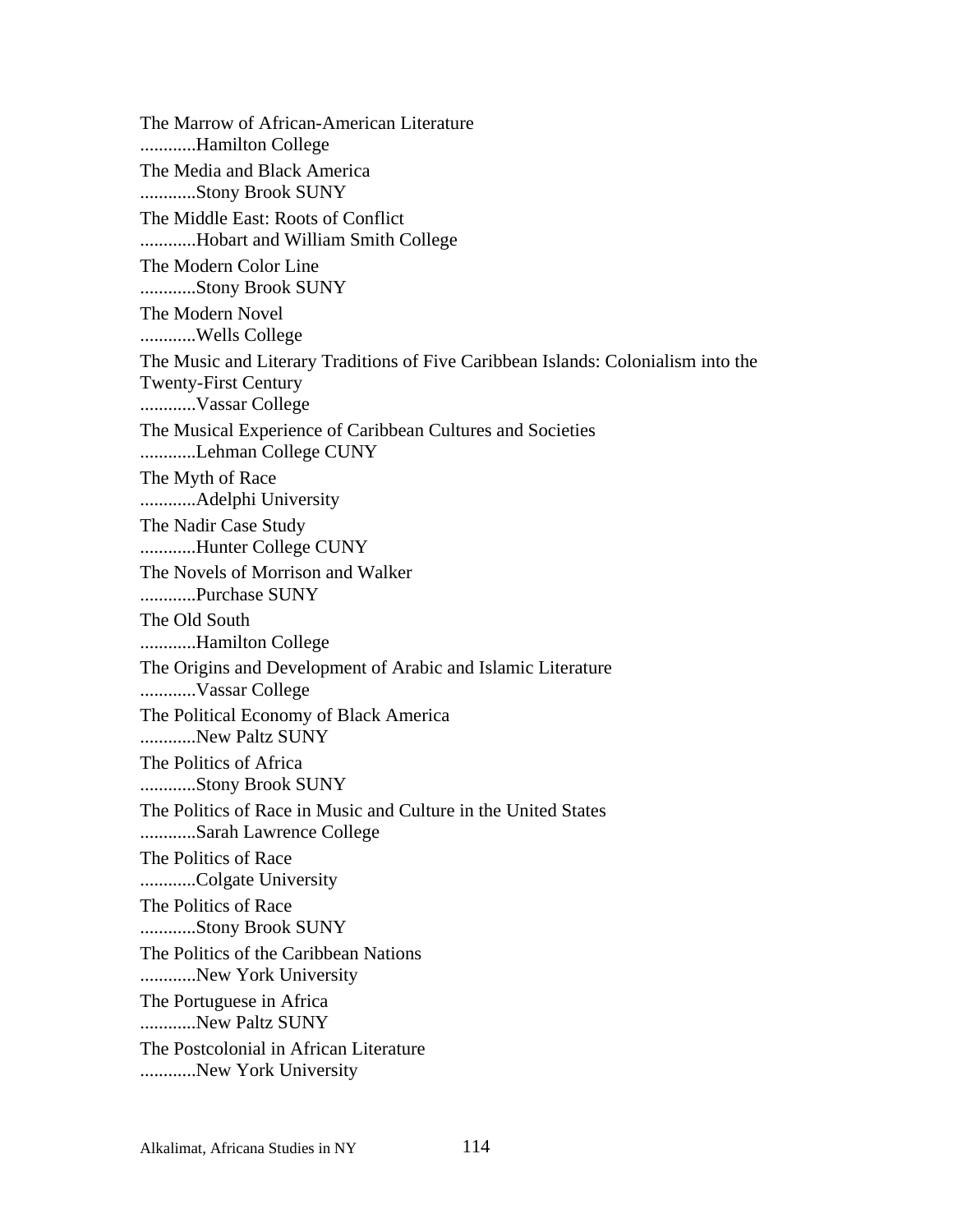The Prison Experience in America ............Vassar College The Prison System ............Hunter College CUNY The Psychology of Race and Ethnicity ............Sarah Lawrence College The Psychology of the African-American Experience ............John Jay College CUNY The Psychology of the Black Experience ............Albany SUNY The Puerto Rican Child in American Schools ............Hunter College CUNY The Puerto Rican Child in an Urban Setting ............Baruch College CUNY The Puerto Rican Community (Puerto Rican Field Research Work) ............Baruch College CUNY The Religious and Political Ideology of Martin Luther King ............Manhattanville College The Role of Blacks in the American Economy ............York College CUNY The Sixties ............Fordham University The Social Aspects of Contemporary Black Music ............Lehman College CUNY The Sociology of the African-American Experience ............Cornell University The Sociology of Urban Poverty ............New York City College of Technology CUNY The Street in Film and Literature ............New York University The Struggle for Liberation ............Brooklyn College CUNY The Third World ............University of Rochester The United Nations and New Nation States ............City College CUNY The United States and Islam ............Manhattanville College The Urbanization of the American Black ............York College CUNY Theatre and Performance in Africa ............Purchase SUNY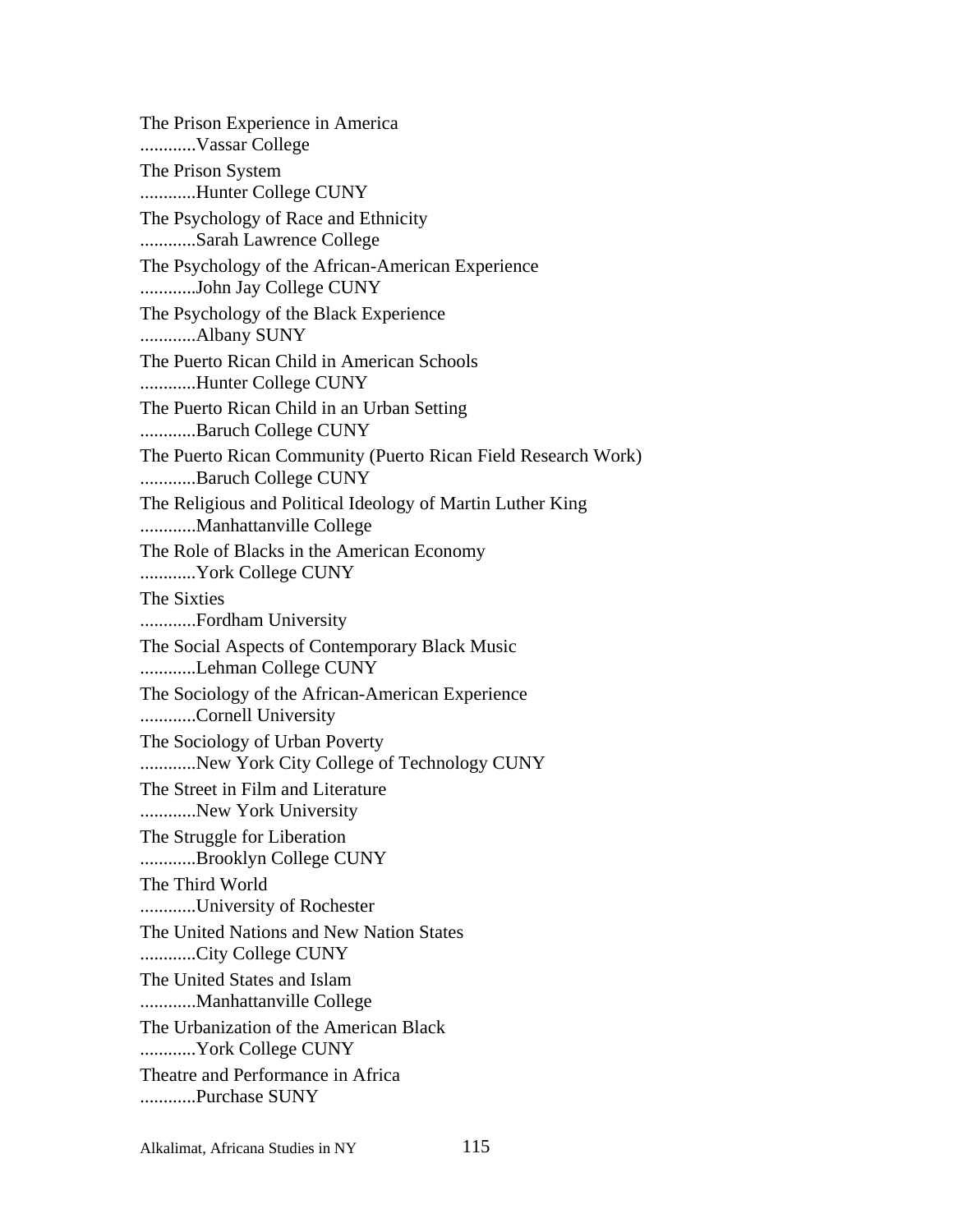Theatre of Color in the United States ............Baruch College CUNY Themes in the Black Experience I ............Stony Brook SUNY Themes in the Black Experience II ............Stony Brook SUNY Theories and Debates in Anthropology ............University of Rochester Theories of White Racism ............Hunter College CUNY Theory and Practice of Apartheid ............Lehman College CUNY Theory and Practice of Social Action ............Lehman College CUNY Theory and Practice of Urban Community Development ............York College CUNY Thesis ............Cornell University Third World and The City ............Fordham University Third World Experience ............Hobart and William Smith College Third World Literature ............Cortland SUNY Third World Studies: Africa ............Hartwick College Third World Studies: African Colonialism ............Hartwick College Third World Women's Texts ............Hobart and William Smith College Third-World Consciousness in Africa ............York College CUNY Toni Morrison: Black Book Seminar ............Syracuse University Topics in African American Studies ............Buffalo SUNY Topics in African and African American Life and Culture ............University of Rochester Topics in African History ............Albany SUNY Topics in African History, Politics, and Society ............Lehman College CUNY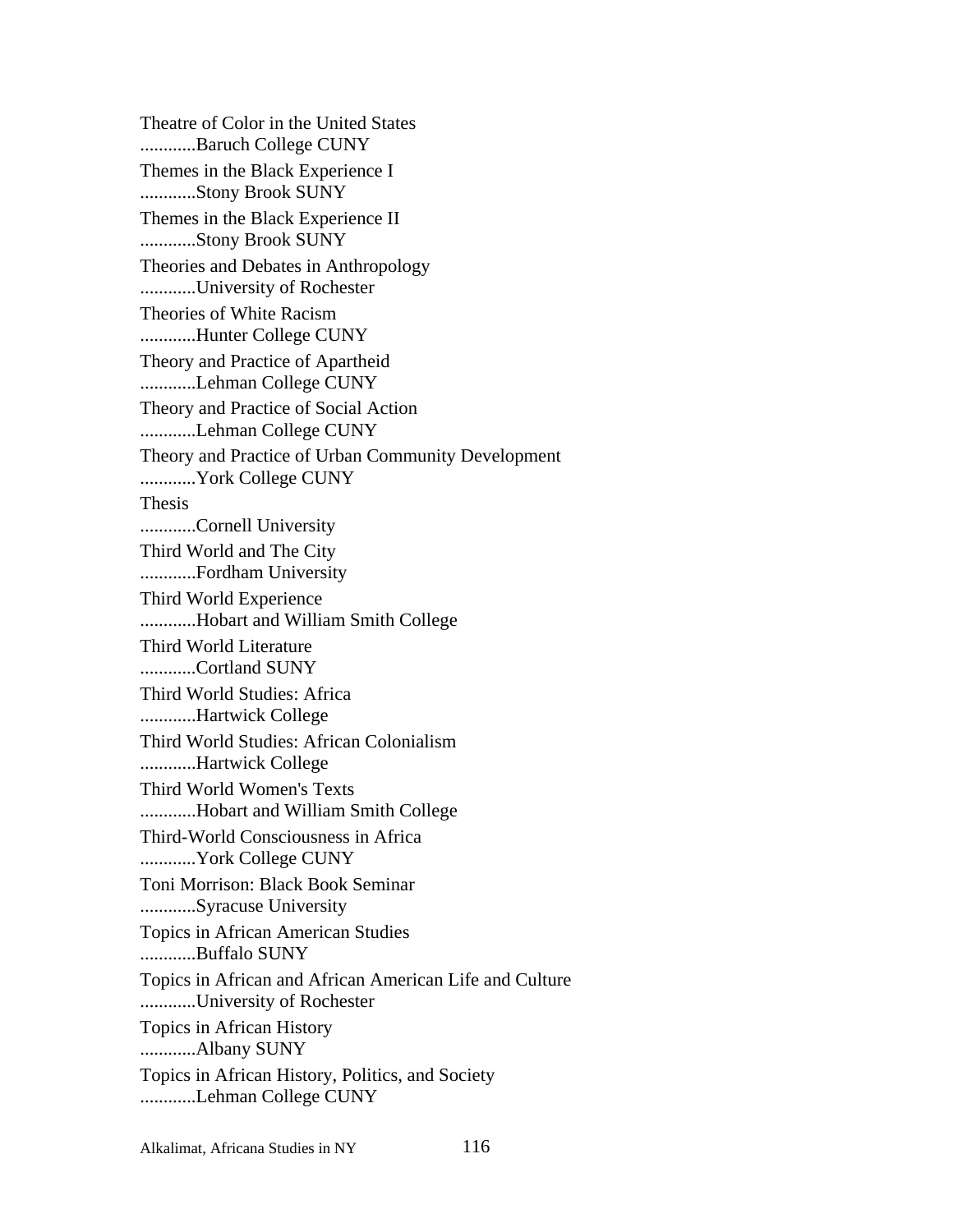Topics in African Studies ............Albany SUNY Topics in Africana Studies ............Stony Brook SUNY Topics in African-American History and Cultures ............Lehman College CUNY Topics in African-American History ............Stony Brook SUNY Topics in African-American Studies ............Albany SUNY Topics in American Politics ............Fredonia SUNY Topics in American Social History ............Wells College Topics in Black Literature ............Binghamton SUNY Topics in Black Urban Studies ............New York University Topics in Caribbean History, Politics, and Society ............Lehman College CUNY Topics in Caribbean Literature ............New York University Topics in Pan-Africanism ............New York University Topics in Sociology — Civil Rights Era ............Siena Colege Tradition, History and the African Experience ............Vassar College Twentieth Century South African History ............Columbia University Twentieth-Century Black Cultural Movements ............Cornell University U.S. Civil Liberties ............Plattsburgh SUNY U.S. Constitutional Law ............Plattsburgh SUNY U.S. Discussions I: Race, Ethnicity and Class ............Hamilton College U.S. Ethnic Identity and Conflict ............Cortland SUNY U.S. Labor History: Class, Race, Gender, Work ............Sarah Lawrence College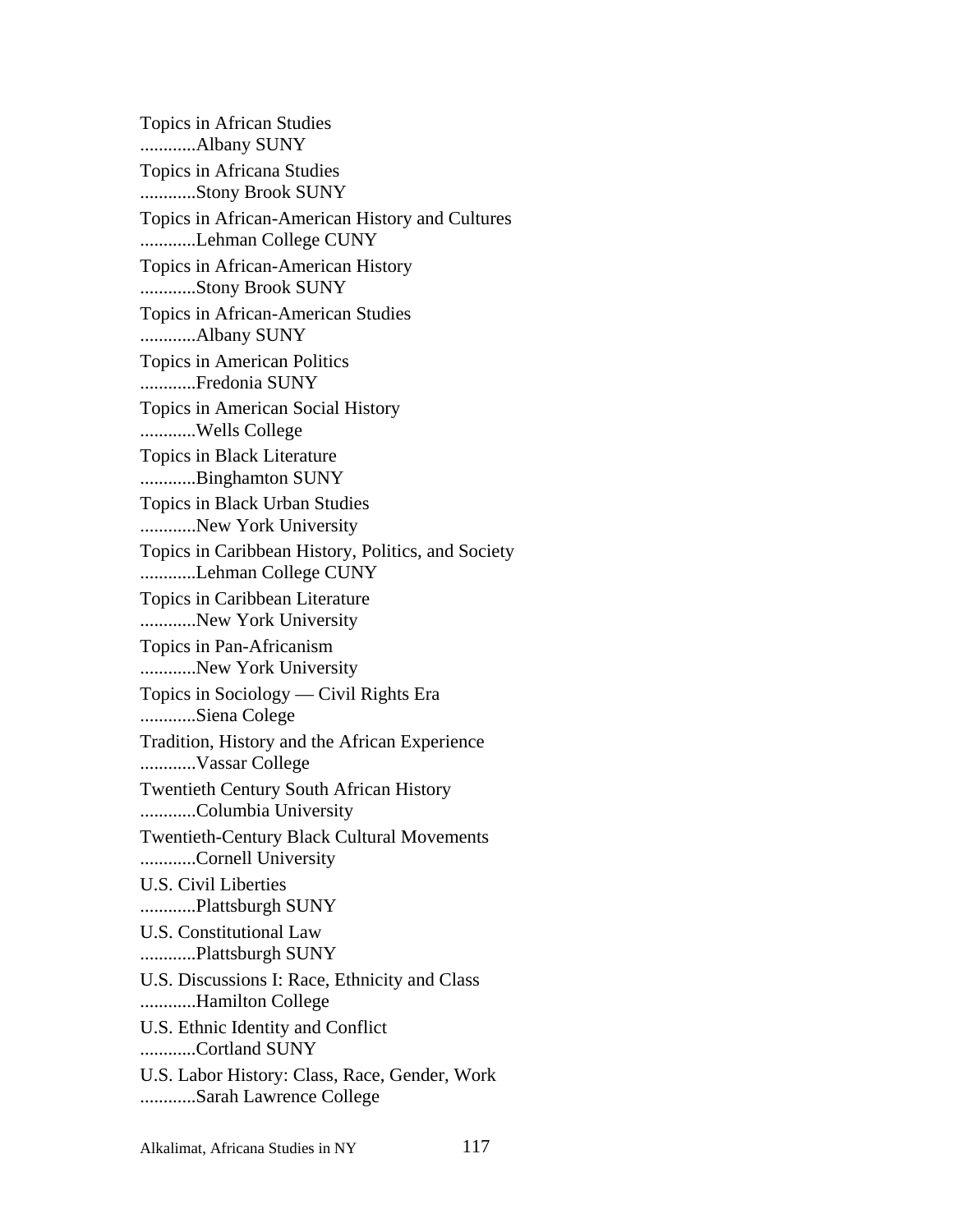Undergraduate Teaching Practicum I ............Stony Brook SUNY Undergraduate Teaching Practicum II ............Stony Brook SUNY Underground Railroad ............Syracuse University Understanding Oppression: The Psychology of Prejudice ............Colgate University Unheard Voices: African Women's Literature ............Columbia University Up From Slavery: Schooling and Socialization of Blacks in America ............Vassar College Urban Action Research ............Fordham University Urban America ............Daemen College Urban Black Politics ............Brockport SUNY Urban Economic Problems ............Brockport SUNY Urban Economic Problems ............Pace University Urban Economic Structure ............Baruch College CUNY Urban Government and Black Community Politics ............Baruch College CUNY Urban Life in Africa ............Purchase SUNY Urban Politics ............Binghamton SUNY Urban Poverty and Public Policy in the United States ............Sarah Lawrence College Urban Schools: Race and Gender ............University of Rochester Urban Society ............Saint Lawrence University Urban Sociology ............Manhattanville College Urbanization and Social Organizations in Africa ............Lehman College CUNY Urbanization in the Developing World ............Hofstra University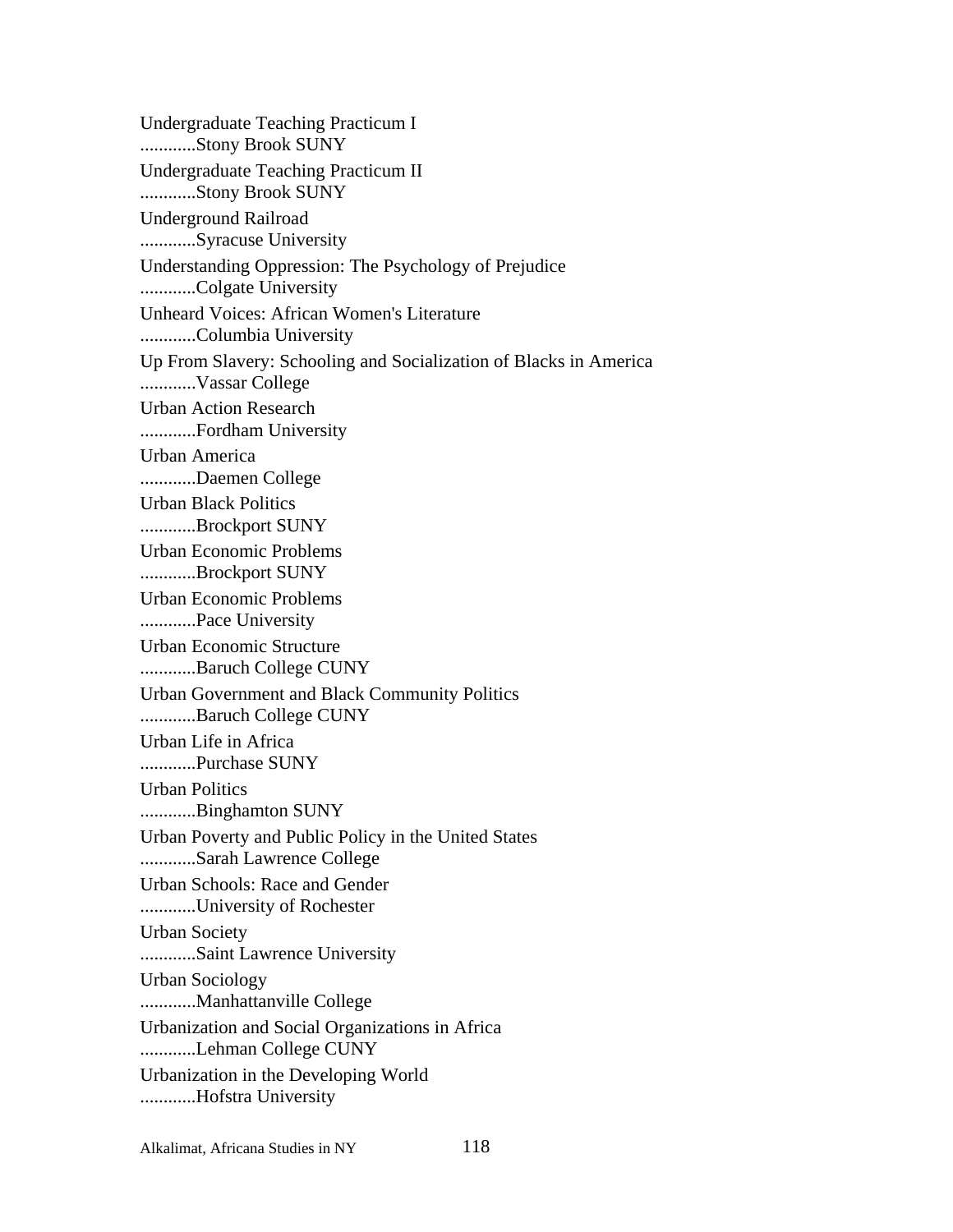Value in Black and White Drama ............Fordham University Variable Topics Africana Studies Seminar: The Caribbean and the Ethos of Africa ............Hamilton College Variable Topics: Hip-Hop, Gender and Political Culture ............Hamilton College Variations in the Black American Family ............Baruch College CUNY Video/Film Documentaries ............Fredonia SUNY Visual Griots: Africa through Film ............Bard College Voices of African-American Women ............Wells College Voices of Francophone Literature: North Africa, West Africa, Caribbean ............Union College Voyeurs and Voyagers: European Art and the Extra-European World ............Purchase SUNY Walter Mosley ............Medgar Evers College CUNY Wealth and Poverty in the Global Economy: The Economic Development of the Third World ............Purchase SUNY West African History ............Columbia University West African History, 16th-20th Centuries ............Binghamton SUNY West African Kingdom in the Nineteenth Century ............New Paltz SUNY West African Literature in English ............York College CUNY West African Oral Literature ............Union College West African Politics and Literature ............Purchase SUNY West Indian Literature ............Colgate University Womanist Writing in Africa and the Caribbean ............Cornell University Women and Comparative Political Development ............Adelphi University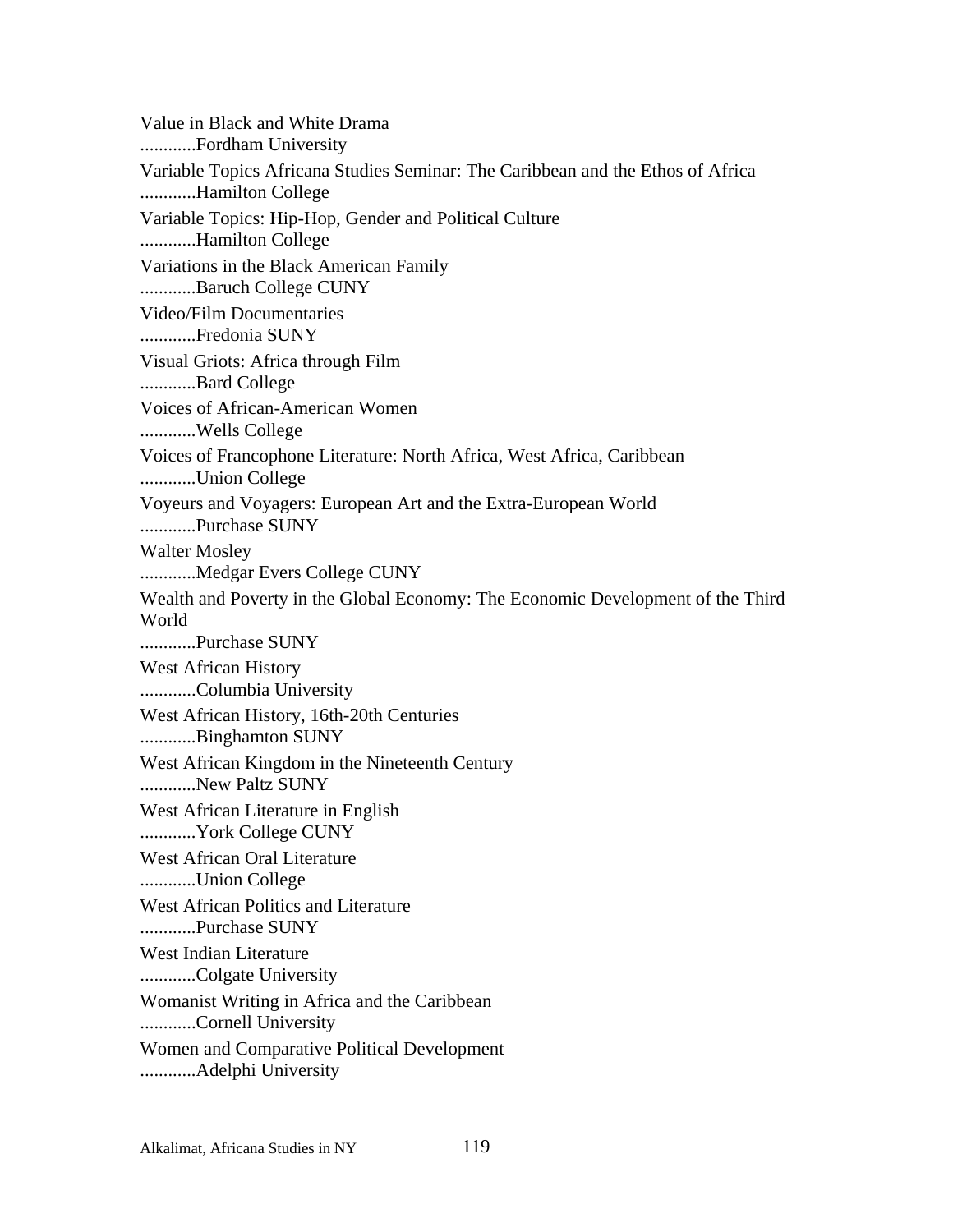Women and Criminal Justice ............Binghamton SUNY Women and Development ............Hofstra University Women and Gender Issues in Africa ............Cornell University Women and Men: Anthropological Perspective ............New York University Women and Migration in the US ............Fordham University Women and Social Change ............Hartwick College Women in Africa and the Middle East ............Oneonta SUNY Women in Africa ............Bard College Women in Africa ............Fordham University Women in Africa ............Hunter College CUNY Women in Africa ............Nazareth College Women in Africa ............Purchase SUNY Women in African Society ............Lehman College CUNY Women in Developing Countries ............Purchase SUNY Women in the African Diaspora ............Hunter College CUNY Women in the Third World ............Hofstra University Women of Color in the Americas ............Baruch College CUNY Women of Color in the U.S. ............Binghamton SUNY Women of Color ............Fordham University Women, Religion, and Social Change ............Manhattanville College Women, the State and Politics in Africa ............Manhattanville College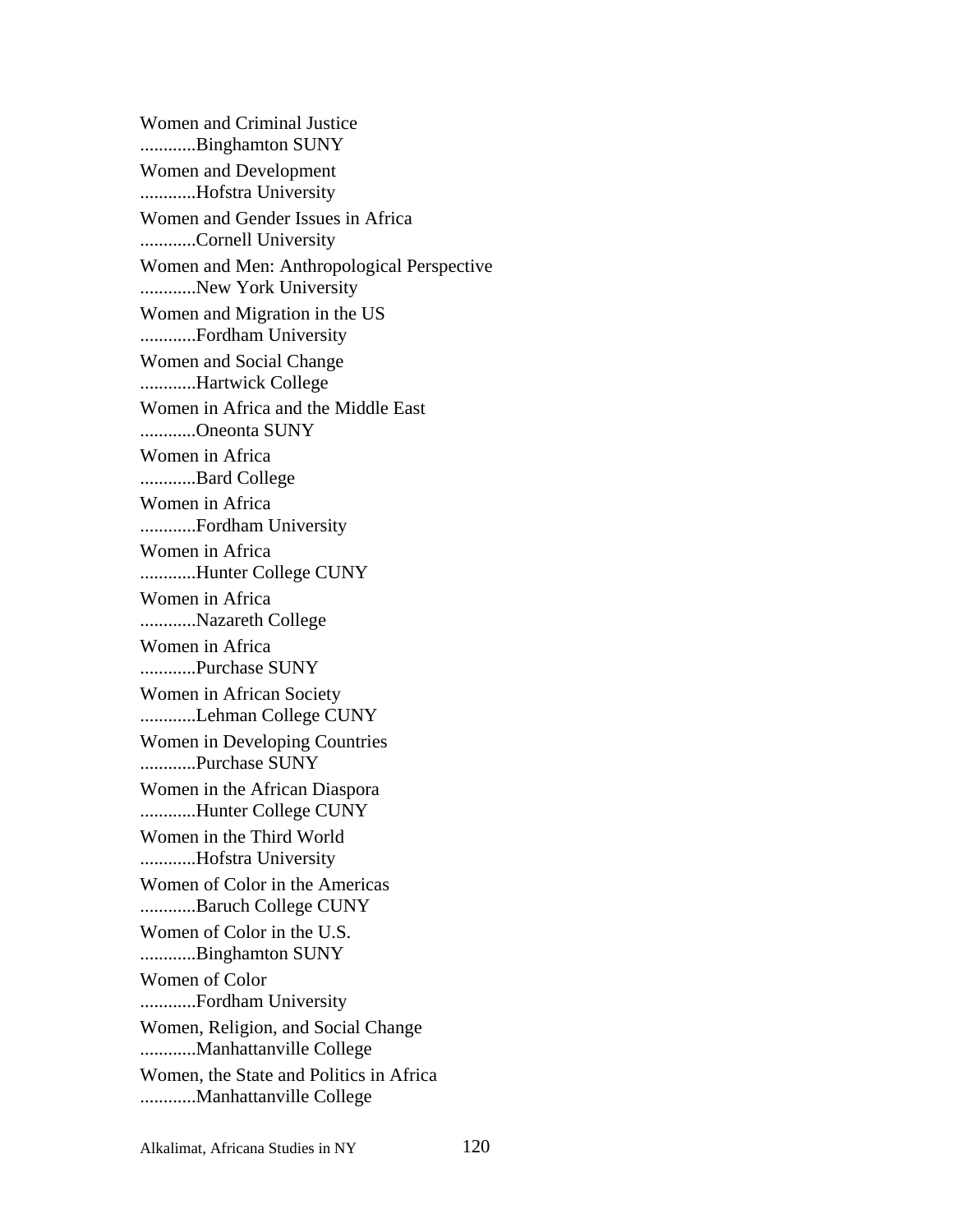Words of Fire: African American Orators and Their Orations ............Vassar College Works: Chei Anta Diop ............Hunter College CUNY Workshop in African American Theater ............Syracuse University Workshop in Black Theater ............College of Staten Island CUNY World Music Survey I ............Purchase SUNY World Music Survey II ............Purchase SUNY World Music: Music of Africa ............Hartwick College Wright, Ellison, Baldwin ............Purchase SUNY Writing About the Black Experience ............Brockport SUNY Writing the Diaspora ............Vassar College Writings by Afro-American Women ............Brockport SUNY Yoruba I ............Hunter College CUNY Yoruba II ............Hunter College CUNY Yoruba III ............Hunter College CUNY Yoruba IV ............Hunter College CUNY Yoruba Oral Literature ............Lehman College CUNY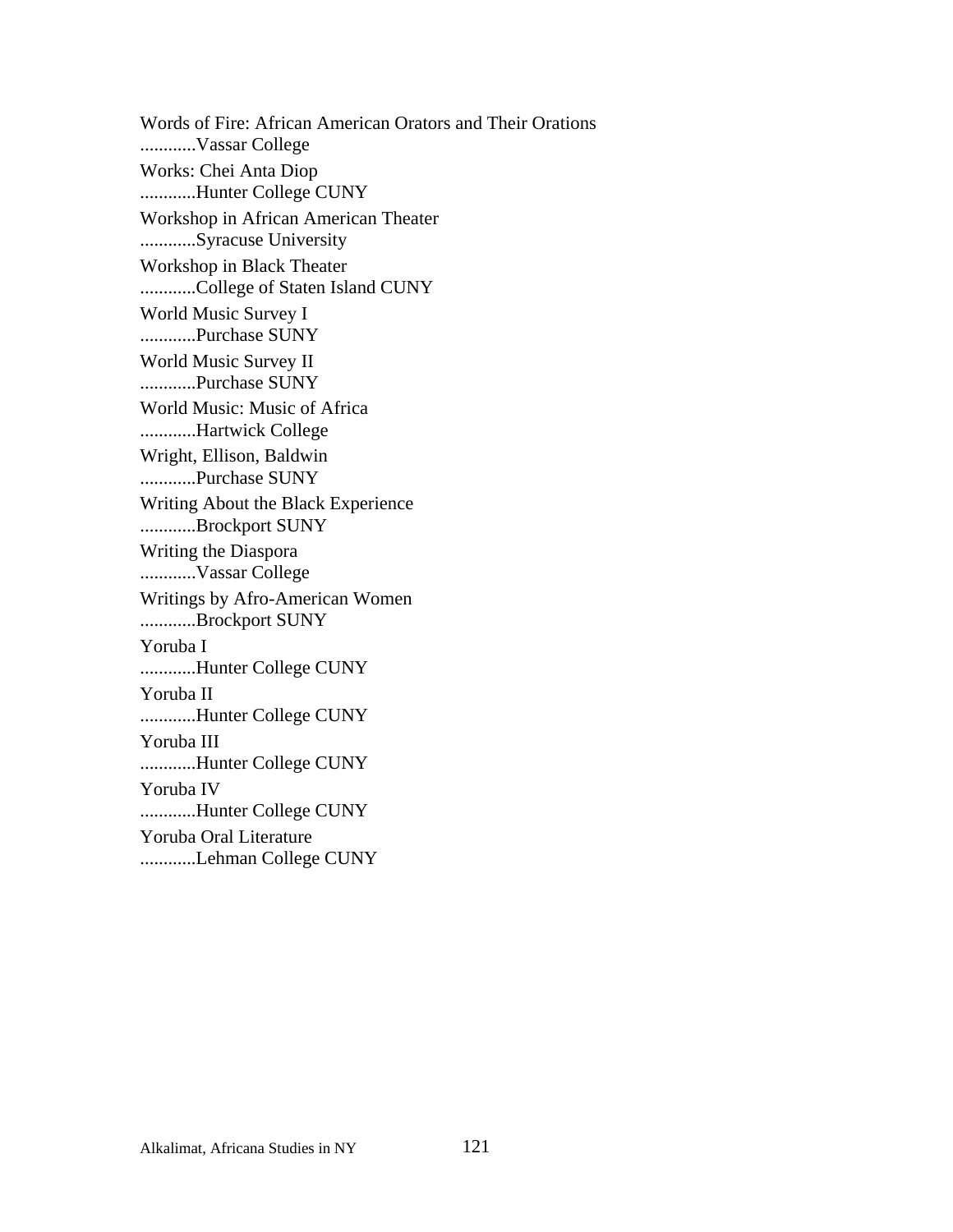# **Sources**

This list of sources is in three parts. The first part is a chronological listing of newspaper coverage of Africana/Black Studies from 1968-2003. The second part is a selection of articles and books that represent Black intellectual history of New York and studies on the Black Studies Movement that began in the late 1960s. The third part is a webliography, a listing of relevant Web sites.

## *Newspaper chronology*

1968

4-11 "Students Demand That NYU Seek Larger Negro Enrollment." *New York Times*.

4-21 "Colleges Rushing Help For the Negro Student." *New York Times*.

4-27 "Community College Protest is Settled."

5-21 Kihss, P. "Sit-In a 'Fraud' Dean Declares." *New York Times*.

5-28 Farber, M. A. "City University Will Build on Blighted Site (and Black Studies at Brooklyn College)." *New York Times*.

Lukas, A. "The Negro at Integrated College: Now He's Proud of His Color." *NewYork Times*.

6-23 Hechinger, F. M. "The Demand Grows for 'Black Studies'." *New York Times*.

7-8 Lukas, A. "Schools Turn to Negro Role in U.S." *New York Times*.

8-18 Buder, L. "A Different Kind of 'Student Rebellion'." *New York Times*.

9-15 "Afro-American Program is Established by Cornell." *New York Times*.

10-29 Leo, J. "Cornell is Seeking Nation's Best Negro Scholars." *New York Times*.

11-6 "College Upsets Pact on Protest: Coast Aide Says Amnesty Was Vowed Under Duress." *New York Times*.

11-6 "Cornell Negro Students Demand Full Control of African Studies." *New York Times*.

12-10 "Fordham Group Starts Marathon Protest Class." *New York Times*.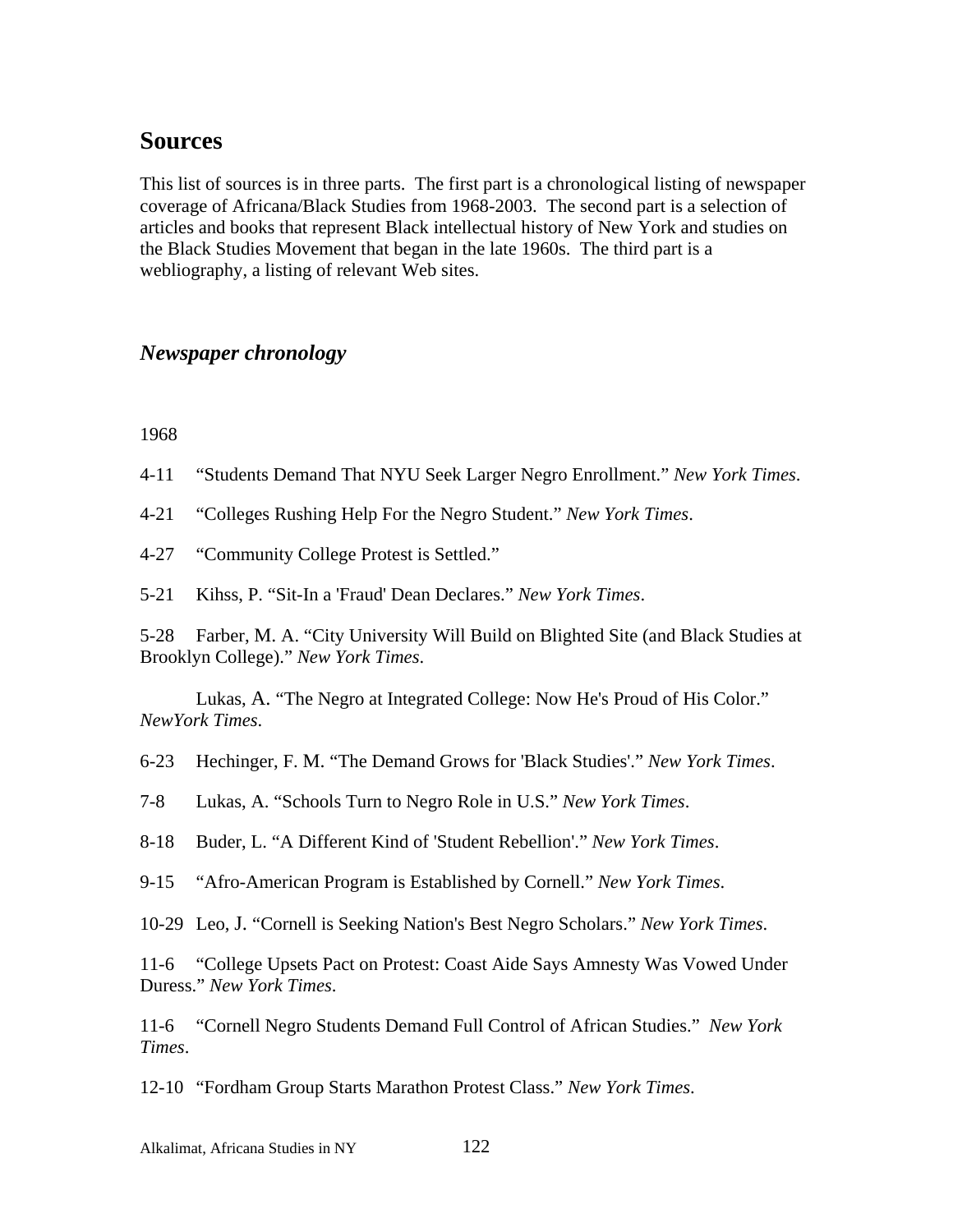12-14 "75 Cornell Negroes Disrupt Library to Support Demands." *New York Times*.

12-29 Hechinger, F. "Black Colleges Now Face a Black 'Brain Drain'." *New York Times*.

#### 1969

1-6 Fox, S. "Cordier Praised by Students and Teachers for Work at Columbia." *New York Times*.

1-6 Hechinger, F.M. "In the Colleges, 'Separate' Could Mean 'Inferior' for Blacks." *New York Times*.

1-15 Reston, J. "Black Moderates vs. Black Militants." *New York Times*.

1-17 "30 Students End Sit-In." *New York Times*.

1-19 Hechinger, F. "New Challenges to the Value of Separatism and 'Black Studies'." *New York Times*.

1-23 "Black Scholarship." *New York Times*.

1-26 Godolphin, F.R.B. "Black Students' Demands." *New York Times*.

2-2 "Colleges Are Expanding Courses on Negro Culture." *New York Times*.

2-2 Mayer, M. "The Full and Sometimes Surprising Story of Ocean Hill, the Teachers' Union and the Teacher Strikes of 1968." *New York Times*.

2-8 "Negro Students Press Demands." *New York Times*.

2-8 "250 Whites March." *New York Times*.

2-10 "Black Mood on Campus; Symposium." *Newsweek*.

2-14 United Press International. "Protesters Disrupt Duke and C.C.N.Y." *New York Times*.

2-18 "Hunter Names Unit For Negro Courses." *New York Times*.

2-18 "Stony Brook Plans Black-Studies Unit." *New York Times*.

2-25 "Barnard Students Demand Expanded Negro Recruiting." *New York Times*.

2-28 "Summer Institutes in Afro-American Studies." *Sr. Schol*

3-2 Caldwell, E. "Black Culture Seminar Under Way at Columbia." *New York Times*.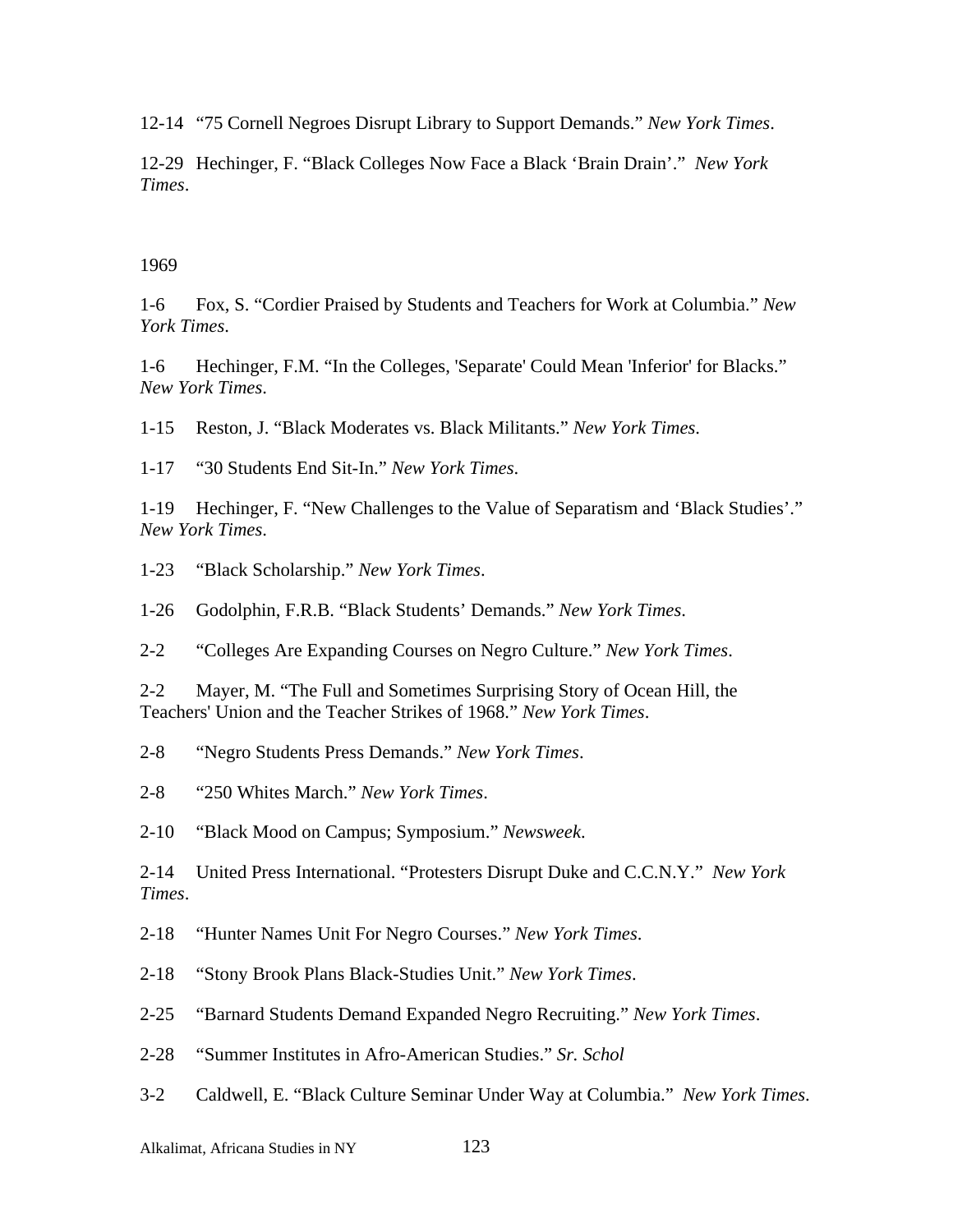- 3-4 "Barnard Head Asks Patience by Blacks." *New York Times*.
- 3-5 "Columbia Blacks Present Demands." *New York Times*.
- 3-7 "Black Studies Aid Given Guidelines." *New York Times*.
- 3-9 Buder, L. "Racial Tensions Roil the City's Schools." *New York Times*.
- 3-9 "Minorities Studies at C.C.N.Y. are Set to Start in September." *New York Times*.
- 3-9 Reinhold, R. "University Heads Weigh Disorders." *New York Times*.
- 3-10 "College Expanding its Black Program." *New York Times*.

3-20 "Black Curriculum Opposed." *New York Times*.

3-25 Collier, B. L. "Campus at Albany Reflects Pride in a Thing of Beauty." *New York Times*.

3-26 Fox, S. "225 Radical Students Picket 8 Buildings at Columbia in One-Day 'Strike'." *New York Times*.

4-6 Dunbar, E. "The Black Studies Thing." *New York Times*.

4-14 "Cornell Sets Up Afro-American Studies Center." *New York Times*.

4-15 Fox, S. "20 Negroes Stage a Columbia Sit-In." *New York Times*.

4-17 ---. "Columbia Negroes Cancel Strike." *New York Times*.

4-18 ---. "200 Seize Columbia Hall, Then Leave After Clashes." *New York Times*.

4-18 Schumach, M. "Cordier, in Broad Policy Paper, Pledges 'Strong Black Studies'." *New York Times*.

4-20 Kifner, J. "Cornell Negroes Seize a Building." *New York Times*.

4-21 Perlmutter, E. "200 March to Warn Columbia of Action Today." *New York Times*.

4-22 Hechinger, F.M. "Cayuga's Muddy Water." *New York Times*.

4-23 "Undergraduates Predominate in Columbia Protest." *New York Times*.

4-24 Fraser, G. "Negroes at Cornell Charge They're Liberal Window Dressing." *New York Times*.

4-24 Student Unrest in Brief." *New York Times*.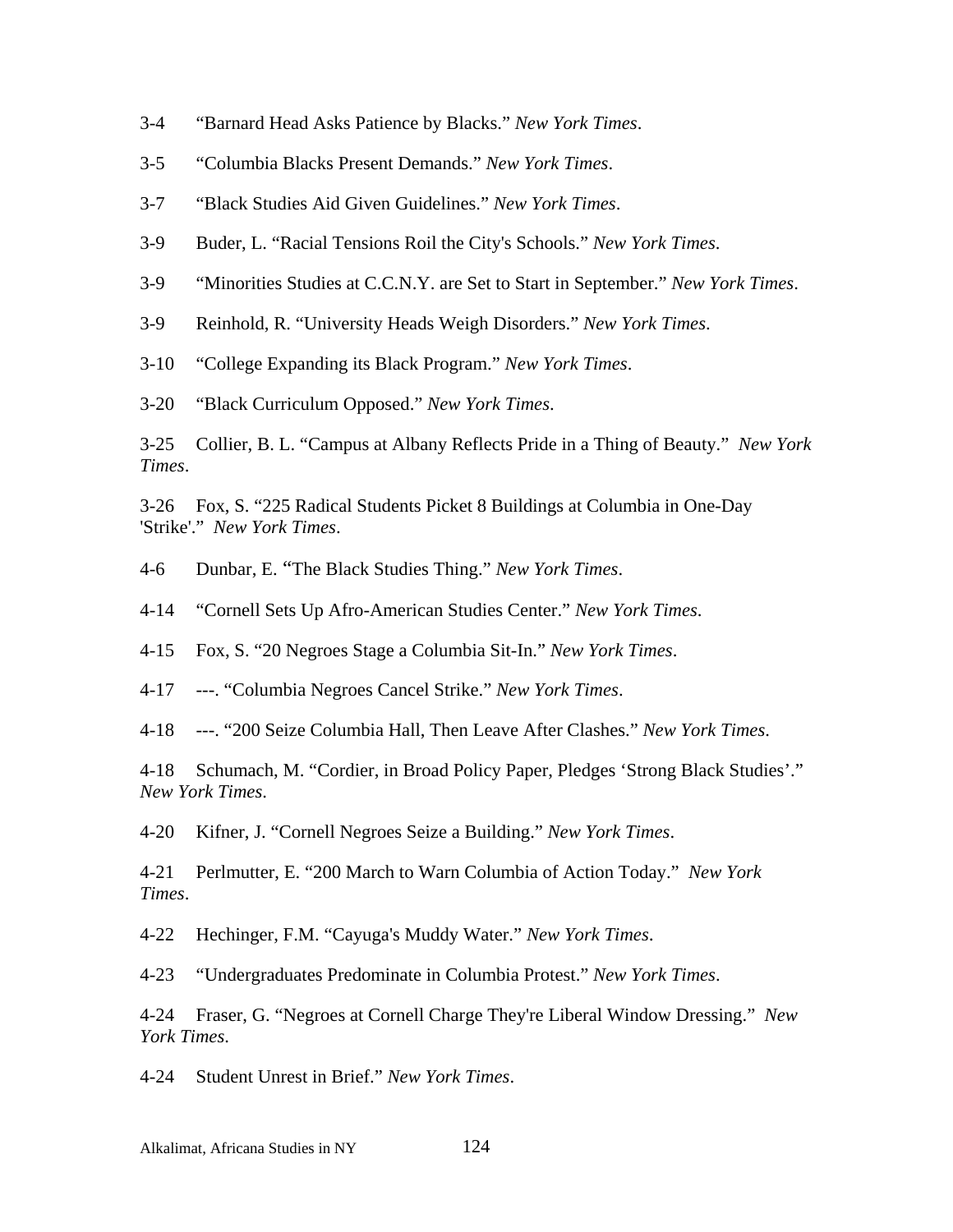- 4-25 "Onenia Rejects Allowances." *New York Times*.
- 4-24 Fraser, C. G. "Negroes at Cornell Call Black Studies Minimal." *New York Times*.
- 4-26 Weiss, J. "Comments on Campus Disorders." *New York Times*.
- 4-26 ---. "Black Demands Upheld." *New York Times*.
- 4-27 "S.D.S. at Columbia Split on Ideology." *New York Times*.
- 4-27 Wicker, T. "In the Nation: Humanity vs. Principle at Cornell." *New York Times*.
- 4-28 Fox, S. "Group Opposes Campus Violence." *New York Times*.
- 4-30 "Campus Disruption in City and Elsewhere." *New York Times*.

4-30 Shenker, I. "City College Professors Express Their Views on the Campus Shutdown." *New York Times*.

- 5-1 Fox, S. "2 Columbia Halls Seized; Writ is Served on Radicals." *New York Times*.
- 5-1 Kaufman, M. T. "School Battered by Band of Youths." *New York Times*.
- 5-2 ---. "Columbia Rebels Leave." *New York Times*.
- 5-2 "The Dilemma of Black Studies." *Time*.

5-4 Brady, T. F. "Dr. Gallagher, Hoping to Reopen C.C.N.Y., Works on Pact Details." *New York Times*.

5-4 Hamilton, C. V. "Black Rebels Are Not Pranksters." *New York Times*.

5-4 Hechinger, F.M. "Tough Questions Over the Rebels." *New York Times*.

5-4 Schumach, M. "A Rally Urges Seizure of Columbia Apartments." *New York Times*.

5-4 "Stony Brook Drafts Black Studies Plan." *New York Times*.

5-5 "As guns are Added to Campus Revolts: Cornell University Surrenders to Negroes' Demands." *U.S. News & World Report*.

5-7 "Vassar's Faculty Backs Negro Unit." *New York Times*.

5-8 Silver, R. R. "Queensborough Sit-In Ends as Police Arrive." *New York Times*.

5-9 Clines, F. N. "Pratt Classes Cancelled by Faculty Conferences." *New York Times*.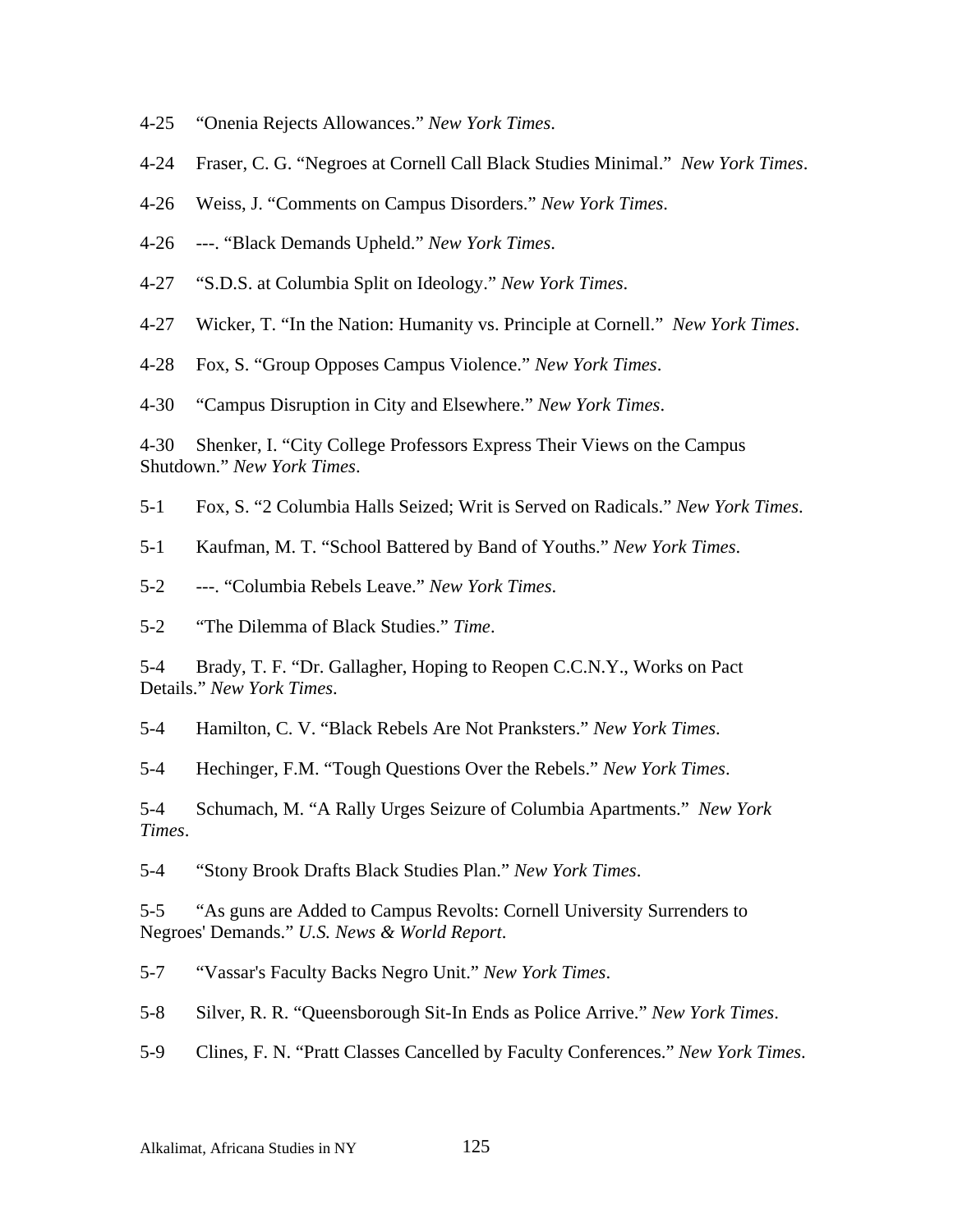5-9 Stern, M. "C.C.N.Y. Student Leaders Divided On Issues Raised by Minority Groups." *New York Times*.

5-9 Hechinger, F. M. "A Balance Sheet on Campus Turmoil as Blacks Now Battle Whites." *New York Times*.

5-9 Lewis, A. "The Road to the Top Is Through Higher Education - Not Black Studies." *New York Times*.

5-9 Arnold, M. "The Campus Revolutions: One is Black, One White." *New York Times*.

5-13 "Black Studies Draw Censure of Wilkins." *New York Times*.

5-14 Bigart, H. "Cornell is Tense as 21 Students Face Arrest in Armed Seizure." *New York Times*.

5-15 Fox, S. "City College Faculty Endorses Black Studies and Recruiting of the Poor." *New York Times*.

5-15 Roberts, S. V. "Black Studies Aim to Change Things." *New York Times*.

5-22 Klauber, L. "Standards at C.C.N.Y." *New York Times*.

5-25 Hechinger, F.M. "History Has Mistreated the Negro." *New York Times*.

5-25 Raymont, H. "Professor Scores Negro Demands." *New York Times*.

5-27 Schumach, M. "Critics at C.C.N.Y. Urge Referendum on Entrance Plan." *New York Times*.

5-28 Bigart, H. "Cornell Bears Scars of Conflict; Faculty Is Divided Over Perkins." *New York Times*.

6-1 "College With Many Nonwhites Avoids the Turmoil." *New York Times*.

6-2 Kihss, P. "Negro Professor Quits Cornell, Charges Leniency Hurts Blacks." *New York Times*.

6-3 ---. "Turner to Head Cornell Afro-American Unit." *New York Times*.

6-5 Fox, S. "C.C.N.Y. Faculty Delays Decision on a Black Studies Program." *New York Times*.

6-5 Kihss, P. "Cornell Provost Traces University's Trouble to Failure of Students and Teachers to Communicate." *New York Times*.

6-7 "Pratt Graduates Heckle Speaker." *New York Times*.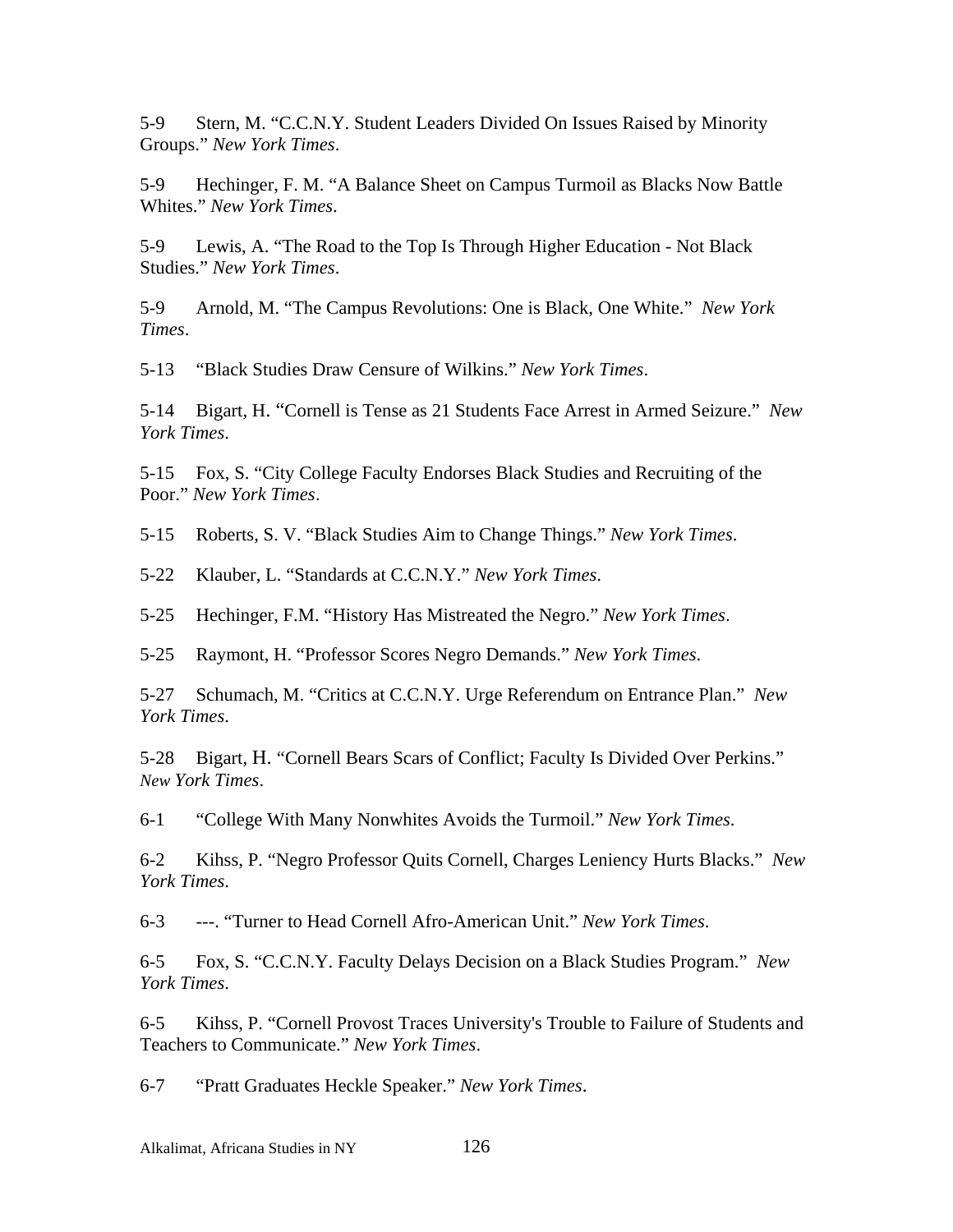6-9 Hechinger, F.M. "Negro Leaders and Opponents of War Play Major Role as Graduation Speakers." *New York Times*.

6-9 Kihss, P. "Cornell Trustees Give Perkin's Duties to Provost." *New York Times*.

6-11 ---. "Perkins Discusses Situation at Cornell." *New York Times*.

6-22 "Ford Foundation Grants \$1 Million for Afro-American Studies." *New York Times*.

8-11 "Black Studies Vatican: Workshop on the Black World at the Institute of the Black World." *Newsweek*.

8-11 "Standards for Black Studies." *Christian Century*.

9-11 Arnold, M. "Cornell Seizures Traced to Laxity." *New York Times*.

9-11 Hunter, C. "A Negro Museum is Proposed Here." *New York Times*.

9-14 Fox, S. "Campus Mood Uneasy Here." *New York Times*.

9-18 Gent, G. "Channel 13 to Offer Students 4 Series on Black Studies." *New York Times*.

9-19 "Conclusions About Cornell." *Time*.

10-1 "Syracuse University Names Head of Afro-American Studies." *New York Times*.

Johnson, T. A. "A 'Black Solidarity Day' is Backed by Group Here." *New York Times*.

Montgomery, P. L. "Cornell's New Faces Turn to Student Unrest." *New York Times*.

10-31 Schumach, M. "35 Negro Girls Seize Part of a Building at Vassar and Sit In." *New York Times*.

- 11-1 ---. "Vassar Trustees Reassure Sit-Ins." *New York Times.*
- 11-2 "Black Students End Vassar Sit-In." *New York Times*.
- 11-2 Hunter, C. "Black Studies Changing Schools Here." *New York Times*.
- 11-4 "A 'No' to Separatism." *New York Times*.
- 11-10 "New Group at Vassar." *Newsweek*.

11-18 Dupree, David and William McAllister. "A Campus Where Black Power Won." *Wall Street Journal*.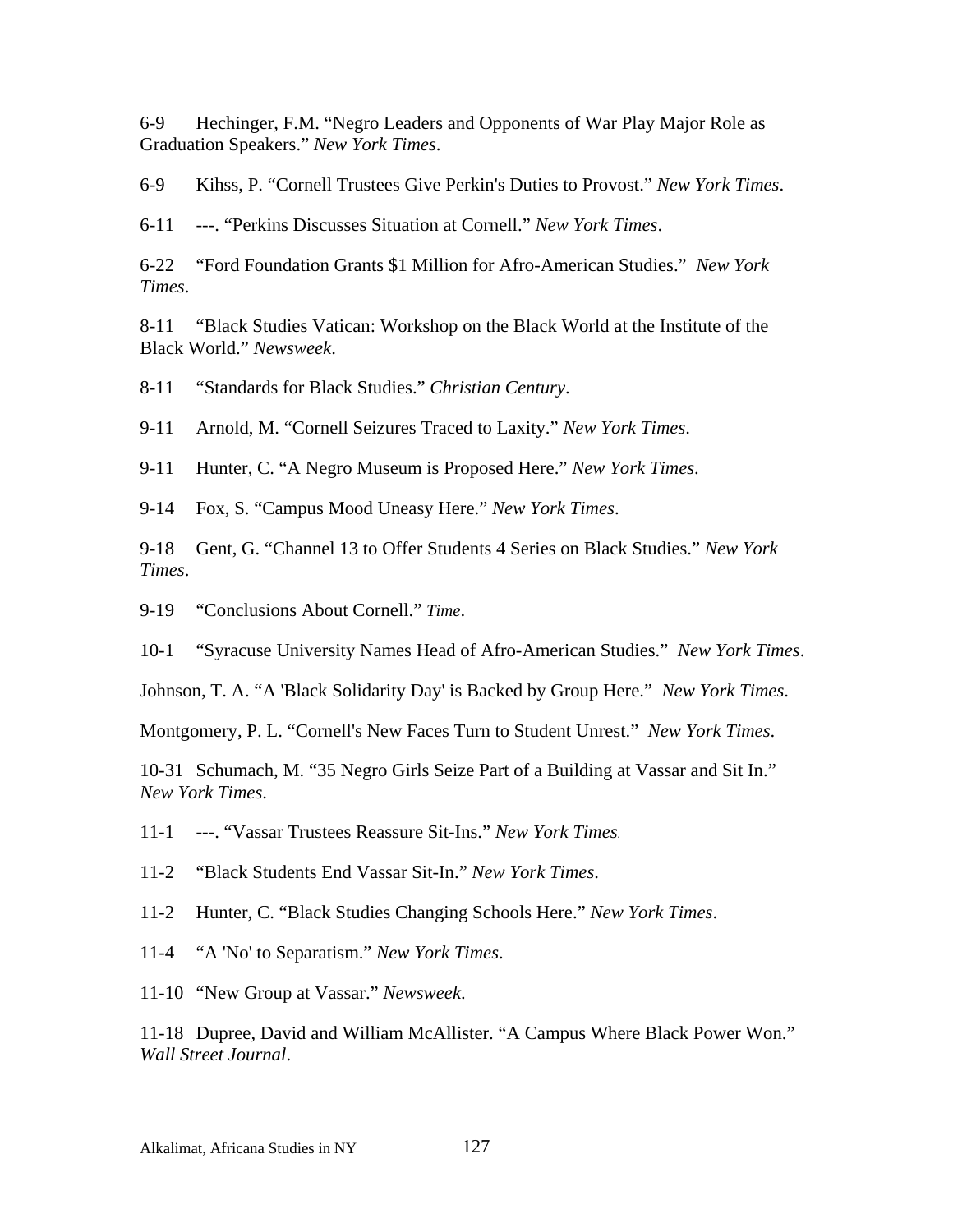11-23 Roberts, S. V. "Black Studies Off to a Shaky Start, Beset by Rivalries." *New York Times*.

12-7 Johnson, T. A. "Colleges Scored on Black Studies." *New York Times*.

### 1970

"Black Studies Unit Voted." *New York Times*.

2-19 Reinhold, R. "Four Buildings at Amherst Held by Black Students for 14 Hours." *New York Times*.

2-19 "Flare Pot Hurled At Cornell House: Black Women Students Hear Crash in Early Morning." *New York Times*.

2-19 "Ford Foundation Aids Minority-Students Programs." *New York Times*.

3-8 Hunter, C. "Confusion Feared in Black Studies." *New York Times*.

4-2 Phalon, R. "Fire Destroys the Black Studies Center at Cornell." *New York Times*.

4-7 Montgomery, P.L. "100 Cornell Negro Students Loot New Campus Store as 'Payment' for the Burning of Black Studies Center." *New York Times*.

4-8 ---. "Cornell Begins Looting Inquiry." *New York Times*.

4-9 "Principal Held in Room; 35 Students Arrested." *New York Times*.

4-11 Kaufman, M. T. "2,200 at Cornell Meet With Trustees." *New York Times*.

4-24 "Wagner College Dean Held 7 Hours by 30 Students Demanding Increased Black Studies." *New York Times*.

5-10 Johnson, R. "Parley Stresses African Heritage." *New York Times*.

5-28 "Malcolm, A. H. "Fordham Chancellor Takes Post at Negro College." *New York Times*.

5-28 Currivan, Gene. "Negro Student Aid of \$500,000 Given by Ford Foundation." *New York Times*:

5-28 Farber, M. A. "Black Studies Take Hold, But Face Many Problems." *New York Times*.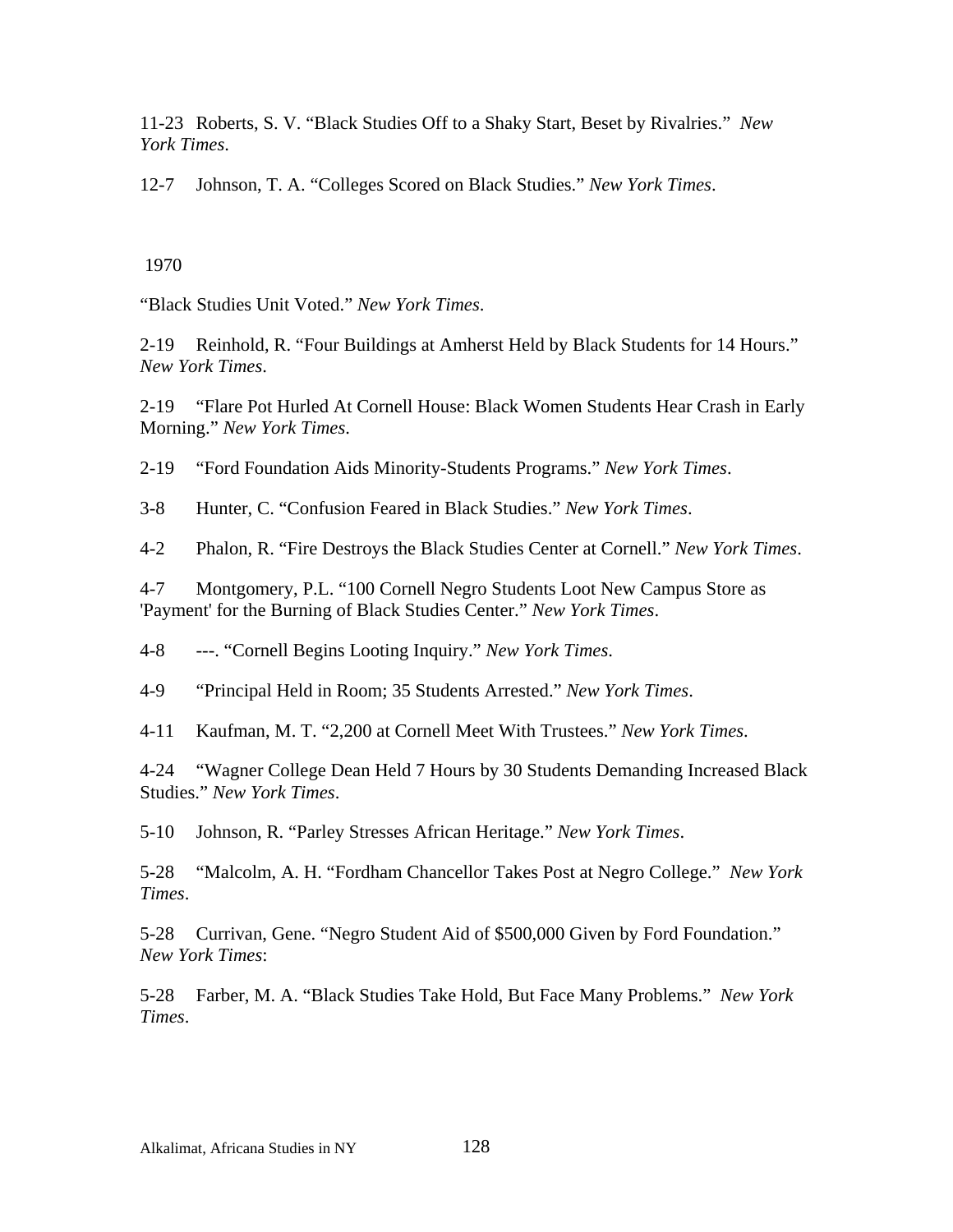1971

1-5 Johnson, T. A. "African Studies Center at Cornell Develops Practical and Scholarly Skills." *New York Times*.

2-13 Stuckey, Sterling. "Black Studies and White Myths." *New York Times*.

5-30 Andelman, D. A. "Students' Rights Given in Suffolk." *New York Times*.

6-27 Lissner, W. "Effect of Ethnic-Study Movement Is Assessed Here by Educators." *New York Times*.

7-18 "Black Program Cut in Hempstead." *New York Times*.

8-29 "Chairman Named For Afro Studies." *New York Times*.

9-12 Hechinger, F. M. "Open Admissions Gives Brooklyn College New Life." *New York Times*.

9-12 Fraser, G. "Scholars See Better Programs for Black Students in Colleges." *New York Times*.

### 1972

2-22 "Lehman College Blacks Ask Chairman's Ouster." *New York Times*.

3-19 "College Fills Chair Honoring Dr. King." *New York Times*.

4-4 Johnson, T. A. "Campus Racial Tensions Rise As Black Enrollment Increases." *New York Times*.

## 1973

"39 Arrested Here in College Protest." *New York Times*.

### 1974

"Black Group Finds Errors in Displays In History Museum." *New York Times*.

Dublin, Joann S. "Disrupted Discipline: Black Studies Founder as Student Interest Declines and Faculties Grow More Skeptical." *Wall Street Journal*.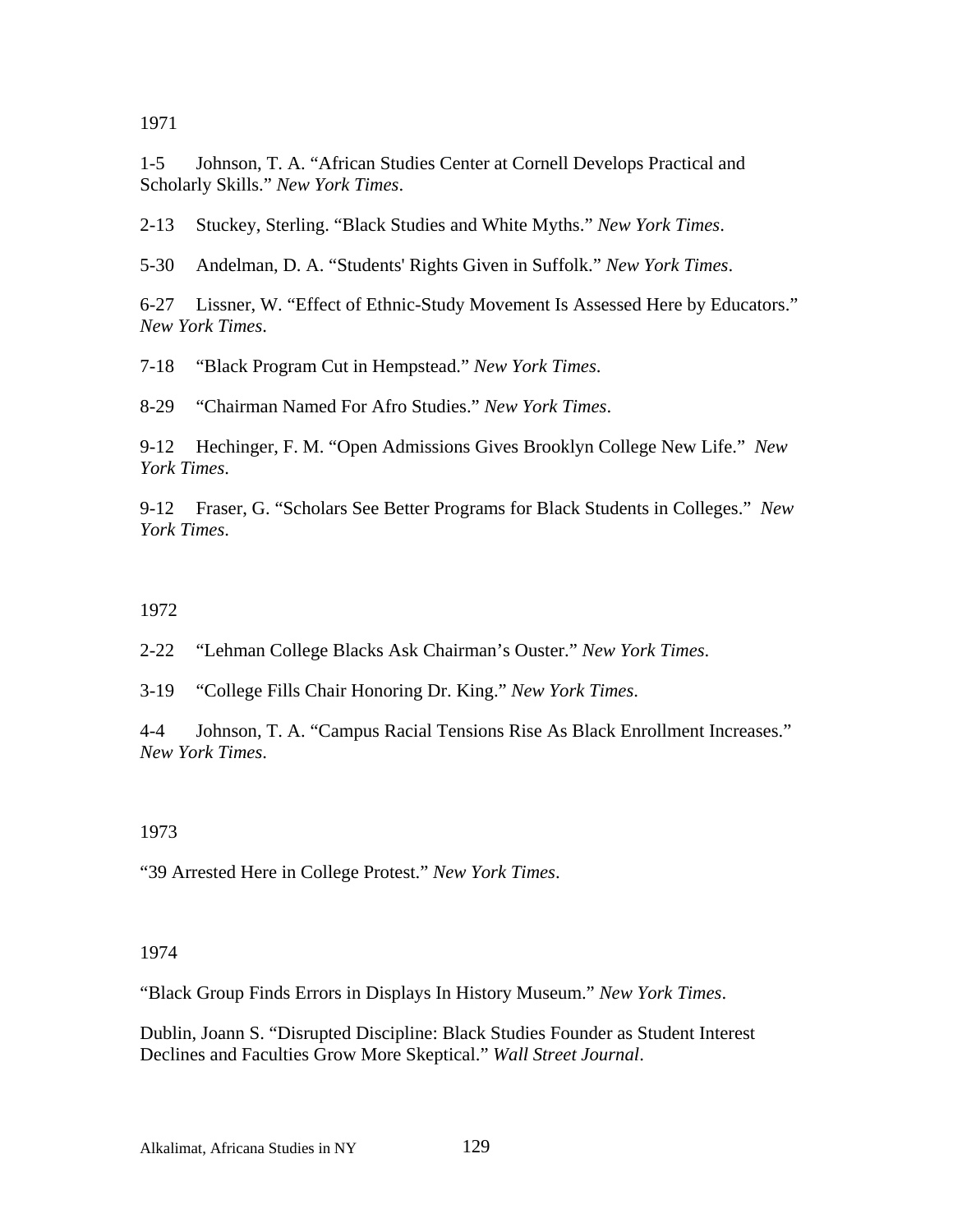Hunter, Charlayne. "Gains are Reported in Black Studies, With Goals Still in Dispute." *New York Times*.

4-22 Adams, James R. "Cornell and the Trauma of '69." *Wall Street Journal*.

### 1975

Hunter, Charlayne. "Black Intellectuals Divided Over Ideological Direction." *New York Times*.

## 1982

4-23 Rule, Sheila. "Medgar Evers College Protest Grows." *New York Times*.

4-27 ---. "Judge Offers Settlement for Evers College Sit-In." *New York Times*.

5-8 ---. "Judge Restrains College Protest; Sit-In Permitted." *New York Times*.

12-26 ---. "A College in Search of a Leader and a Place in the Community." *New York Times*.

## 1983

Fiske, Edward B. "For Black Studies, the Fight Goes On." *New York Times*.

10-2 Winerip, Michael. "The Stony Brook Rift: Racism and Zionism." *New York Times*.

## 1984

Butterfield, Fox. "Blacks Decrease but Women Increase on University Faculties." *New York Times*.

## 1986

Staples, B. "The Dwindling Black Presence on Campus." *New York Times*.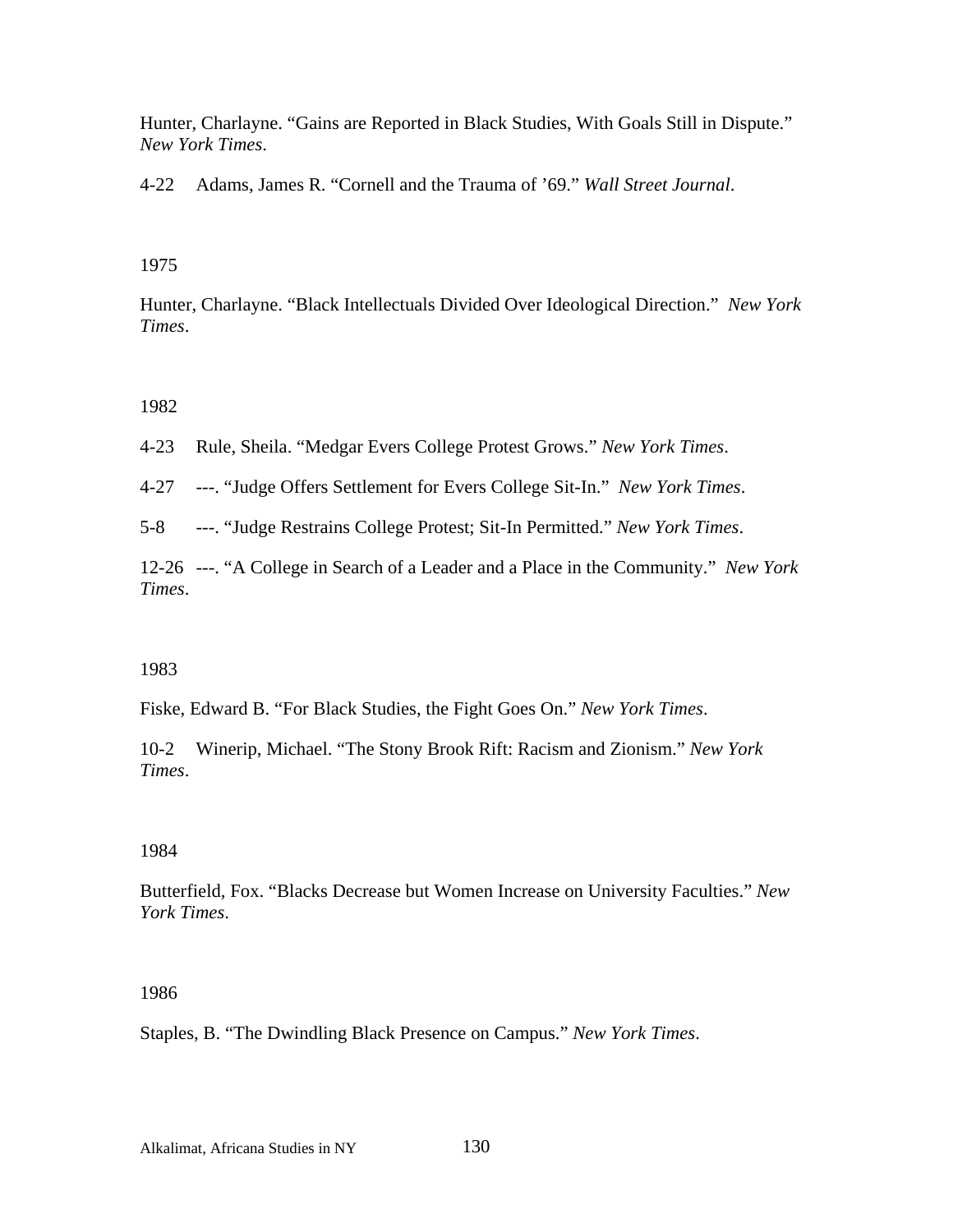1987

2-24 "Academic Not-So-Freedom at SUNY." *New York Times*.

#### 1988

- 4-22 Pace, E. "68 Passions Replayed at Columbia." *New York Times*.
- 5-15 Dickstein, M. "Columbia Recovered." *New York Times*.

#### 1989

1-8 Hays, C. L. "How an Era Empowered Students." *New York Times*.

2-19 Charles, E. "Black History Month." *New York Times*.

4-22 The Associated Press "Black Students Stage Protests on Campuses." *New York Times*.

5-3 Dinkelspiel, F. "In Rift at Cornell, Racial Issues of the 60's Remain." *New York Times*.

#### 1990

4-1 Begley, A. "Black Studies' New Star'." *New York Times*.

#### 1991

Foderaro Lisa W. "At Vassar, Expanded Role for Blacks at Commencement." *New York Times*.

9-5 Hays, Constance L. "CUNY Barred From Punishing a White Professor." *New York Times*.

9-7 Tierney, John. "For Jeffries, A Penchant for Disputes." *New York Times*.

9-7 "Racial Debate 101." *New York Times*.

9-17 Finder, Alan. "Inquiry on Jeffries to Resume as CUNY Appeals a Ruling." *New York Times*.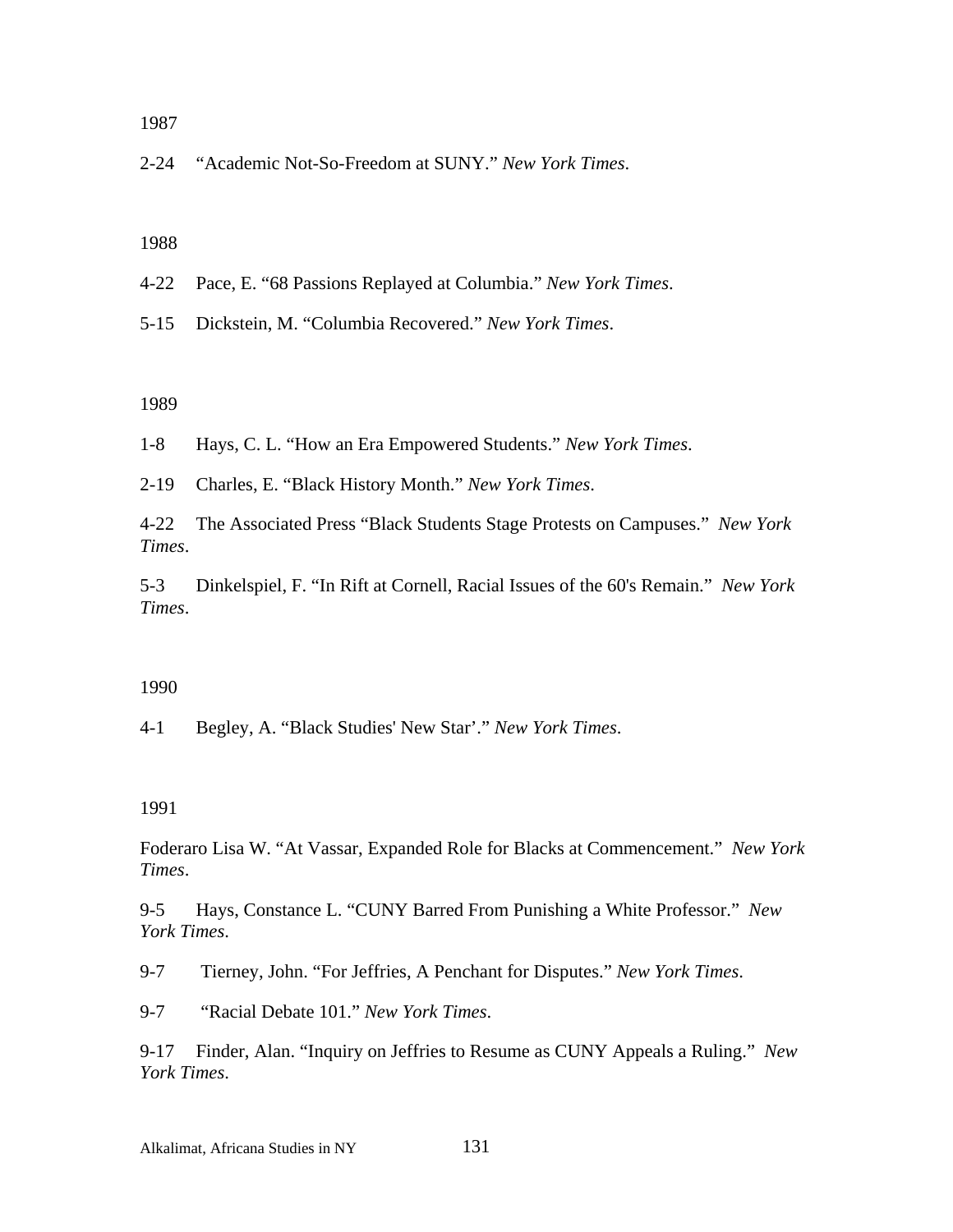9-18 "Don't Punish City College." *New York Times*.

9-18 Finder, Alan. "Faculty Senate Assails Jeffries but Resists Censure." *New York Times*.

9-26 Levin, Michael. "The Lessons of Hate." *New York Times*.

10-25 Weiss, Samuel. "CUNY Teacher Might Lose Post for Racial Talk." *New York Times*.

---. "Head of CUNY Wants Jeffries to Keep Position." *New York Times*.

10-28 ---. "Jeffries Aide Warns CUNY on Sanctions." *New York Times*.

10-28 Berger, Joseph. "CUNY Board Votes to Keep Jeffries in Post." *New York Times*.

10-28 Rothstein, Mervyn. "CUNY Vote on Jeffries Pleases Few." *New York Times*.

10-28 "Why the Delay on Jeffries?" *New York Times*.

10-31 Rothstein, Mervyn. "CUNY to Hear Charges of Jeffries Death Threat." *New York Times*.

Myers, Steven L. "Student Tells CUNY Aides of Jeffries Death Threat. *New York Times*.

Berger, Joseph. "College Chief Calls Jeffries 'Racist', but Defends Keeping Him." *New York Times*.

Hershenson, Jay. "City University Wanted to Continue Reviewing Jeffries Case." *New York Times*.

Berger, Joseph. "Jeffries and Beyond Turmoil and Tradition at City College." *New York Times*.

#### 1992

1-3 Berger, Joseph. "CUNY Officials Review City College Leadership." *New York Times*.

Chira, Susan. "CUNY Ousts Chief of Black Studies: Jeffries, Cited for Remarks on Race, Says He Will Sue." *New York Times*.

Yarrow, Andrew L. "Jeffries Replacement Hopes to be Agent of Calm." *New York Times*.

6-7 The Associated Press. "Jeffries Sues CUNY for Reinstatement." *New York Times*.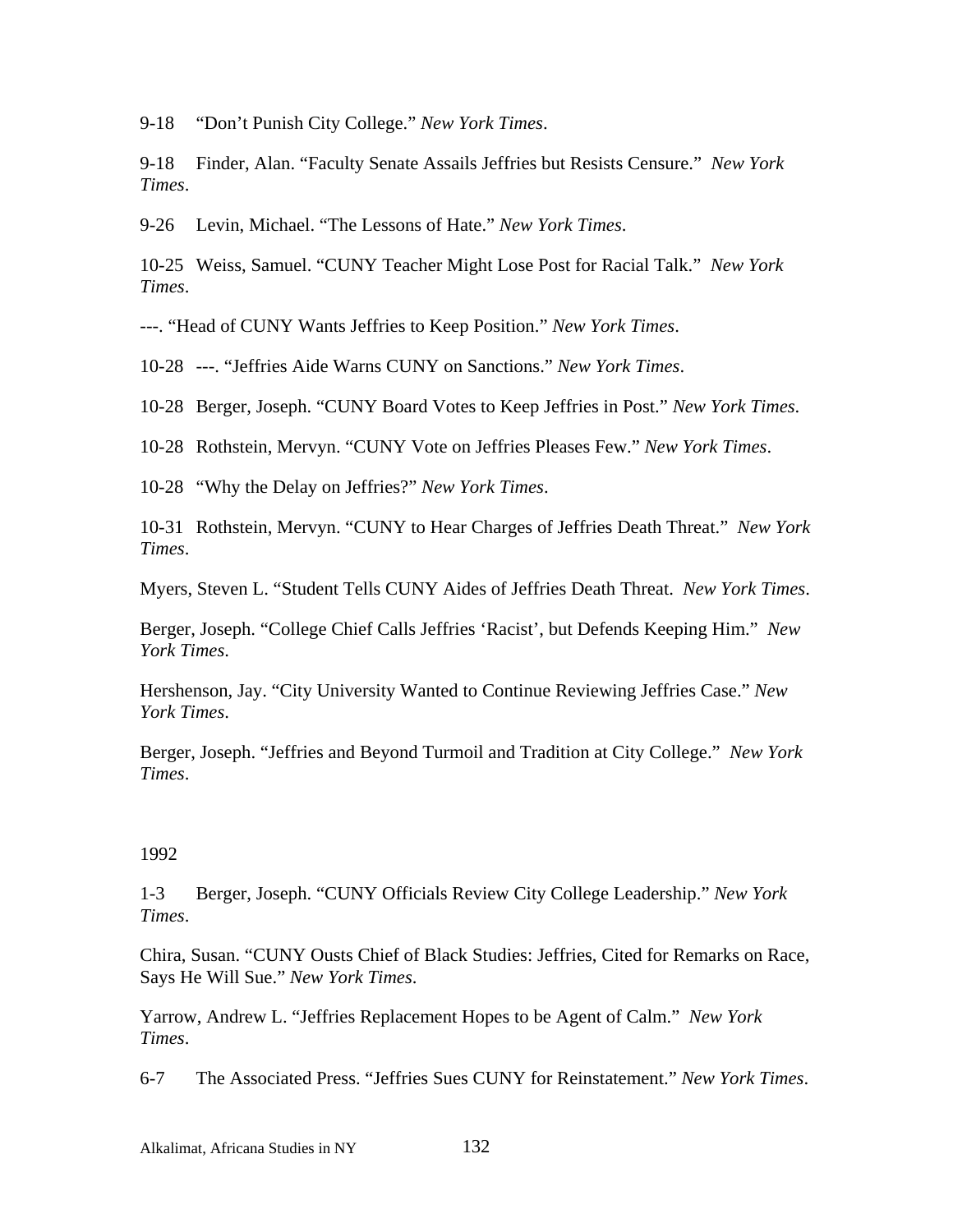6-9 McFadden, Robert D. "Court Finds a Violation of a Professor's Rights." *New York Times*.

7-7 Kleinfield, N. R. and Samuel Weiss. "Leader Presses Changes at CUNY, But Some See Threat to its Mission." *New York Times*.

Newman, Maria. "Rift Over Black Studies Head Leaves Program Riven, Too." *New York Times*.

1993

4-23 Newman, Maria. "One Speech Led to Demotion, Says Jeffries, Fighting Ouster." *New York Times*.

4-24 ---. "Jeffries Warned of Unrest if Demoted, Official Recalls." *New York Times*.

5-7 "Jeffries Suit Summations." *New York Times*.

5-11 Newman, Maria. "Jeffries Hopes to Regain Black Studies Post – Damages Weighed." *New York Times*.

"Due Process for Leonard Jeffries?" *New York Times*.

5-14 Newman, Maria. "Free-Speech Lesson: Jeffries's Victory Shows the Difficulty of Punishing Objectionable Opinions." *New York Times*.

---. "Jury Faults CUNY Officials in Jeffries Lawsuit Decision." *New York Times*.

5-18 ---. "Jeffries Wins \$400,000 in Damages." *New York Times*.

8-5 Bernstein, R. "Judge Reinstates Jeffries as Head of Black Studies for City College." *New York Times*.

8-6 Bernstein, Richard. "Jeffries Return Hinders Plans to Alter Department." *New York Times*.

8-8 ---. "Ruling for Free Speech, No Matter the Source: Jeffries Reinstated." *New York Times*.

9-12 ---. "Jeffries and His Racial Theories Return to Class, to the College's Discomfiture." *New York Times*.

### 1994

Newman, Maria. "CUNY Says Speech by Jeffries Hurt Fund Raising." *New York Times*.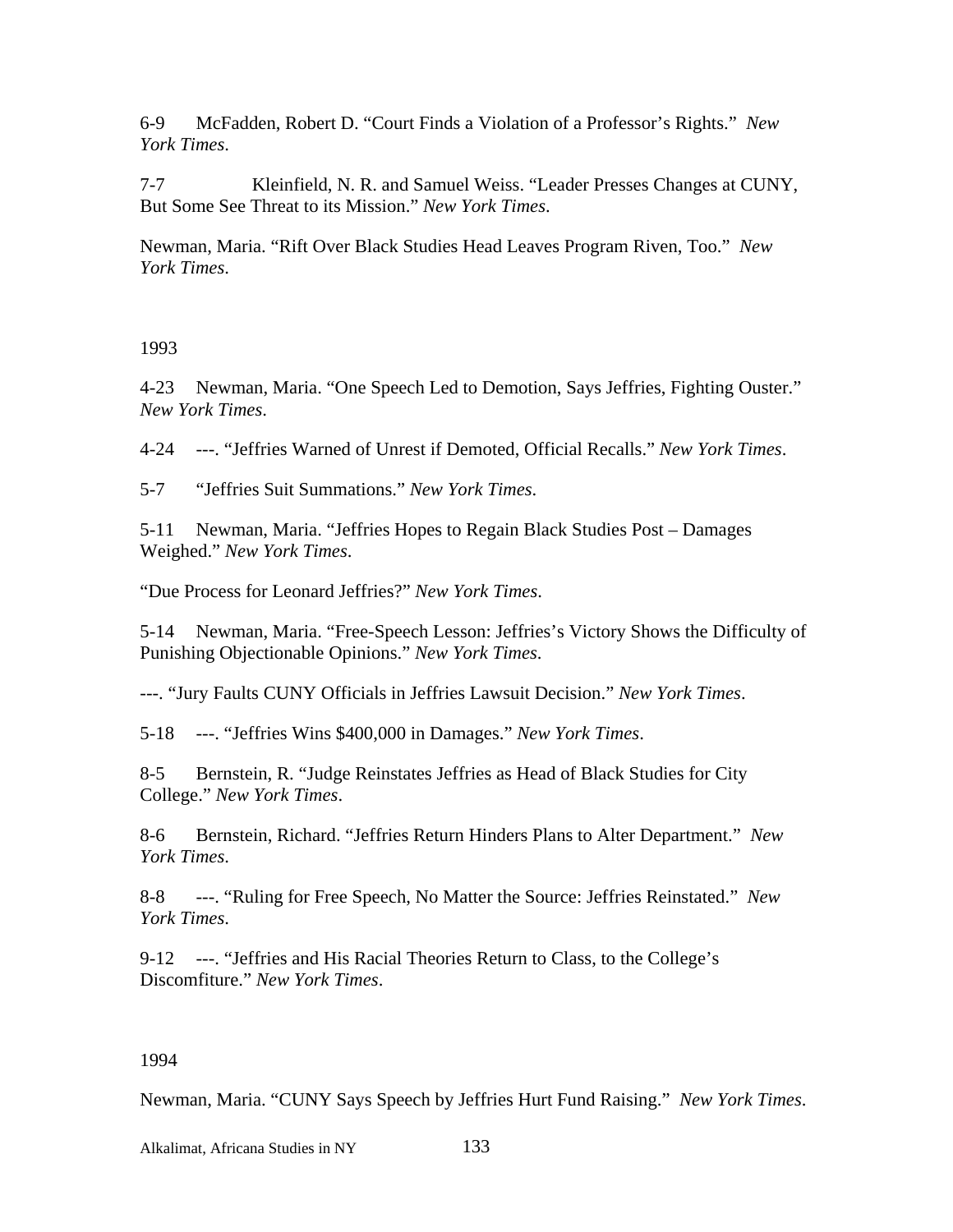2-13 ---. "Black Studies to be Focus of an Institute." *New York Times*.

3-6 Hershensonvalhalla, R. "Courses for Black An Issue at College." *New York Times*.

4-18 Newman, Maria. "Court Backs Reinstating of Jeffries to College Post: But \$360,000 Award for Damages is Upset." *New York Times*.

Perez-Pena, Richard. "Ruling in City College Demotion Suit is Greeted With Concern." *New York Times*.

"Fine-Tuning the Jeffries Case." *New York Times*.

Crain, William. "In Jeffries Case, Bill of Rights is at Risk." *New York Times*.

"Professor's Remarks Reported as Bigoted." *New York Times*.

Perez-Pena, Richard. "Battle Over Black Studies: City College Uses Classes to Counter Jeffries." *New York Times*.

#### 1995

4-5 Perez-Pena, R. "In Reversal, Court Backs City College In Jeffries Lawsuit." *New York Times*.

4-6 "Hate Speech and the University." *New York Times*.

4-11 Eraser, Charles R. "CUNY Didn't Shift Legal Tactics in Jeffries Case." *New York Times*.

6-27 Onishi, Norimitsu. "Jeffries Will Give Up Post: City Professor Will Step Down as Head of Black Studies." *New York Times*.

6-28 ---. "Former Black Studies Head Vows to Press Court Appeal." *New York Times*.

7-1 ---. "Jeffries's Successor at City College Defends Ex-Department Head." *New York Times*.

Greenhouse, Linda. "High Court Rejects Bid to Revive Jeffries's Suit." *New York Times*.

Holloway, Lynette. "Degrees of Separation: At York College, Race and Generation Etch Tensions." *New York Times*.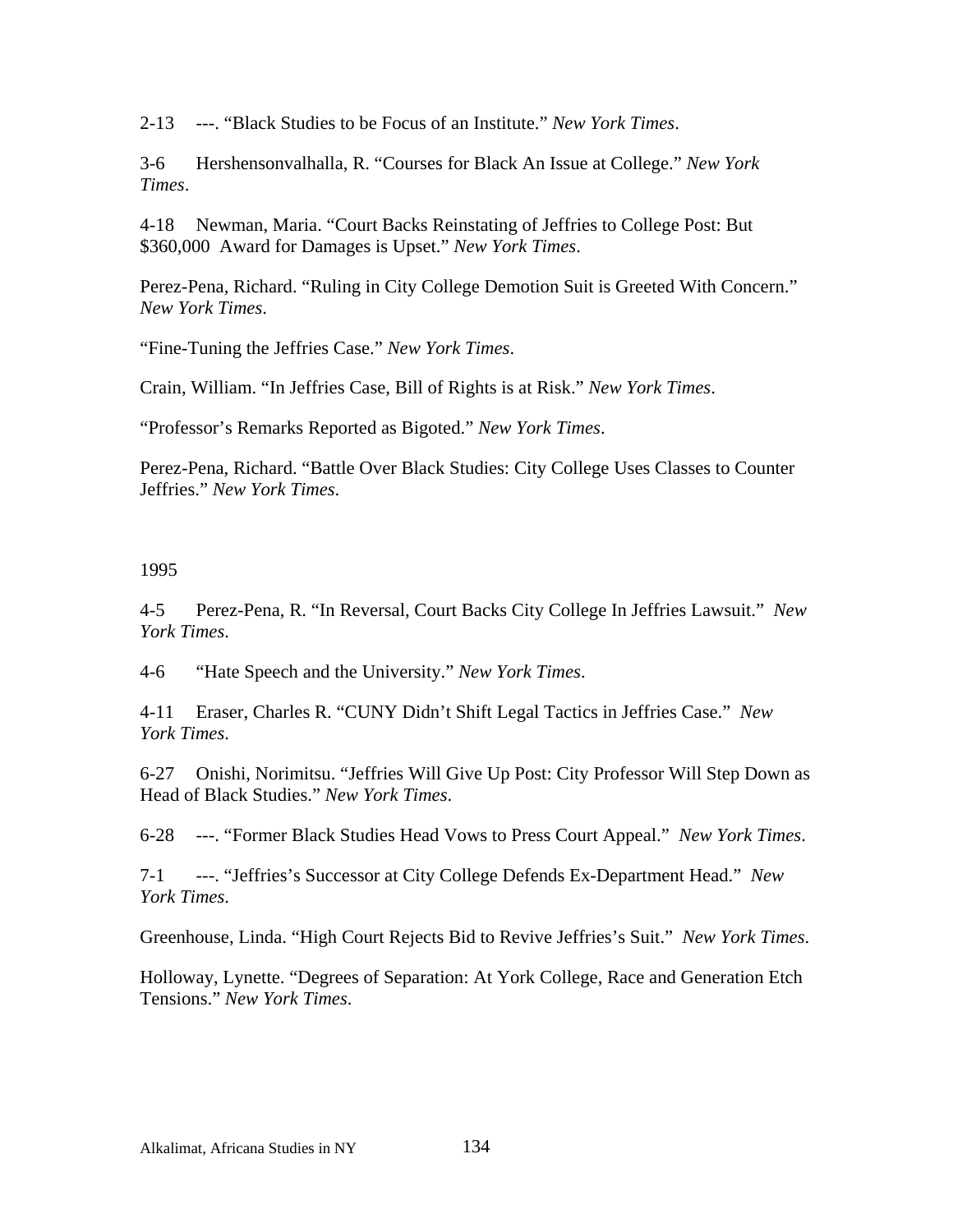1996

3-19 Stout, David. "City College Closing Black Studies Department." *New York Times*.

3-29 Arenson, Karen W. "Jeffries Protests Planned Closing of College's Black Studies Department." *New York Times*.

4-2 ---. "Columbia Students Begin Hunger Strike for Ethnic Studies." *New York Times*.

4-11 ---. "23 Arrested in Columbia Sit-in on Ethnic Issue." *New York Times*.

4-16 Kershaw, S. "Students at Columbia End Battle for Ethnic Studies." *New York Times*.

10-28 Williams, Monte. "After a Sit-In, Racial Tensions Persist at a SUNY Campus." *New York Times*.

Arenson, Karen W. "CUNY Campus Assails Hate But Allows Black-Pride Speakers It Had Barred." *New York Times*.

### 1998

4-1 Arenson, Karen. "Divided Campus Prepares for an Address by Jeffries: Black Scholar Angers Some Jewish Groups." *New York Times*.

4-4 "A Debate on Activism in Black Studies." *New York Times*.

Gates, Henry L. "A Call to Protect Academic Integrity From Politics." *New York Times*.

4-4 Manning, Marable. "A Plea That Scholars Act Upon, Not Just Interpret." *New York Times*.

Thomas, Robert Jr. "John Henrik Clarke, Black Studies Advocate, Dies at 83." *New York Times*.

### 1999

10-29 Arenson, K. W. "Returning to City College To Revisit a 1969 Struggle." *New York Times*.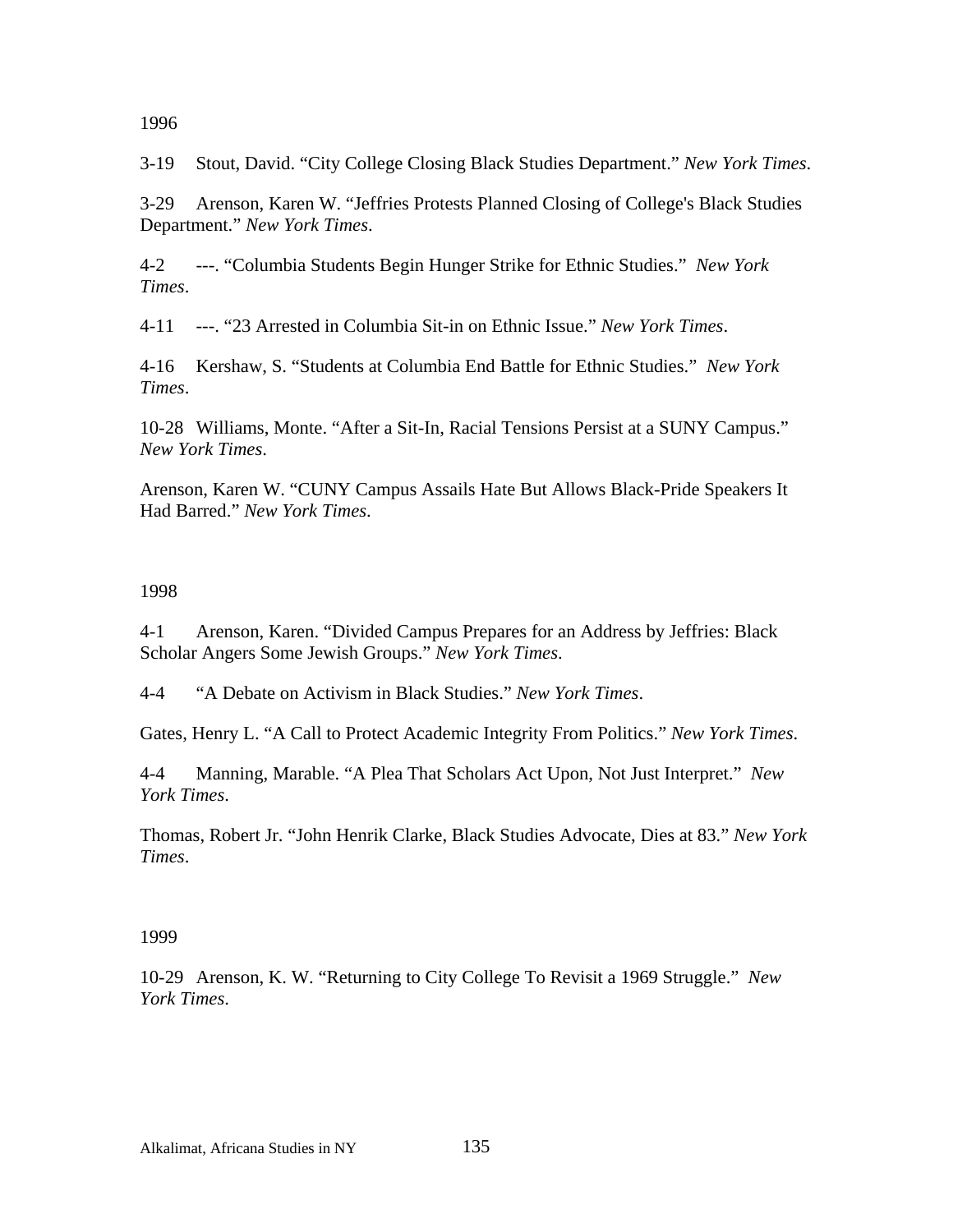2-1 Lee, F. R. "New Topic in Black Studies Debate: Latinos." *New York Times*.

2-2 McCallister, J. "Focus on State of Black Studies." *Daily News*.

Arenson, Karen W. "Moving to Columbia From N.Y.U.," *The New York Times*, June 18, 2003.

Rimer, Sara. "Painting a Portrait of Black Experience in the Bronx," *The New York Times*, July 30, 2003.

# *Articles and books*

Adams, Barbara Eleanor. *John Henrik Clarke*: *The Early Years* Hampton: United Brothers and Sisters Communications, 1992.

Aldridge, Delores, and Carlene Young, eds. *Out of the Revolution: The Development of Africana Studies*. New York: Lexington Books, 2000.

Alkalimat, Abdul. *The African American Experience in Cyberspace*. London: Pluto Press, 2004.

---. *Ccyberorganizing*. 2003. E-Book Available: http://alkalimat.org/eblackstudies.

---. *Introduction to Afro-American Studies*. 2002. E-Book Available: http:// alkalimat.org/eblackstudies.

Allen, James Egert. *The Negro in New York: A Historical – Biographical Evaluation From 1626* New York: Exposition Press, 1964.

Anderson, Sam. *Black Holocaust for Beginners*. New York: Publishers Group West, 2001.

Anderson, Sam, and Tony Medina, eds. *In Defense of Mumia*. New York: Writers and Readers, 1996.

Asante, Molefi Kete. *Afro-Centricity: The Theory of Social Change*. Rev. ed. Chicago: African American Images Press, 2003.

Asante, Molefi Kete, and Abd S. Abarry, eds. *African Intellectual Heritage: A Book of Sources*. Philadelphia: Temple University Press, 1996.

Avorn, Jerry L., et al. *Up Against the Ivy Wall: A History of the Columbia Crisis*. New York: Antheneum, 1969.

2003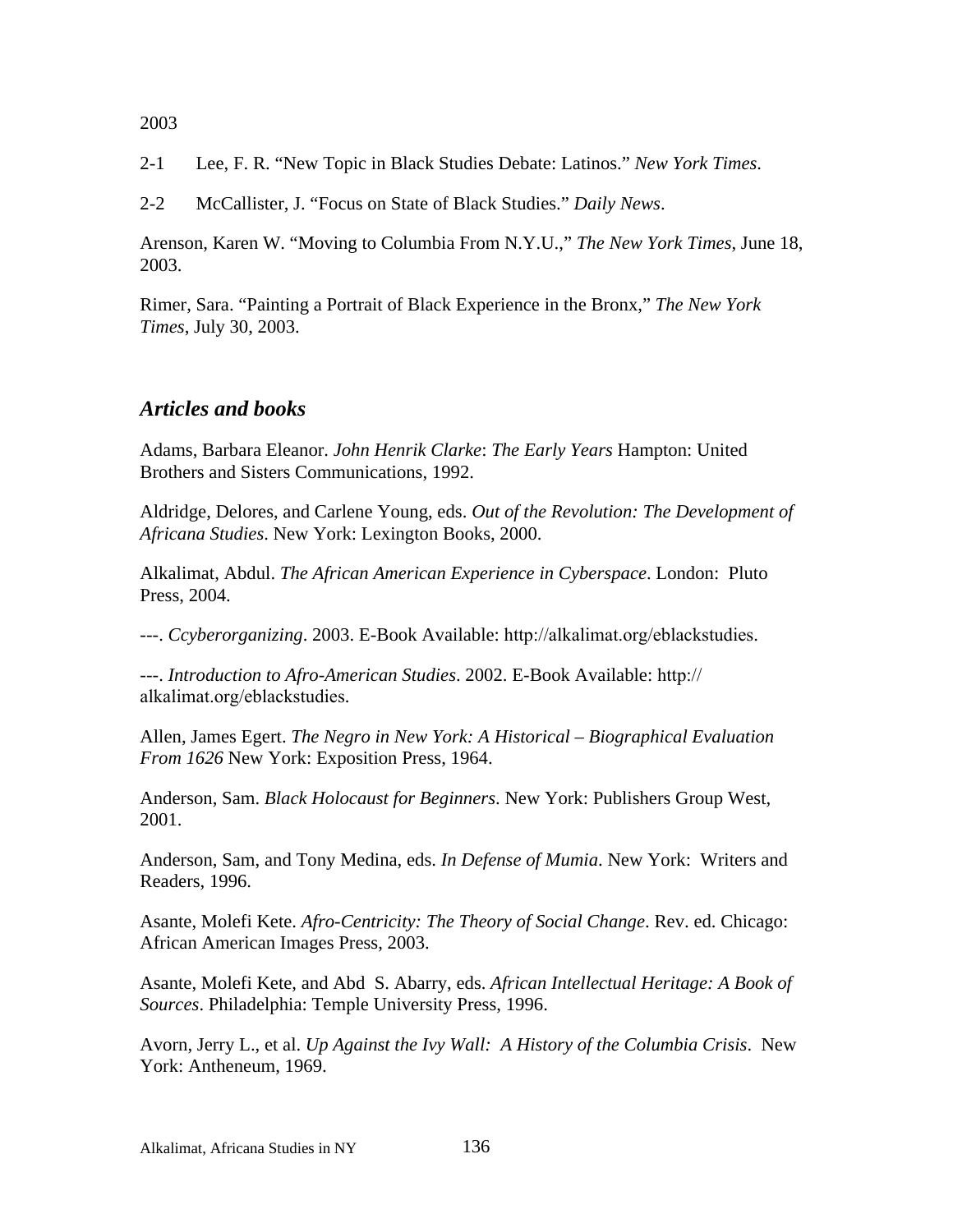Azevedo, Mario, ed. *Africana Studies: A Survey of Africa and the African Diaspora*. Durham: Carolina Academic Press, 1993.

Back, Adina. "Exposing the Whole Segregation Myth: The Harlem Nine and New York City's School Desegregation Battles." In *Freedom North: Black Freedom Struggles Outside the South 1940-1980*, eds. Jeanne F. Theoharis and Komozi Woodard. New York: Palgrave McMillan, 2003.

Balasoon, Kuwasi, et al. *Look for Me in the Whirlwind: The Collective Autobiography of the New York 21*. New York: Vintage Books, 1971.

Baldwin, James. *The Fire Next Time*. New York: Dial Press, 1963.

---. *Notes of a Native Son*. Boston: Beacon Press, 1955.

---. *Nobody Knows My Name: More Notes of a Native Son*. New York: Dell, 1961.

Baraka, Amiri. *Autobiography of Leroi Jones*. Chicago: Lawrence Hill, 1997.

---. *Blues People*. New York: Morrow, 1963.

---. *The Leroi Jones/Amiri Baraka Reader*. New York: Thunder's Mouth, 1991.

Barksdale, C.M., and K.Y. Crews, et al., eds. *The 20th Anniversary of Williard Straight Hall Takeover Commemorative Book.* Cornell University: Black Students United, 1989.

Ben-Jochannan, Yosef A. A., *Black Man of the Nile*. New York: Alkebu-lan Books, 1970.

---. *Cultural Genocide in the Black and African Studies Curriculum* New York: Alkebulan Books, 1972.

Bennett, Lerone. *The Negro Mood and Other Essays*. Chicago: Johnson Publishing Company, 1964.

Biddle, S. F. "The Schomburg Center for Research in Black Culture: Documenting the Black Experience." *Bulletin of the New York Public Library* (1972): 20–35.

Biondi, Joann, and James Haskins. *Guide to Black New York* New York: Hippocrene Books, 1994.

Biondi, Martha. *To Stand and Fight: The Struggle for Civil Rights in Post War New York City*. Cambridge: Harvard University Press, 2004.

"Black Studies Inroads Have Now Reached the Doctoral Level." *The Journal of Blacks in Higher Education* 11 (1996): 48-49.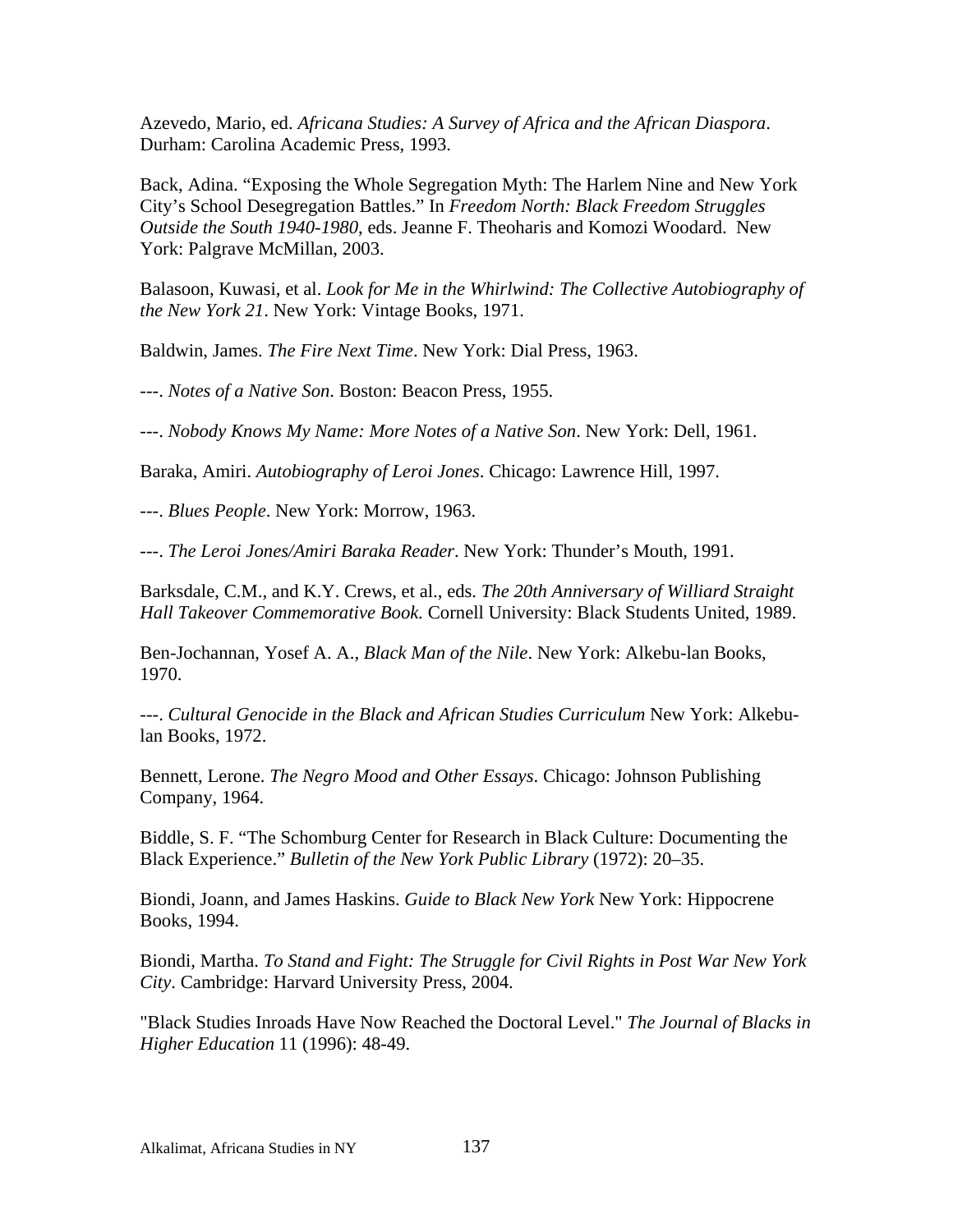Board of Trustees, C. U. *Report of the Special Trustee on Campus Unrest at M.* Ithaca: The Office of University Publications, Cornell University, 1969.

Boyd, Herb, ed. *The Harlem Reader: A Celebration of New York's Most Famous Neighborhood, From the Renaissance Years to the 21st Century*. New York: Three Rivers Press, 2003.

---. *Race and Resistance: African Americans in the Twenty-First Century*. Boston: South End Press, 2002.

Brown, Claude. *Man Child in the Promised Land*. New York: Macmillan, 1965.

Brown Jr., R. C. "New York University: The Institute of Afro-American Affairs." *The Journal of Negro Education* 39.3 (1970): 214–220.

---. "Black Studies in Perspective," New York University Education Quarterly Winter 1971.

Bush, Roderick, *We Are Not What We Seem: Black Nationalism and Class Struggle in the American Century* New York: New York University Press, 1999.

Cade, Toni. *The Black Woman: An Anthology*. New York: New American Library, 1970.

Christian, B. "But Who Do You Really Belong To-Black Studies or Women's Studies?" *Women's Studies* 17.112 (1989): 17–24.

Clark, Kenneth. *Dark Ghetto: Dilemmas of Social Power*. New York: Harper & Row, 1965.

 Clarke, John Henrik, "African History Reconsidered," *Freedomways* Second Quarter 1963.

---, ed., *Harlem U.S.A*. Berlin: Seven Seas Publishers, 1964.

---. "Cheikh Anta Diop and the New Light on African History," *Freedomways* 12 (1972) 339–345.

---. "The African Heritage Studies Association (AHSA): Some Notes on the Conflict with the African Studies Association (ASA) and the Fight to Reclaim African History." *Issue: A Quarterly Journal of African Opinion* (1976): 5–11.

---. "Remembering Arthur A. Schomburg," *Encore* 6 (1977).

---, ed., *Malcolm X: The Man and His Times*. Lawrenceville, NJ: African World Press, 1990.

---. *Africans at the Crossroads: Notes for an African World Revolution*. Trenton: African World Press, 1991.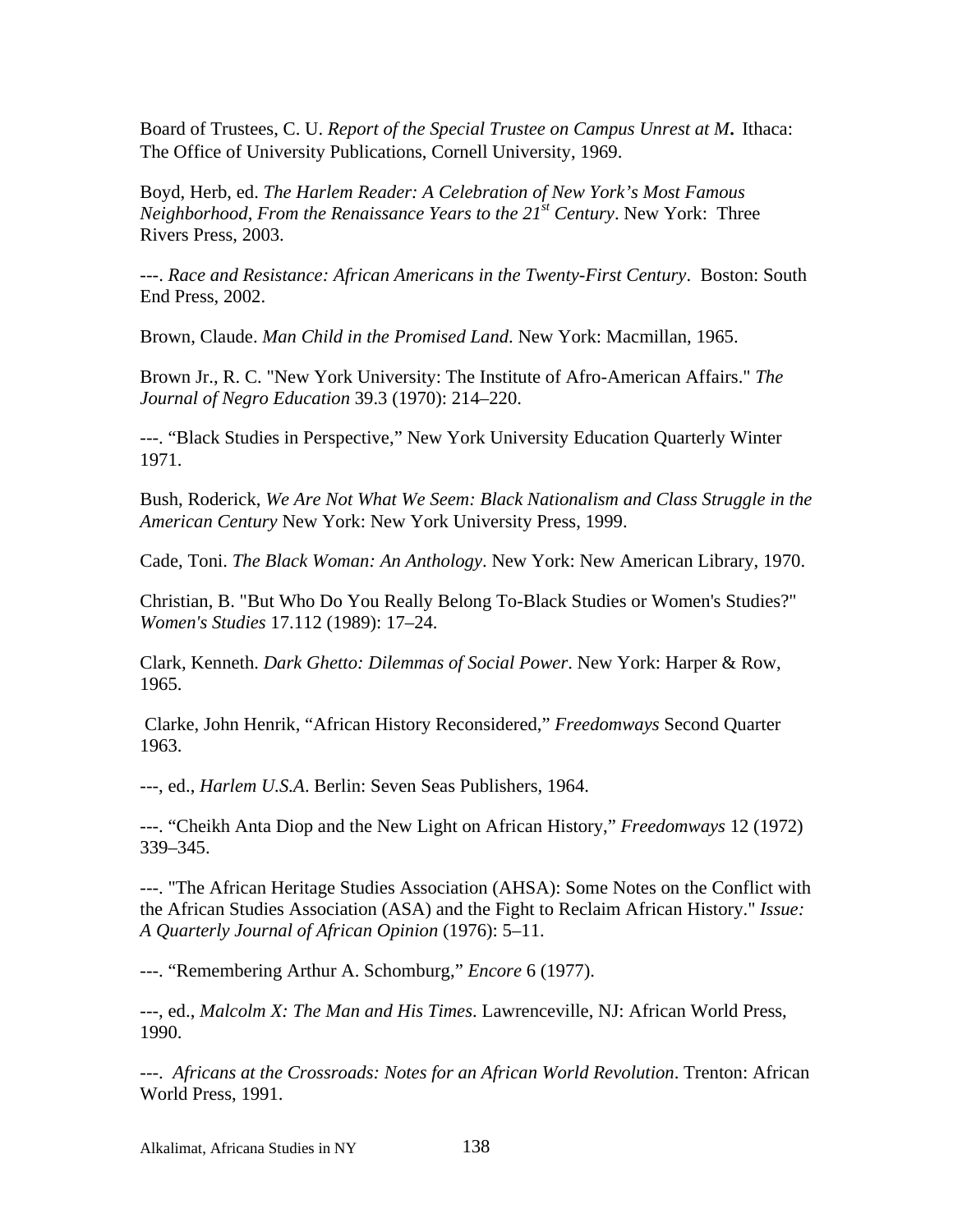---, ed. *New Dimensions in African History: The London Lectures of Dr. Josef ben-Jochannan and Dr. John Henrik Clarke*. Trenton: African World Press, 1991.

---. *African People in World History*. Baltimore, MD: Black Classics Press, 1993.

Colon, Alan. "Black Studies: Historical Background, Modern Origins, and Development Priorities for the Early Twenty-First Century." *Western Journal of Black Studies* 27 (2003).

Cone, James*. For My People: Black Theology and the Black Church*. Mary Knoll, NY: Orbis Books, 1984.

Conyers, James Jr. *Africana Studies: A Disciplinary Quest for Both Theory and Method*. n.p.: McFarland & Co., 2005.

Conyers, James, and Julius Thompson, eds. *The Life and Times of John Henrik Clarke*. Trenton: African World Press, 2004.

Cox Commission. *Crisis at Columbia: Report of the Fact Finders Commission Appointed To Investigate the Disturbances at Columbia University in April and May 1968*. New York: Vintage Books, 1968.

Cruse, Harold. *The Crisis of the Negro Intellectual*. New York: William Morrow & Co., 1967.

---. *The Essential Harold Cruse: A Reader*. New York: Palgrave, 2002.

---. *Rebellion or Revolution*. New York: Morrow, 1962.

Davis, Benjamin. *Communist Councilman from Harlem: Autobiographical Notes Written in a Federal Penitentiary*. New York: International Publishers, 1969.

Davis, L. G. *A Bibliography Guide to Black Studies Programs ... United States: An Annotated Bibliography.* Westport: Greenwood Press, 1985.

Davis, Ossie and Ruby Dee. *In This Life Together*. New York: Harper Collins, 2000.

Dawson, N. *An Investigation Into the Benefits of Having an Africana Studies Master's Degree: A Case Study Focusing on M.A. Recipients From the Department of Africana Studies at State University of New York at Albany 1972-1994.* Albany: State University of New York (1995).

Dawson, N. "Limitations or Liberation: An Investigation into the Benefits of a Master's Degree in Africana Studies" *Western Journal of Black Studies* 23.3 (1999): 168–182.

De Carava, Roy, and Langston Hughes. *The Sweet Flypaper of Life.* New York: 1955.

Dix, Carl. *Writings and Statements from the National Spokesperson for the RCP*, *USA.*  Available: http://rwor.org/a/carldix/co4.htm.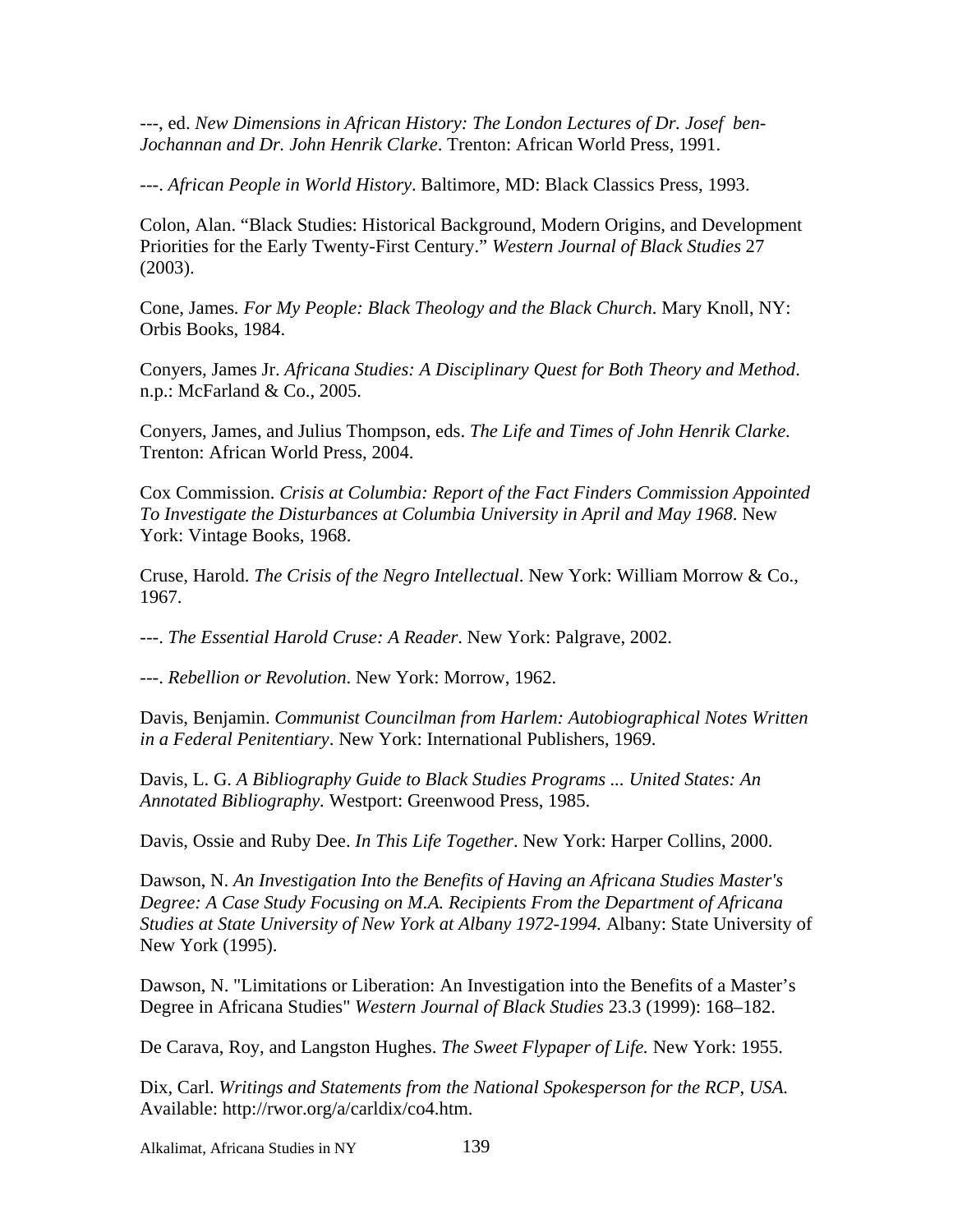Dodson, H. "The Schomburg Center for Research in Black Culture, New York Public Library." *The Library Ouarterly* 58 (1988): 74–82.

Donadlo, S. "Black Power at Columbia University." *Commentary* 46.3 (1968): 67–76.

Editors. "Harlem: A Community in Transition" (Special Issue) *Freedomways: A Quarterly Review of the Negro Freedom Movement* 3.3 (Summer 1963).

Dorsey, C. A. *Role Expectations for the Black Studies Program Director*. New York: New York University, 1976: 200.

Downs, D. *Cornell '69: Liberalism and the Crisis of the American University*. Ithaca: Cornell University Press, 1999.

Edwards, Harry. *Black Students*. New York: The Free Press, 1970.

---. *The Struggle That Must Be: An Autobiography*. New York: Macmillan, 1980.

Ellison, Ralph. *The Invisible Man*. New York:

Epton, Bill. *The Black Liberation Struggle Within the Current World Struggle*. New York: Black Liberation Press, 1976.

---. *Electoral Politics: Its Problems and Prospects*. New York: Black Liberation Press, 1980.

Fischer, R. A. "Ghetto and Gown; the Birth of Black Studies." *Current History* 57 (1969): 290–294.

Fox, Ted. *Showtime at the Apollo.* New York: Da Capo Press, 1993.

Freedman, M. "Black Studies and the Standard Curriculum." *The Journal of Higher Education* 42.1 (1971): 34–41.

Friedland, J. and H. Edwards. "Confrontation at Cornell." In *Black Experience: The Transformation of Activism*, ed. A. Meier, 69–89. New Brunswick: Transactions Books, 1973.

Friedland, W. H., and H. Edwards*,* "Confrontation at Cornell." *Trans-Action* 6 (1969): 29-36+.

Gayle, Addison, ed. *The Black Aesthetic*. New York: Doubleday, 1971.

Gilyard, Keith. *Liberation Memories: The Rhetoric and Poetics of John Oliver Killeus*. Detroit: Wayne State University Press, 2003.

Glazer, N. "Len Jeffries, and the Fate of Academic Autonomy." *The Public Interest* 120 (1995): 14–40.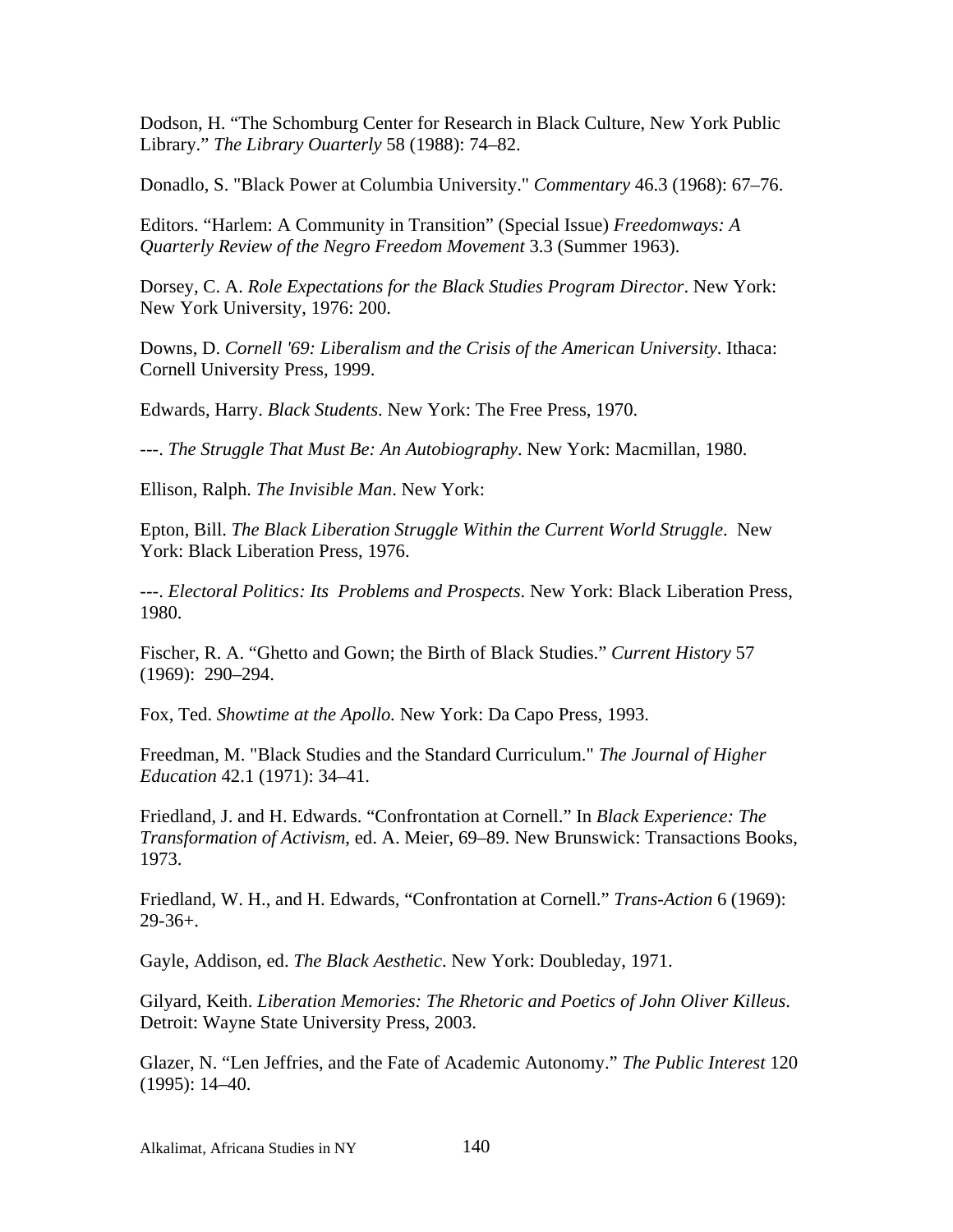Goldaber, Irving. *The Treatment by the New York City Board of Education of Problems Affecting the Negro, 1954-1963*. PhD Dissertation, New York University, 1965.

Greene, Harry. *Holders of Doctorates Among American Negroes*. Newton, MA: Crofton Publishing Company, 1946, 1974.

Gregory, Steven. *Santeria in New York City*. New York: Garland, 1999.

Gubert, B. and R. Newman. *Nine Decades of Scholarship: A Bibliography of the Writings, 1892–1983 of the Staff of the Schomburg Center for Research in Black Culture.* New York: New York Public Library, 1986.

Hall, Perry. *In the Vineyard: Working in African American Studies*. Knoxville: The University of Tennessee Press, 1999.

Hamilton, C. V. "The Challenge of Black Studies." *Social Policy* l.1 (1970): 16.

Harrington, Oliver. *Why I left America and Other Essays*. Jackson: University Press of Mississippi, 1993.

Hare, Bruce, *The Department of African American Studies: Goals and Objectives for Pan African Studies at Syracuse University*, Syracuse, New York: Department of African American Studies, Syracuse University, 1993.

Hare, Bruce, et al. Africana Studies: Part Present and Future." In *The Disciplines Speak II*, eds. Robert M. Diamond and Bronwyn E. Adam. Washington D.C.: American Association for Higher Education, 2000.

Harris, R., and D.C. Hine, et al., eds. *Three Essays: Black Studies in the United States.*  New York: The Ford Foundation, 1990.

Harris, Robert, et al., eds. *Carlos Cooks and Black Nationalism from Garvey to Malcolm*. Dover: The Majority Press, 1992.

Harrison, Paul Carter and Gus Edwards, eds. *Classic Plays From the Negro Ensemble Company*. Pittsburgh: University of Pittsburgh Press, 1995.

Haynes, George Edmund. *The Negro at Work in New York City.* New York: Columbia University, 1912.

Henshel, A, M. and R. L. Henshel. "Black Studies Programs: Promise and Pitfalls." *The Journal of Negro Education* 38.4 (1969): 423–429.

Himes, Chester. *Cotton Comes to Harlem*. New York: Vintage Books, 1988, c 1965.

---. *A Rage in Harlem.* New York: Vintage Books, 1989.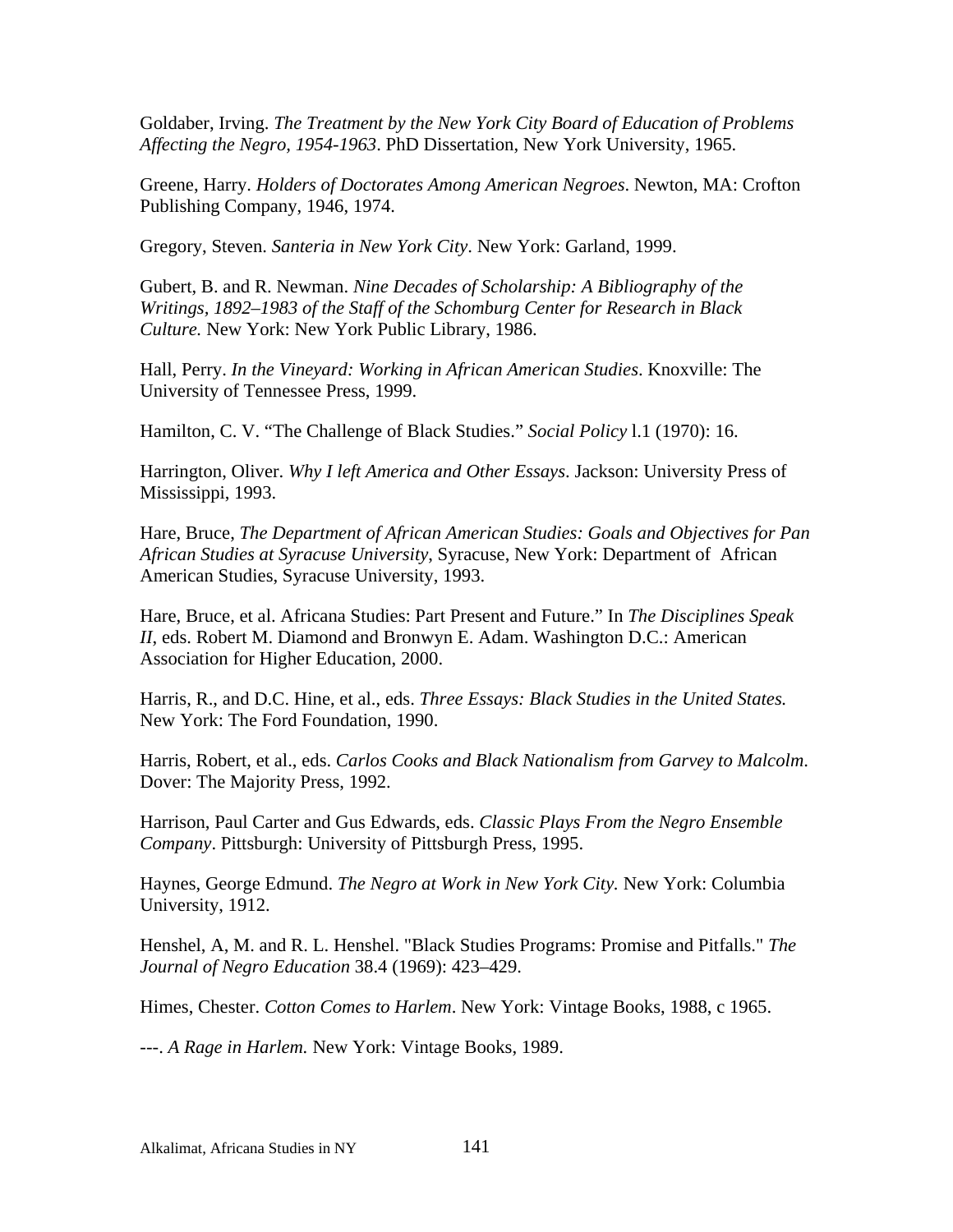Hinkson, Avis. *Leadership Development in African American Graduates of a Predominantly White Women's College: A Case Study of Barnard College*. University of Pennsylvania, EdD Dissertation, 2004.

Horne, Gerald. *Reversing Discrimination: The Case for Affirmative Action*. New York: International Publishers, 1992.

---. *Black and Red: W.E.B. DuBois and the Afro-American Response to the Cold War, 1944-1963*. Albany: SUNY University Press, 1985.

Houston, Baker. *Modernism and the Harlem Renaissance*. Chicago: University of Chicago Press, 1989.

Hudson, J. B. "African Materials in the Schomburg Collection of Negro Literature and History." *African Studies Bulletin* 3 (1960): 1–4.

Huggins, N. I. *Afro-American Studies: A Report to the Ford Foundation*. New York: Ford Foundation, 1985.

---. *Harlem Renaissance*. New York: Oxford University Press, 1973.

Hughes, Langston. *The Langston Hughes Reader*. n.p.:George Braziller, 1981.

---. *The Best of Simple*. New York: Hill and Wang, 1961.

Jackson, E., "Why Harlem Needs a Cultural Center," *Negro Digest* 15 (1966): 76–81.

Jackson, Esther Cooper, ed. *Freedomways Reader: Prophets in their Own Country*. Boulder: Westview, 2000.

Jackson, John Jr. *Harlem World: Doing Race and Class in Contemporary America*. Chicago: The University of Chicago Press, 2001.

Jeffries, Leonard. *The African Americans: Search for Truth and Knowledge*. Philadelphia: Chelsea House, 1988.

---. *A Curriculum of Inclusion: Report of the Commissioner's Task Force on Minorities: Equity and Excellence.* Albany: New York Education Department, 1989.

Jeffries, L. and E. Gordon "The Hearts and Minds of City College." *The New Yorker* 69 (1993): 42–53.

Johnson, James Weldon. *Black Manhattan*. New York: De Capo Press, 1930, repr. 1991.

Jones, Leroi and Larry Neal, eds. *Black Fire: An Anthology of Afro American Writing*. New York: William Morrow, 1968.

Joyce, Joyce A. *Black Studies as Human Studies: Critical Essays and Interviews*. Albany: State University of New York Press, 2005.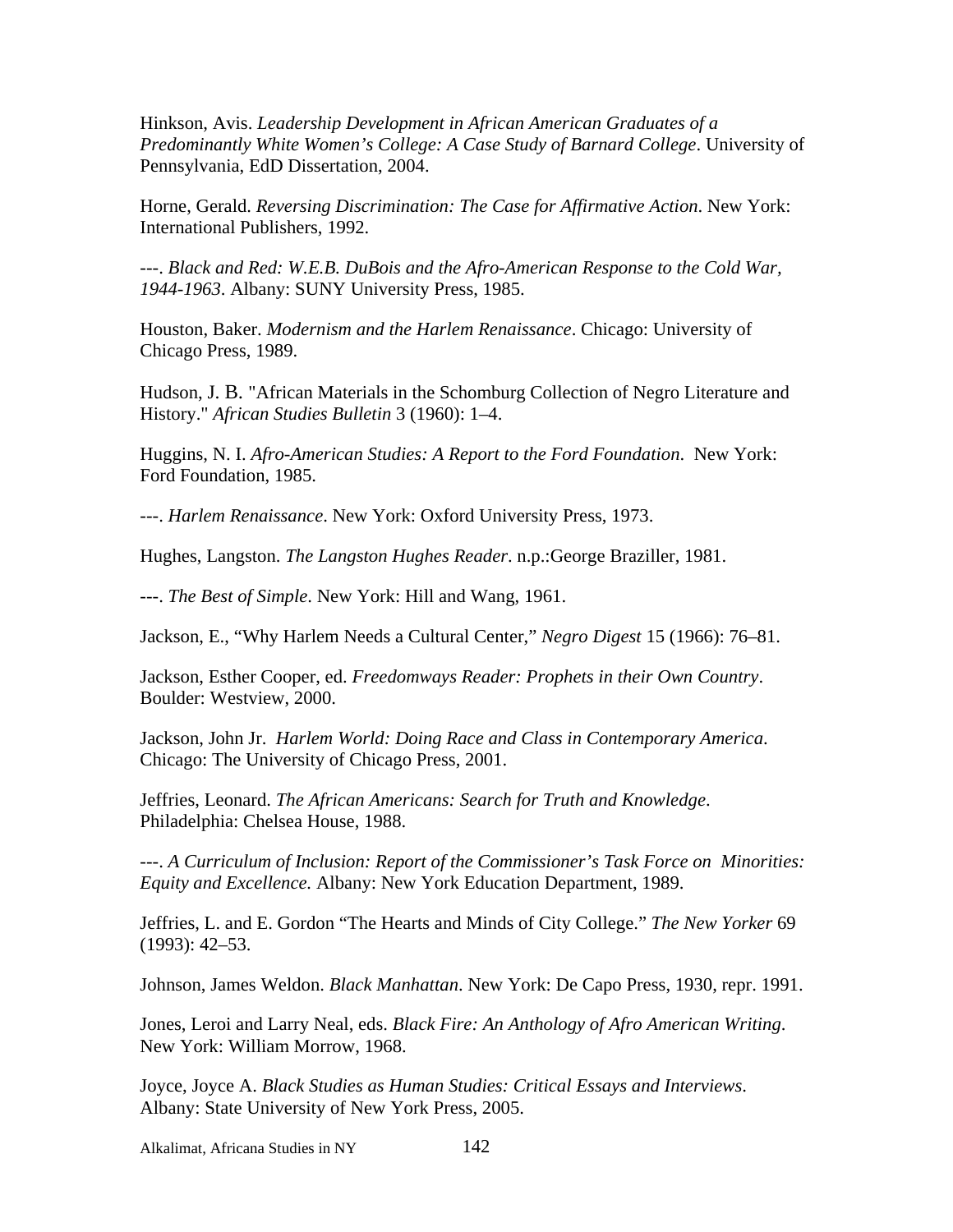Kaiser, E. "25 Years of Freedomways." *Freedomways* (1985): 204–216.

Karenga. Maulana. *Introduction to Black Studies*. Los Angeles: University of Sankore Press, 2002.

Kasinitz, Philip, *Caribbean New York: Black Immigrants and the Politics of Race.* Ithaca: Cornell University Press, 1992.

Katz, William Loren. *Black Legacy: A History of New York's African Americans*. New York: Atheneum, 1997.

Kelley, Robin. *Yo' Mama's Disfunktional! Fighting the Culture Wars in Urban America*. Boston: Beacon Press, 1998.

---. *Freedom Dreams: The Black Radical Imagination*. Boston: Beacon Press, 2003.

---. *Race Rebels: Culture, Politics, and the Black Working Class*. New York: Free Press, 1996.

Kent, A., ed. "The Schomburg Center for Research in Black Culture." *Encyclopedia of Library and Information Science* XXVI, 1978.

Kofsky, Frank. *Black Nationalism and the Revolution in Music*. New York: Pathfinder, 1970.

Konadu, Kwasi. *Truth Crushed to the Earth Will Rise Again: The Earth Organization and the Principles and Practices of Black Nationalist Development*. Trenton: African World Press, 2005.

Kushnick, L. "Race, Class and Power: The New York Decentralization Controversy." In *Black Communities and Urban Development in American 1720-1990*, ed. K. Kusmer. New York: Garland Publishing, Inc. 7, 1991.

Lee, Spike. *By Any Means Necessary: The Trials and Tribulations of Making Malcolm X*. New York: Trafalgar Square, 1993.

Lewis, Daniel. *When Harlem Was in Vogue*. New York: Penguin, 1997.

Little, William. *National Council for Black Studies: Africana/Black Studies Curriculum Development 1980-2004*. Power Point Presented to Stanford Workshop on Black Studies Curriculum and Pedagogy (Dec. 10–11, 2004): Stanford University.

Mabee, Carelton. *Black Education in New York State: From Colonial to Modern Times*. Syracuse: Syracuse University Press, 1979.

Mahome, 0. "Incident at Cornell." *Liberator* 6 (1969): 4–7.

Malcolm X. *Autobiography.* New York: Ballantine, 1965.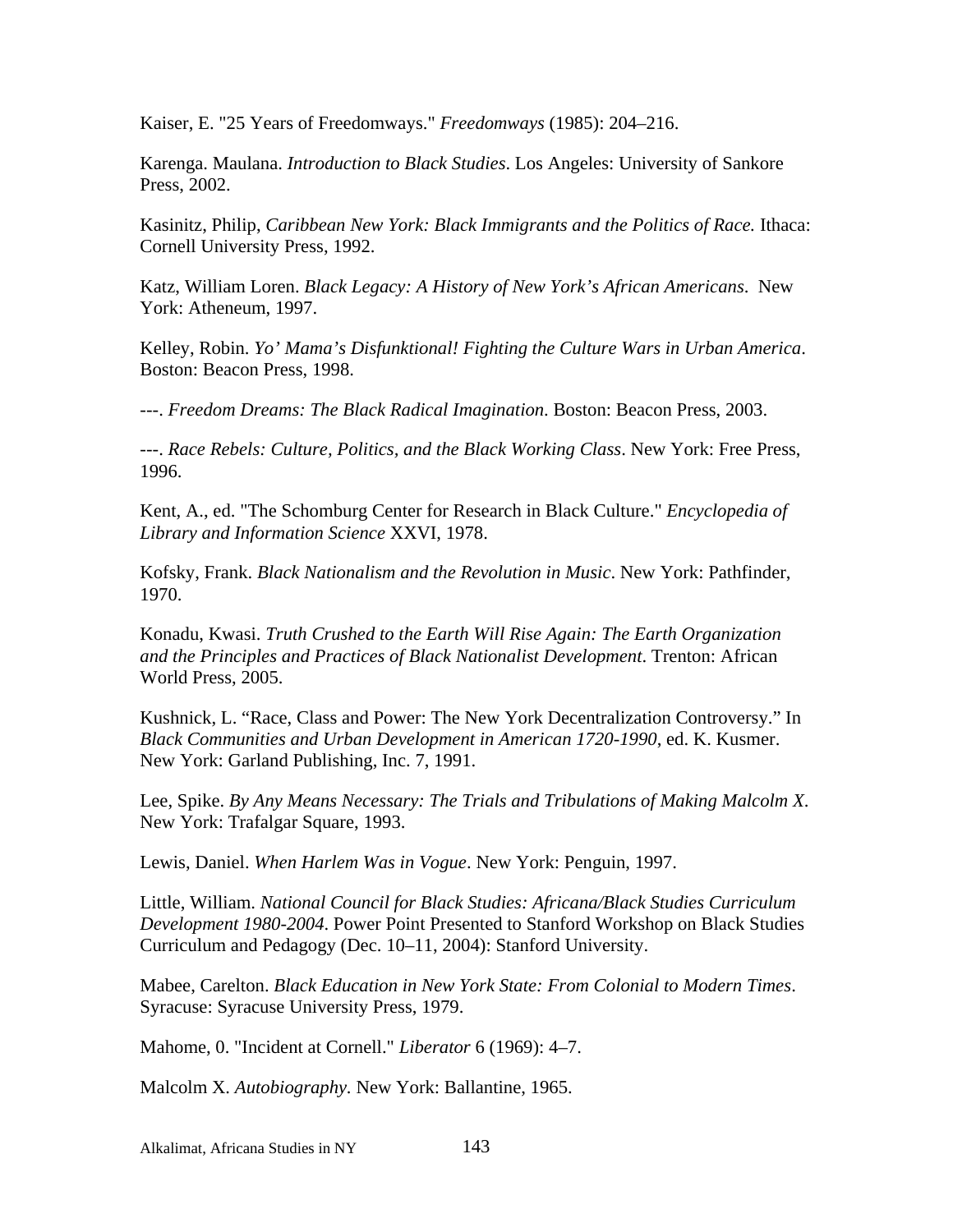Manning, Marable. *The New Black Renaissance: The Souls Anthology of Critical African American Studies*. New York: Paradigm Publisher, 2005.

---. *Living Black History: How Re-Imagining the African American Past Can Remake America's Racial Future*. New York: Civitas Books, 2006.

Mayer, M. "The Full and Sometimes Very Surprising Story of Ocean Hill, the Teachers' Union and the Teacher Strikes of 1968." *Black Protests in the Sixties*.

Meier, J. Bracy Jr and E. Rudwick. New York: Markus Wiener Publisher Inc., 1991.

McAdoo, William. *Pre-Civil War Black Nationalism*. New York: Daniel Walker Press, 1966, 1982.

McKay, Claude. *Home to Harlem*. New York: Harper & Brothers, 1928.

Meissinger, Thomas. "Defining Black Studies on the World Wide Web." *The Journal of Academic Librarianship* 24.4: 288–293.

Meriwether, Louise. *Daddy Was a Number Runner*. New York: Feminist Press, 1970.

Miller, LaMar. The Discipline of Black Studies and Curriculum Theory." *Notre Dame Journal of Education* 2 (Summer 1970).

Moskowitz, M. "The Status of Black Studies at the Nation's Highest-Ranked Universities." *The Journal of Blacks in Higher Education* 16 (Summer 1997): 82–91.

Naison, Mark. *Commitments in Harlem During the Depression* Urbana: University of Illinois Press, 1983.

Neal, Larry. *Visions of a Liberated Future: Black Arts Movement Writings*. New York: Thunder's Mouth, 1989.

Niamke, K. L. *The Legacy of "The East": An Analysis of a Case Experience in Independent Institution and Nation (1969-1989).* Ithaca: Cornell, 1999.

Norment, Nathaniel. *The African American Studies Reader*. Durham: Carolina Academic Press, 2001.

Ogunade, Taiwo, ed.. *Africa and the American Revolution.* New York: Department of Black Studies, City College of the City University of New York, 1994.

Osofsky, Gilbert. *The Making of a Ghetto; Negro New York 1890–1930*. New York: Harper & Row, 1965.

Overacker, Ingrid. *The African American Church Community in Rochester, New York, 1900-1940*. Rochester: University of Rochester Press, 1998.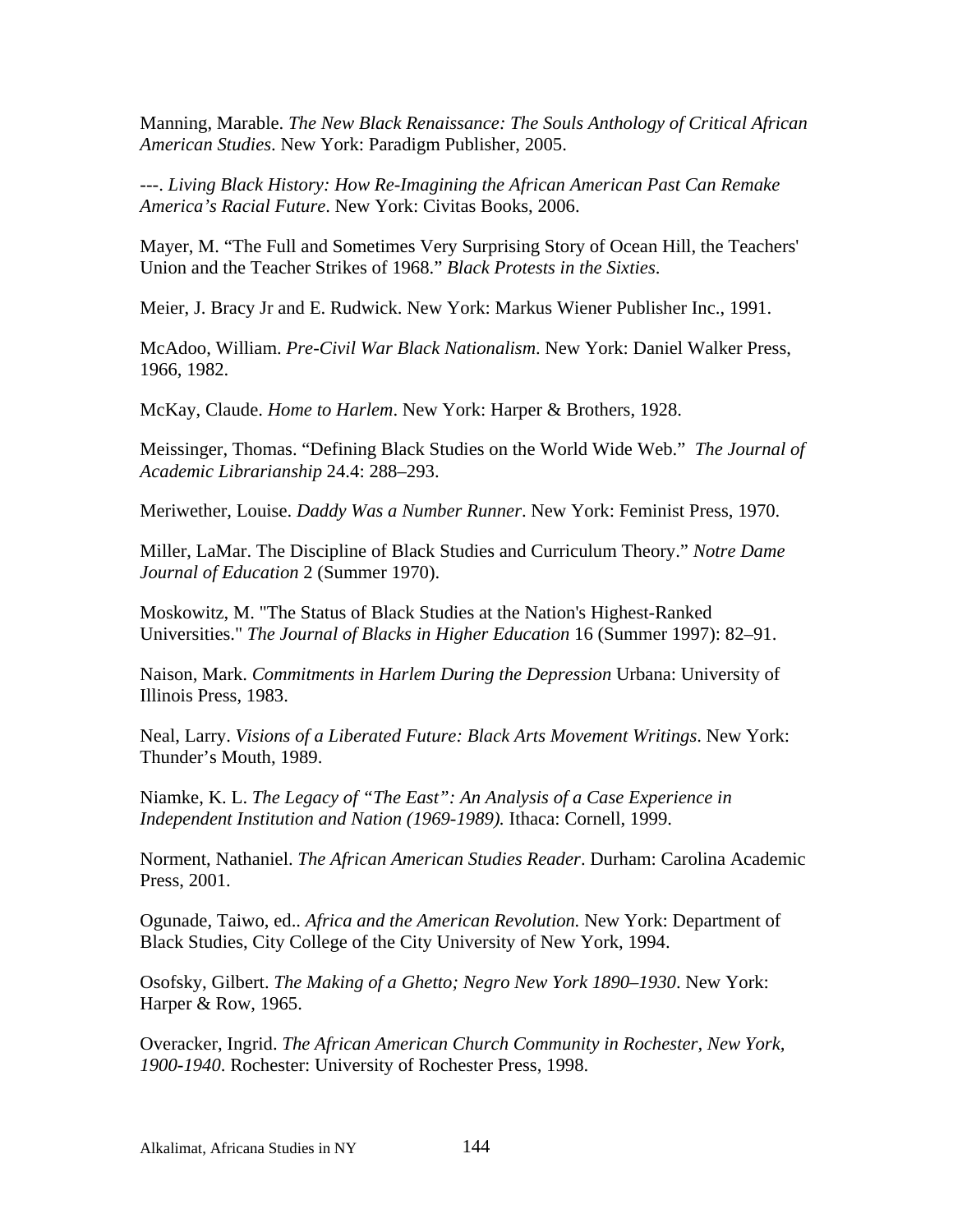Patterson, William. We *Charge Genocide: The Crime of Government Against the Negro People*. New York: International Publishers, 1970.

Peniel, Joseph. "Dashikis and Democracy: Black Studies, Student Activism, and the Black Power Movement." *Journal of African American History* 88 (2003).

Perry, Jeffrey B., ed. *A Hubert Harrison Reader.* Middletown: Weslayan University Press, 2001.

Petry, Ann. *The Street*. Boston: Houghton Mifflin Co., 1991.

Podair, Jerald, *The Strike That Changed New York: Black, Whites, and the Ocean Hill– Brownsville Crisis* New Haven: Yale University Press, 2002.

Powell, Adam Clayton, Jr. *Marching Blacks: An Interpretive History of the Rise of the Black Common Man*. New York: Dial Press, 1945.

Powell, Adam Clayton, Sr. *Against the Tide: An Autobiography*. New York: Richard Smith, 1938.

Purnell, Brian. "Drive Awhile for Freedom: Brooklyn CORE's 1964 Still-In and Public Discourses on Protest Violence." In *Ground Work: Local Black Freedom Movements in America*,eds. Jeanne Theoharis and Komozi Woodard. New York: NewYork University Press, 2005.

Reid, Inez S. "An Analysis of Black Studies Programs." *Afro-American Studies* 1 (1970): 11–21.

*Report on Campus Unrest at Cornell.* Ithaca: Office of University Publications, Cornell University, 1969.

*Report of the Special Cornell University Commission of April 1968*. Ithaca, 1968.

Richards, H., ed. *Topics in Afro-American Studies*. Buffalo: Black Academy Press, 1971.

Rojas, Fabio. "Academic Philanthropy and the Ford Foundation's Sponsorship of Black Studies, 1968-1994." Unpublished Article. http://mypage.iu.edu/~frojas/research.html

---. "From Black Power to Black Studies: How a Radical Social Movement Became an Academic Discipline." Unpublished Book, 2005. http://mypage.iu.edu/~frojas/research.html

---. "Social Movement Tactics, Organizational Change, and the Spread of African-American Studies." *Social Forces*, 2006 (forthcoming). http://mypage.iu.edu/~frojas/research.html

---. *The Survey on Issues in Africana Studies: A First Report*. Department of Sociology, Indiana University, 2005. http://mypage.iu.edu/~frojas/research.html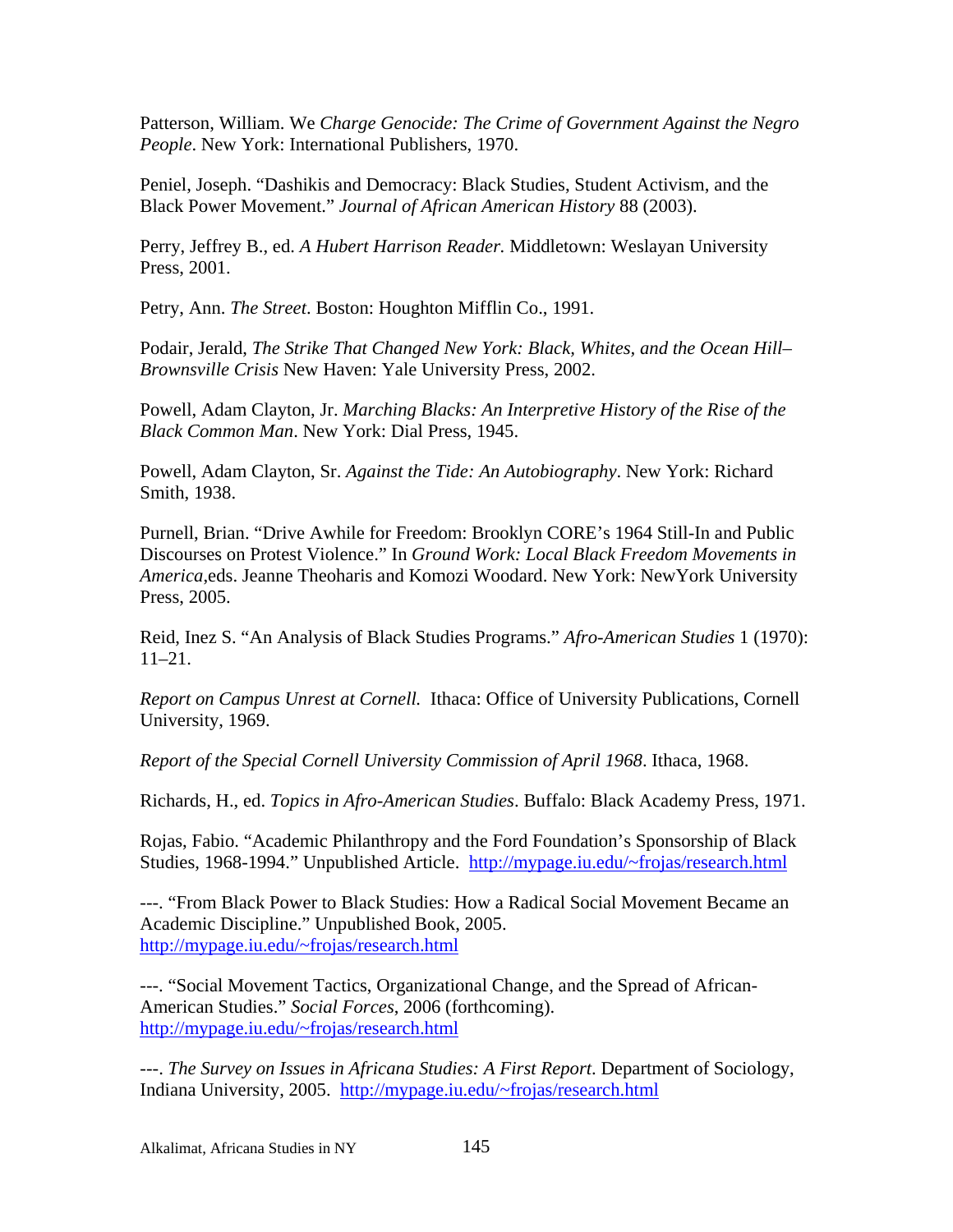Rooks, Noliwe M. *White Money Black Power: The Surprising History of African American Studies and the Crimes of Race in Higher Education*. Boston: Beacon Press, 2006.

Ross, P. L. *Black Students, Black Studies: Education for Liberation*. Ithaca: Cornell, 1991.

Roxee, Joly. "Black Studies in New York High Schools." *NASSP Bulletin* (April 1970).

Rowe, Cyprian Lamar, "Crisis in African Studies: The Birth of the African Heritage Studies Association." *Black Academy Review* 1.3 (Fall 1970): 3–10.

Salaam, Y. "The Schomburg Library Then and Now." *Freedomways* 23.1 (1983): 29–36.

Sales, William W. *From Civil Rights to Black Liberation: Malcolm X and the Organization of Afro-American Unity.* Boston: South End Press, 1994.

Sales, William and Roderick Bush. "Black and Latino Coalitions: Prospects for New Social Movements in New York City." In *Race and Politics*, ed. James Jennings. London: Verso, 1997.

Schoener, Allon, ed. *Harlem on My Mind: Cultural Capital of Black America, 1900– 1968*. News Press, 1995.

Schomburg, A. A. "The Negro Digs Up His Past." *Survey Graphic* (1925): 70–72.

Schomburg, A. A., ed. *Racial Integrity: A Plea for the Establishment of a Chair of Nem-o History in Our Schools and Colleges*. Yonkers: Negro Society For Historical Research, 1913.

Semmes, C. E. "Foundations in Africana Studies: Revisiting Negro Digest/Black World 1961-1976." *Western Journal of Black Studies* 25.4: 195–202.

Shakur, Assata. *Assata: An Autobiography*. Chicago: Lawrence Hill, 1999.

Simon, R. M. *A Survey Analysis of Some Issues Related to Content and Effectiveness of Black Literature Courses Taught in Colleges and Universities in New York State,"*  Syracuse University (1974)

Sinclair, Abiola, and Klytus Smith, eds. *The Harlem Cultural/Political Movements 1960- 1970: From Malcolm X to "Black is Beautiful*." New York: Gumbs & Thomas, 1995.

Singh, Amritjit and Daniell Scott, eds, *The Collected Writings of Wallace Thurman: A Harlem Renaissance Reader*. Newark: Rutgers University Press, 2003.

Sinnette, Elinor Des Verney, *Arthur Alfonso Schomburg: Black Bibliophile and Collector*. Detroit: Wayne State University Press, 1989.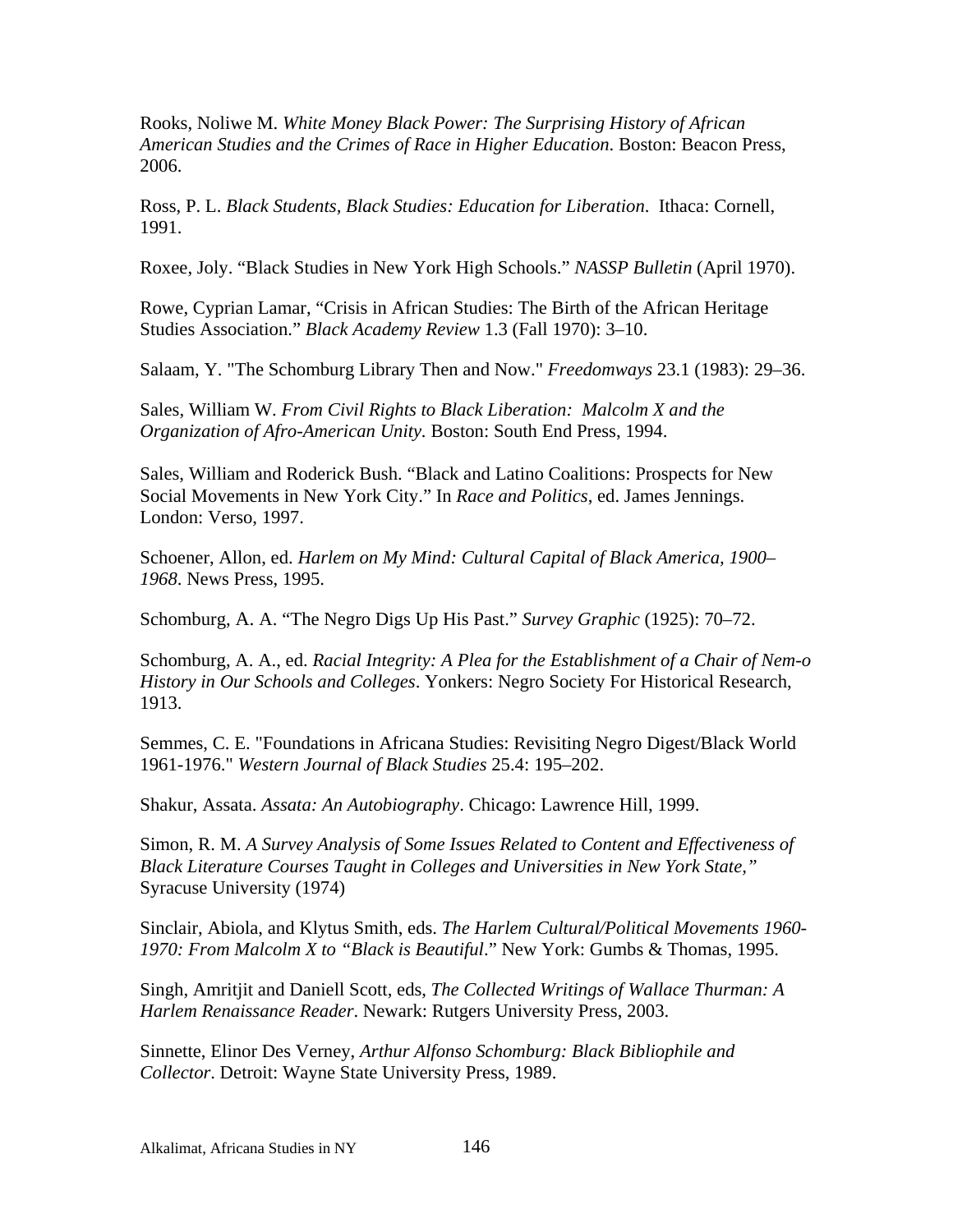Sinnette, Elinor Des Verney, W. Paul Coates, and Thomas C. Battle, eds. *Black Bibliographies and Collectors: Preservers of Black History*. Washington D.C.: Howard University Press, 1990.

Slater, Robert B. "Rating the Leading Black Studies Departments." *The Journal of Blacks in Higher Education* 1 (Autumn 1993): 38–46.

Small, Mario. "Departmental Conditions and the Emergence of New Disciplines: Two Cases in the Legitimation of African-American Studies." *Theory and Society* 28 (1999): 659–707.

Solomon, Mark. *The Cry Was Unity: Communists and African Americans, 1917–1936*. Jackson: University Press of Mississippi, 1998.

Soule, S. A. *The Student Anti-Apartheid Movement in the United States: Diffusion of Protest Tactics and Policy Reform*. New York: Cornell University, AAT-9511841, 1995: 207.

Stafford, Walter, "Whither the Great Neo-Conservative Experiment in New York City." In *Race, Politics, and Economic Development: Community Perspectives*, ed. James Jennings. London: Verso, 1992.

Steinberg, D. "Black Power Roots on Black Campuses." *Commonwealth* (1968): 127– 129.

Strout, Cushing and Daniel Grossvogel, eds. *Divided We Stand: Reflections on the Crisis at Cornell*. Garden City: Doubleday, 1970.

"Student Strikes: 1968–69." *The Black Scholar* (1970): 66.

Studies, T.F.G.F.S.O.A.A. Black Studies: Issues in Their Institutional … *Task Force Group for Survey of Afro-American Studies Programs*. Washington: Department of Health, Education, and Welfare, U. S. Government Print, 1976.

"The State of Black Studies at the Nation's Highest-Ranked Universities." *The Journal of Blacks in Higher Education* 22 (1997): 22–23.

Sweeting, Ora Mobley. *Nobody Gave Me Permission: Memoirs of a Harlem Activist*. New York: X Libris, 2000.

Thomas, L. *Barbara Ann Teer and The National Black Theatre: Transformational Forces in Harlem*. New York: Garland, 1997.

Thomas, Piri. *Down These Mean Streets*. New York: Knopf, 1967.

Thurman, Wallace. *The Blacker the Berry*. New York: Scribner Paperback Fiction, 1996.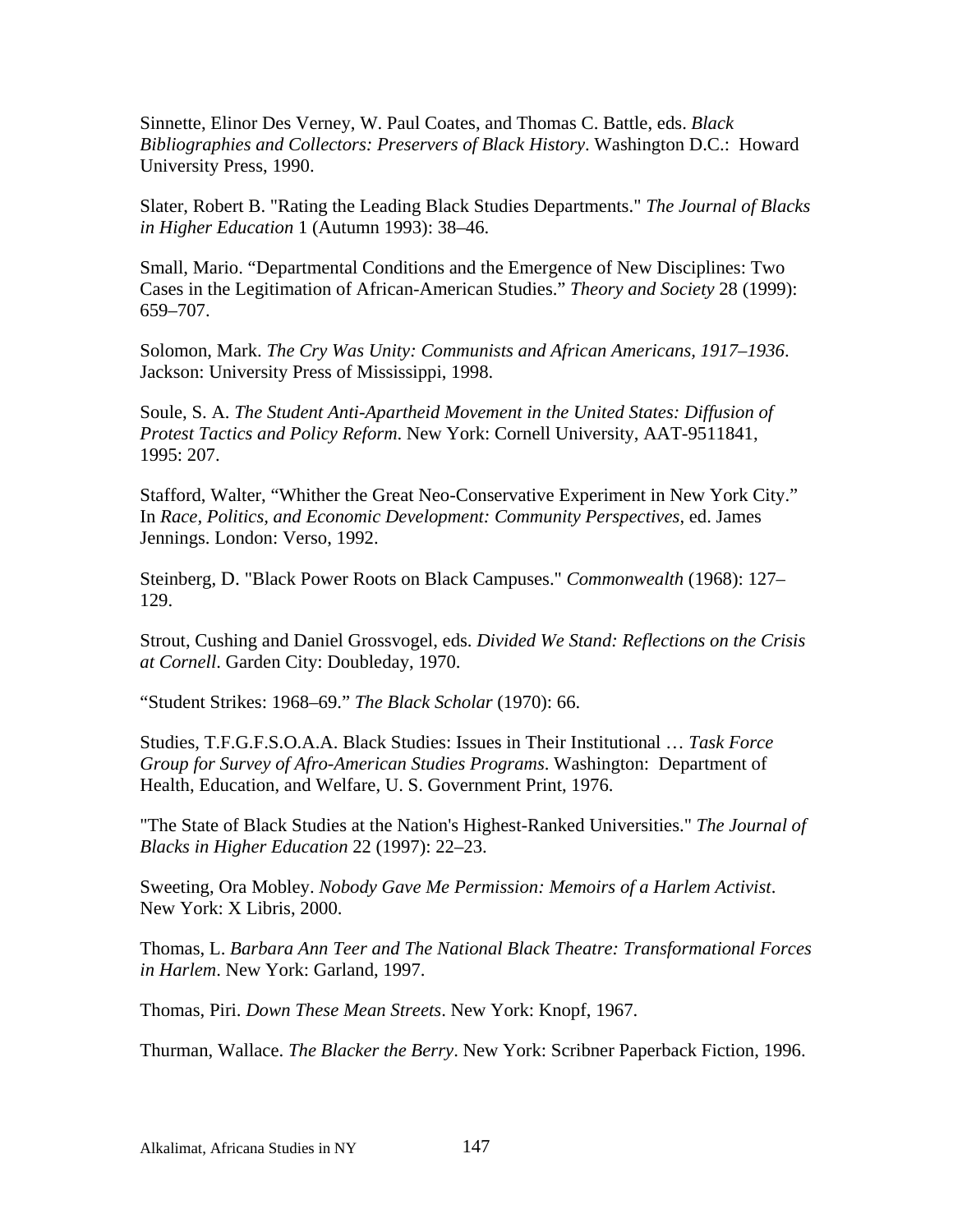"Toward A Philosophy of Black Studies." San Francisco: R & E Research Associates, 1978.

Torres, Andres, *Between Melting Pot and Mosaic: African Americans and Puerto Ricans in the New York Political Economy*. Philadelphia: Temple University Press, 1995.

Traub, J. "Professor at Large (Black Studies Professor) L. Jeffries Pushed Into Political Science Department at City College of New York." *The New Yorker* 72 (1996): 36–37.

Turner, J. "Black Students: A Changing Perspective." In *The Black Revolution*. Chicago: Johnson Publishing (1970): 161–173.

---. "Black Studies and a Black Philosophy of Education." *Black Lines: A Journal of Black Studies* 1.2 (1970): 5–8.

---. "Historical Dialectics of Black Nationalist Movements in America." *Western Journal of Black Studies* 1.3 (1977): 164–183.

---, ed. *The Next Decade: Theoretical and Research Issues in Africana Studies*. Ithaca: Africana Studies and Research Center, Cornell University, 1984.

Turner, J. and C. S. McGann. "Black Studies as an Integral Tradition in African-American Intellectual History." *Journal of Negro Education* 49.1 (1980): 52–59.

Turner, W. Burghardt, and Joyce Moore Turner, eds. *Richard B. Moore: Caribbean Militant in Harlem, Collected Writings 1920-1972*. Bloomington: Indiana University Press, 1988.

Tyehimba, A. *Challenging White Cultural Hegemony, Advancing Black Liberatory Education; The Black Student Struggle ... Black Studies at Cornell University,1968-69*. Ithaca: Cornell University, 1997.

Van Der Zee, James. *The Harlem Book of the Dead*. New York: Morgan and Morgan, 1978.

Waldinger, Roger. *Still the Promised City? African Americans and New Immigrants in Post Industrial New York*. Cambridge: Howard University Press, 1996.

Watson, L. *Joel Augustus Rogers, Popularizer of Black History*. Ithaca: Cornell, 1978.

Watts, Jerry. *Amiri Baraka: The Politics and Art of a Black Intellectual*. New York: New York University Press, 2001.

Weissinger, T. "Black Studies Scholarly Communication: A Citation Analysis of Periodical Literature." *Collections Management* 27 (2002).

West, Earle. *A Bibliograpy of Doctoral Research on the Negro, 1933-1966*. Ann Arbor, MI: University Microfilms, 1969.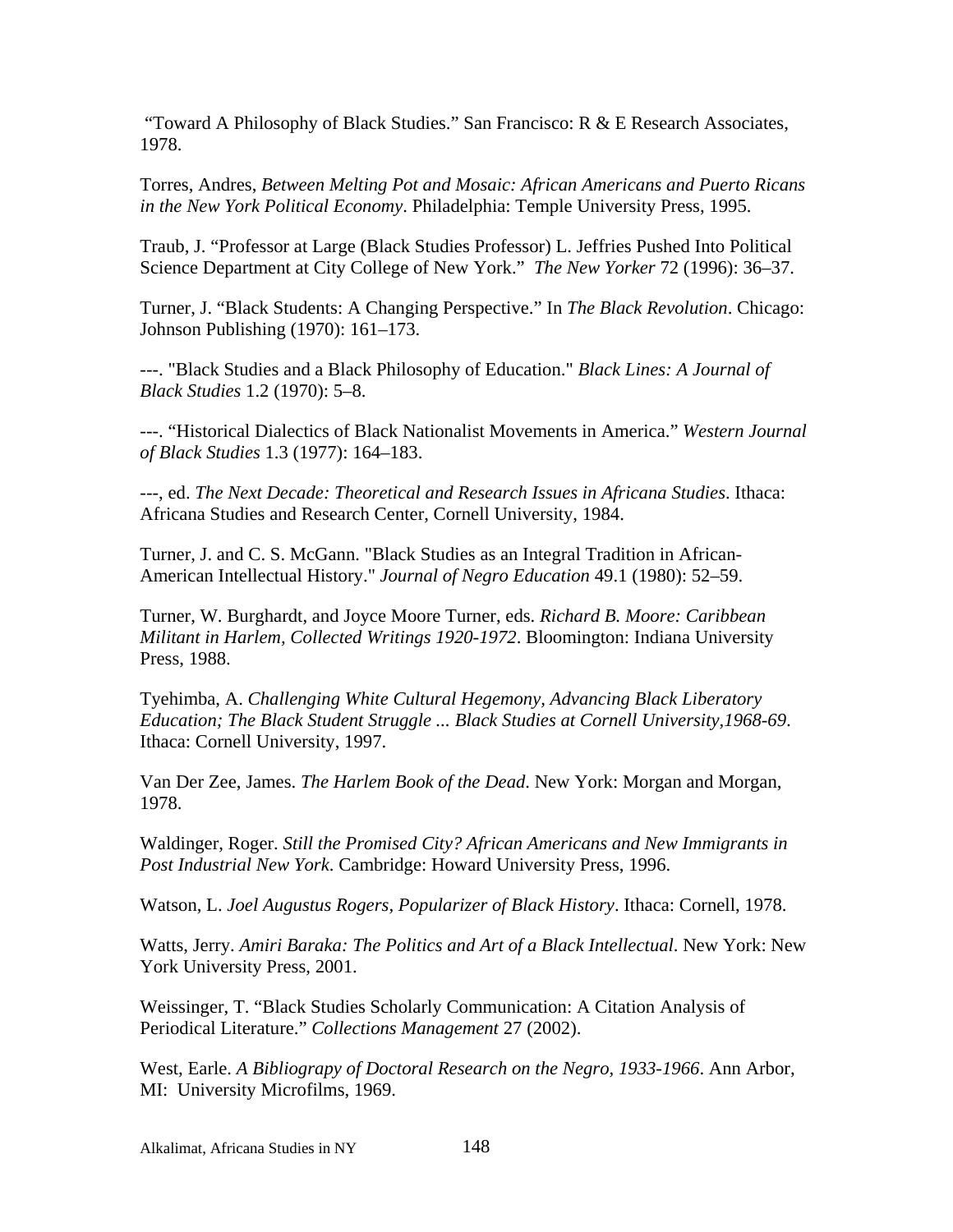Wesley, C. H. "The Need for Research in the Development of Black Studies Programs (in Evaluation of the Black Studies Movement)." *The Journal of Negro Education* 39.3 (1970): 262–273.

Weusi, K. J. "From Relevance to Excellence: The Challenge of Independent Black Institutions." *Black Books Bulletin* 2.3-4 (1974): 20–22.

Wheeler, B. A. *Curriculum Development in Higher Education: Black Nationalism, Black Student Protest and Black Studies,* Columbia University Teachers College (1980)

Wilcox, P. "Black Studies as an Academic Discipline." *Negro Digest* 19.3 (1970): 75–87.

---. "Education for Black Humanism: A Way of Approaching It." In *What Black Educators Are Saying*. N. Wright. New York: Hawthorn Books, Inc., 1970.

---. *Black Studies as an Academic Discipline: Toward a Discipline.* New York: Afam Associates, Inc., 1969.

---. *The Thrust for Community Control of the Schools in Black Communities, in Racial Crisis in American Education*. Robert Green ed., Chicago: Follett Educational Corporation, 1969.

Wilder, Craig, *In the Company of Black Men: The African Influence on African American Culture in New York City*. New York: New York University Press, 2005.

Williams, Lillian, *Strangers in the Land of Paradise: The Creation of an African American Community in Buffalo, New York, 1900–1940*. Bloomington: University of Indiana, 2000.

Williams Jr., V. J. "Monroe N. Work's Contribution to Booker T. Washington's." *Western Journal of Black Studies* 21.2 (1997): 85–92.

Woodard, Komozi. *A Nation Within a Nation: Amiri Baraka (Leroy Jones) and Black Power Politics*. Chapel Hill: The University of North Carolina Press, 1999.

## *Webliography*

Abyssinian Baptist Church http://www.abyssinian.org/abc/index.do?\_mid=0

A Centennial Tribute to Langston Hughes http://www.founders.howard.edu/reference/Langston\_Hughes2.htm

African American Cultural Center http://www.africancultural.org/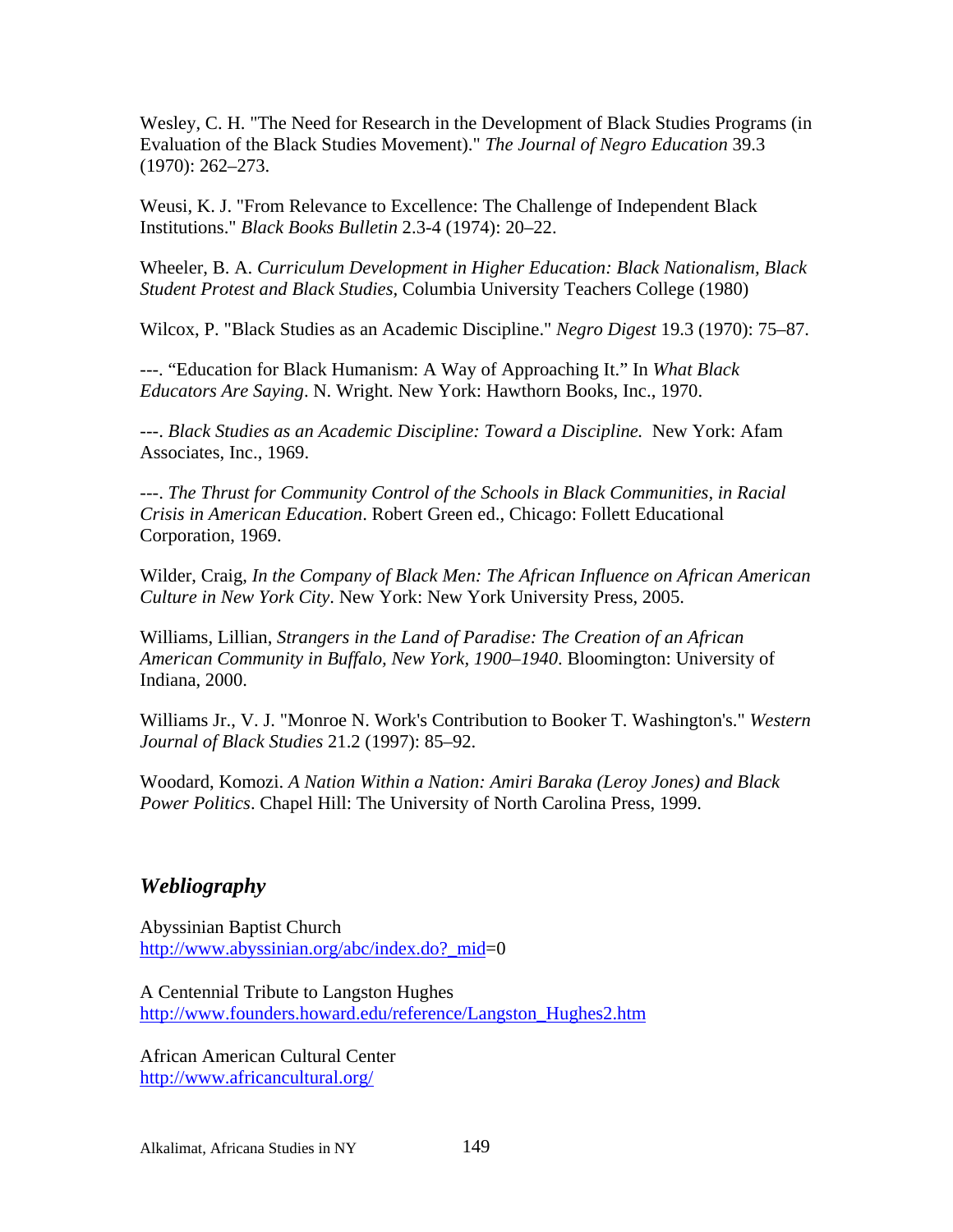African American Heritage in Buffalo & Erie County http://www.wnylrc.org/dhp/ethnic/hsafrica.htm

African American History of Western New York http://www.math.buffalo.edu/~sww/0history/hwny.html

African American Literature Book Club http://www.aalbc.com/

African American Museum of Long Island http://www.longisland.com/museums/museum.php?ID=69

African Americans and the East Side of Buffalo http://ah.bfn.org/h/af/index.html#African-Americans

African Americans in 19th Century Lockport http://www.lockport-ny.com/History/stories1.htm

African Americans in the Visual Arts http://www.liu.edu/cwis/cwp/library/aavaahp.htm

American Social History Project http://www.ashp.cuny.edu/

Apollo Theater http://www.apollotheater.com/

Audre Lorde Project http://www.alp.org/

Baseball & Jackie Robinson http://memory.loc.gov/ammem/collections/robinson/

Black Arts Movement http://www.umich.edu/~eng499/women/themes.html

Brooklyn Daily Eagle (1841–1902) http://www.brooklynpubliclibrary.org/eagle

Brooklyn West Indian Carnival http://www.carnaval.com/cityguides/newyork/ny\_carn.htm

Buffalo Afro-American Collection http://www.aahanf.org/BuffAfroAmColl.htm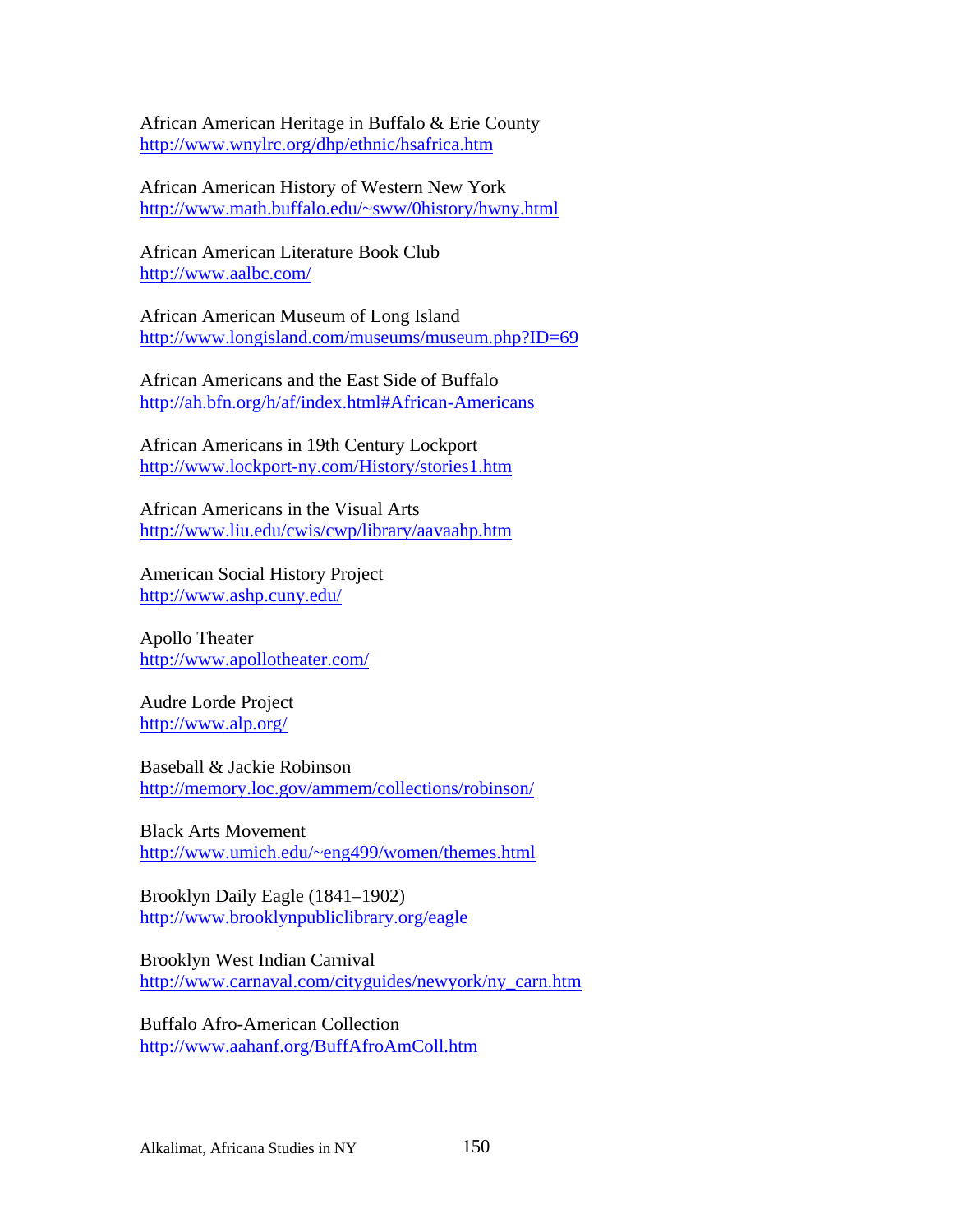Caribbean Cultural Center http://www.caribbeanculturalcenter.citysearch.com/

Caribbean World Radio http://www.caribworldradio.com/forms/use/Contact/form1.php

Center for Cuban Studies http://www.cubaupdate.org/

Central New York Freedom Trail http://www.nyhistory.com/cnyft/index.htm

Colored Musicians Club (Buffalo) http://www.coloredmusiciansclub.org/

Dance Theater of Harlem http://www.dancetheatreofharlem.com/

Frederick Douglass Newspaper Project http://library.sjfc.edu/frederick.asp

Frederick Douglass Papers Project http://www.iupui.edu/~douglass/

Harlem 1900–1940: An African American Community http://www.si.umich.edu/CHICO/Harlem/

Harlem Arts Alliance http://www.harlemaa.org/

Harlem Globetrotters http://www.harlemglobetrotters.com/

Harlem History http://www.columbia.edu/cu/iraas/harlem/index.html

Harlem: Mecca of New Negro http://etext.virginia.edu/harlem

Harlem neighborhood maps http://www.nycvisit.com/content/index.cfm?pagePkey=435

Harlem Week (August) http://www.harlemdiscover.com/harlemweek/index.html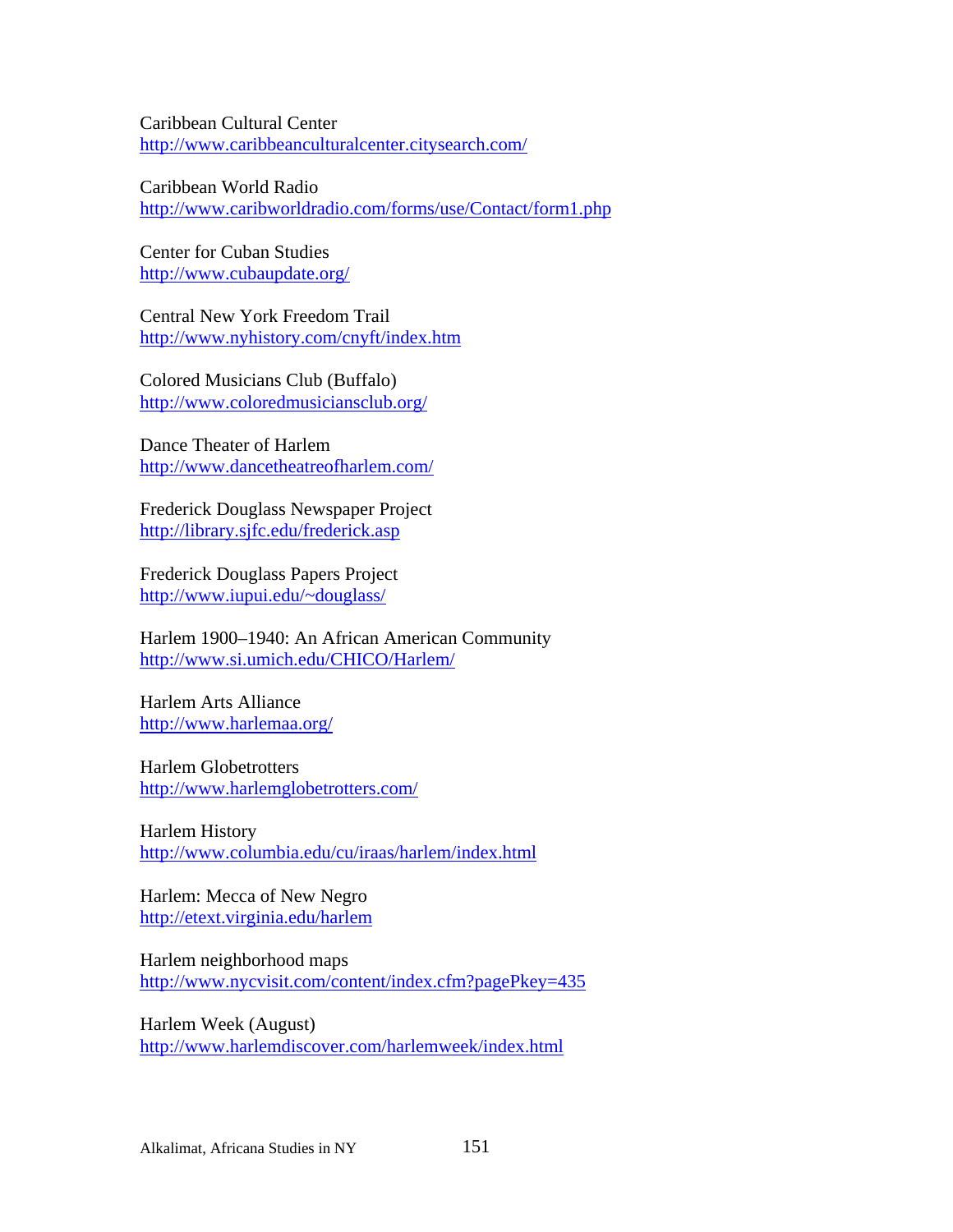History of African Americans in Rochester, NY http://www.rit.edu/~nrcgsh/arts/rochester.htm

Hue-Man Book Store and Café http://www.huemanbookstore.com/NASApp/store/IndexJSp

International African Arts Festival http://www.internationalafricanartsfestival.com/

Internet African History Sourcebook http://www.fordham.edu/HALSALL/africa/africasbook.html

Jazz at Lincoln Center http://www.jazzatlincolncenter.org/

Jazz Museum in Harlem http://www.jazzmuseuminharlem.org/

John Henrik Clarke http://www.nbufront.org/html/MastersMuseums/JHClarke/JHCvmuseum.html

John Henrik Clarke Library http://www.library.cornell.edu/africana/

KKK in Buffalo New York http://www.buffalonian.com/history/articles/1901-50/kkk/kkk.html

Langston Hughes: Bibliography http://falcon.jmu.edu/~ramseyil/hughesbib.htm

Langston Hughes: Biography http://www.gale.com/free\_resources/bhm/bio/hughes\_1.htm

Langston Hughes: Poetry http://www.poets.org/poets/poets.cfm?45442B7C000C0E01

Langston Hughes: "The Negro Artist and the Racial Mountain" http://www.thenation.com/doc.mhtml?i=19260623&s=19260623hughes

Leonard Jeffries http://www.nbufront.org/html/MastersMuseums/LenJeffries/LenJeffriesVmuseum.html

Louis Armstrong House http://www.louisarmstronghouse.org/index.html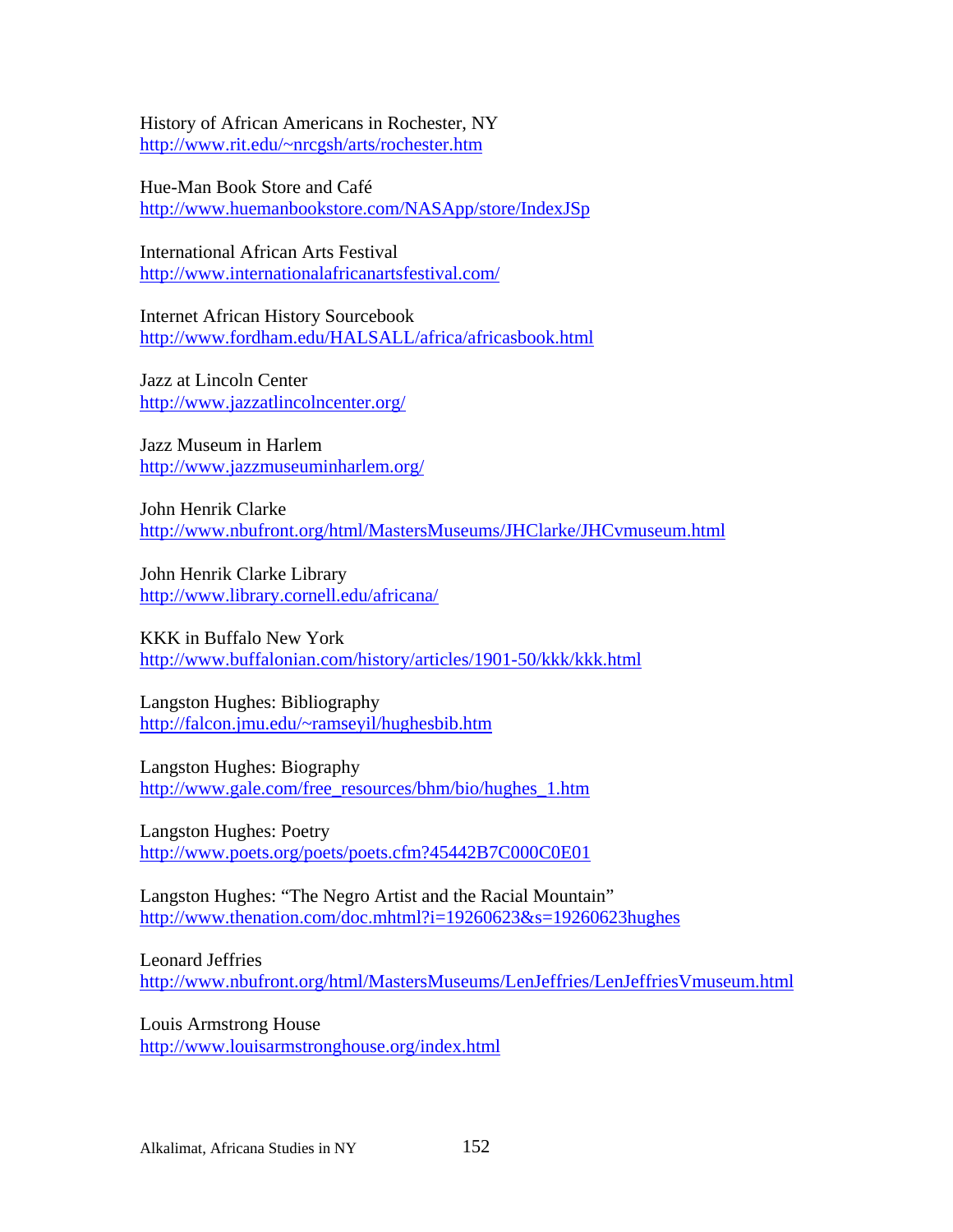Malcolm X http://www.brothermalcolm.net/

Mathematicians of the African Diaspora http://www.math.buffalo.edu/mad/index.html

Men Working Together: The Colored Musicians Club of Buffalo http://www.coloredmusiciansclub.org/history.html

Michigan Street Baptist Church Buffalo: NY's best known Underground Railroad site http://www.nyhistory.com/mspa/index.htm

Motherland Connextions (Buffalo) http://www.motherlandconnextions.com/

New York African Film Festival http://www.africanfilmny.org/

New York Amsterdam News http://www.amsterdamnews.org/News/MainSection.asp?sID=2

New York Association of Black Journalists http://www.nyabj.org/index.html

New York Urban League http://www.nyul.org/

Playing 2 Win http://www.playing2win.org/

Quakers and Abolition in Western New York http://ublib.buffalo.edu/libraries/units/archives/exhibits/old/urr/Quakers\_and\_Abolition.h tml

Restoration Center for Art and Culture http://www.restorationarts.org/

Rhapsodies in Black: Art of the Harlem Renaissance http://www.iniva.org/harlem/intro.html

Schomburg Center for Research in Black Culture http://www.nypl.org/research/sc/sc.html

Seneca Village Project http://www.mcah.columbia.edu/seneca\_village/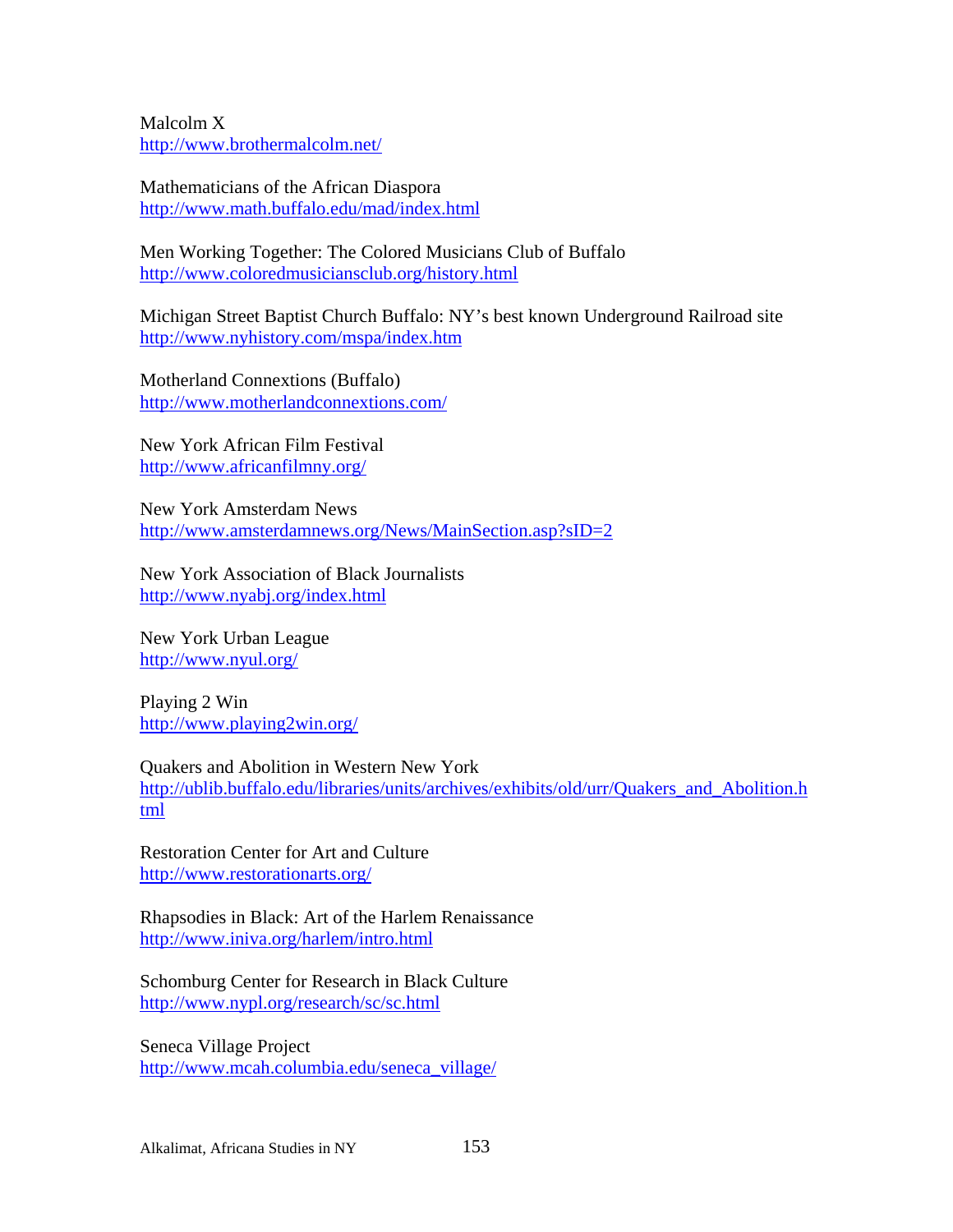Slavery in America http://www.slaveryinamerica.org/

Sounds of Afrika http://www.soundsofafrika.com/

Studio Museum of Harlem http://www.studiomuseum.org/

Sylvester Manor Project http://www.fiskcenter.umb.edu/Sylvester%20home%20page.htm

Sylvia's Soul Food http://www.sylviassoulfood.com/

The African Burial Ground (New York City) http://www.africanburialground.gov/ABG\_Main.htm

The Boys Choir of Harlem http://www.boyschoirofharlem.org/

The Bronx African American History Project http://www.fordham.edu/baahp/index.html

The Buffalo Criterion Online http://thebcn.com/criterion/news/

The Frederick Douglass Papers at the Library of Congress http://lcweb2.loc.gov/ammem/doughtml/doughome.html

The Fulton Art Fair http://www.fultonartfair.com/and

The Great Migration-Harlem http://artsedge.kennedy-center.org/content/2247/

The Harriet Tubman Home http://www.nyhistory.com/harriettubman/index.htm

The Maimouna Keita School of African Dance http://www.maimounakeita.com/

The New York Beacon http://www.newyorkbeacon.com/news/default.asp